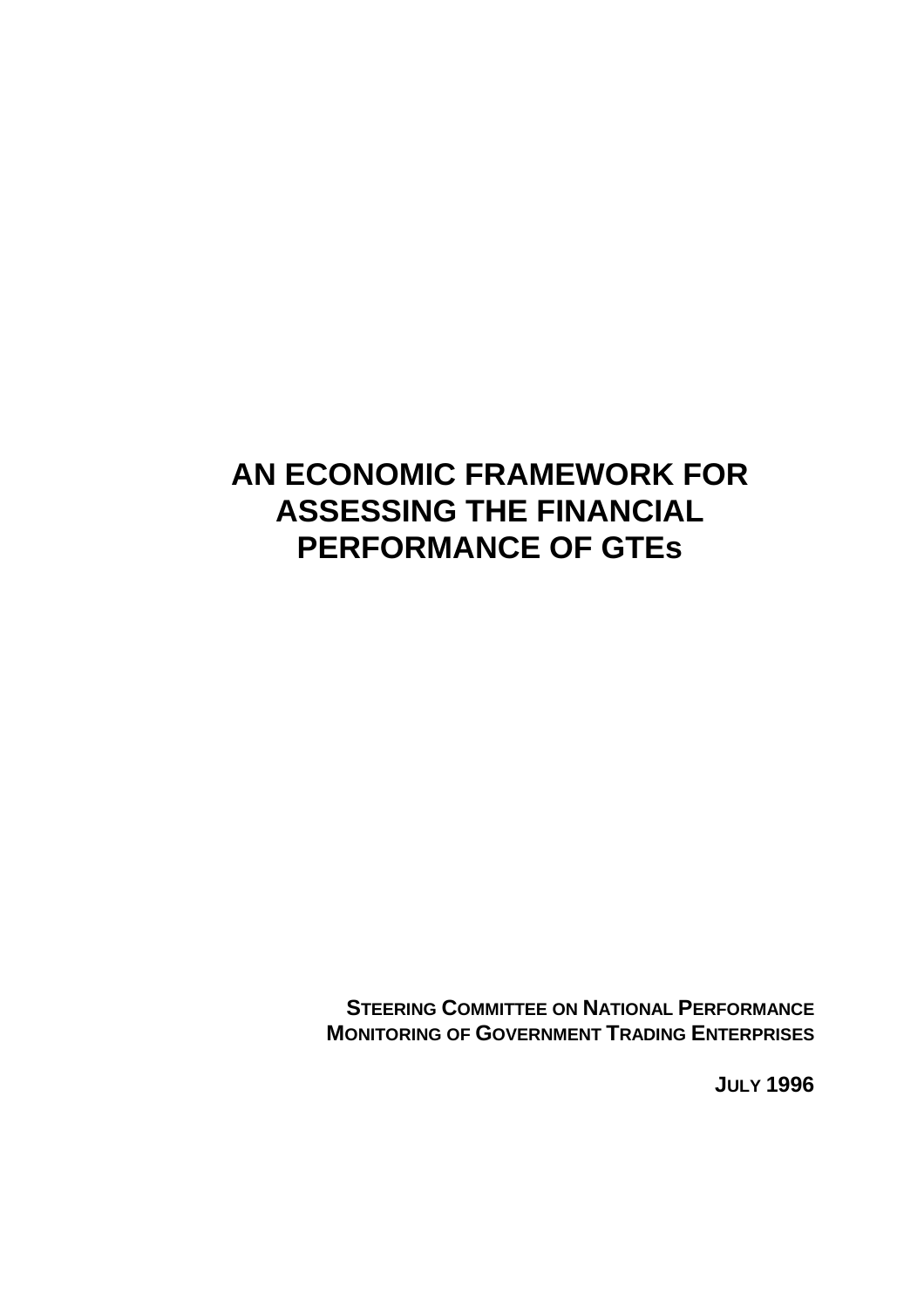© Commonwealth of Australia, State and Territory Governments 1996

This work is copyright. It may be reproduced in whole or in part for study or training purposes subject to the inclusion of acknowledgment of the source and no commercial usage or sale.

ISBN0 642 24808 7

The Industry Commission acts as the Secretariat for the Steering Committee on National Performance Monitoring of Government Trading Enterprises. The Industry Commission is merging with the Bureau of Industry Economics and the Economic Planning Advisory Commission to form the Productivity Commission, which will continue the role of Secretariat for the Committee.

Industry Commission

Level 28, 35 Collins Street, Melbourne, Victoria 8003

Locked Bag 2, Collins Street East Post Office Melbourne, Victoria 8003

| Contact:    | <b>Publications Officer</b> |
|-------------|-----------------------------|
| Telephone:  | $(03)$ 9653 2100            |
| or Freecall | 1800 02 0083                |
| Fax:        | $(03)$ 9653 2199            |
| Email:      | IC@mail.indcom.gov.au       |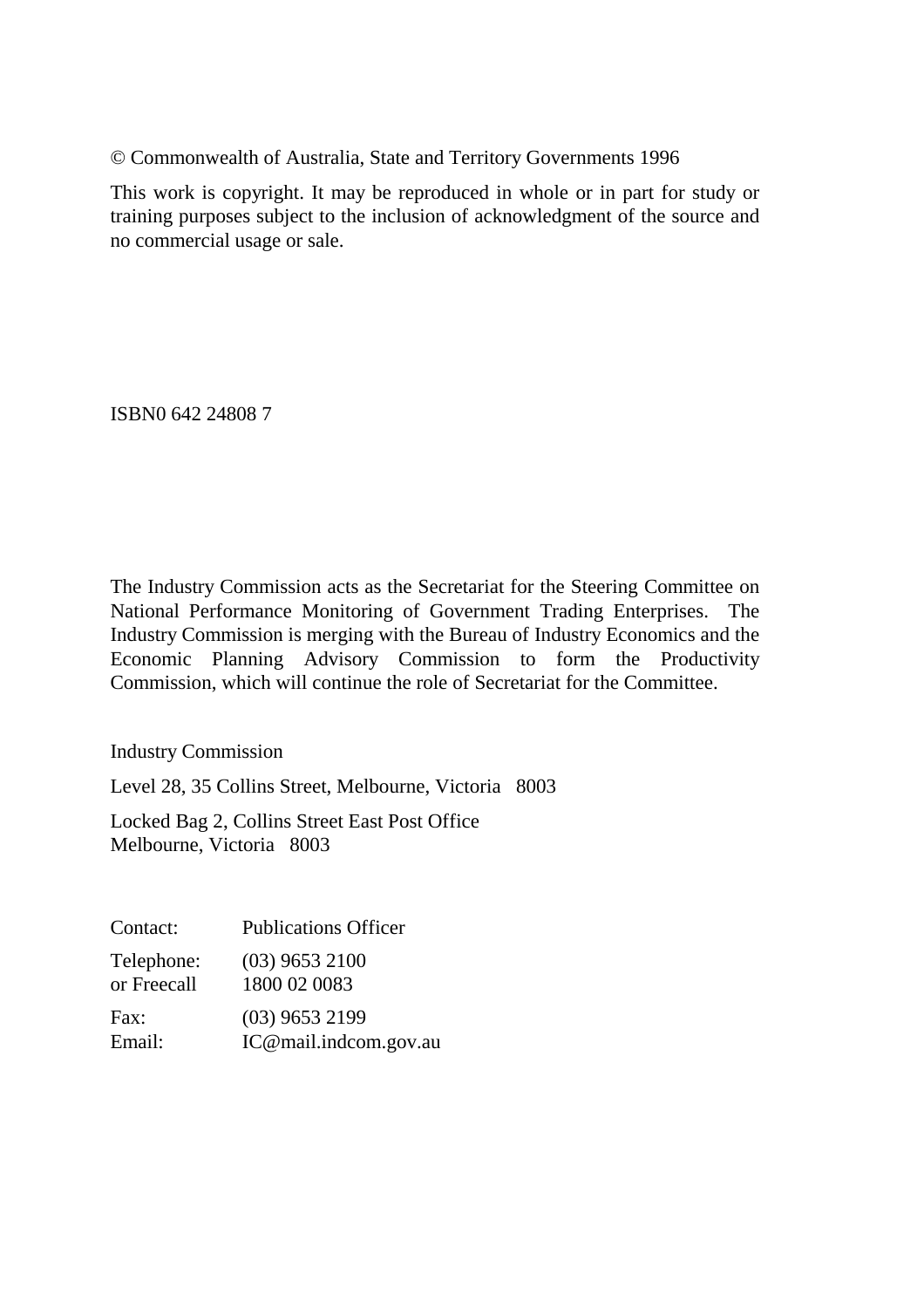# **CONTENTS**

|                  | <b>Preface</b>                                        | vii            |
|------------------|-------------------------------------------------------|----------------|
|                  | <b>Abbreviations</b>                                  | ix             |
|                  | <b>Overview</b>                                       | xi             |
| $\mathbf{1}$     | <b>Background</b>                                     | $\mathbf{1}$   |
| 1.1              | An adequate return                                    | $\mathbf{1}$   |
| 1.2              | Current measures of return                            | 3              |
| 1.3              | Objectives of the paper                               | $\overline{4}$ |
| $\boldsymbol{2}$ | <b>Market-based performance assessment</b>            | 7              |
| 2.1              | Performance assessment in competitive capital markets | 8              |
| 2.1.1            | Cost of capital                                       | 8              |
|                  | 2.1.2 Market-based measures of performance            | 9              |
| 2.2              | Accounting-based performance framework                | 12             |
|                  | 2.2.1 Accounting rate of return                       | 12             |
|                  | 2.2.2 Accounting targets                              | 15             |
| 2.3              | Benefits of the suggested methodologies               | 15             |
| 3                | <b>Cost of capital targets</b>                        | 19             |
| 3.1              | Risk-return trade off                                 | 19             |
|                  | 3.1.1 Diversification                                 | 20             |
|                  | 3.1.2 Unique risk and GTEs                            | 21             |
|                  | 3.1.3 Business unit targets                           | 22             |
| 3.2              | Target-setting methodology                            | 22             |
| 3.2.1            | Weighted average cost of capital                      | 23             |
| 3.2.2            | Capital asset pricing model                           | 25             |
| 3.2.3            | Return-on-assets CAPM                                 | 28             |
| 3.3              | Defining a GTE's cost of capital                      | 29             |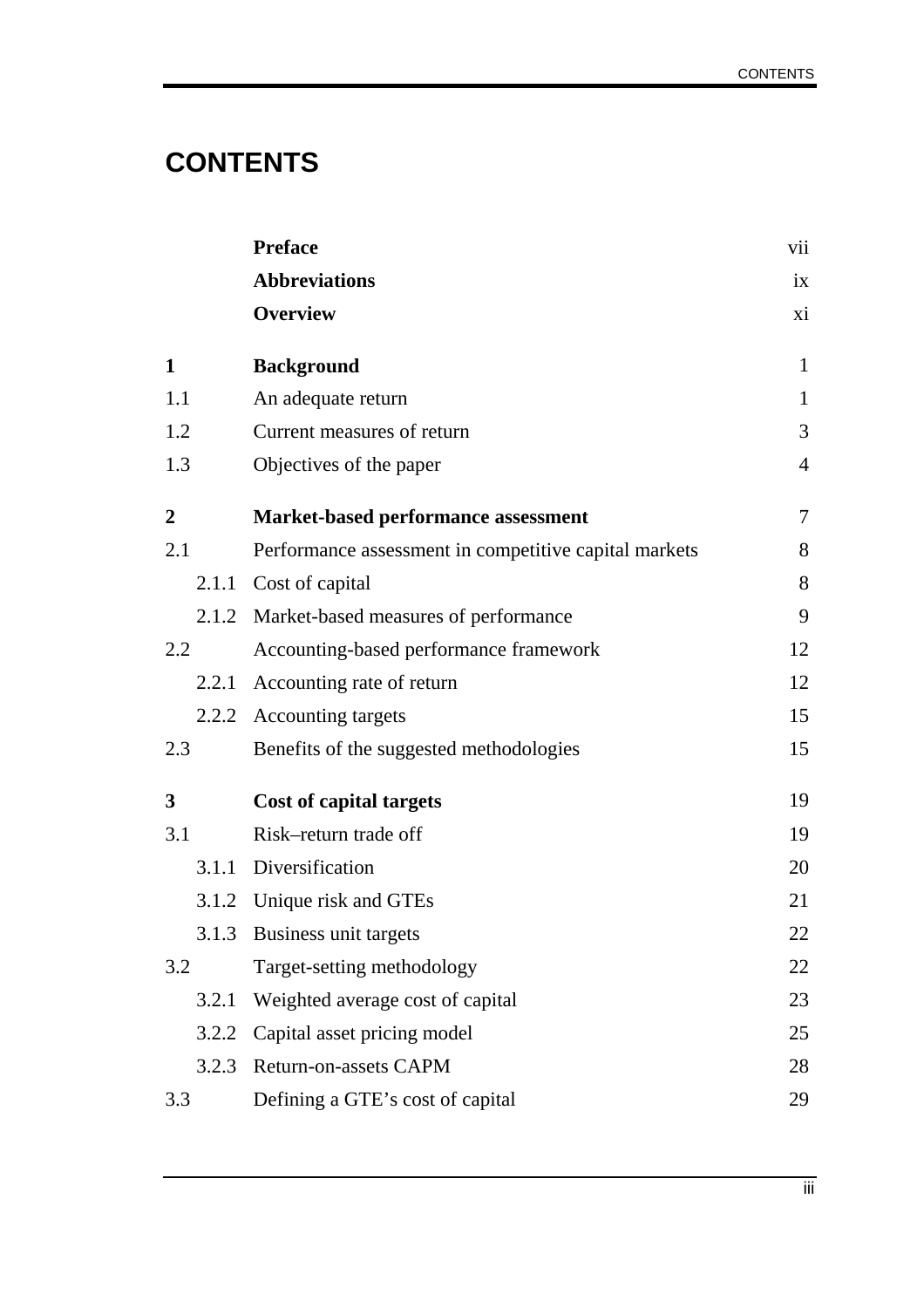|                         | 3.3.1 | Nominal and real targets                                                                          | 30 |
|-------------------------|-------|---------------------------------------------------------------------------------------------------|----|
|                         | 3.3.2 | Pre- and post- financing targets                                                                  | 30 |
|                         | 3.3.3 | Determining a GTE's WACC                                                                          | 33 |
|                         | 3.3.4 | Income tax and cost of capital targets                                                            | 37 |
|                         | 3.3.5 | Summary                                                                                           | 41 |
| $\overline{\mathbf{4}}$ |       | Measuring the financial performance of a GTE                                                      | 43 |
| 4.1                     |       | <b>ERR</b> measurement                                                                            | 44 |
|                         | 4.1.1 | Cash component of economic income                                                                 | 46 |
|                         | 4.1.2 | Capital component of economic income                                                              | 49 |
|                         | 4.1.3 | Capital base                                                                                      | 50 |
| 4.2                     |       | Other information requirements of the formula                                                     | 50 |
|                         | 4.2.1 | <b>Asset valuation</b>                                                                            | 51 |
|                         |       | 4.2.2 Matching economic income and the asset base                                                 | 53 |
| 4.3                     |       | Reconciling measured ERR with the target                                                          | 56 |
| 4.4                     |       | Value-based management                                                                            | 58 |
|                         |       |                                                                                                   |    |
| 5                       |       | The application of a cost of capital target and financial<br>performance measure to selected GTEs | 61 |
| 5.1                     |       | Target setting                                                                                    | 61 |
|                         | 5.1.1 | Capital structure                                                                                 | 63 |
|                         |       | 5.1.2 Cost of debt                                                                                | 64 |
|                         | 5.1.3 | Cost of equity                                                                                    | 65 |
|                         | 5.1.4 | Calculating a cost of capital target                                                              | 66 |
| 5.2                     |       | Performance measurement                                                                           | 67 |
| 5.3                     |       | ERR performance and reconciliation with an adjusted cost<br>of capital target                     | 68 |
| 5.4                     |       | Performance assessment                                                                            | 69 |
| 6                       |       | Assessing a GTE's financial performance                                                           | 71 |
| 6.1                     |       | Factors affecting a GTE's measured performance                                                    | 71 |
| 6.2                     |       | Other financial performance indicators                                                            | 78 |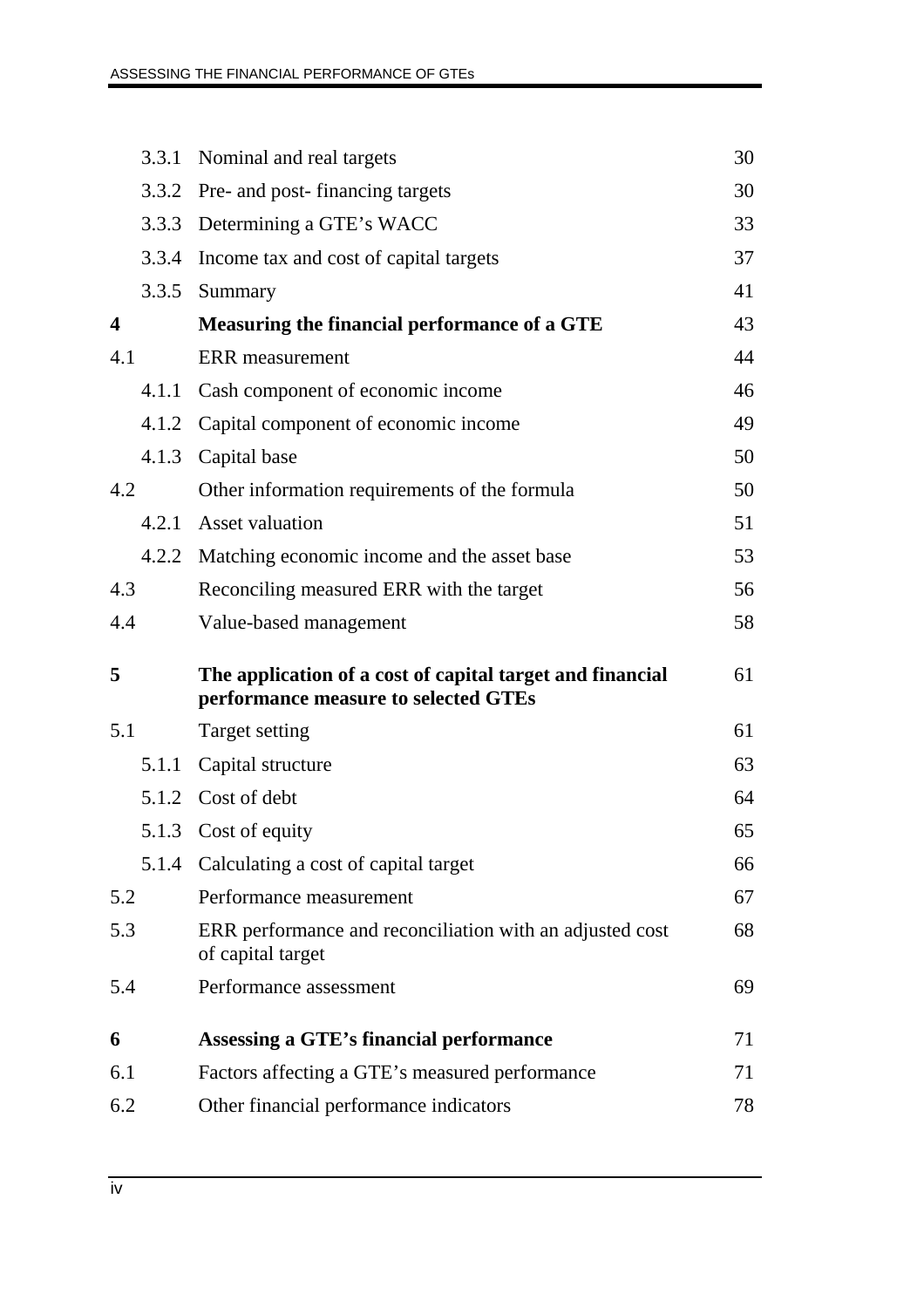| 6.3               | Interaction of pricing and ERR performance                                          | 79  |
|-------------------|-------------------------------------------------------------------------------------|-----|
| 6.4               | Adjusting to a new performance regime.                                              | 80  |
| <b>APPENDICES</b> |                                                                                     |     |
| A                 | The capital asset pricing model and the weighted average<br>cost of capital         | 83  |
| B                 | Alternative CAPM approaches to determining the required<br>rate of return on assets | 93  |
|                   | Estimating equity betas for GTEs                                                    | 99  |
| D                 | The deprival value approach                                                         | 115 |
| E                 | Sources of information for the calculation of ERR                                   | 117 |
| $\mathbf F$       | Measuring the ERR performance of the FAC                                            | 121 |
| G                 | Adjusting cost of capital targets and measured ERR for the<br><b>FAC</b>            | 125 |
| H                 | Deriving a cost of capital target for the FAC                                       | 131 |

### **BIBLIOGRAPHY** 135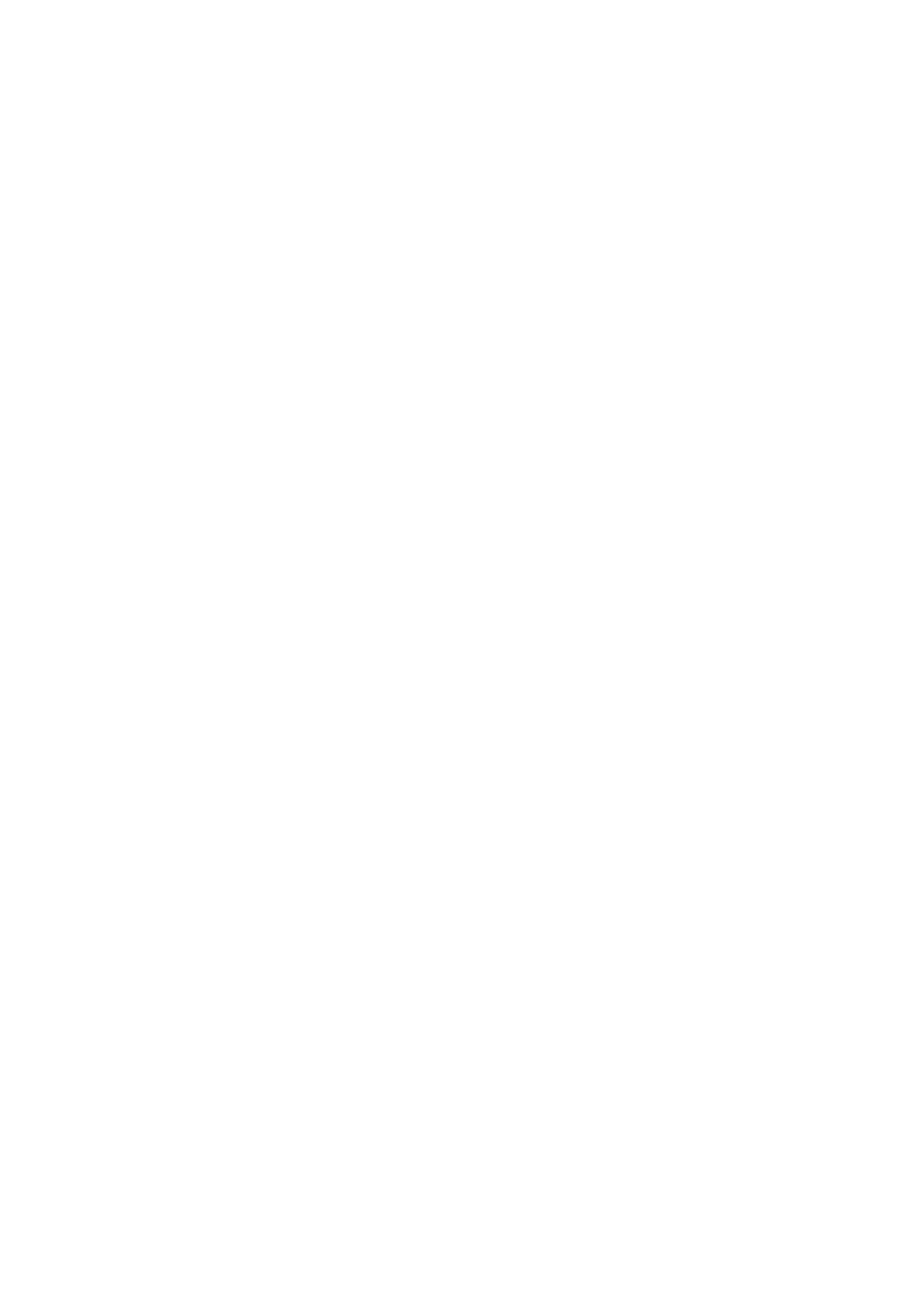# **PREFACE**

The Steering Committee on National Performance Monitoring of Government Trading Enterprises was established at the Special Premiers' Conference in July 1991. Its role is to facilitate the development of a consistent performance monitoring regime for Government Trading Enterprises (GTEs) across the Commonwealth, States and Territories.

To date, the performance monitoring regime mostly comprises financial indicators and measures of partial productivity. There is general recognition, however, that to obtain a comprehensive picture of performance, it is also necessary to compile comprehensive indicators such as Total Factor Productivity and Economic Rate of Return (ERR).

This paper was prepared to promote an understanding of the concepts associated with the measurement of ERR. Although, as is the case with all measurement, there are some limitations with the use of economic measures, the framework described in this paper provides a consistent approach to the development and application of appropriate rate of return measures and targets.

The target-setting and measurement methodology adopted in the paper is essentially the same as that recommended by the Commonwealth Working Group which reviewed financial targets for selected Commonwealth GTEs. The Steering Committee wishes to acknowledge the assistance provided by the Working Group, particularly Mr David Green of the Department of Communications and the Arts.

The development of the report was co-ordinated by a sub-committee chaired by Mr Steve Edwell of the Queensland Treasury, with representation from the Commonwealth, New South Wales, Victoria, South Australia and the Secretariat (Industry Commission). Mr Mark Christensen of the Queensland Treasury, and Mr David Green of the Department of Communications and the Arts drafted the report.

Bill Scales AO **Chairman**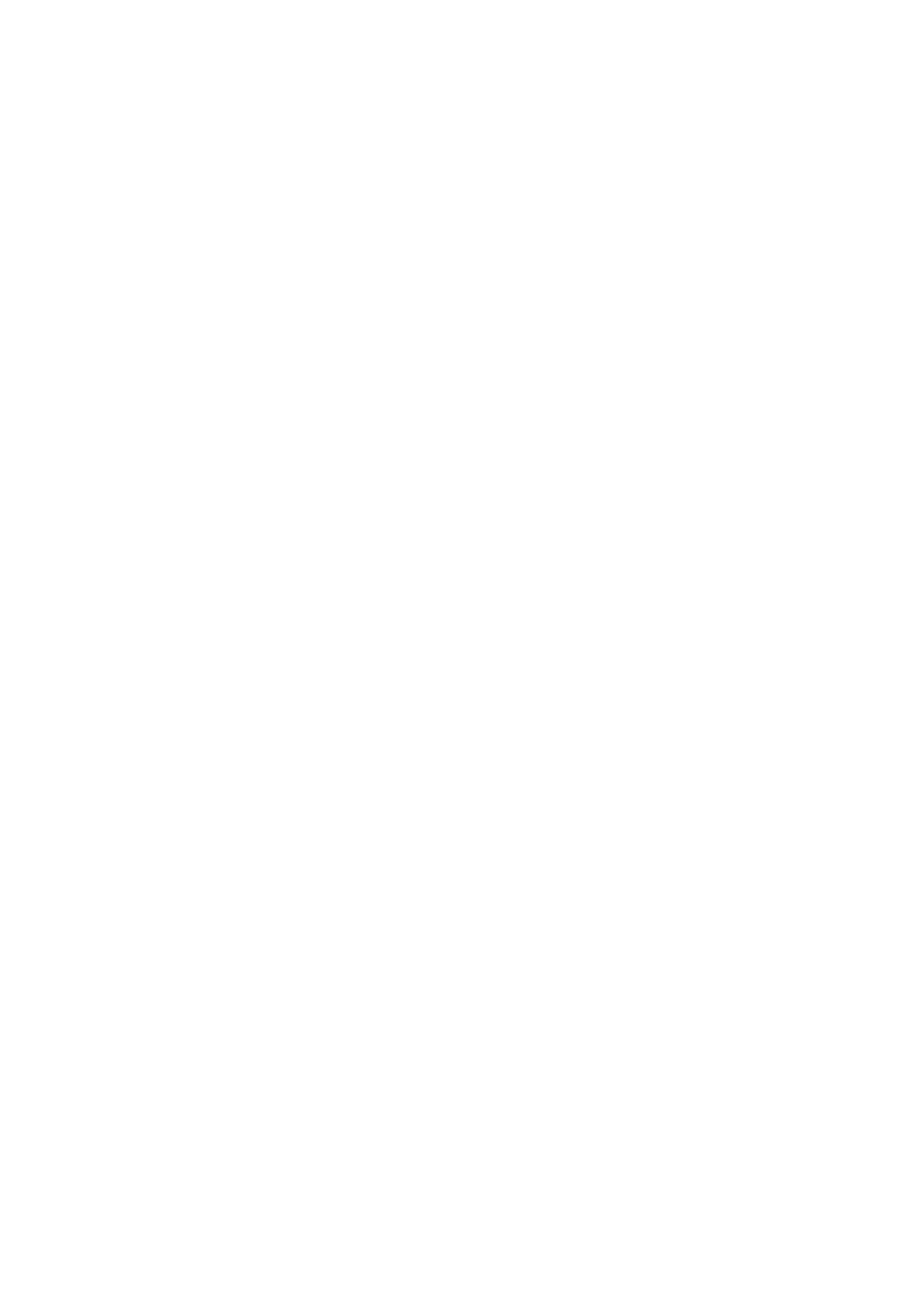# **ABBREVIATIONS**

| <b>AMSA</b>  | <b>Australian Maritime Safety Authority</b>   |
|--------------|-----------------------------------------------|
| <b>ARR</b>   | Accounting rate of return                     |
| <b>AsRR</b>  | <b>Asset revaluation reserve</b>              |
| <b>CAA</b>   | Civil Aviation Authority                      |
| <b>CAPM</b>  | Capital asset pricing model                   |
| CSOs         | Community service obligations                 |
| <b>CWIP</b>  | Capital works in progress                     |
| <b>DCF</b>   | Discounted cash flow                          |
| <b>EBDIT</b> | Earnings before depreciation interest and tax |
| <b>EBIT</b>  | Earnings before interest and tax              |
| <b>ERR</b>   | Economic rate of return                       |
| <b>EVA</b>   | Economic value added                          |
| <b>FAC</b>   | <b>Federal Airports Corporation</b>           |
| <b>GTEs</b>  | <b>Government Trading Enterprises</b>         |
| <b>IDC</b>   | Interest during construction                  |
| <b>IRR</b>   | Internal rate of return                       |
| <b>LTBR</b>  | Long-term bond rate                           |
| $M-M$        | Modigliani and Miller                         |
| <b>MWC</b>   | <b>Melbourne Water Corporation</b>            |
| <b>NIBLs</b> | Non interest-bearing liabilities              |
| <b>NPV</b>   | Net present value                             |
| <b>PBC</b>   | Port of Brisbane Corporation                  |
| <b>PSA</b>   | <b>Prices Surveillance Authority</b>          |
| <b>SVA</b>   | Shareholder value analysis                    |
| <b>VBM</b>   | Value-based management                        |
| <b>WACC</b>  | Weighted average cost of capital              |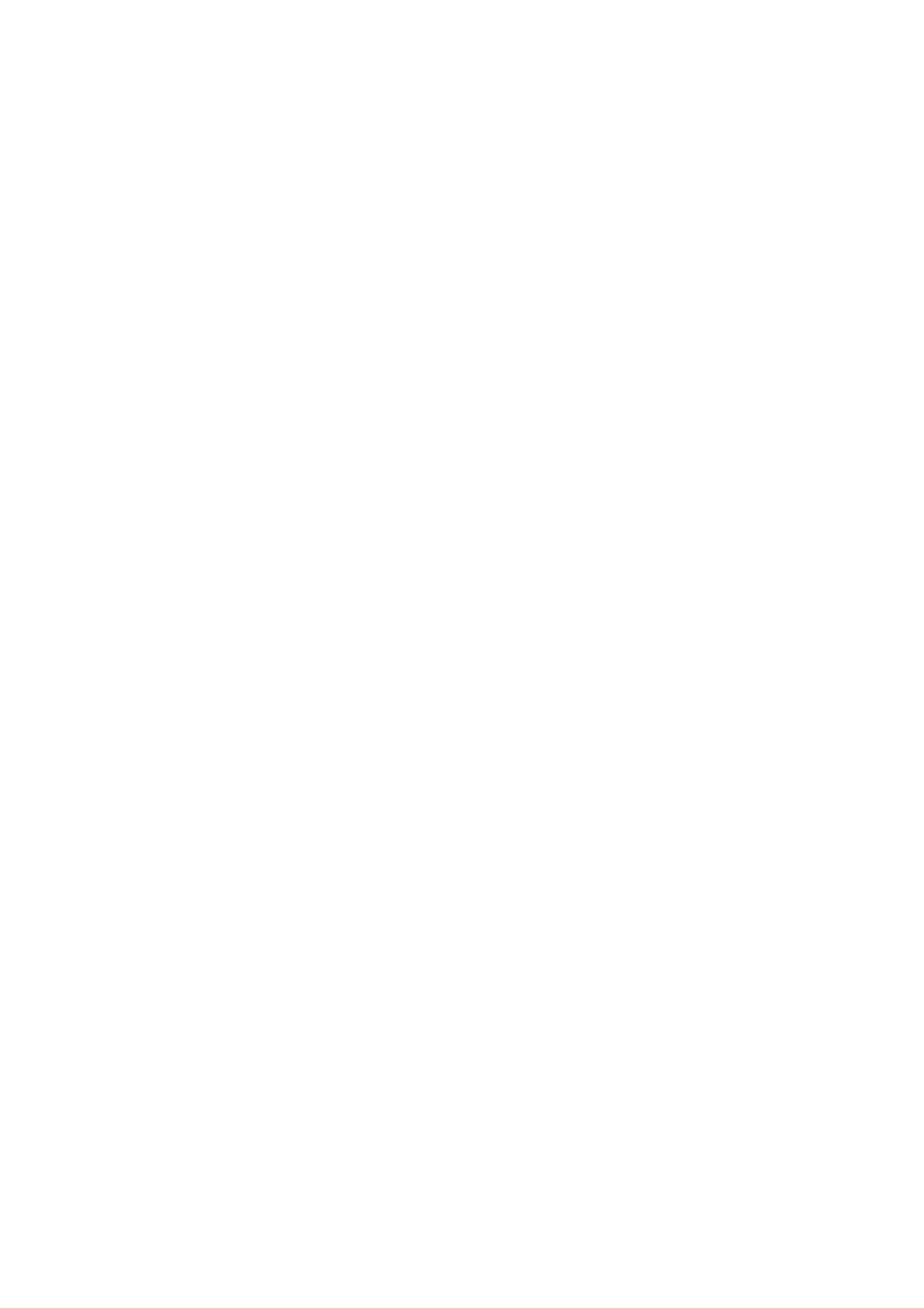# **OVERVIEW**

Governments, on behalf of the community, invest significant amounts of capital in Government Trading Enterprises (GTEs). Nationally, this investment accounts for approximately 14 per cent of gross fixed capital expenditure per annum. Much of this capital is subject to competing demands in areas such as health, education and infrastructure provision. It is therefore vitally important that GTEs employ their capital efficiently.

Historically, insufficient attention has been paid to the fact that equity capital committed to GTEs has an alternative use (that is, opportunity cost), in that it could be employed elsewhere or used to retire debt. This has been largely due to the limited ability of owner Governments to effectively measure GTE performance. There has also been a view that private sector financial disciplines were not appropriate in the case of GTE investments.

These issues, which have obvious implications for how well GTEs employ their capital, are the focus of this report. In particular, the report proposes a consistent approach to setting risk-adjusted cost of capital targets for GTEs. In addition, it provides guidance on how to develop a practical working measure of performance — the Economic Rate of Return (ERR) — which includes all income of relevance to the shareholder, both cash flow and changes in the capital value. This measure is seen as superior to traditional accounting rates of return as it is more comparable with objective financial benchmarks used in the private sector for assessing performance.

### **Government as a shareholder**

In recent years, governments have embarked on reforms aimed at improving the efficiency of their GTEs. Central to these reforms is that GTEs must operate on a commercial basis and, desirably, in a competitive environment. Accordingly, governments have restructured GTEs and commercialised or corporatised them to establish an operating environment more akin to that found in the private sector.

If governments are to continue to own GTEs and to pursue further efficiency gains, it is imperative that they develop an improved monitoring framework encompassing a financial target and a GTE performance measure for comparison against this target. However, the implementation of this framework requires an appreciation of the key difference between GTEs and their private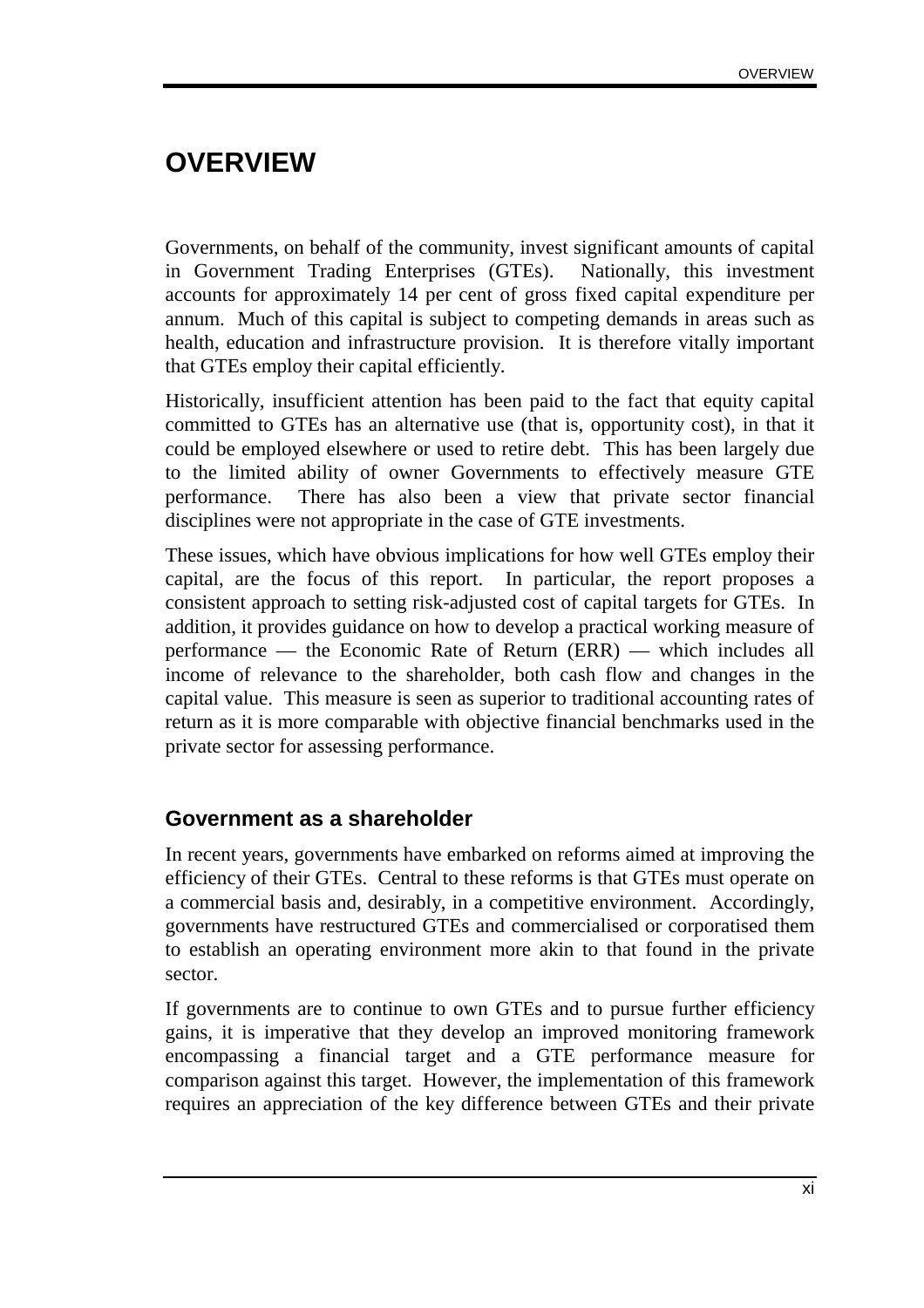sector counterparts, namely the lack of a traded equity market in the public sector.

Competitive debt and equity capital markets act as the ultimate commercial discipline for achieving efficient management performance for private sector entities. This discipline is largely absent in the public sector. For a listed company, shareholder perceptions of performance act as the final arbiter of management's performance — if shareholder's expectations are not met, the capital will be redirected into a higher yielding activity, leading to a reduction in share price and a corresponding fall in the value of the capital invested in the enterprise.

Implicit in the workings of the capital market is the shareholder notion that there exists a trade-off between risk and return. Shareholders expectations of return are based on their assessment of the risk of the investment relative to the alternatives available. Governments must, therefore, have an expectation of the return (that is, a rate of return target) they should require from a GTE, taking into account the riskiness of the investment.

Having established such a target, it is equally important that the measurement of financial performance against this required return be on a basis comparable with the approach taken by private sector investors. In this regard, basic ratios drawn from the financial statements may be ineffective. Governments should assess GTE performance according to total returns provided by the enterprise. That is, net cash receipts (for example, dividends) and changes in the value of the investment.

## **Benefits of the approach**

Underlying this report is a view that a performance assessment framework for GTEs should, as far as possible, act as a surrogate for capital market disciplines. This framework is centred around establishing a cost of capital benchmark and using the firm's economic income to compare financial performance against that benchmark.

The Steering Committee views the methodologies outlined in this report, and the concepts supporting them, as offering considerable improvements to the performance monitoring framework for GTEs, not only in terms of a more appropriate measure of performance, but also in providing a greater understanding of the factors which drive efficient investment decisions.

Because of the nature of the topic, much of the discussion in this report is technical. Some of these technical issues are open to empirical debate. The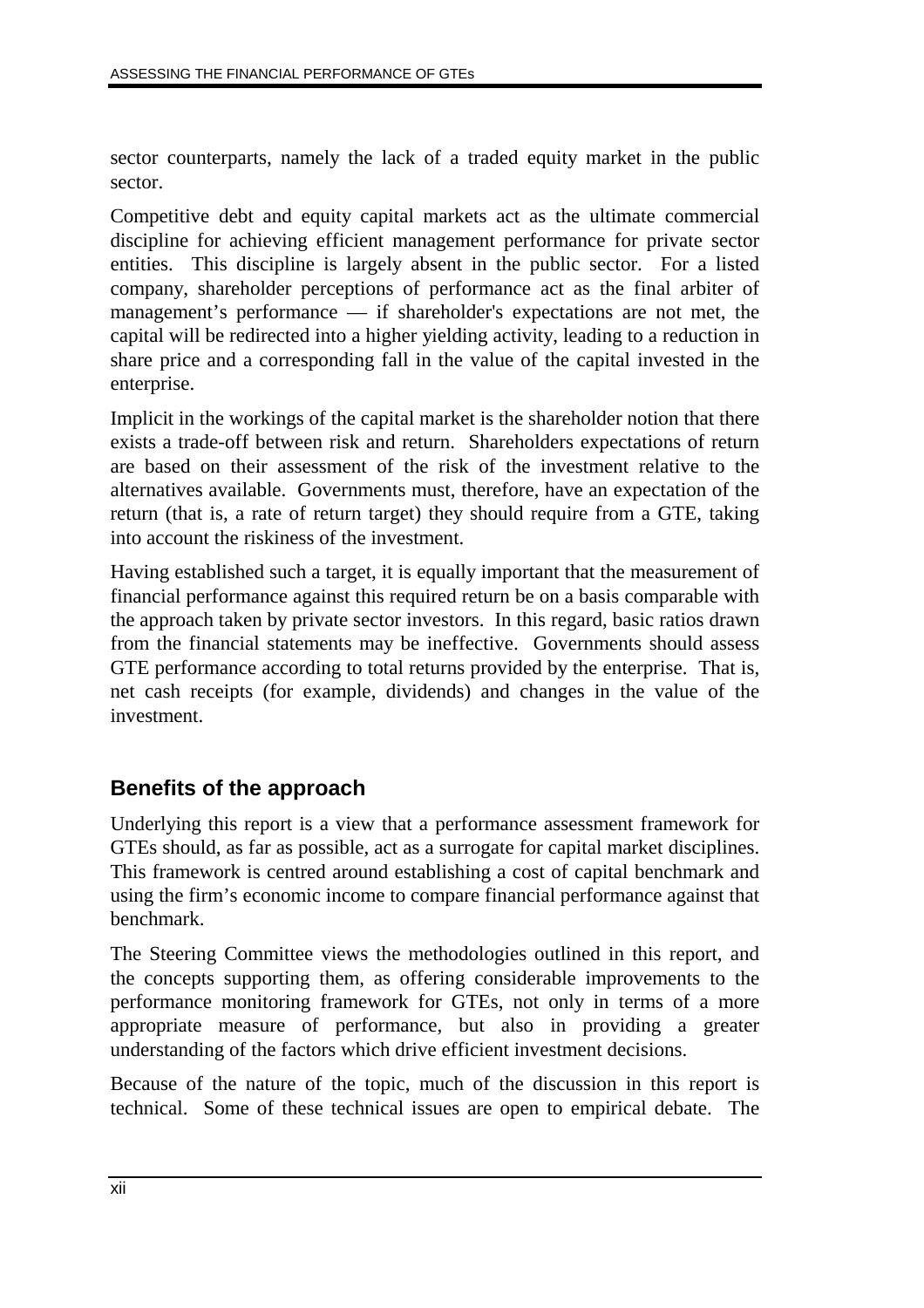Steering Committee also recognises that the methodologies have shortcomings and that applying the framework will not be a panacea for productive or allocative inefficiencies associated with the public sector. In this respect, the ERR measure needs to be complemented with other performance indicators (for example, total factor productivity) and a range of other initiatives, including, where possible, policies which promote competition.

The setting of the target, construction of an ERR measure and their subsequent interpretation requires a technical skill which will only be developed by way of a detailed involvement in the implementation process. Senior management both within GTEs and government need not necessarily become familiar with the detail of the methodologies to gain an appreciation of the broader benefits the performance monitoring framework outlined in the report has to offer.

The Steering Committee considers that the adoption of the target-setting and performance measurement approach outlined in this report will promote an investor value-adding perspective by the government (as owner) and GTE management respectively, which, in turn, fosters improved decision making and efficient and effective performance. This is achieved by:

- establishing a financial target which is consistent with competitive market concepts, such as risk and opportunity cost;
- a measure of performance which better informs about value by making provision for including changes in the capital value of the organisation;
- the framework being consistent with the various value-based management systems which have gained popularity in the private sector and some GTEs; and
- facilitating potential enhancements in policy areas such as dividend distribution, regulatory pricing matters and corporate governance and remuneration.

These benefits are achieved at a minimal compliance cost for GTEs, as most of the information required for the ERR measure can be taken from publicly available, audited financial statements. This particular aspect also allows use of the measurement formula by interested parties outside governments and GTEs (for example, regulators and the public).

On this basis, the Steering Committee is convinced that the application of the framework provided in this report would improve the performance assessment process for GTEs. Moreover, it can be readily applied to a range of organisations other than GTEs — both within the public and private sector. In instances where prices reflect a return on assets, the target-setting approach, for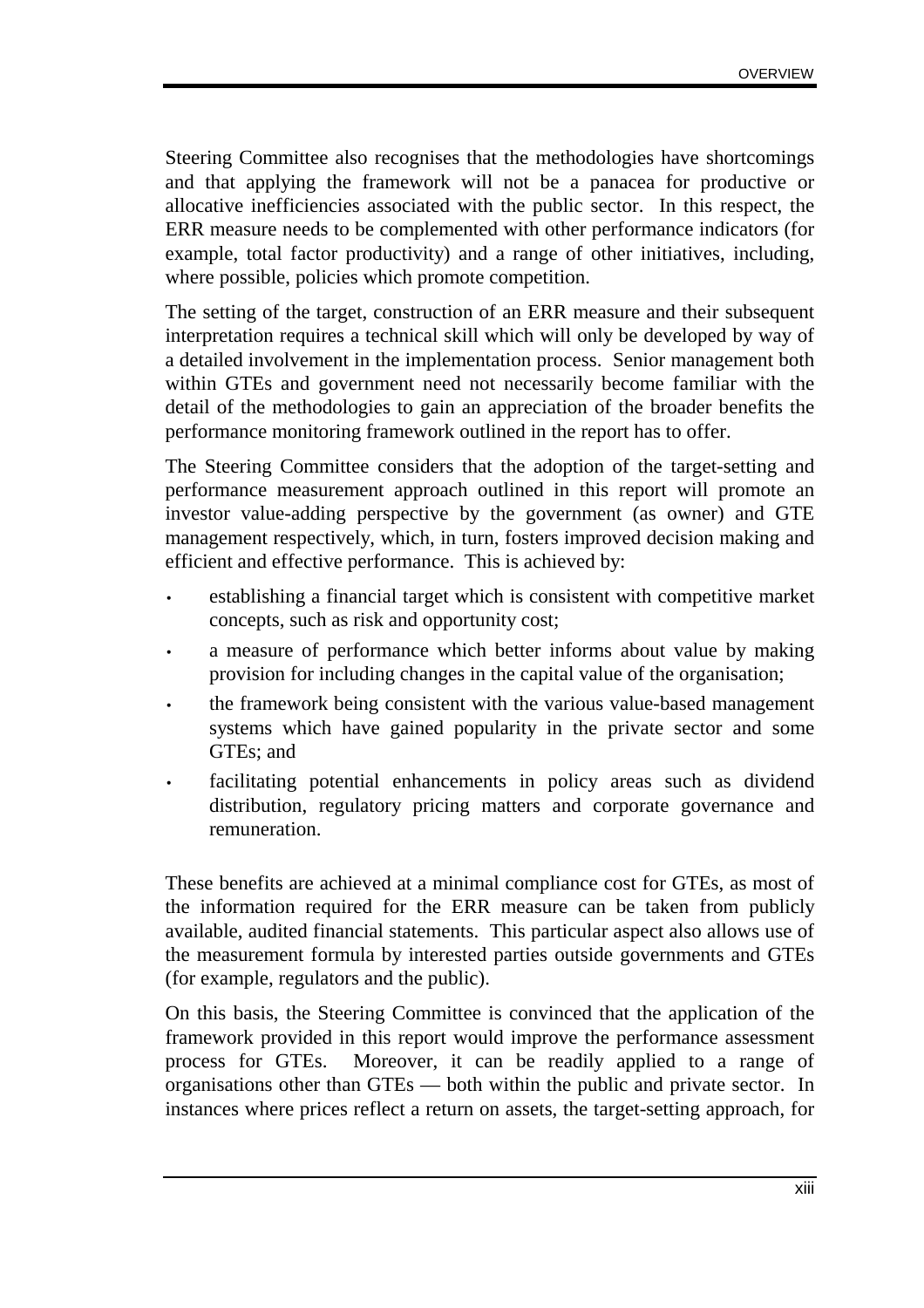example, provides a basis for establishing an appropriate revenue benchmark for commercial user charges. Decisions relating to how − and at what pace − such charges may be incorporated into an entity's pricing practices will be a policy issue for owner governments.

## **Structure of the paper**

The major objectives of the report are to outline the concepts associated with the cost of capital and an ERR measure and to provide directions on their application in a user-friendly fashion. In addition, issues which should be taken into account by policy makers, analysts and regulators when assessing (as opposed to mechanically measuring) the performance of GTEs against the required rate of return are raised.

The report is structured as follows:

- a discussion of the fundamental concepts associated with market-based performance assessment (Chapter 2);
- a methodology for estimating the rate of return a government should expect a particular GTE to achieve (Chapter 3);
- an outline of the measurement of a GTE's performance against this target, which is based on publicly-available data and accessible to groups outside government (Chapter 4);
- worked examples of how the proposed target-setting and measurement methodologies can be applied to GTEs (Chapter 5); and
- a discussion on the need to distinguish between performance assessment and the mechanical processes of target-setting and measurement and the potential implications of that assessment (Chapter 6).

## **Proposed approach**

The following discussion provides an overview of the approach detailed in the paper for target setting, performance measurement and the subsequent performance assessment of GTEs.

### **Setting a cost of capital target for GTEs**

To determine if a GTE is maintaining value by providing its shareholders with an adequate return, it is necessary to establish a target. The target rate of return is known as the cost of capital.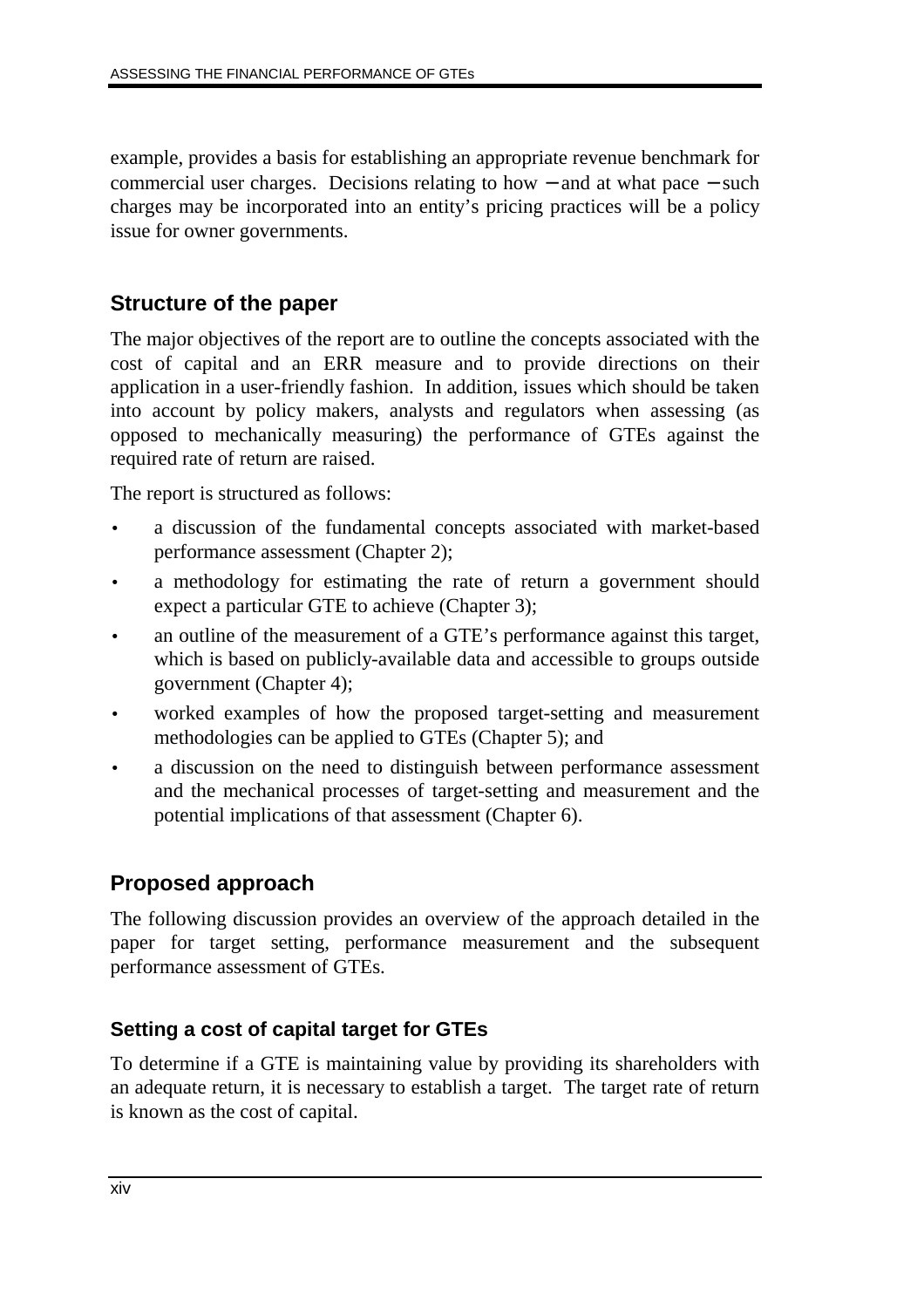It is important that the cost of capital be defined on a basis consistent with measured return. In the case of taxation, for example, an after-tax cost of capital should only be compared with after-tax cash flows. If not, misleading conclusions can be drawn and comparisons across GTEs will require adjustments.

The Steering Committee recommends the use of nominal, pre-tax targets based on the entire asset base. It also considers fully effective dividend imputation as a sound working assumption for GTEs.

#### Risk-return trade-off

Investors would, in general, like low risk and high returns. In reality, they must make a trade-off between the relative certainty of receiving a return and the magnitude of the return. High-risk enterprises need to achieve a higher rate of return than low-risk investments, if they are to be successful in attracting and retaining capital. It is therefore important that the estimated required return for a GTE explicitly account for risk.

#### Weighted average cost of capital

The assets of trading enterprises are usually financed by different classes of capital. These classes (for example, debt and equity) are defined by the degree of associated risk and, hence, required return.

It is possible to estimate and, in some cases observe, the returns expected on the different classes of capital. The sum of these weighted returns provides an estimate of the expected or *ex ante* rate of return on total assets. This commonly used approach is known as the Weighted Average Cost of Capital (WACC) and can be represented as follows:

$$
R_a = R_e \left(\frac{E}{V}\right) + R_d \left(\frac{D}{V}\right)
$$

| where | $R_a$ | $=$ the expected rate of return on total assets (that is, cost of<br>capital); |
|-------|-------|--------------------------------------------------------------------------------|
|       | $R_e$ | $=$ the expected rate of return on equity (that is, cost of equity);           |
|       | $R_d$ | $=$ the expected rate of return on debt (that is, the cost of debt);           |
|       | V     | $=$ the market value of total assets;                                          |
|       | Ε     | $=$ the market value of equity; and                                            |
|       |       | $=$ the market value of debt.                                                  |
|       |       |                                                                                |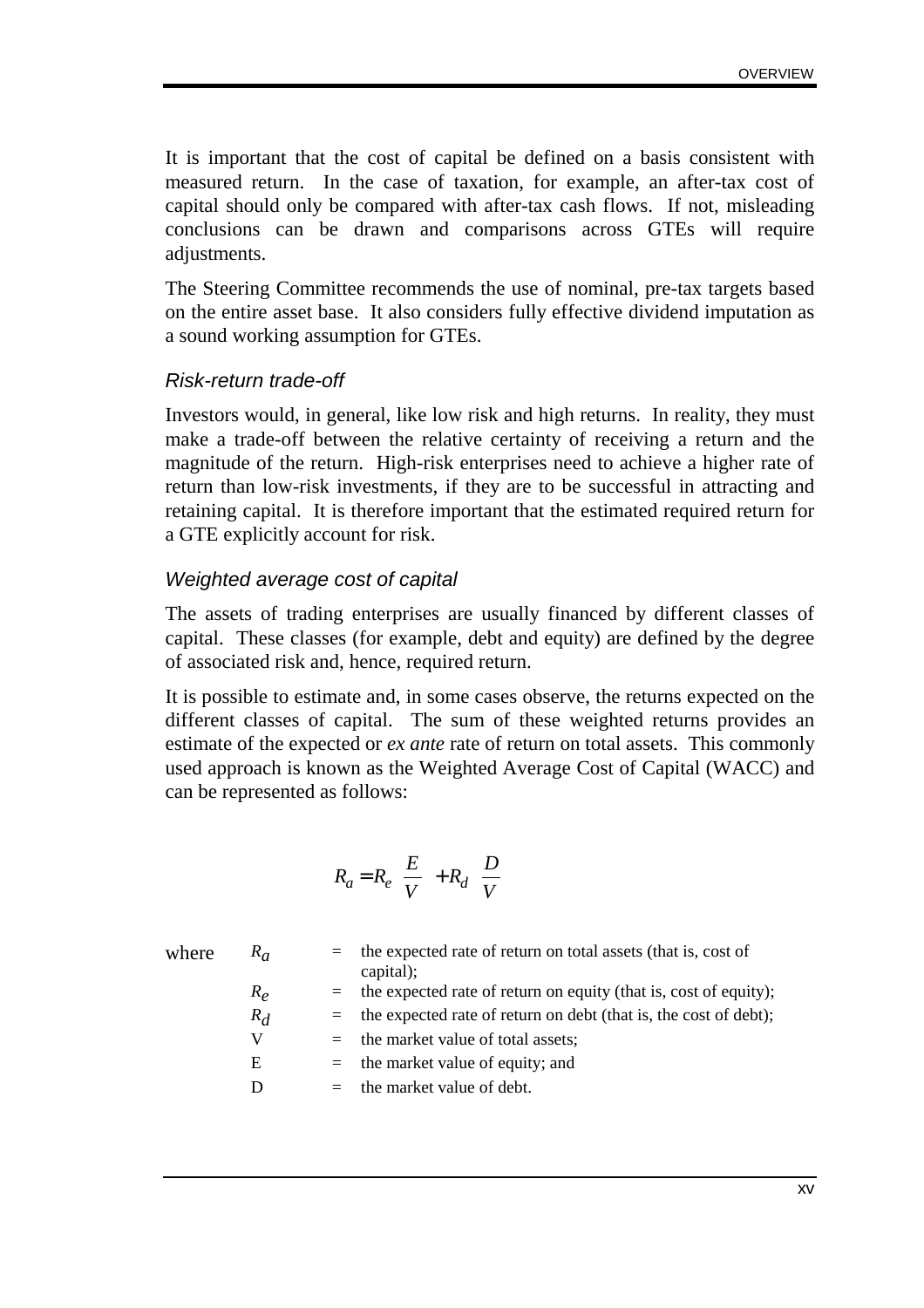Most of the data necessary to estimate a GTE's WACC are readily available. A GTE's balance sheet, for example, provides values for assets, equity and debt. The rate of return expected on debt is the current interest rate, although adjustments will be needed to account for the effects of government ownership and the attendant implicit (or explicit) guarantee. However, the return on equity should be estimated using the Capital Asset Pricing Model (CAPM), a method widely used in both the private and public sectors to model risk-return tradeoffs.

### Capital structure

The mix of the different classes of capital which go to finance an enterprise's asset base is known as its capital structure. Other than at extreme levels of debt or equity, changes in the capital structure should not affect the cost of capital. This is based on the corporate finance principle that, with perfectly operating capital markets, the required rate of return reflects the level of risk associated with the assets and not the choice of capital structure.

### Dividend imputation

The Steering Committee considers it a sound working assumption to have cost of capital targets for GTEs set as if the shareholder fully utilises the value of dividend imputation. This reflects the fact that dividends distributed by GTEs are not subject to further taxation and an expectation that if GTE credits were available, they would be priced highly by the market. A decision to assume less than fully effective imputation would lead to a higher pre-tax target, which would have implications for investment and pricing decisions.

### Structure of the target

The Steering Committee recommends that the required or target rate of return on assets for GTEs be viewed as a variable risk-free rate plus a fixed risk margin. The *ex ante* cost of capital can be easily recalculated when there are changes in the risk-free rate. In this form, the target can be readily adjusted for comparison with *ex post* performance.

### **Measuring performance**

The most objective measure of value or performance is given by a listed company's share price.

This price reflects investors' expectations of a company's earnings capacity, based on the varying degree of information available to them. A major source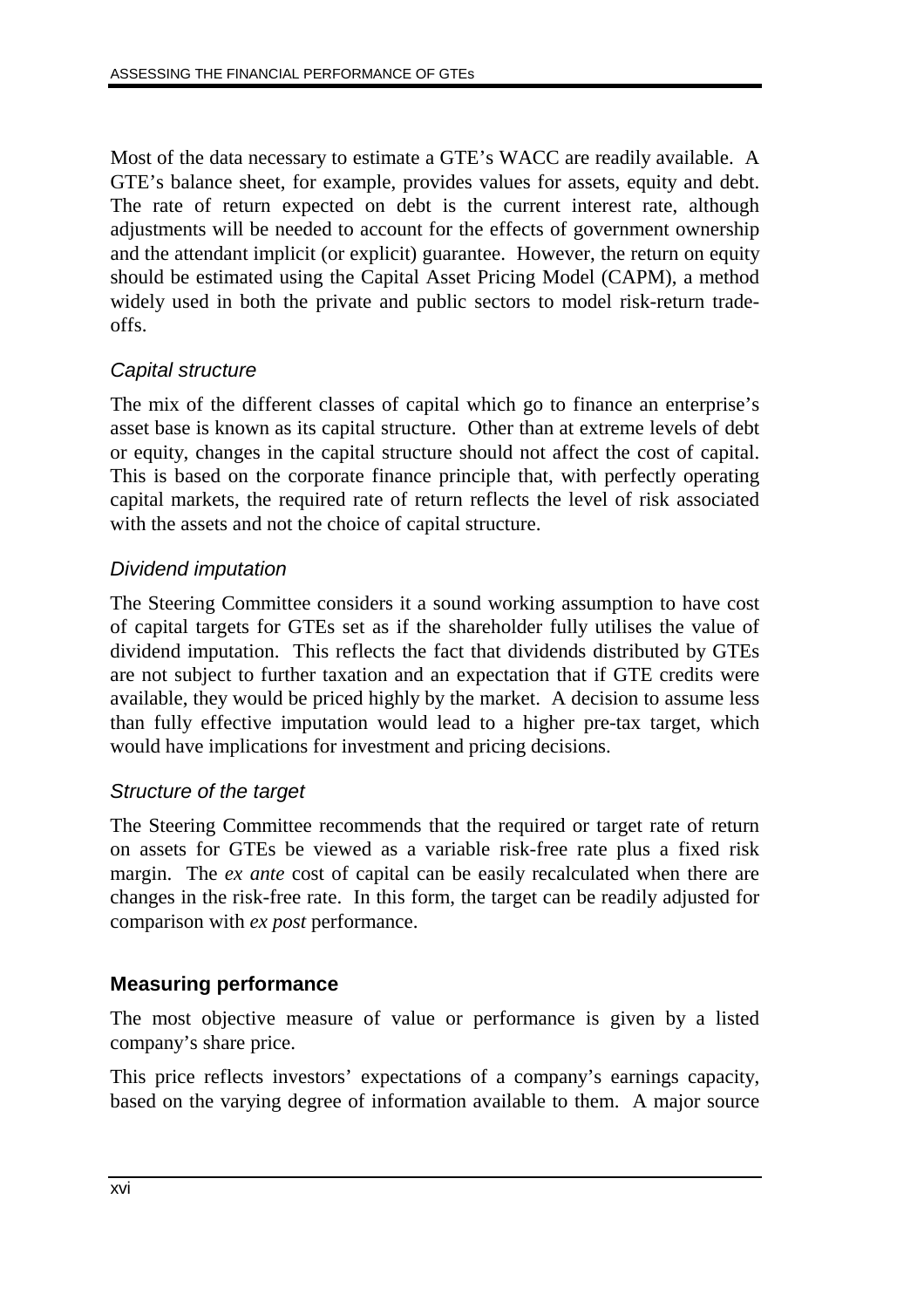of public information is provided by a company's audited financial accounts. It is doubtful, however, that investor analysis of such accounts is restricted to basic accounting measures, such as reported earnings as a proportion of the historical capital base. Because accounting standards allow for key items such as income and asset values to be treated in a variety of ways, it is likely that basic accounting measures are adjusted before forming part of the information base drawn on to make investment decisions.

In the public sector, performance measurement has relied very much on basic accounting measures. A commonly used form of accounting rate of return (ARR) is given below:

$$
ARR = \frac{EBIT}{\frac{1}{2}(BV_b + BV_e)}
$$

|             |                    | $=$ the pre-tax accounting rate of return on total assets;            |
|-------------|--------------------|-----------------------------------------------------------------------|
|             |                    | $=$ operating profit before income tax and after abnormals, plus      |
|             |                    | gross interest expense;                                               |
| $BV_{h}$    |                    | $=$ the 'book' value of the asset at the beginning of the period; and |
| $BV_{\sim}$ |                    | $=$ the 'book' value of the asset at the end of the period.           |
|             | ARR<br><b>EBIT</b> |                                                                       |

This rate of return is not comparable with the cost of capital (as developed in Chapter 3 of this paper). For example, the measure of income may not include upward movements in capital value and the capital expense due to depreciation (as captured in EBIT) may bear little relation to the 'economic' consumption of the assets. It is therefore deficient for performance monitoring and investment decision purposes.

A market-based rate of return includes all income of relevance to the providers of the capital. To facilitate a more sophisticated analysis of a GTE's target and realised performance, the Steering Committee has adopted a measure of financial performance, the Economic Rate of Return (ERR), which better informs about value, as it makes provision for both cash and capital returns. The ERR concept can therefore be put simply as:

ERR = *Net Cash Receipts + Change in Market Value Opening Market Value*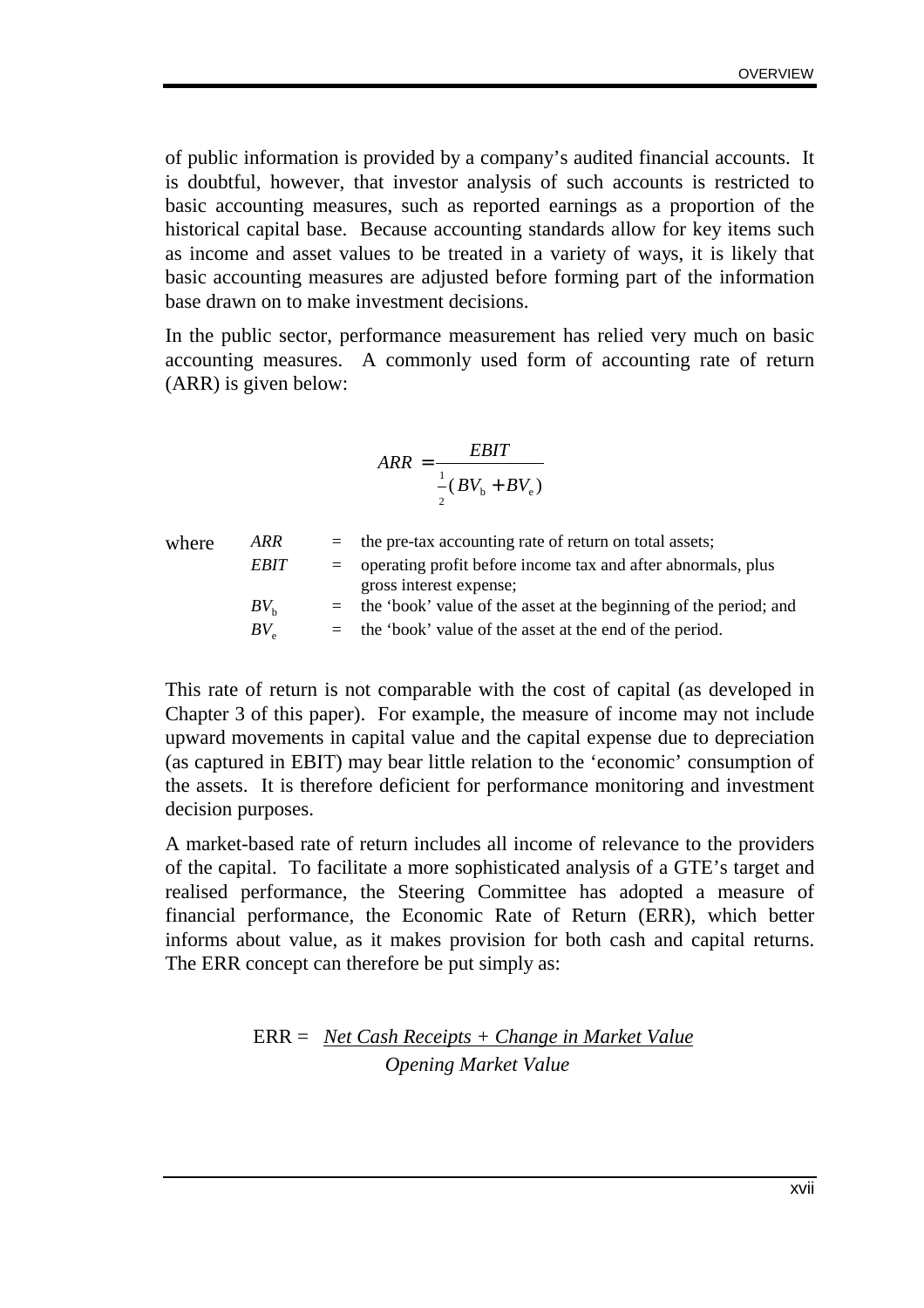The ERR formula given in this paper provides a first-cut measure of economic performance by reconstructing information taken from a GTE's financial statements. The paper also discusses a number of additional adjustments which can be made to accounting income to give a measure of income which better reflects underlying earnings potential. The Steering Committee considers that, in spite of the decision to use accounting information, the ERR formula has a number of intrinsic advantages over traditional accounting measures.

The basic formula for an operational ERR is given as follows:

$$
ERR = \frac{(EBIT + Da + NIBL + FL + CSO) + (A_e - A_b - NI)}{A_b + (NI/2)}
$$

| where | <b>EBIT</b>    | $=$ | earnings after abnormals and extraordinaries, but before<br>interest and tax;                                    |
|-------|----------------|-----|------------------------------------------------------------------------------------------------------------------|
|       | Da             | $=$ | accounting depreciation and amortisation;                                                                        |
|       | NIBL           | $=$ | an adjustment for the implicit interest cost of non-interest<br>bearing liabilities;                             |
|       | FL             | $=$ | an adjustment for interest cost of assets under financial leases<br>(only made if not already included in EBIT); |
|       | CSO            | $=$ | an adjustment for the net economic cost of CSOs (if<br>applicable);                                              |
|       | $A_{\rm e}$    | $=$ | the end of period value of total assets;                                                                         |
|       | A <sub>b</sub> | $=$ | the beginning of period value of total assets; and                                                               |
|       | NI             |     | value of net investments throughout the year.                                                                    |
|       |                |     |                                                                                                                  |

The ERR measurement formula offered in this paper is not the objective equivalent of an enterprise's share price. It must be supported by a thorough understanding of the enterprise's business and the issues which would impact on measured performance. Nonetheless, the Steering Committee sees it as a significant improvement on performance assessments which are based on a simple comparison of basic accounting measures and a target rate of return.

#### Consistency with Value-Based Management

In recent years, many leading Australian and overseas private sector organisations have revisited their major corporate performance objectives. The result has been a greater focus by senior management on what has generally been referred to as maximising shareholder value.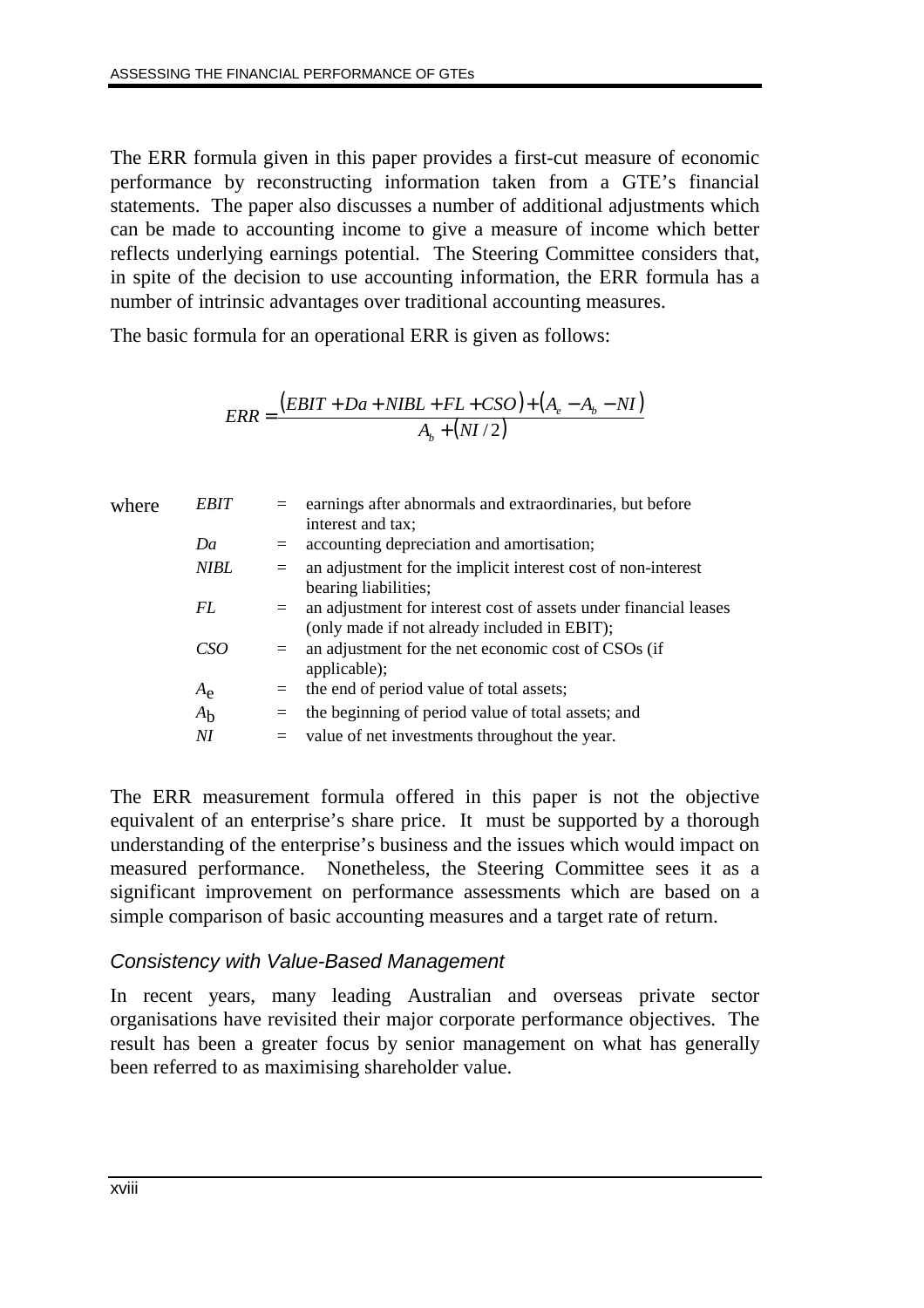In simple terms, creating value involves achieving returns in excess of those originally expected by the investor − that is, they are greater than the cost of capital.

The shift in strategic direction reflects a formal recognition that it is the cash flow generated by a company which is valued by shareholders. Capital providers are concerned with the present and future cash flows achieved by their investment, taking into account what they could have earned elsewhere. Market share, accounting profits and the size of an organisation, while useful as partial performance measures, are of themselves insufficient as global indicators of value. For example, a company may be performing well against these traditional measures of performance, while at the same time adopting strategies which do not add value. Management strategies aimed at increasing market share and accounting profits, for example, do not necessarily improve a company's ability to generate cash flows sufficient to cover the opportunity cost of the capital it uses.

Although an organisation's share price can be used as a performance measure over all its activities, it provides little guidance on how effectively line or divisional management are utilising capital. This has given rise to the development of a range of internal performance monitoring systems which compare performance and proposed strategies against the cost of capital. These are generally referred to as Value-Based Management (VBM). The VBM techniques provide a framework which allows managers to assess past performance and screen future investment strategies on the basis of shareholder value creation or diminution.

The ERR measurement methodology in this paper is primarily for external monitoring purposes. However, its underlying concepts are consistent with many internal VBM techniques now commonly used in the private and public sectors. On this basis, adoption of ERR should assist in establishing a link between maximising shareholder value and managerial decision making within GTEs.

#### ERR and the cost of capital over a period

As discussed above, the cost of capital can be considered as a fixed risk margin above a *variable* risk-free rate. As performance is measured over a period − as opposed to a forward-looking target, which is set at a point in time − account will need to be taken of changes in the risk-free rate (as reflected in the longterm bond rate).

Measured annual performance can be subject to random variations and events outside the control of management.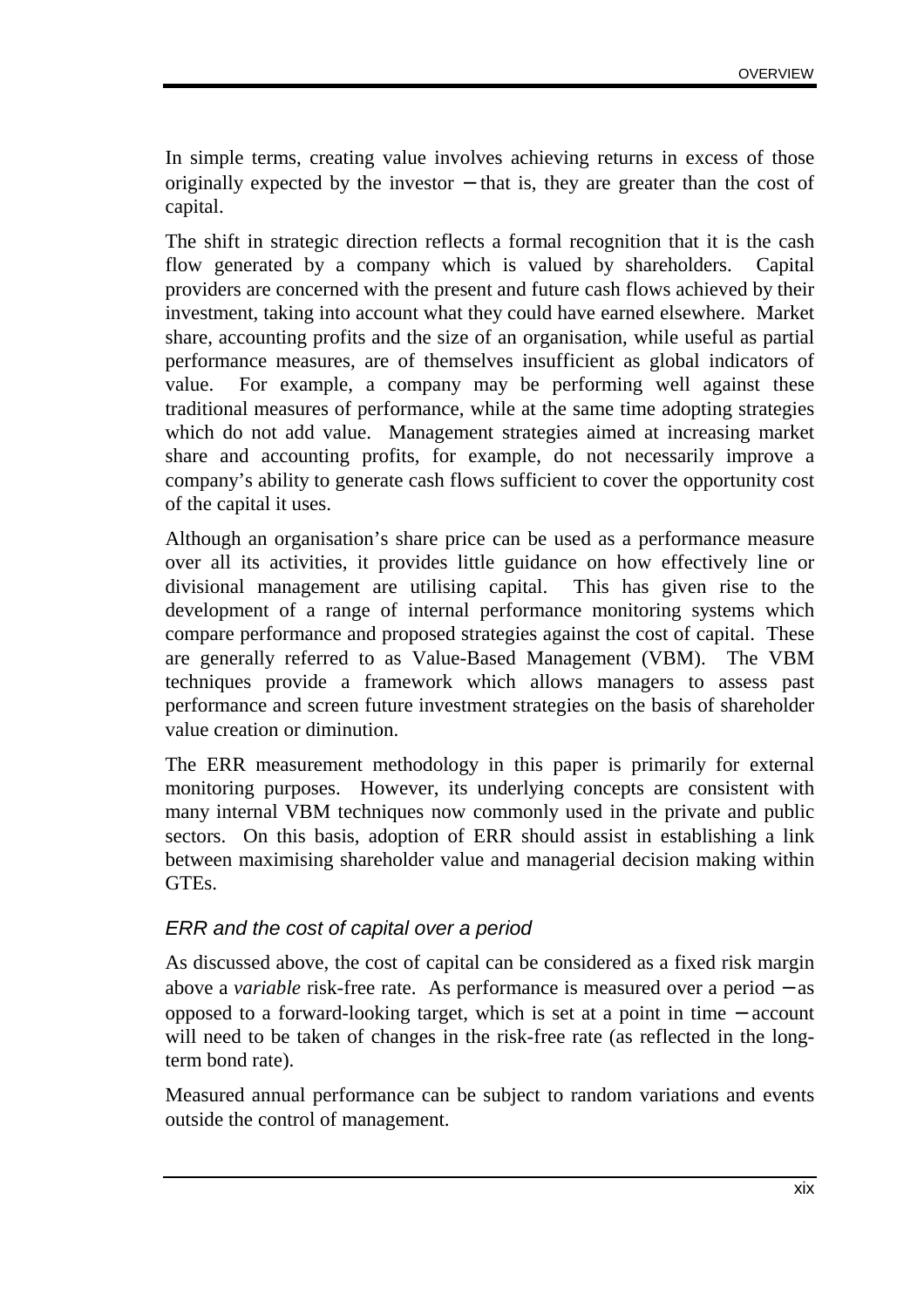To account for changes in the cost of capital over the performance period and events outside the control of the GTE, the Steering Committee recommends that a GTE's ERR be represented as a rolling average of three years performance and compared with an adjusted cost of capital target over the same period.

Chapter 5 of this paper provides an example of how this approach can be applied to a GTE.

### **Performance assessment**

The formal methodologies outlined in this paper provide a risk-adjusted target and an ERR measure. Conclusions based solely on a comparison of these two estimates would be deficient.

Performance assessment should also include a range of measures other than ERR, each of which can be used to evaluate various aspects of GTE performance. Since GTEs often have monopoly power and can therefore increase their rate of return by increasing the charges to consumers rather than increasing efficiency, the Steering Committee recommends that this suite of indicators include a measure of technical efficiency, such as Total Factor Productivity.

The mechanical process of arriving at a measure of value added (or destroyed) is but one part of a comprehensive performance assessment process. To gain a thorough understanding of performance, account must be taken of number of qualitative issues, such as:

- past investment decisions;
- relative performance of other organisations with similar-risk assets;
- changing market and regulatory conditions;
- level of competition;
- the interaction of pricing and ERR performance; and
- the process of adjusting to a new performance regime.

Policy decisions stemming from the adoption of the framework provided in this paper need to include a full consideration of these matters.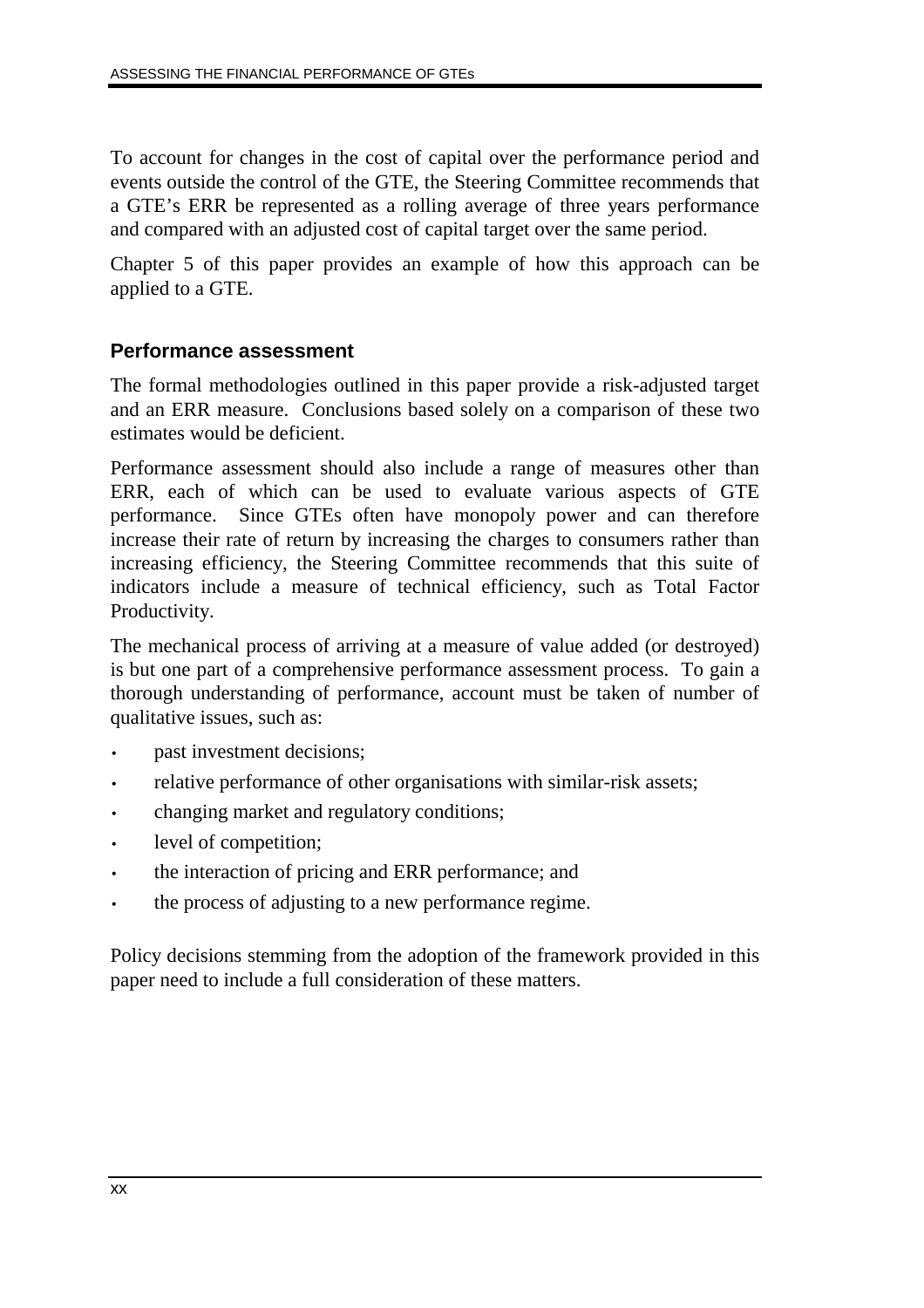# **1 BACKGROUND**

Government Trading Enterprises (GTEs) are significant users of resources and providers of services, whose level of efficiency affects the overall performance of the Australian economy. GTEs typically require high levels of capital to provide their services.

For these and other reasons, governments and tax payers require assurances that the capital committed to GTEs is being efficiently employed and earning a satisfactory return. As expressed by the Commonwealth Treasury (1990, p. 1):

If the investment in a government business enterprise is not realising an adequate return (after allowing for the cost of any government-enforced non-commercial services provided) the question can rightly be asked why the community should not demand that at least some of the assets of the enterprise be sold and the resulting funds used in more productive activities or possibly to pay off public debt.

Over the last few years, most governments have embarked on a series of administrative changes aimed at improving the efficiency of GTEs. Broadly speaking, these have involved increasing the commercial focus of GTEs and exposing them to competition. In some instances, the changes have extended to privatisation.

Performance monitoring and the choice of indicators are important in assessing the outcomes of these changes. Where governments are to retain ownership of GTEs, they will wish to assess the financial performance of the governments' (and ultimately the community's) investments in these enterprises. They will require this assessment to be carried out on a basis consistent with that used by private sector investors. Methods for assessing the financial performance of GTEs should closely relate to market-based concepts such as shareholder value and the cost of capital.

## **1.1 An adequate return**

To determine if a particular GTE is delivering an adequate return to its owners it is necessary to develop a benchmark or target. In the private sector, this target is commonly referred to as the cost of capital. It represents the rate of return or the yield expected by investors for providing the capital used in the enterprise and is usually expressed as a ratio of the expected return to the value of the investment.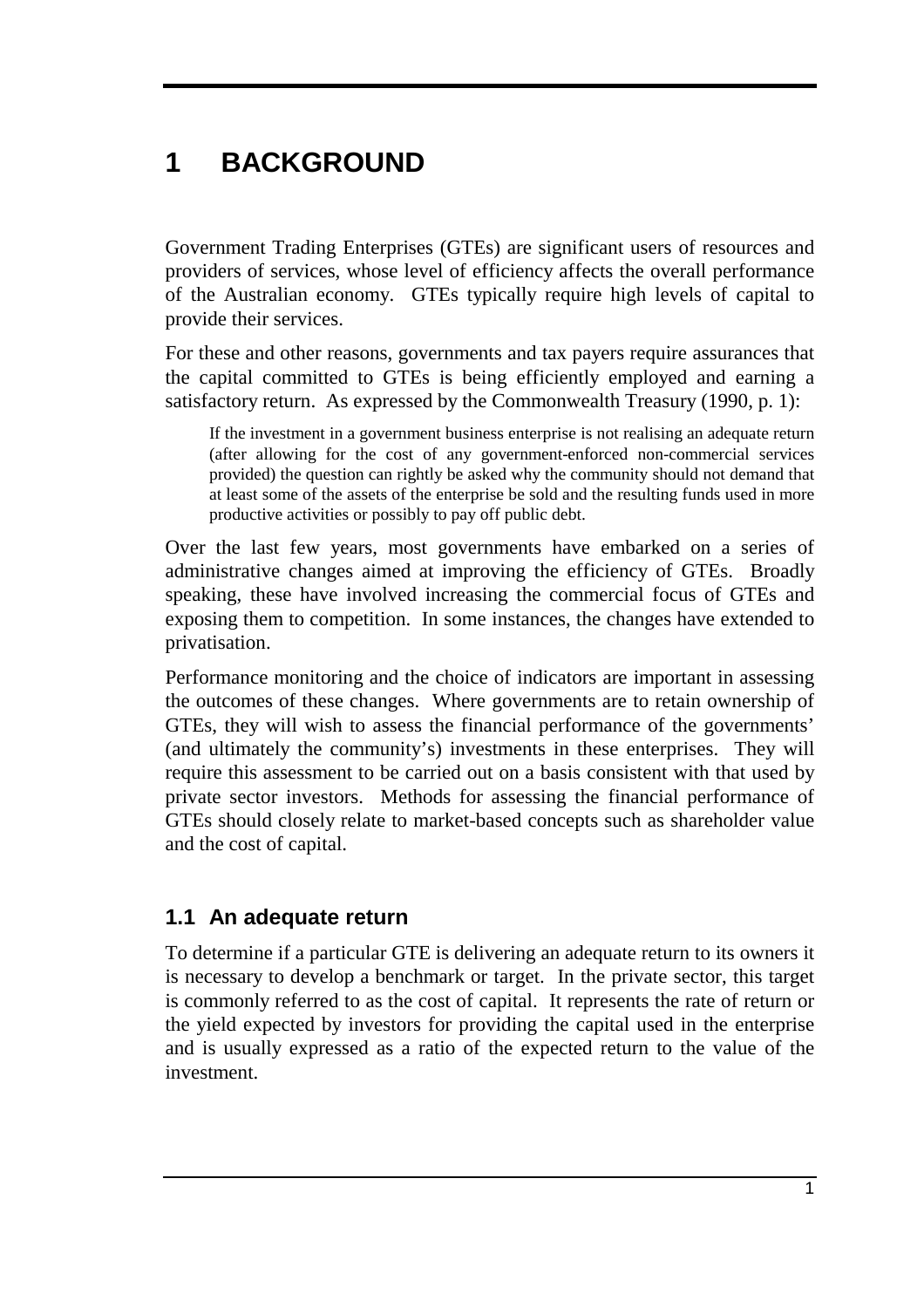If an enterprise meets this target it is said to be covering its cost of capital, and shareholder value will be maintained. If expected returns are not adequate, the value of the organisation or asset will fall until the cost of capital is once again achieved. If a company is listed on the stock exchange, the value of its equity will be expressed through the price of its shares. Hence, in the stock market, expected returns are immediately capitalised into the value of the company through movements in share prices, so that the required cost of capital (or yield) is achieved. At any particular time, the price of an enterprise's shares encapsulates investors' views of its financial performance.

With respect to GTEs and unlisted companies, there exists no stock market to establish the value of the enterprise. This paper provides guidance as to how, in the absence of traded equity, the owners of such enterprises can assess financial performance through the application of appropriate targets and measures.

The setting of cost of capital targets for GTEs is designed to assist decision making and promote the efficient use of resources. Such targets are based on the concept that the value of an investment in a particular enterprise should always be assessed against its best alternative use (that is, opportunity cost). If 'rational' investors do not expect to receive an adequate return on their capital in a particular investment, and a better alternative exists, they will redirect their funds into the higher yielding activity, causing a corresponding fall in the value of the enterprise.

In recognition of this, management is encouraged to make decisions designed to ensure that the providers of capital receive the highest possible return. Competition prevents this from being excessive. It is for these reasons that the cost of capital target is accepted as a means of determining whether capital is being efficiently utilised.

Consistent with this emphasis on efficiency, the required rate of return target for GTEs should be developed within a framework which incorporates the elements of return considered important by the providers of capital. A high risk enterprise needs to achieve a higher return than a lower risk enterprise if it is to be successful in attracting and retaining capital.

In the past, there may have been a tendency to treat the shareholder's (that is, the community's) equity in GTEs as if it were free or had a low opportunity cost. The recognition that the public's equity in GTEs has an opportunity cost is an important element in improving the performance of GTEs and is the basis for the framework recommended in this paper.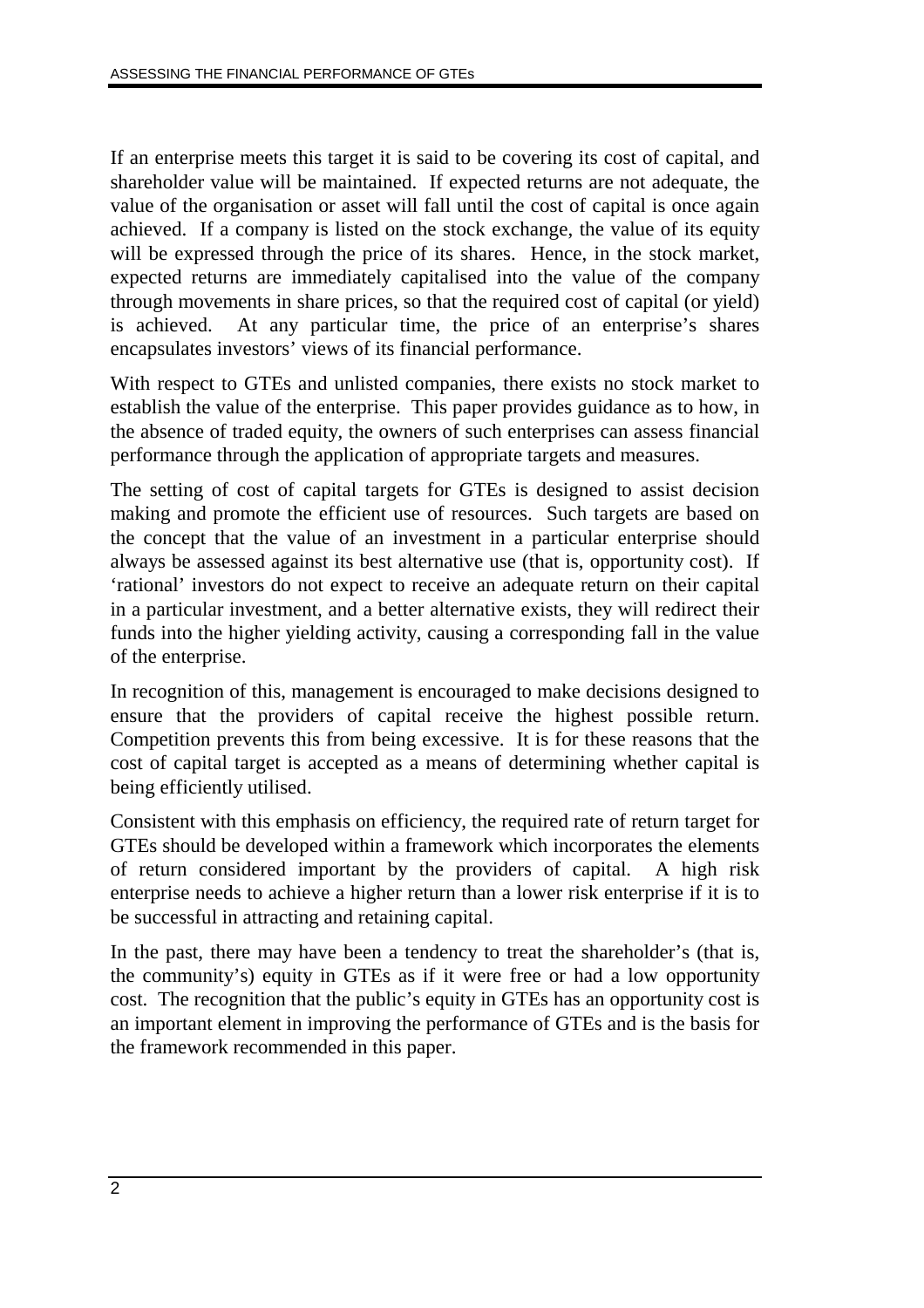### **1.2 Current measures of return**

The desire to replicate private sector disciplines for GTEs is not a new development. In the 1980s, governments adopted a range of accounting-based indicators and targets to aid them in the performance assessment of GTEs. In addition to being widely reported and understood, accounting information is readily available, timely and open to financial audits. Various forms of accounting rate of return have become a central element of most governments' performance monitoring arrangements for public sector enterprises.1

However, a corollary to the adoption of a cost of capital target is that measurement of performance against this benchmark be consistent with the definition of market-based returns. In this regard, although widely reported by enterprises outside the public sector, the accounting rate of return measure has limitations. It does not adequately capture certain key elements of return which drive efficient capital markets. These are changes in the value of the enterprise and risk.

For an investment such as shares in a publicly listed company, measuring economic performance is not a difficult exercise, since the basic information share prices — is freely available and widely understood. Since GTEs have no traded share base, it is necessary to derive information about their performance from data in GTE's published accounts.

Against this background, in 1990 the Commonwealth Treasury published an economic paper (Treasury Economic Paper No. 14), *Financial Monitoring of Government Business Enterprises: An Economic Framework*. Elements of this paper were further developed by a Commonwealth Working Group (the 'Working Group') which reviewed financial targets for Commonwealth transport GTEs. The Commonwealth is implementing an economic framework for performance assessment of its major GTEs which is based on the findings of the Working Group. This framework incorporates the setting of forwardlooking targets based on the cost of capital and the subsequent measurement of Economic Rate of Return (ERR) performance against these targets.

Notwithstanding the improvements offered by the approach recommended in this paper, it must be kept in mind that the return on assets is only one dimension of economic performance, and should be interpreted in conjunction with a range of other indicators which measure aspects of overall performance. For example, a GTE which enjoys a substantial degree of monopoly power can

<sup>-</sup><sup>1</sup> The most common accounting rates of return are profit/equity and earnings before interest and tax/total assets. For more information on this see the Steering Committee's annual reports on performance indicators for Government Trading Enterprises.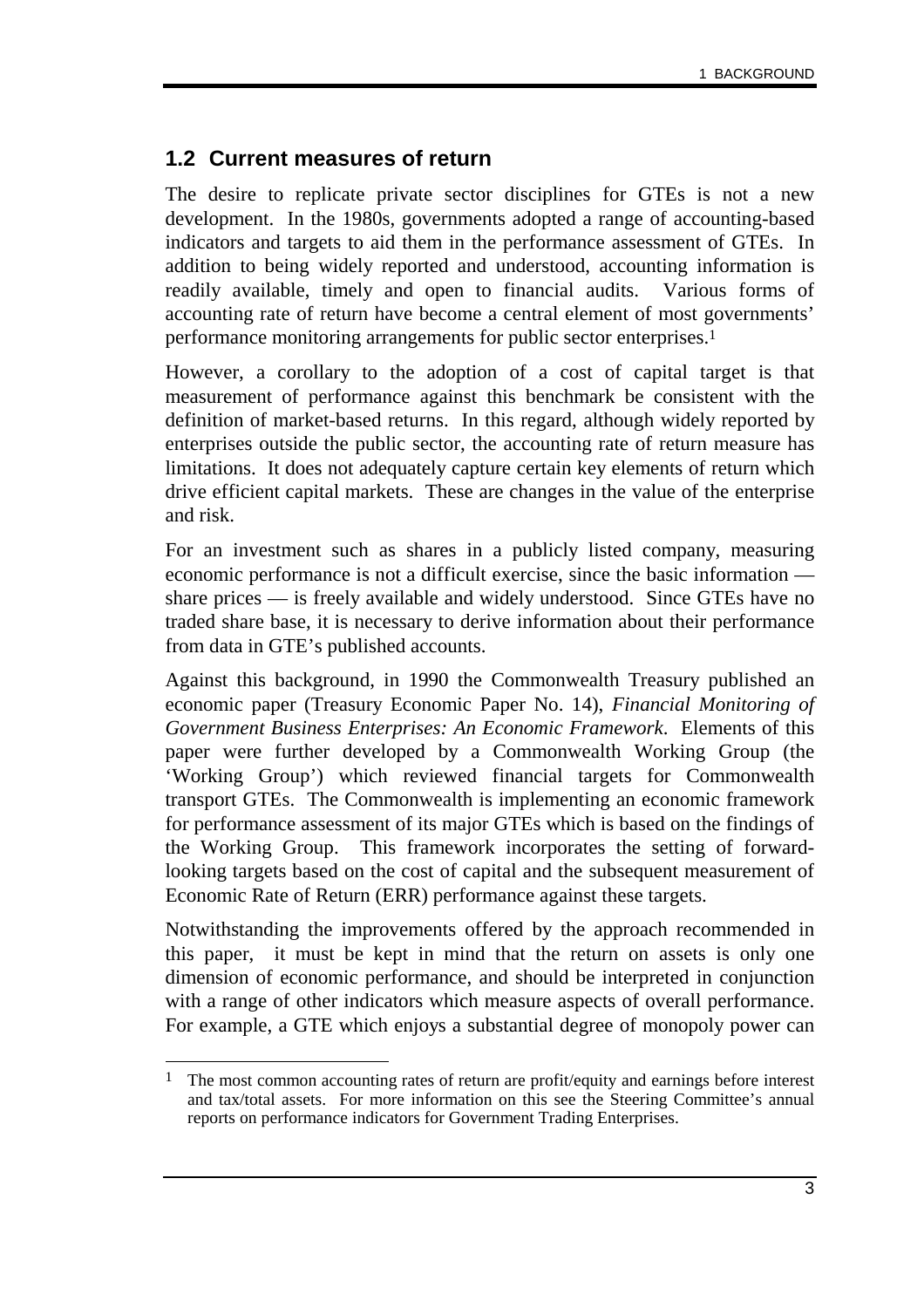potentially meet any rate of return target — whether accounting or economicbased — through price increases or through reductions in service quality. Also, there is potential for governments to set prices to maintain the value of their equity and their dividends. Thus, the effectiveness of using a cost of capital target and ERR as performance measures is very much dependent on their interpretation in light of the factors that these benchmarks — as with any performance measure — cannot capture.

### **1.3 Objectives of the paper**

The Steering Committee contends that there is a need to develop indicators of GTE financial performance which encompass a more comprehensive assessment of income and shareholder value than that provided by basic accounting measures, and which are amenable to comparison against the opportunity cost of capital.

On this reasoning, the major objectives of this paper are to outline the concepts associated with the cost of capital and ERR and provide directions on their application in a user-friendly fashion. In particular, the paper:

- recommends a consistent approach to setting cost of capital targets and to the measurement of ERR, using data re-constructed from published accounts;
- seeks to provide GTEs with a better understanding of what drives shareholder value and how it relates to investment decisions and performance; and
- discusses a number of issues which should be taken into account by policy makers, analysts and regulators when assessing (as opposed to measuring) the performance of GTEs.

To this end, the paper includes :

- a discussion of the fundamental concepts associated with the assessment of a market-based rate of return (Chapter 2);
- a framework for estimating the required rate of return a government should expect a particular GTE to achieve (Chapter 3);
- an outline of the measurement of a GTE's performance against this target (Chapter 4);
- examples of how the proposed target-setting and measurement methodologies can be applied to GTEs (Chapter 5); and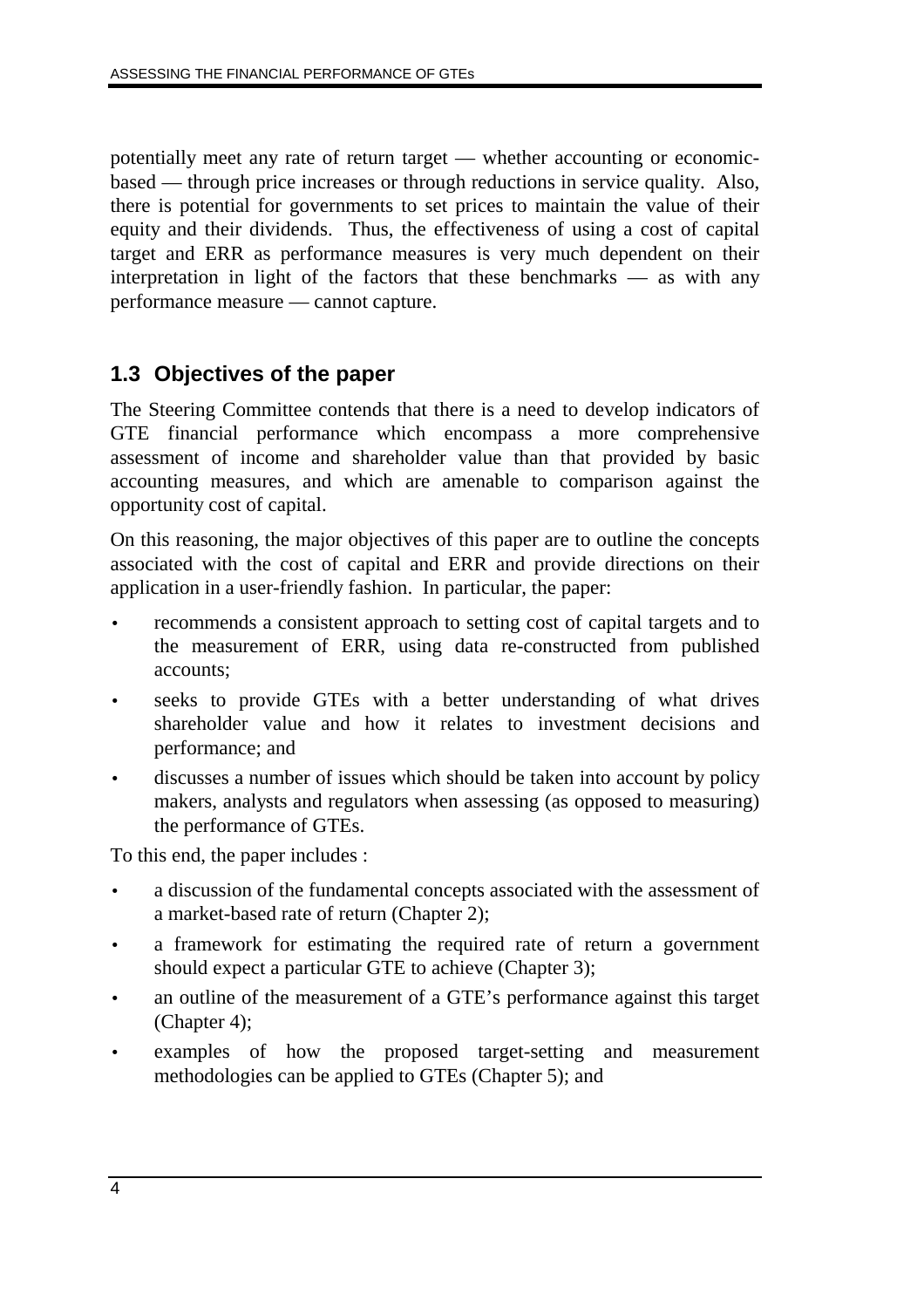a discussion of certain issues associated with performance assessment (Chapter 6).

In summary, the methodologies outlined in this paper enable economic rates of return to be derived from GTE accounting data and compared to an appropriate target based on the cost of capital. As a performance measure, ERR suffers, as do all performance measures, from some limitations. It needs to be complemented by a range of other measures. Nevertheless, the Steering Committee on National Performance Monitoring is convinced that it is a more informative indicator of the efficiency with which assets are utilised by GTEs than the basic accounting rate of return.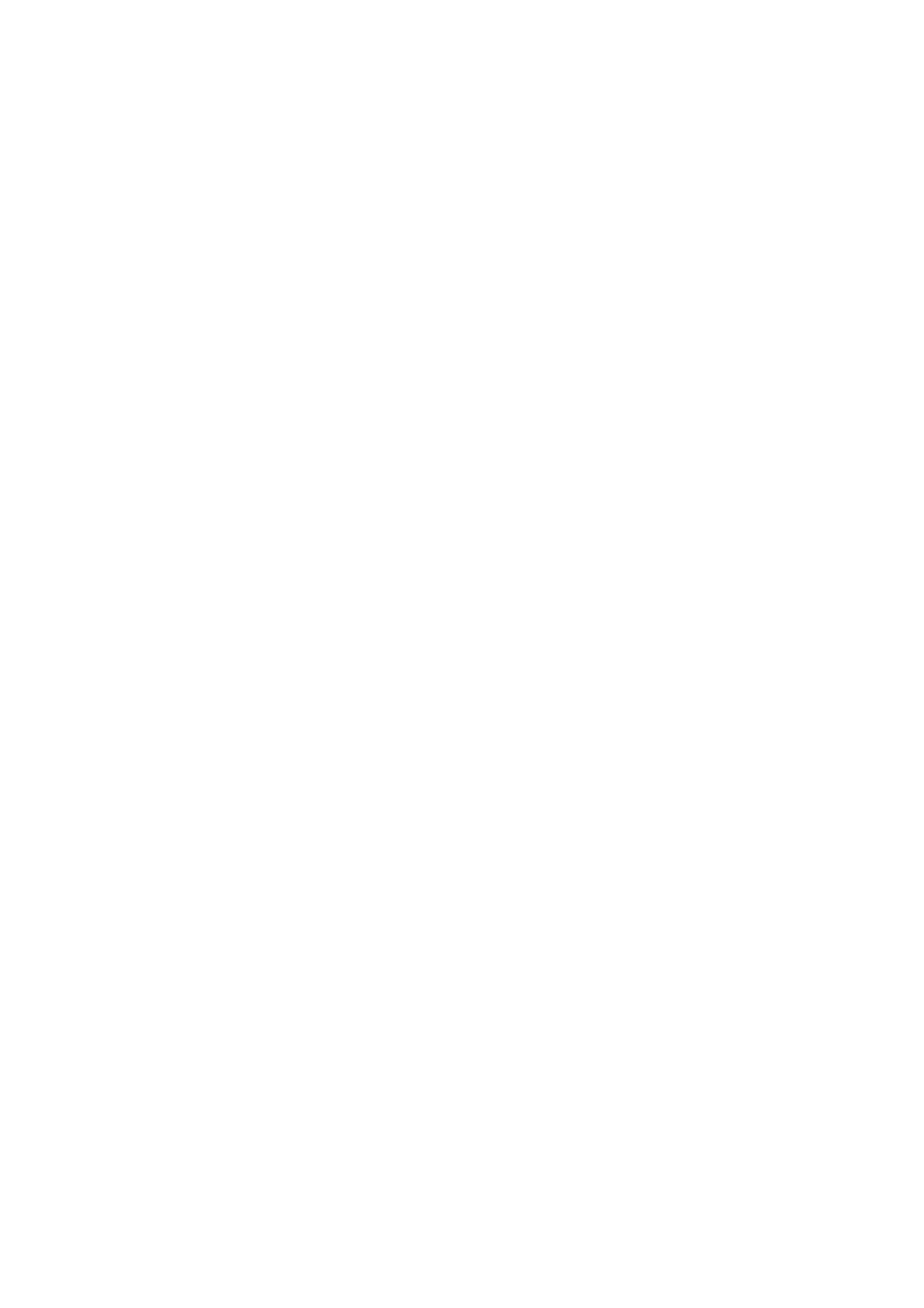# **2 MARKET-BASED PERFORMANCE ASSESSMENT**

Governments increasingly require their GTEs to operate in a commercial manner. Consistent with this requirement is the notion that the method of assessing a GTE's financial performance should, as far as practicable, reflect the methods used by investors to assess private sector enterprises which compete for capital in debt and equity markets. For governments to behave like market investors, they should:

- regard themselves as investors in GTEs;
- set targets for GTEs which relate to opportunity cost and the relative risk associated with the particular entity; and
- concern themselves with the economic income returned by individual GTEs.

Economic income consists of both net cash receipts (for example, dividends) and changes in the market value of investments. It is the appropriate measure of income because it represents all sources of return relevant to shareholders.

However, despite the apparent appeal of ERR as a basis for evaluating the performance of GTEs, governments have tended to rely on measures of basic accounting earnings, a more limited measure of income.2 This reflects a number of factors, including:

- the fact that accounting figures are readily available, verifiable and have been developed according to a long-established framework;<sup>3</sup>
- the fact that private sector enterprises publicly paper earnings as detailed in audited accounts; and
- a view, previously held, that a private sector shareholder outlook was not appropriate for governments (and indirectly the public) in their assessment of GTE performance.

More recently, these issues have been re-examined. More emphasis has been placed on the need for GTEs to provide an adequate rate of return. The methods used by owner governments to estimate return targets have become more market-based, in that they formally recognise that the equity capital invested by

-

<sup>2</sup> Accounting earnings consist of earnings before interest and tax (EBIT).

<sup>&</sup>lt;sup>3</sup> The first published work describing double-entry bookkeeping is accredited to Luca Pacioli in 1494 (Hendriksen 1977).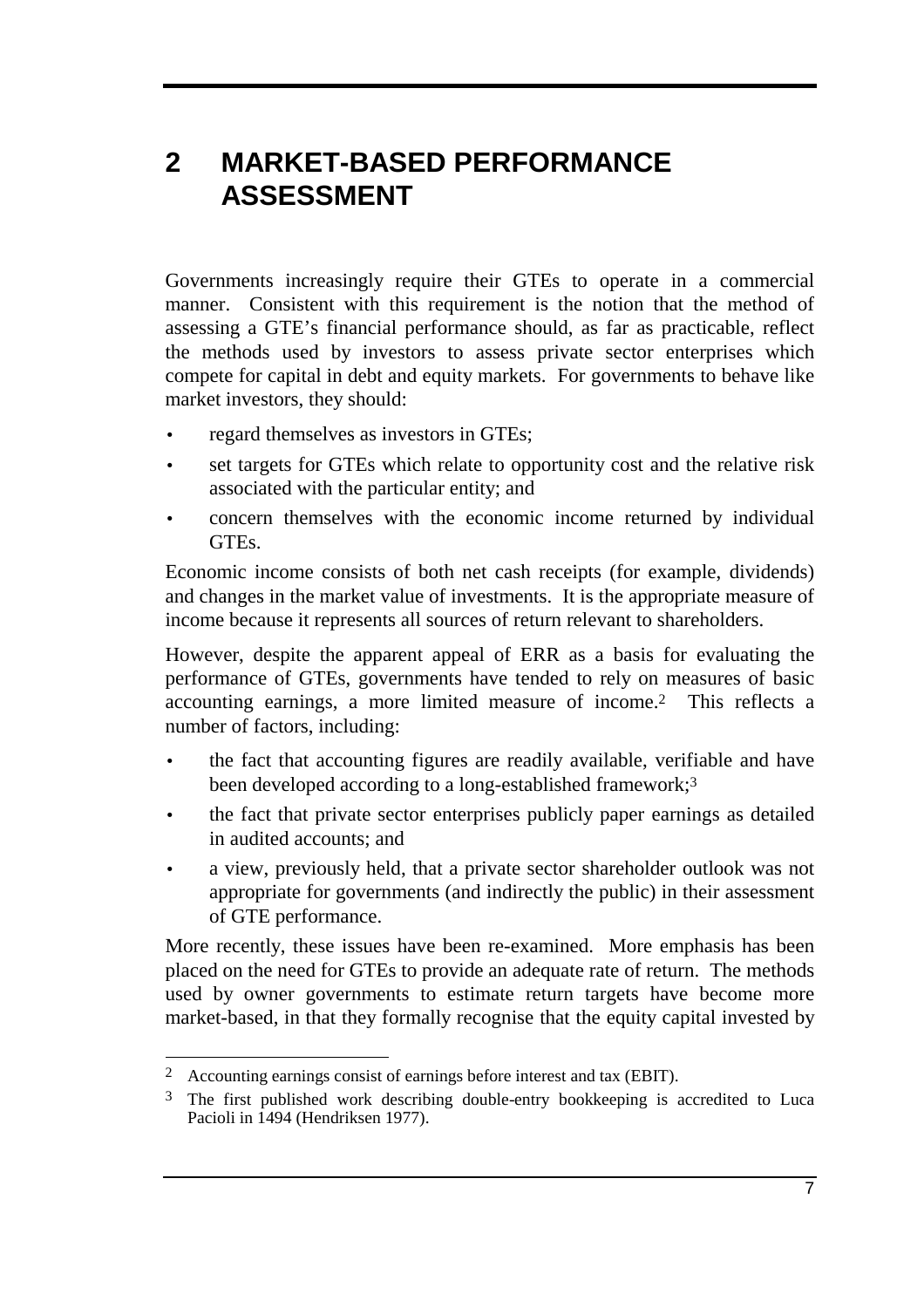GTEs *is not free*, given that it has an alternative use. It has also become apparent that basic accounting ratios taken from published accounts are inadequate for value-based management decisions and performance assessment (Rappaport 1986; Johnson and Kaplan 1987). However, as discussed later in this paper, published accounting data can be reconstructed into a more informative working measure of performance.

The purpose of this Chapter is to discuss the reasons for progressing beyond the external monitoring regime presently used by most governments, by explaining why the accounting rate of return is only a partial measure of financial performance and thus unable to adequately inform about *value*.

## **2.1 Performance assessment in competitive capital markets**

A stock market with a large number of listed companies represents a highly competitive equity capital market. The owners of shares in companies listed on the stock exchange expect to be compensated for providing the capital, given a range of alternative investments. If an event occurs that causes a company's expected returns to be higher than previously anticipated, value is added to the investment, and *vice versa*.

In this way, the stock market continually adjusts the value of the investment (as reflected in the share price) to reflect additional information about what return companies are expected to provide their shareholders. To determine if an enterprise is adding value (whether in the private or public sector) it is necessary to understand, first, what investors want to be compensated for and, second, how this compensation is measured.

### **2.1.1 Cost of capital**

The rate of return expected on an investment represents a simple and widely accepted target against which owners and management can benchmark performance. Expressed as income or cash flow as a percentage of the value of the asset, such targets are also used by enterprises for internal capital budgeting purposes. To assess the viability of a particular project, for example, managers often discount expected cash flows by a 'hurdle' rate to arrive at a present value. This approach to investment appraisal is known as the discounted cash flow (DCF) method.

The concept of a hurdle rate or minimum return can be extended to the operations of capital markets and the performance assessment of business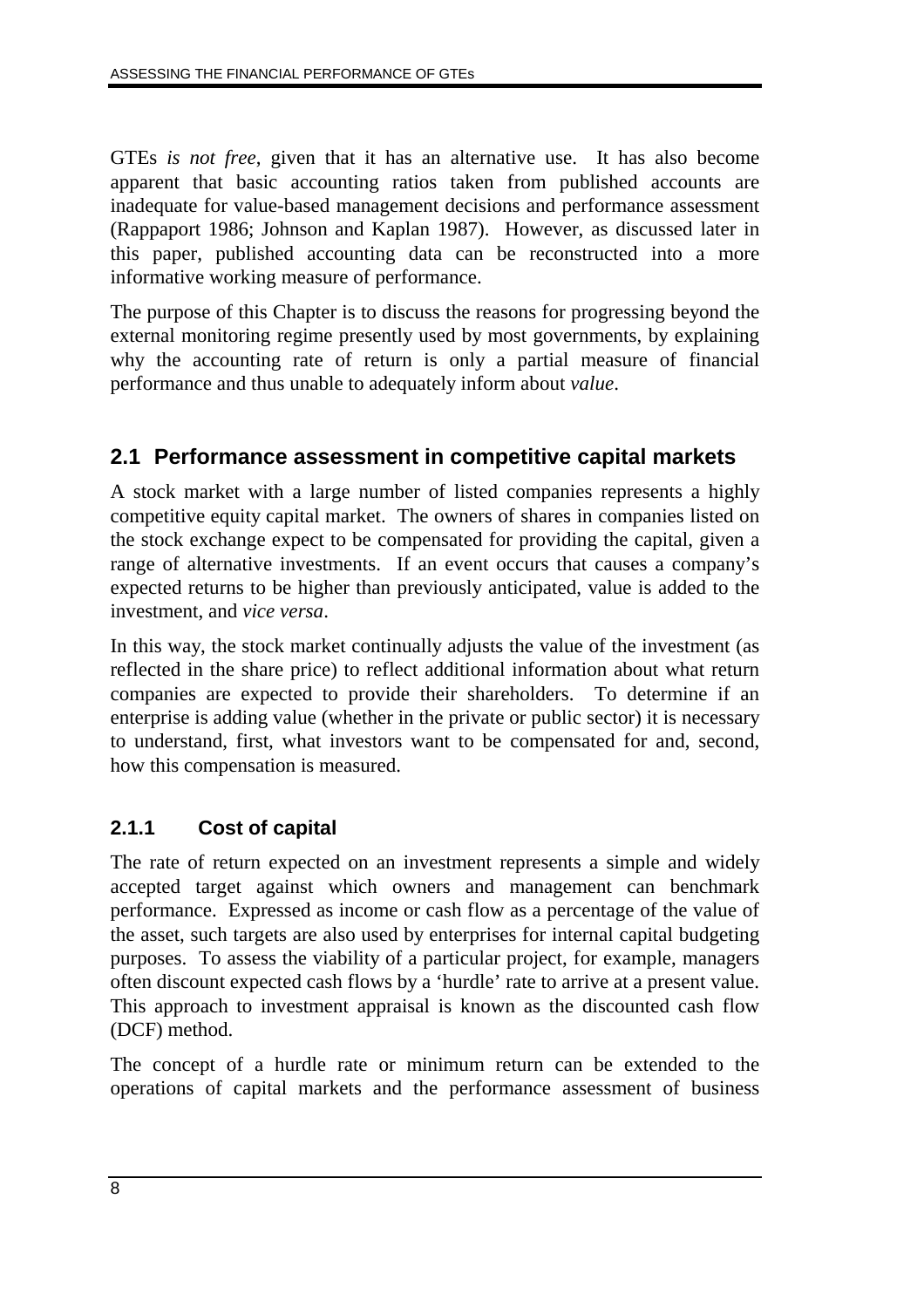entities. In competitive markets, the required rate of return on an investment is commonly known as the cost of capital.

It is referred to as a 'cost' because those with access to the capital must pay for its use. The need to service the capital committed to an enterprise — both debt and *equity* — is simply a cost of doing business. In this sense, capital is not unlike any other resource in the production process: those that provide the resource will only do so if they expect to receive adequate compensation. In the case of capital, this compensation or price accounts for the fact that capital:

- has an opportunity cost (the time value of money), in that it could have been committed to an alternative use; and
- has been exposed to some level of risk.

To assist in estimating a required return target for different investments or assets, the risk-free rate of return is often used as a measure of the time value of money. Thus, the required rate of return target can be represented as:

$$
Cost of capital = Risk-free Rate + Risk Margin
$$
 (1)

Presenting the cost of capital in this form allows it to be estimated using empirical data.

### **2.1.2 Market-based measures of performance**

As with project appraisal, the link between required return and measured performance is founded in the DCF method. The DCF approach is a widely used and analytically-sound method for valuing enterprises in the private sector, as it provides a process for discounting future cash flows in line with the opportunity cost and a margin for risk. Its application as a valuation tool reflects the central importance of cash flow to shareholders.

The DCF is closely related to the Internal Rate of Return (IRR) — a general concept also widely used in corporate finance. As stated by the Commonwealth Treasury (1990, p. 7), the IRR:

... is that discount rate which equates the stream of future 'income' flows from an investment to the original cost of the associated asset. The return becomes an **economic rate of return** when the income flows incorporate the market value of these assets.

An Economic Rate of Return (ERR) is similar to the concept of a single-period IRR. That is, it is the growth rate required on an investment over a single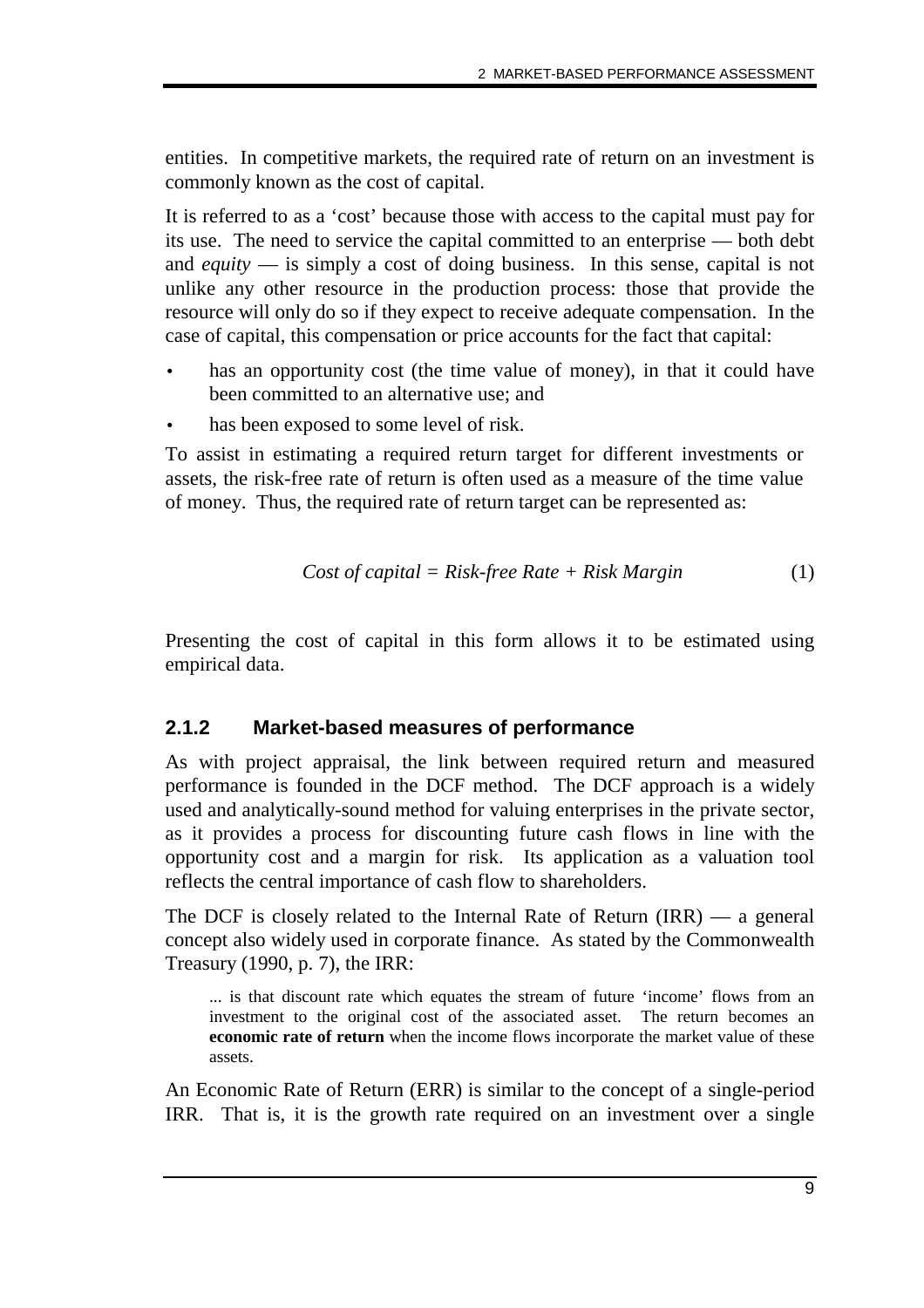period which equates the initial value of the asset to the sum of the net cash receipts and the market value of the asset at the end of the period. The relationship between these variables can be expressed as follows:

$$
MV_b(1+r) = CF + MV_e \tag{2}
$$

Re-arranging and solving for *r* provides the market-based measure of ERR:

$$
r = \frac{CF + MV_e - MV_b}{MV_b} \tag{3}
$$

| where | r               | $=$ | the measured rate of return;                                       |
|-------|-----------------|-----|--------------------------------------------------------------------|
|       | CF              | $=$ | the net cash receipts received by providers of the capital during  |
|       |                 |     | the period;                                                        |
|       | $MV_{\alpha}$   | $=$ | the market value of the asset/enterprise at the end of the period; |
|       |                 |     | and                                                                |
|       | MV <sub>h</sub> | $=$ | the market value of the asset/enterprise at the beginning of the   |
|       |                 |     | period.                                                            |

The ERR is said to be economic because it includes all relevant income, including capital gains. It recognises that, from the standpoint of investors, value can be influenced through changes in both cash returns and in capital value (see Box 2.1). Individual investors will supply their capital based on their preferred mix of returns.4 The inclusion of changes in value is the major distinction from traditional rate of return measures based on accounting income.

Equation (3) can be restated in the following general form:

$$
ERR = \frac{Net Cash \text{Receipts } + Change \text{ in Market Value}}{Opening \text{ Market Value}}
$$
\n(4)

 $\overline{a}$ 

<sup>&</sup>lt;sup>4</sup> In the case of GTEs, the degree of indifference to the mix of cash and capital may be affected by the fact that the owner government is more restricted in its ability to access economic income accrued through capital gains.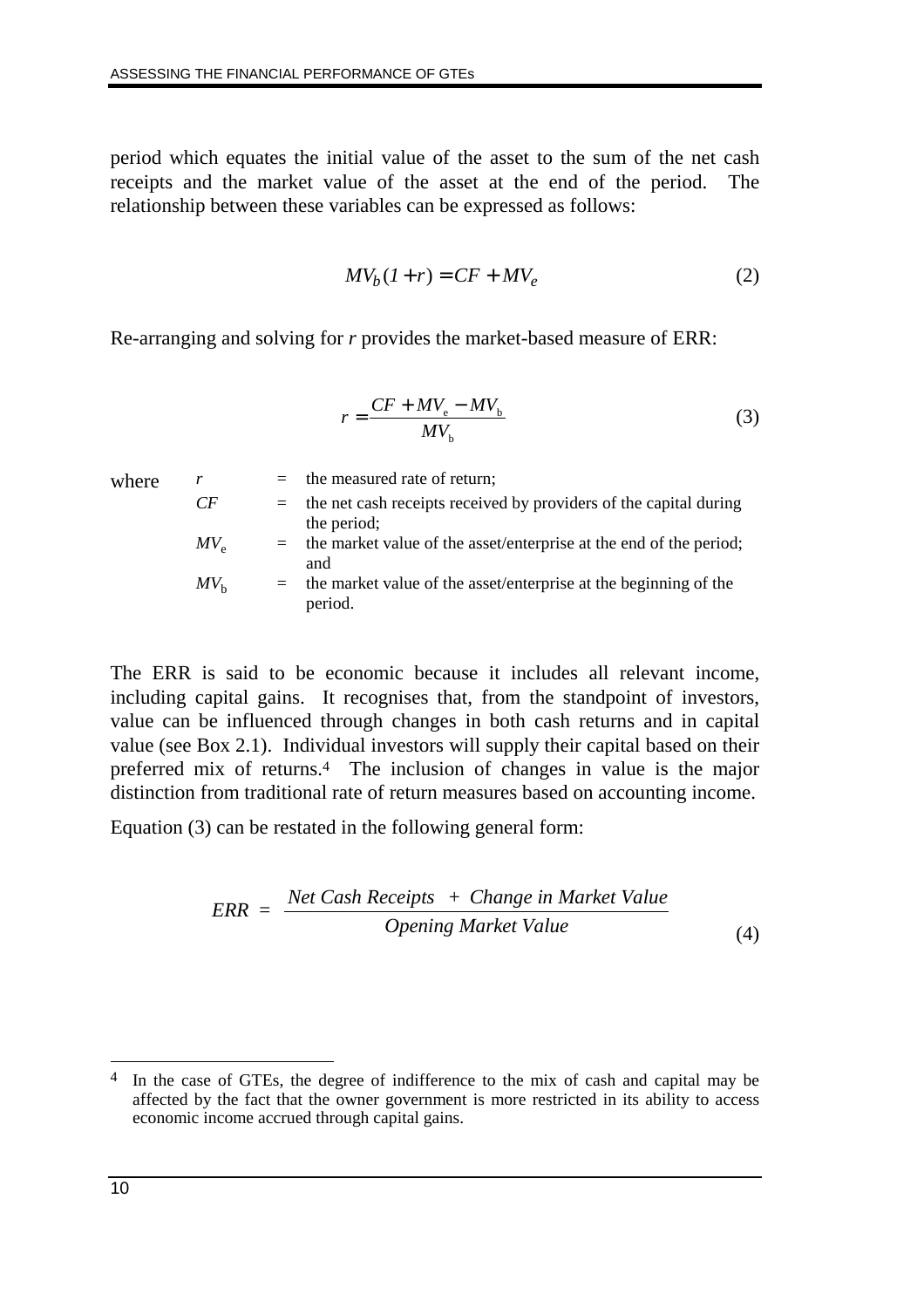#### Box 2.1: **Performance measurement for a real estate investment**

An investor has purchased a property for \$100 000 at the beginning of the year  $(MV<sub>b</sub>)$ . The property is leased for the entire year and the investor has the market value of the property appraised at the end of the year  $(MV_e)$ . The ERR, for scenarios A and B, can be calculated as follows:

|   | $MV_{h}$ | $MV_{\alpha}$<br>Net Cash<br>Cash<br>Costs<br>Receipts<br>Receipts |         |  | ERR |      |
|---|----------|--------------------------------------------------------------------|---------|--|-----|------|
|   |          |                                                                    | (S 000) |  |     | $\%$ |
| А | 100      | <sub>(</sub>                                                       |         |  | 105 | 10   |
| В | 100      | O                                                                  | 3       |  | 107 | 10   |

Both scenarios have the same beginning value and ERR. However, the mix of net cash receipts during the period and the market value of the property at the end of the period are different. In scenario B, the investor has decided to spend an additional \$2000 on renovations. This results in lower net cash receipts, but a higher end market value. The increase in value reflects an expectation of greater cash flows in the future.

Comparing an actual rate of return with a target rate of return or cost of capital is the first step in performance assessment of investments in the private sector. If the ERR of an investment is greater than its cost of capital, over a period of time, then it is said to be adding value — and eroding value if it is less. The change in value, however, does not alter the cost of capital.

In the case of equities traded on the stock exchange, any discrepancy between required and expected returns is immediately capitalised into the value of the shares. That is, if the returns on an investment fail to meet its cost of capital, the value of the shares in question (which represents the denominator in the rate of return) can be expected to fall relative to the market to the point where the achieved rate of return is brought back to equal investors' expectations of the required rate of return (in other words, their perceived cost of capital).

These value corrections are a key feature of competitive capital markets. If governments wish to apply targets and measure performance in a manner which is consistent with the outcomes achieved in the marketplace, then having GTEs achieve their cost of capital over a period of time is an appropriate goal.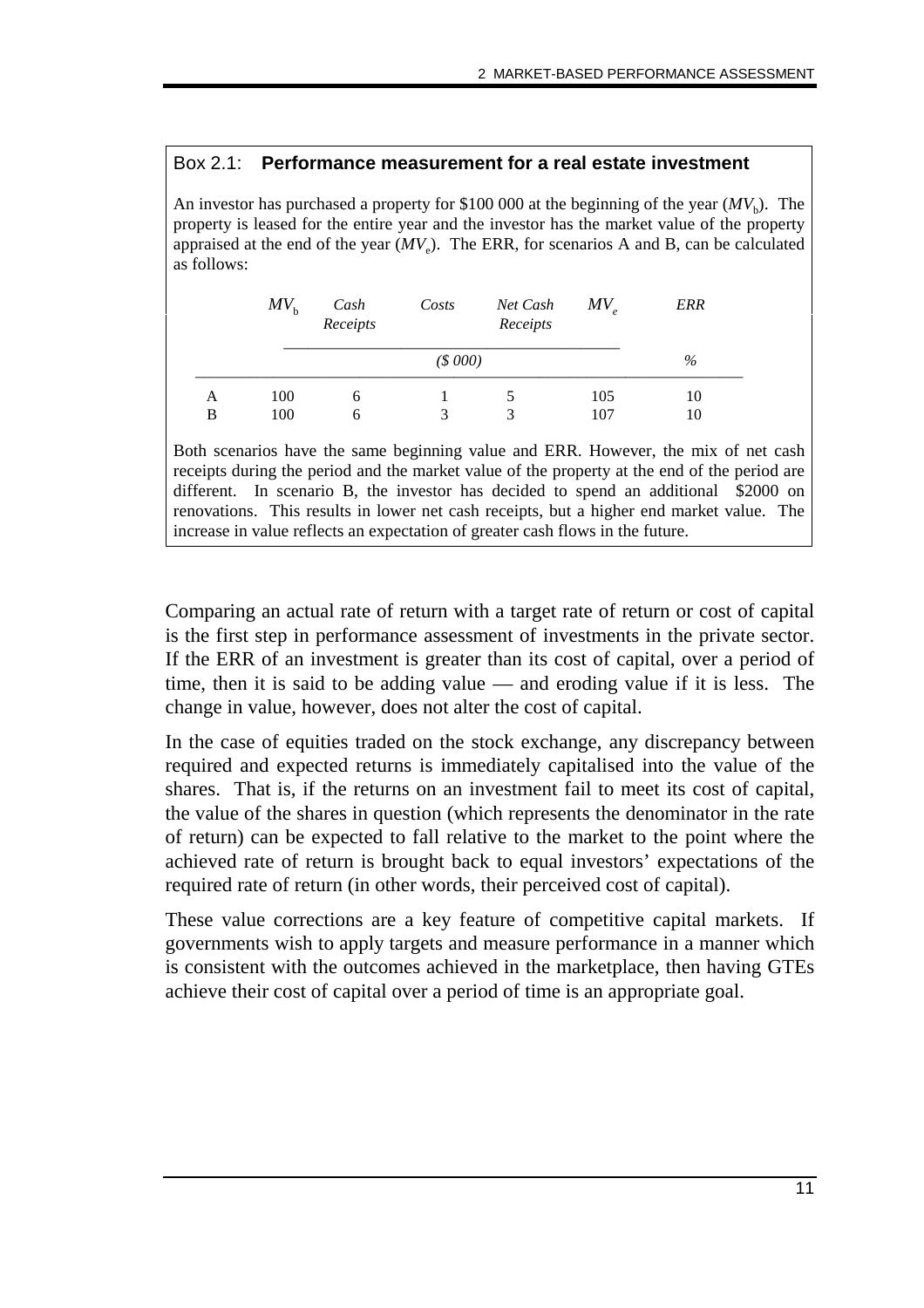## **2.2 Accounting-based performance framework**

To make an informed decision about investment performance (that is, value), it is necessary to estimate rate of return targets and measures within a framework which incorporates elements such as risk, total returns and opportunity cost. From this standpoint, the accounting-based approach to performance monitoring presently used by many governments and reported by GTEs is inadequate.

### **2.2.1 Accounting rate of return**

For an enterprise as a whole, accounting income, for the purpose of calculating rate of return, is usually defined as earnings before interest and tax (EBIT). The Steering Committee uses the following definition of accounting rate of return (ARR):

$$
ARR = \frac{EBIT}{\frac{1}{2}(BV_b + BV_e)}
$$
(5)

| where | ARR                               | $=$ the pre-tax accounting rate of return on total assets;            |
|-------|-----------------------------------|-----------------------------------------------------------------------|
|       | <b>EBIT</b>                       | $=$ operating profit before income tax and after abnormals, plus      |
|       |                                   | gross interest expense;                                               |
|       | $BV_{h}$                          | $=$ the 'book' value of the asset at the beginning of the period; and |
|       | $BV_{\scriptscriptstyle{\alpha}}$ | $=$ the 'book' value of the asset at the end of the period.           |

There are many definitions of ARR, but this is the one most commonly used for GTEs.

### Comparison with ERR

Accounting income (EBIT) is essentially based on past earnings. Its components are determined according to a set of standards and principles, established by the accounting profession, which are designed to facilitate the verification and assessment of financial accounts. These standards and principles can, however, result in different estimations of accounting income depending on the approach used and the method adopted to revalue assets.

ARR is often poorly correlated with a market-based measure of return. Moreover, accounting profit may be subject, as are most forms of information, to strategic manipulation. ARR can therefore provide for incorrect valuations (and thus performance assessments) and management decisions by misrepresenting the underlying ability of an investment to generate future cash flows.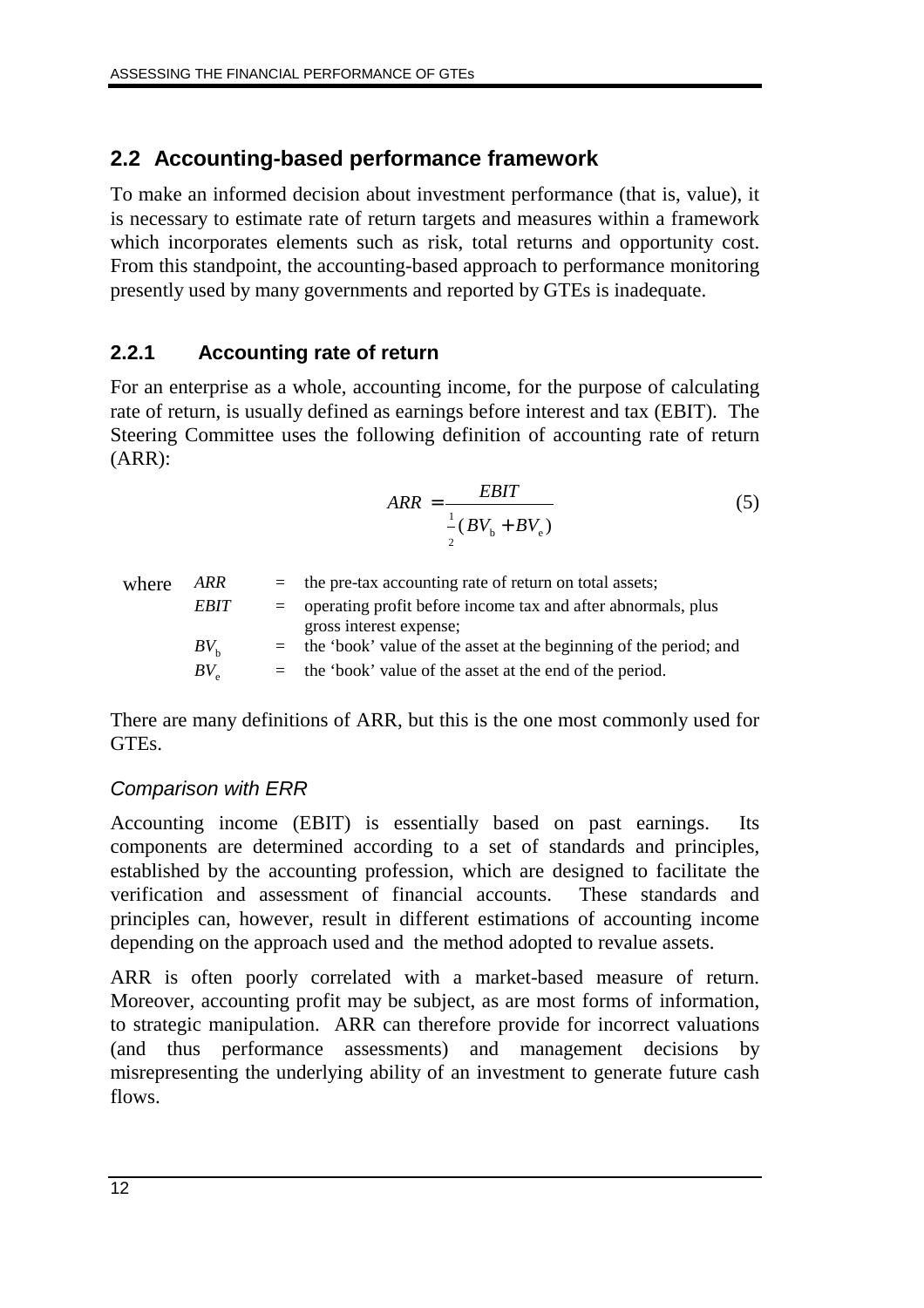These concerns were expressed by Copeland, Koller and Murrin (1991, p. 74):

Only the cash flow generated by the business can be used for consumption or additional investment. [A]ccounting earnings is useful for valuation only when earnings is a good proxy for the expected long-term cash flow of a company. Not all companies generate the same cash flow for each dollar of earnings, however, so [accounting] earnings approaches are generally only useful for first-cut value approximations. They fail as a comprehensive management tool.

The Steering Committee recommends an approach which seeks to address these concerns by reconstructing the information contained in financial statements in to a better measure of financial performance.

The deficiencies associated with ARR stem largely from the following aspects of the measurement of accounting income:

- Unrealised capital gains or losses The accounting treatment of unrealised capital losses resulting from an asset revaluation usually has a negative effect on accounting income, as recorded in the profit and loss statement.5 However, unrealised capital gains are included in asset revaluation reserves and are not included in the profit and loss statement (and are thus not included in EBIT). EBIT will therefore not be consistent with the market-based notion of economic income which includes both a cash and capital stream.
- Depreciation Asset depreciation expenses are generally calculated according to an agreed schedule which is intended to represent the consumption of the asset over its productive life. However, this allowance may be somewhat arbitrary and frequently does not represent the 'economic' consumption of the asset. To the extent that this is the case, accounting depreciation is not a reliable measure of the existing service potential of the asset (that is, ability to produce future cash flows).6

Apart from income measurement, ARR also differs from ERR in terms of the asset base (the denominator in the above equations) against which it is assessed. First, for the purpose of calculating ARR, the asset base is the *average* of the values at the beginning and end of the period. On the other hand, ERR takes as its capital base the opening value of the assets. Consistent with the market basis of ERR, changes in the value of assets are included in the capital stream of economic income (that is, in the numerator of the ERR equation).

<sup>-</sup>5 Under Australian Accounting Standard 10 (AAS10), unrealised losses are treated as expenses (and so affect EBIT) or as reductions in previous revaluations. AAS10 does not dictate the circumstances in which revaluations should be undertaken. This is left to the discretion of the management.

<sup>6</sup> For more discussion on this issue, see Fischer and McGowan (1983).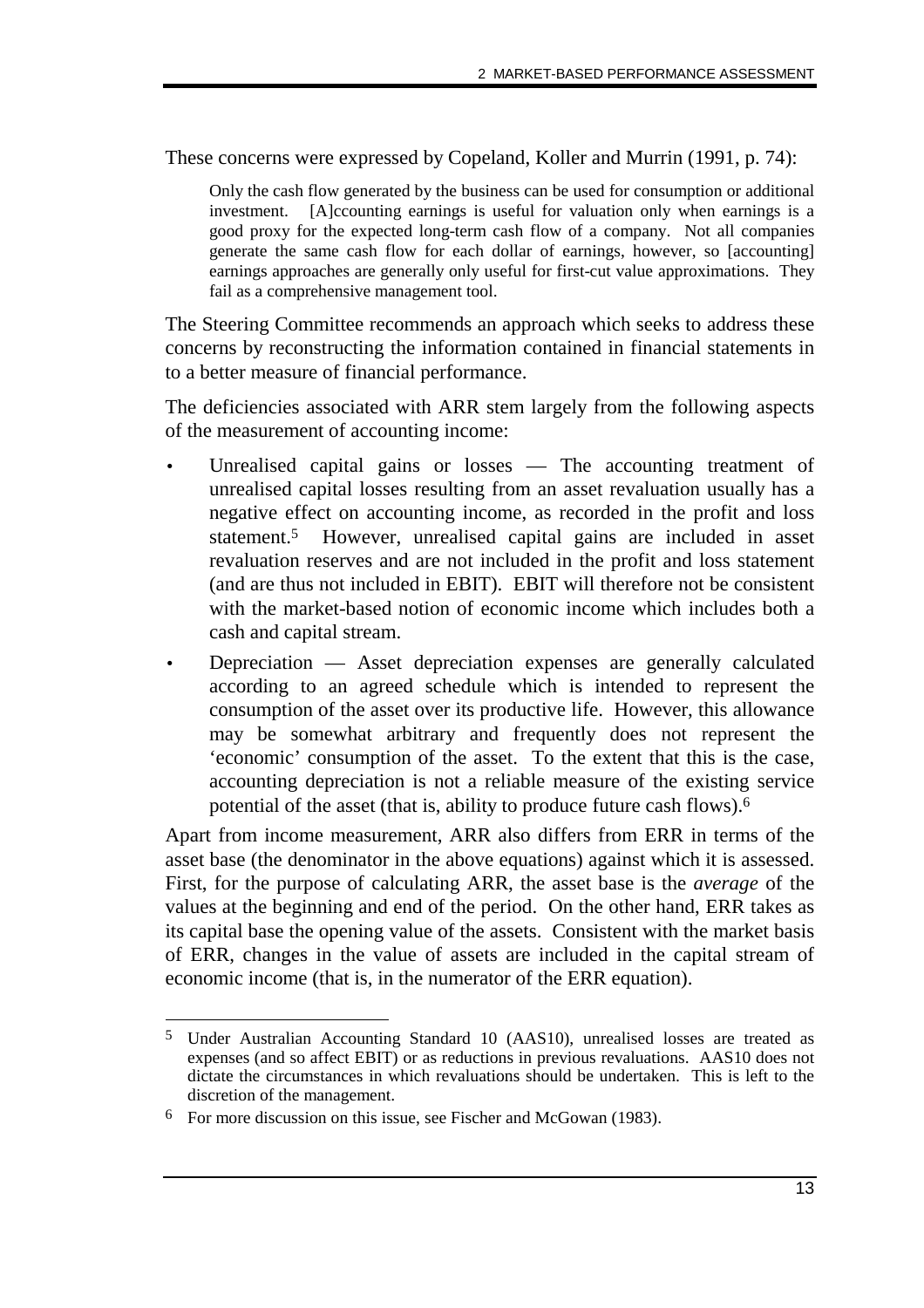The second issue relating to the asset base is the appropriate method of valuation. Accounting standards allow for assets to be valued on bases ranging from historical cost to market value, provided they do not exceed the asset's recoverable value. Most GTEs currently value the majority of plant and equipment using historical cost accounting, which takes as its foundation an asset's initial purchase price and affects EBIT through depreciation. Although values on this basis are widely reported by private sector enterprises in their published material, they are not consistent with those used for assessing performance against a cost of capital measure. Historical cost, for example, does not necessarily move in sympathy with the value of the asset or group of assets as affected by changing demand patterns and technological advances. Current valuation of assets is designed to provide an indication of the opportunities available to the GTE (and owners) and thus promote better use of resources.

If the Australian Accounting Standards are amended to accommodate more appropriate valuation methods for GTEs, accounting measures will tend to converge towards economic measures of performance. However, changes in asset values will still need to be incorporated in EBIT.

### Relevance for decision-making

The fact that accounting measures only provide owners and managers with a partial view of performance does not render them totally ineffective. However, it does mean that they may not adequately inform about value and shareholders' expectations. As stated by Rappaport (1986, p. 44):

The problem lies not so much with accounting but rather its use by managers for unintended, inappropriate purposes. Accrual accounting conventions are governed by the objectives and institutional constraints of corporate financial reporting. Corporate reporting assesses a company's past performance and is designed primarily for nonmanagement groups. Performance for the most recent year cannot be properly evaluated without a recognition that the investments made by management during this and preceding years may not be recouped until subsequent years. Accounting copes with this lag and the uncertainty surrounding the amounts and timing of the prospective cash flow by assigning the cost of certain investments such as R&D exclusively to the period in which the outlay takes place. For investments in fixed assets, the cost is assigned systematically, albeit arbitrarily, to a set of future time periods by the depreciation process.

Reliance on ARR can lead to inappropriate investment decisions and performance assessment. For example, a high ARR may indicate high present earnings, but shareholder value will be eroded if these high earnings are at the cost of future earnings capacity. In this instance, the GTE will not cover its cost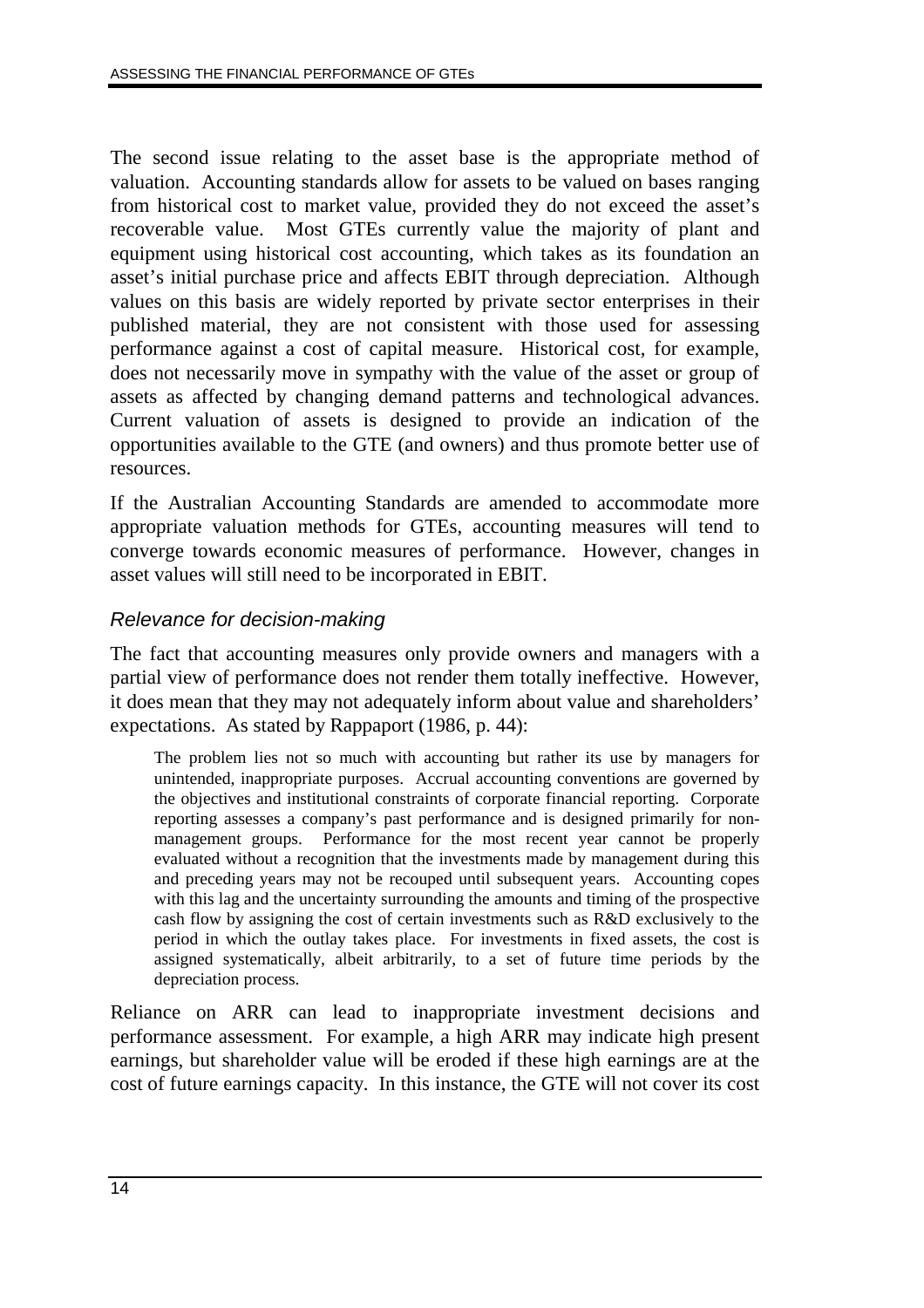of capital − which should be a commercial imperative − despite appearing to be a good performer in an accounting sense.

ERR is relevant for decision-making because it is comparable with the cost of capital. This is significant for GTEs as many undertake investment appraisals using hurdle rates based on opportunity cost. The discrepancy between market based measures of return and those based solely on accounting was observed by Ijiri (1978, p. 332):

... investment decisions are primarily based on forecasted cash flows, yet when it comes to performance evaluation, [accounting] profit flows become the primary source of data. This is confusing since an investment can look good on one basis and poor on another.

An improved external monitoring regime incorporating the cost of capital and ERR provides owner governments with a greater ability to identify – and if they wish, reward – those GTEs who make the correct investment decisions and cover their cost of capital. To this end, the proposed framework in this paper is entirely consistent with internal Value-Based Management Models used in the private sector to assess performance (see Section 4.4 for more information).

### **2.2.2 Accounting targets**

The widespread use of accounting measures has necessitated the development of accounting-based targets. Targets for comparison against ARR are usually developed according to some form of trend analysis and *ad hoc* adjustments for the performance of other enterprises.

As discussed above, the appropriate target is the cost of capital. The accounting approach provides no objective method for recognising opportunity cost and risk. The cost of capital, on the other hand, signals that the capital committed to a GTE has an alternative use and that both debt and equity capital have a cost. This could counter any tendency to regard equity as if it were free.

## **2.3 Benefits of the suggested methodologies**

Notwithstanding the special characteristics of GTEs, governments as shareholders should adopt targets and measures of performance which, as far as possible, are developed to assess market-based performance. Such an approach is essential to ensure that GTEs focus on, and are evaluated on, their ability to at least maintain the value of the public funds invested in them. This is in spite of the fact that the owner government may wish to chose to accept this value in the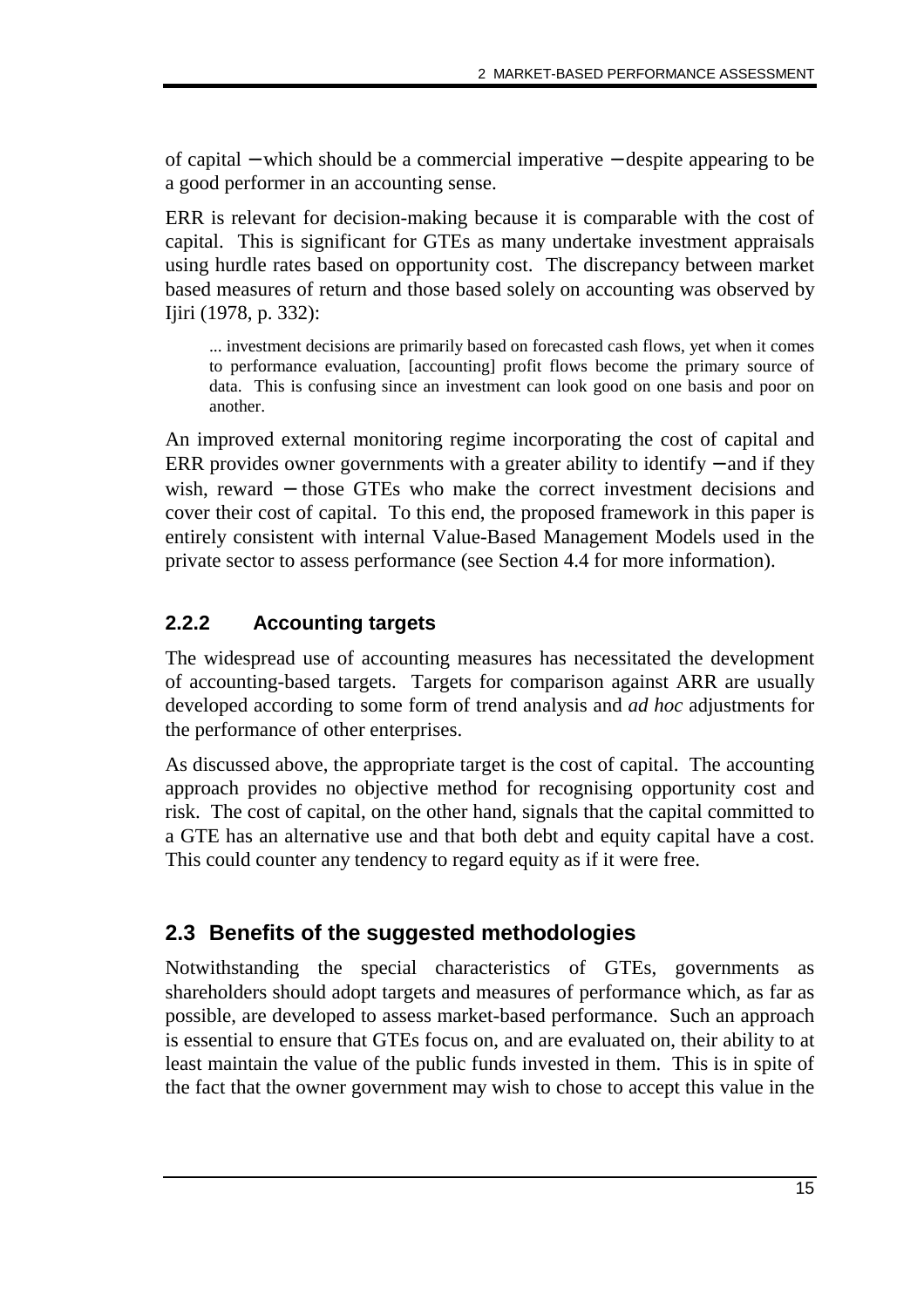form of either commercial returns, improved quality or other benefits to the community (for example, price reductions).

Having addressed the conceptual advantages of market-based targets and measures, the following two chapters provide the Steering Committee's preferred approach to establishing a cost of capital target and an ERR measure for GTEs. Combined with other policy initiatives already in train (particularly the promotion of competition in associated capital and product markets), the explicit adoption by governments of an external monitoring regime based on market-based concepts has a range of benefits to the wider community in terms of improved use of public sector capital (including that committed to non-GTE agencies).

### Target-setting

As noted by the Commonwealth Working Group (1993, p. 15), objectively set financial targets (as provided in this paper) can be used to:

- identify and report the opportunity cost of resources managed by the GBEs;
- provide a benchmark against which to monitor the overall performance of the enterprise and its management;
- provide a basis for management to assess annual commercial performance of individual business units and the enterprise as a whole;
- assist management to establish an appropriate pricing policy;
- assist management to screen the viability of new projects; and
- provide regulatory bodies with important information for their role of evaluating proposed price changes by GBEs.

The implementation of elements of the National Competition Policy agenda, such as access pricing, will require a framework for setting objective, risk-based targets for certain GTEs. Indeed, the target-setting approach detailed in this paper can be readily applied to a range of organisations other than GTEs — both within the public and private sector. In instances where prices reflect a return on assets, the target-setting approach, for example, provides a basis for establishing an appropriate revenue benchmark for commercial user charges. Decisions relating to how  $-$  and at what pace  $-$  such charges may be incorporated into an entity's pricing practices will be a policy issue for owner governments.

#### **Measurement**

With regard to target-setting, there is general acceptance that models widely used in the private sector for estimating the cost of capital can be successfully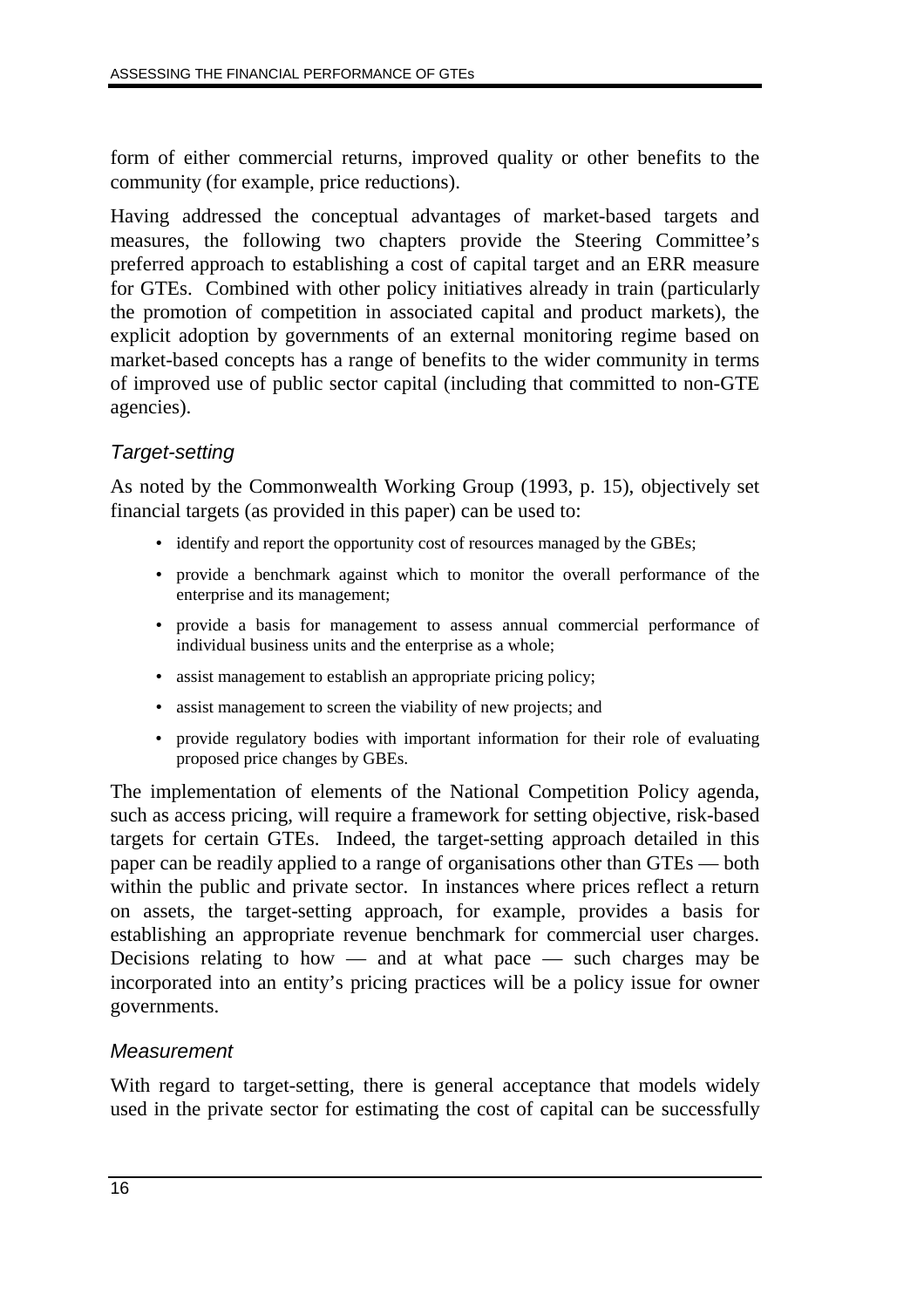applied to GTEs. Despite data constraints and some necessary assumptions, models such as the Capital Asset Pricing Model provide a useful and widely used framework, one that includes value drivers such as opportunity cost and risk.

The measurement of return achieved by a GTE against such a target is more problematic. Nonetheless, there are a number of potential benefits to be gained from adopting the ERR methodology.

As with private sector businesses, the cash flow a GTE produces is a major determinant of its value. As previously explained, the accounting conventions under which reported earnings are gauged, whilst permitting a verifiable measure, can give a distorted view of the underlying income generating potential of an enterprise.

Chapter 4 of this paper outlines a formula for measuring ERR which uses data drawn from audited accounts, but which is more comparable with a cost of capital target than basic measures of ARR, such as the ratio of EBIT to the average value of assets. In addition to minimising compliance costs for GTEs, a measure based on publicly reported information has the advantage of being available to groups outside government. The Steering Committee considers that reliance on financial accounts for calculating this measure does not diminish its intrinsic advantages over traditional accounting measures. The construction of the ERR measure provides both shareholders and GTEs with a greater awareness of what affects underlying earnings and how this relates to management decisions which add value. Improved measures such as ERR can also provide guidance to governments that wish to review and improve their systems of GTE corporate governance and management.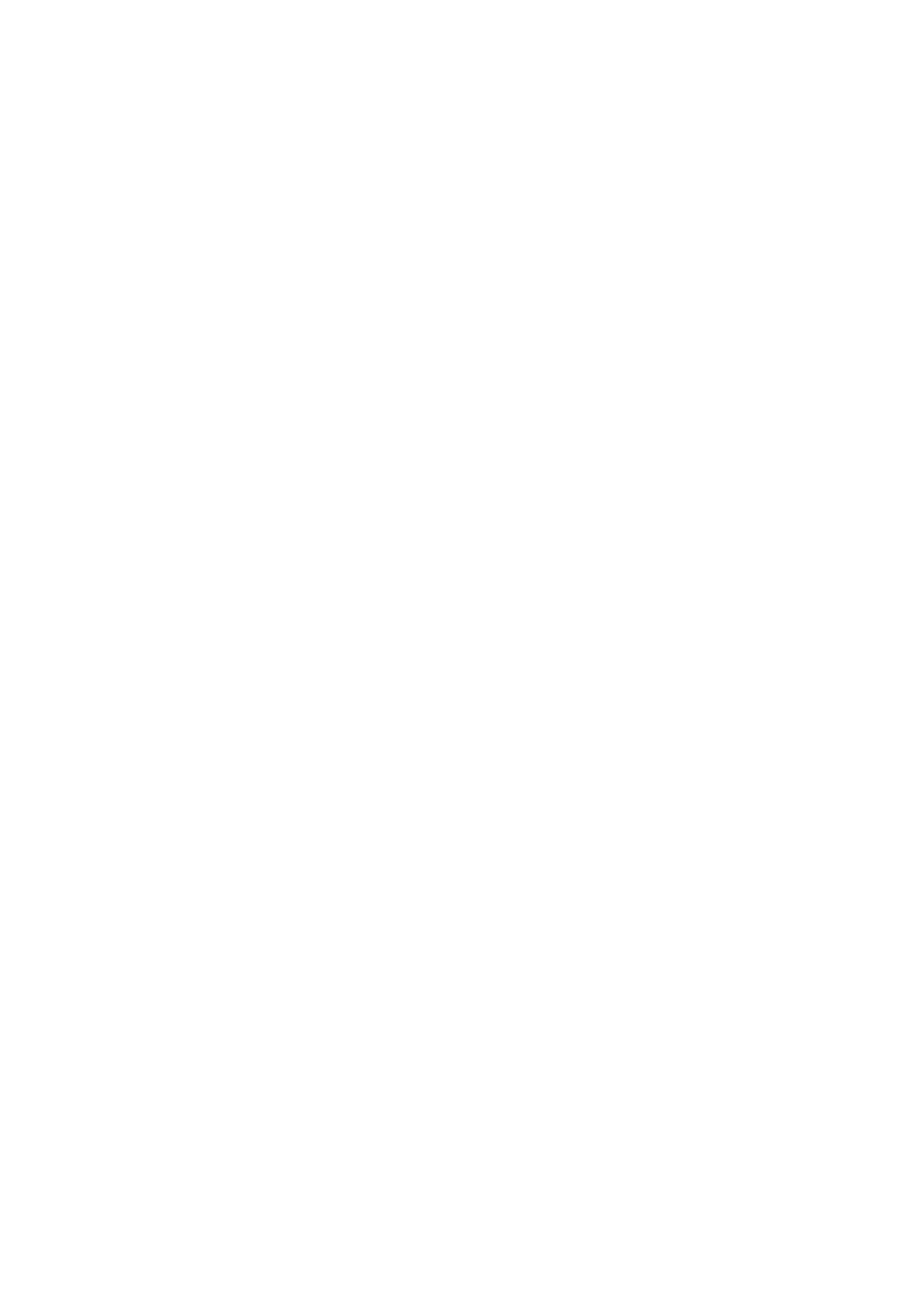# **3 COST OF CAPITAL TARGETS**

The shareholder–corporate governance relationship for GTEs is unique to the public sector. As owners, governments often have a stronger influence over the strategic direction of a GTE and its investments than that exercised by shareholders in companies listed on the stock exchange. This, and the absence of a market for shares in GTEs, makes the relationship between governments and GTEs very similar to the holding company–subsidiary arrangement common in the private sector. Governments also have a range of interests, such as social policy considerations, that come to bear on decisions about investments in GTEs.

These specific aspects of government ownership may have important influences on the measured financial performance of GTEs. However, because capital should be valued regardless of whether it is used in the public or private sectors, these issues do not affect the cost of capital. This Chapter is therefore only concerned with setting financial targets for GTEs, and with those aspects of financial markets of relevance to investors. In particular, it is concerned with the relationship between risk and return, and the effect of this relationship on the cost of capital.

This Chapter outlines the Steering Committee's preferred method of setting *ex ante* or forward-looking financial targets for GTEs. This approach is commonly used in the private sector for performance assessment and as a means of determining a hurdle or discount rate for new investment. The chapter reviews the basic tenets of investor behaviour before giving details of the method of target setting. A worked example is given in Chapter 5.

# **3.1 Risk–return trade off**

Investors would generally like low risk and high returns. In reality, they must make a trade-off between the relative certainty of receiving a return and the magnitude of the return. High-risk enterprises need to achieve a higher rate of return than low-risk investments if they are to be successful in attracting and retaining capital. If an investment does not earn an adequate rate of return for its risk, its value will fall relative to the market. In this way value, risk and return are inextricably linked.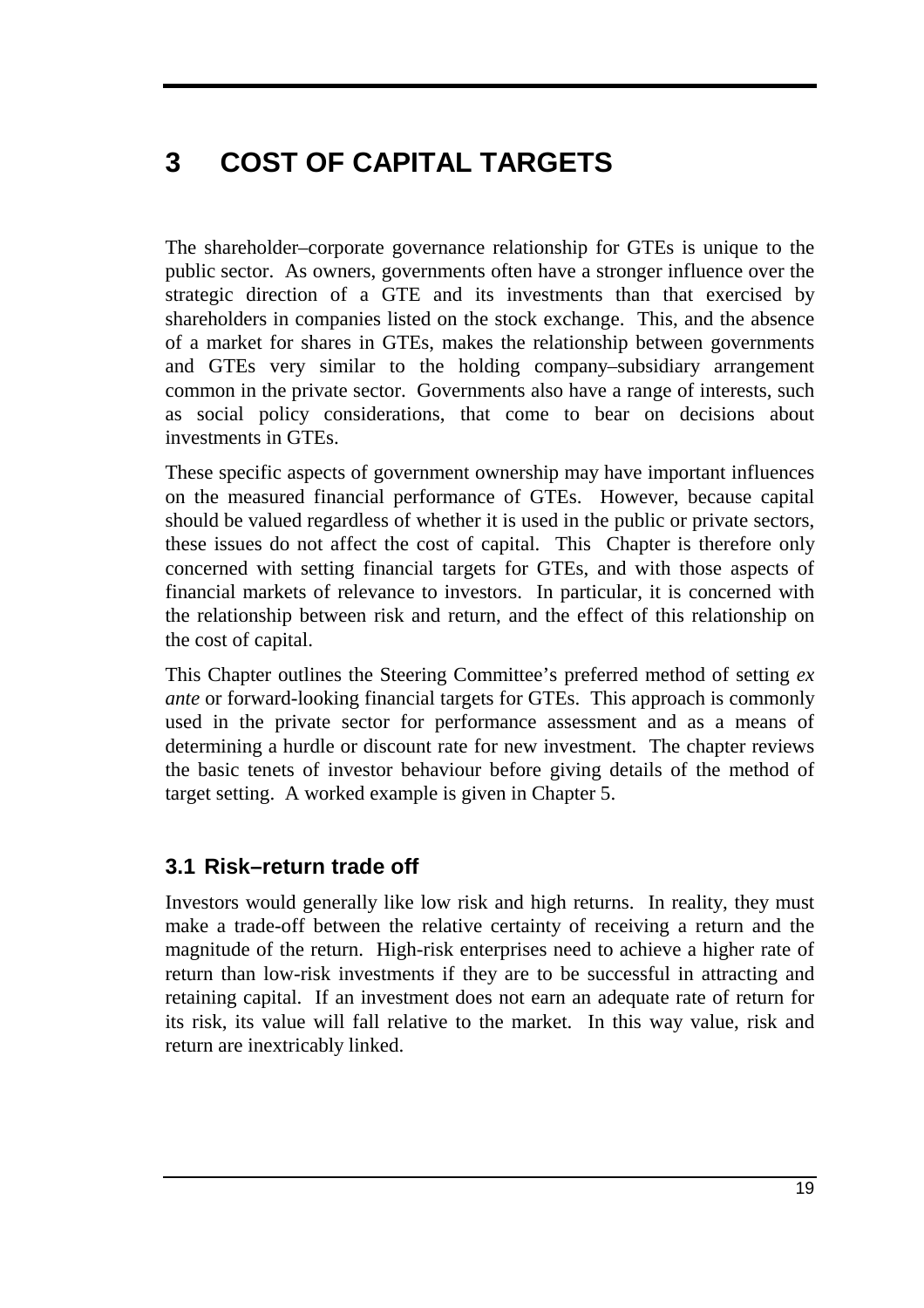## **3.1.1 Diversification**

The risks which investors face are of two kinds: unique risk and market risk.

*Unique risk* is specific to a particular enterprise, but can be eliminated through diversification. When setting cost of capital targets, it is assumed that investors, at little or no cost, can diversify their investments by holding a portfolio or mix of assets. This is designed to minimise their exposure to unique risk. As explained by the Commonwealth Treasury (1990, p.13):

If the returns on different investments in the portfolio are uncorrelated (they are not affected similarly by changing circumstances), at any one time some returns on individual investments are likely to be higher than expected, offsetting returns lower than expected ... In other words, risk can be minimised by diversification, provided the returns of individual investments are not directly related.

Unique or diversifiable risk affects only a specific industry and perhaps related sectors of the economy. Examples would include the risk of legal liability arising from a faulty product or changes in industry-specific regulation.

The extent of unique risk does not affect the cost of capital. This is because investors can, by diversifying, reduce unique risk without reducing the returns from an individual investment. They cannot be expected to be compensated for this form of risk. On this reasoning, investors with well-diversified portfolios do not take unique risk into account when assessing the appropriate risk-return trade-off for a particular investment.

The only form of risk investors can expect to be compensated for is the risk they *have* to bear. This form of risk is known as *market, non-diversifiable* or *unavoidable risk*. Market risk affects the returns on all investments in the market portfolio to some degree. It is measured by an investment's sensitivity to those elements which affect general economic conditions, such as interest and exchange rates, fiscal policy, incomes policy and the general rate of inflation. It is the only form of risk assumed to be given a value, *ex ante*, by equity markets.

Care must be taken so as to not confuse market and unique risk (see Box 3.1).7

 $\overline{a}$ 7 A more detailed account of how to distinguish between market and unique risk is provided at Appendix C.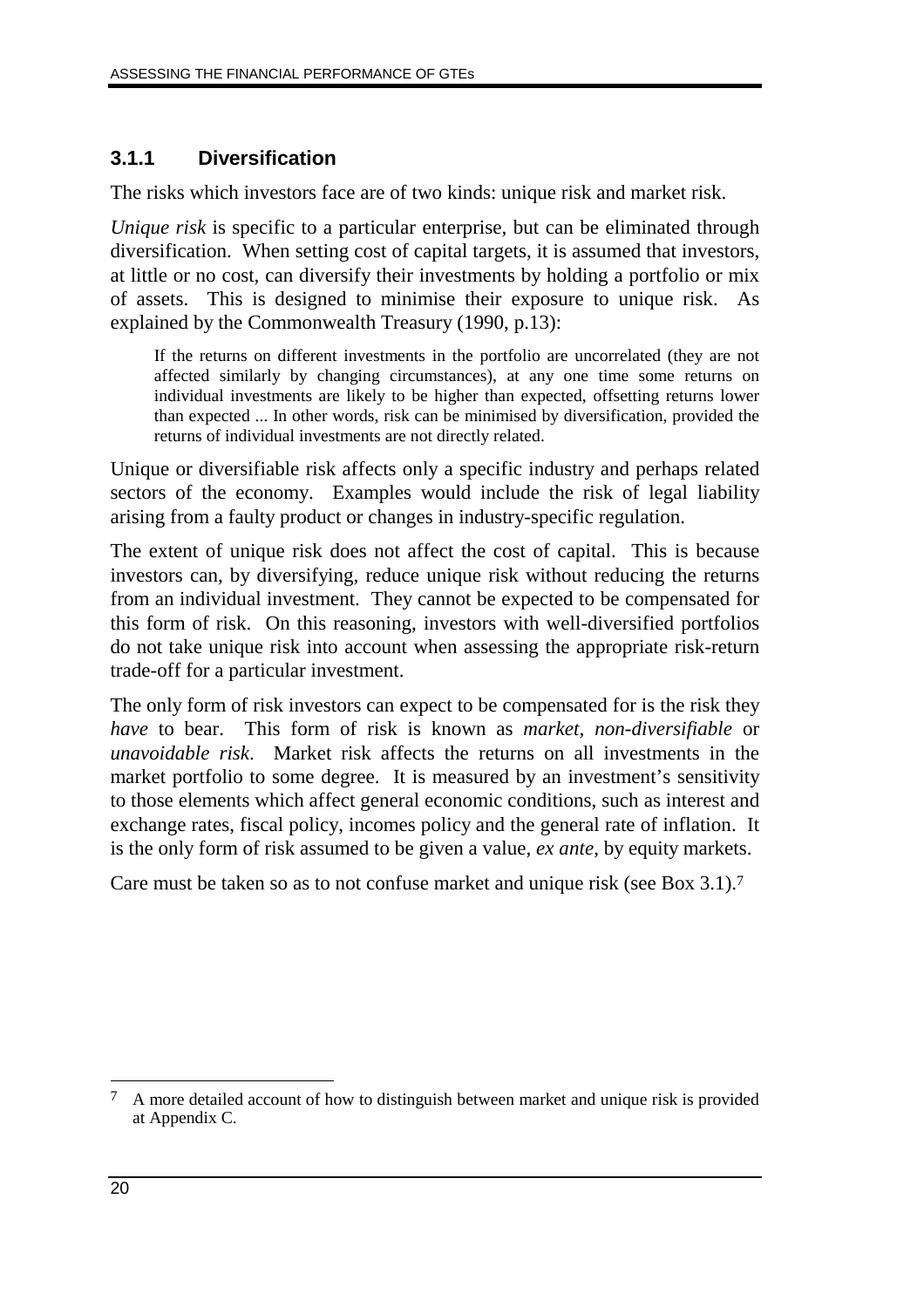#### Box 3.1: **Unique and market risk in a gold investment**

Many people intuitively associate risk with the variability of book, or accounting, earnings. But much of this variability reflects unique risk. Lone prospectors in search of gold look forward to extremely uncertain future earnings, but whether they strike it rich is not likely to depend on the performance of the market portfolio. Even if they did find gold, they do not bear much market risk. Therefore, an individual investment in gold may have highly variable earnings (unique risk) but low market risk. Thus, the required return from such an investment — assuming a reasonably diversified portfolio of assets — would be anticipated to be low compared to the overall market.

*Source*: Brealey and Myers (1991, p. 199)

#### **3.1.2 Unique risk and GTEs**

The desire of individual investors to diversify for unique risk does not mean that enterprises need do likewise. Analysis of competitive capital markets indicates that investors do not pay a premium for highly-diversified companies. Diversification — whilst important to the investor — is a sensible corporate objective only in the case where a company's shareholders are themselves unable to do so at a similar cost.

The Steering Committee considers it sound to assume that governments, like other investors, *can* cost-effectively diversify their portfolios to reduce unique risk. This is demonstrated by the fact that most governments diversify not only through the ownership of several GTEs but also by ownership of a variety of government investments.

If the assumption that governments can diversify is not made and it is assumed instead that both they and GTEs attempt to incorporate unique risk into the target-setting framework, rate of return targets are likely to be set above those used by private sector investors for assets with the same level of market risk. This may lead to GTEs undertaking higher risk investments, adopting economically inefficient pricing or discarding investment opportunities which should be undertaken in order to achieve the target. When calculating riskadjusted rate of return targets consistent with those used in the private sector, the unique risk associated with an individual GTE — its business activities and investments — should not be taken into account.

This does not imply that unique risk is unimportant. Indeed, unique risk may be a relevant issue for a GTE, but is more effectively dealt with when assessing actual performance, rather than when setting targets. As discussed in the following Chapters, the *measured* rate of return achieved by a GTE will need to account for the impact of unique risk.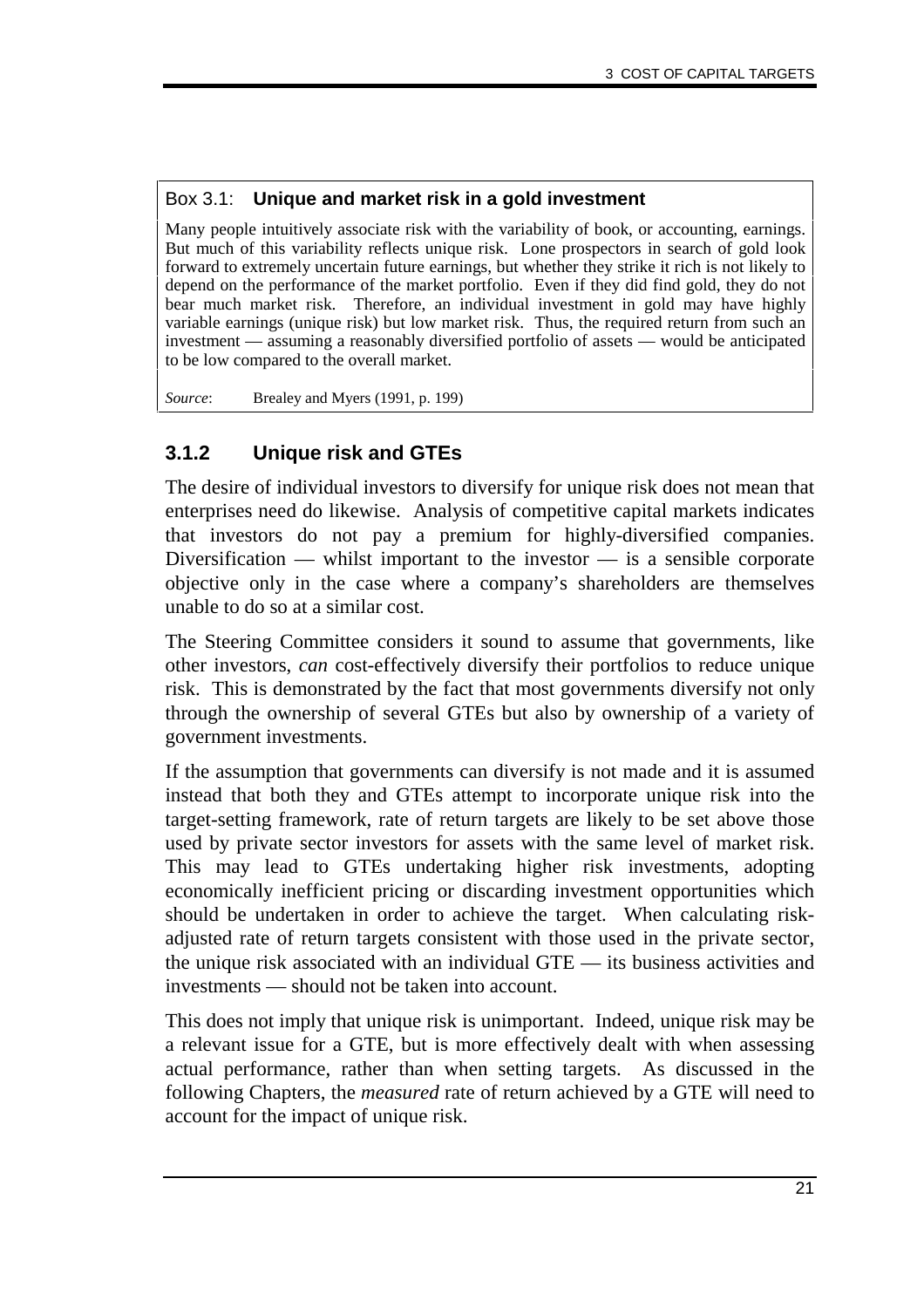In instances where a government remains concerned about the unique risk exposure of a particular GTE (if, for example, it represented a significant portion of the government's GTE portfolio) it would be better to address such concerns through the established processes which enable owner governments to influence the GTE's strategic direction (for example, corporate plans or statements of corporate intent), rather than adjust the target.

## **3.1.3 Business unit targets**

The target-setting framework outlined in this Chapter relates to a cost of capital target for the enterprise as a whole, rather than for individual business units. However, the target is an excellent reference point for assisting GTE management to assess the annual financial performance of individual business units and to screen new projects.

Targets for individual business units should be based on the level of risk of the particular business unit.8 Although this may result in different targets for each business unit, when combined on a weighted basis these targets should average out at the total return required for the enterprise as a whole. This is consistent with the private sector practice of setting rates of return for business units which vary with changes in the opportunity cost of capital and the business unit's risk profile. It is ultimately for governments to decide whether to apply risk-based targets at the GTE level or to individual business units.

# **3.2 Target-setting methodology**

The cost of capital reflects an asset or group of assets' level of market risk. As discussed further in the following section, the setting of cost of capital targets for GTEs is based on the corporate finance principle that *it is the risk associated with the assets, and not how they are financed, which affects the required rate of return*.9

To estimate the cost of capital it would therefore be preferable to determine the level of risk relating to the assets. This, however, is not measurable in practical terms. As an alternative, it is possible to estimate or observe the level of risk (that is, required return) associated with the various classes of capital used by an

 $\overline{a}$ 8 Some insight into the process for setting different targets for business units is outlined at Appendix C.

<sup>&</sup>lt;sup>9</sup> That the return from the assets is independent of the capital structure is a widely accepted principle based on the Modigliani-Miller assumptions discussed in section 3.3.2.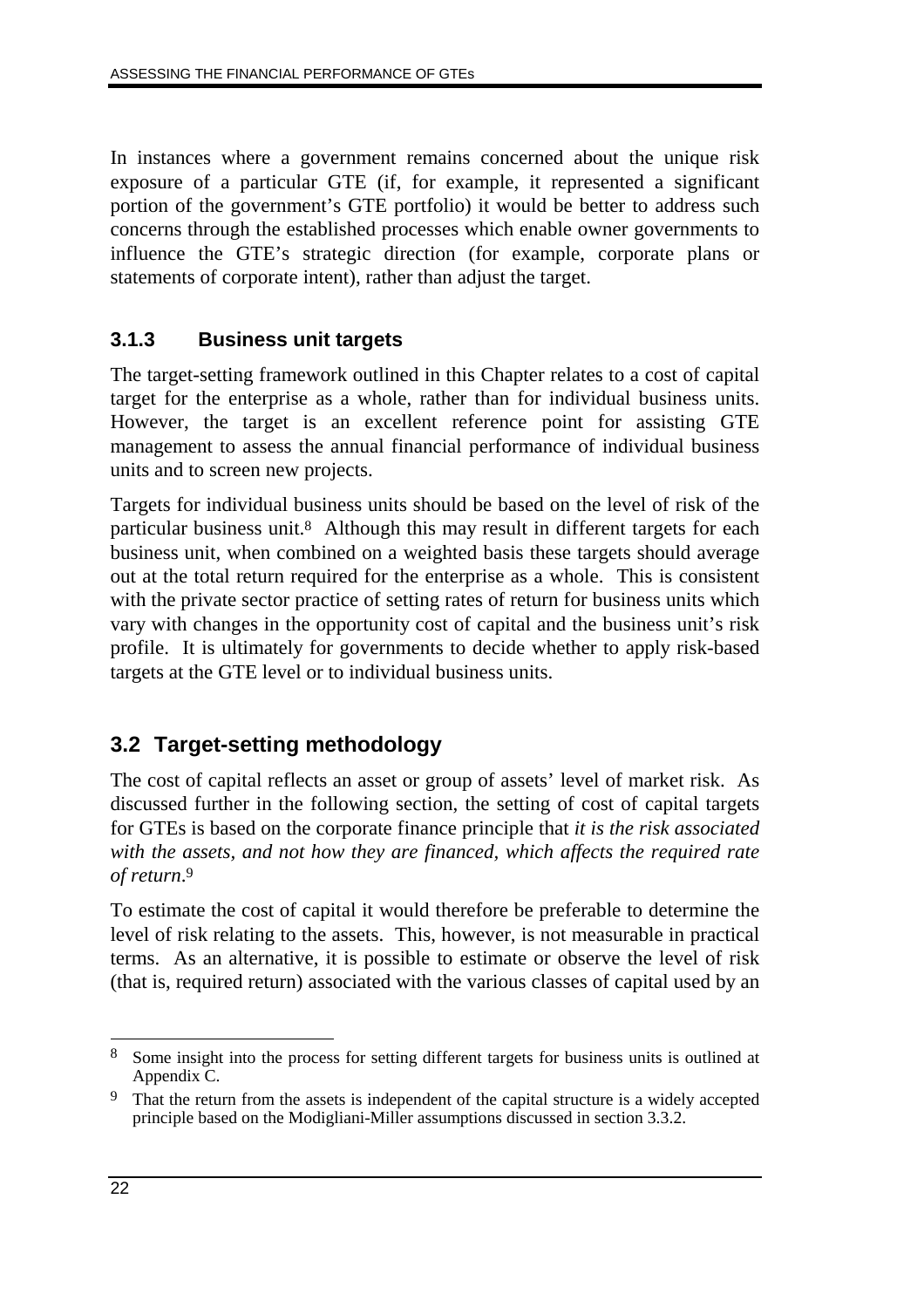enterprise to finance its assets (for example, debt and equity). The weighted aggregate of these returns should equate with the return on total assets.

### **3.2.1 Weighted average cost of capital**

The mix of securities issued by an enterprise is known as its capital structure. The different securities or classes of capital (for example, debt and equity) are defined by the contractual claims investors have on the income flows. Debt holders have prior rights to an enterprise's earnings over common stock or equity holders, who are residual claimants. This being the case, debt holders face less uncertainty about receiving a return than the other providers of capital. From the previous discussion on the risk-return trade-off, it therefore follows that not all providers of capital expect the same rate of return.

The sum of the returns to the various classes of capital, weighted by their relative contribution to the asset base, provides an estimate of the expected or *ex ante* rate of return on total assets. This approach is known as the Weighted Average Cost of Capital (WACC) and is commonly used in the private sector for setting the required return on assets.

On the basis of only two classes of capital, the WACC can be represented as follows:

| return       |     | return       | <i>proportion of</i>      | return     | <i>proportion of debt</i> | (6) |
|--------------|-----|--------------|---------------------------|------------|---------------------------|-----|
| on<br>assets | $=$ | on<br>equity | equity in capital<br>base | on<br>debt | <i>in capital base</i>    |     |
|              |     |              |                           |            |                           |     |

It is possible to estimate, and in some cases observe, the returns expected on the different classes of capital. For example, the required return on debt is usually the rate at which an enterprise can raise debt financing. The return on equity, however, needs to be estimated using methods such as the Capital Asset Pricing Model.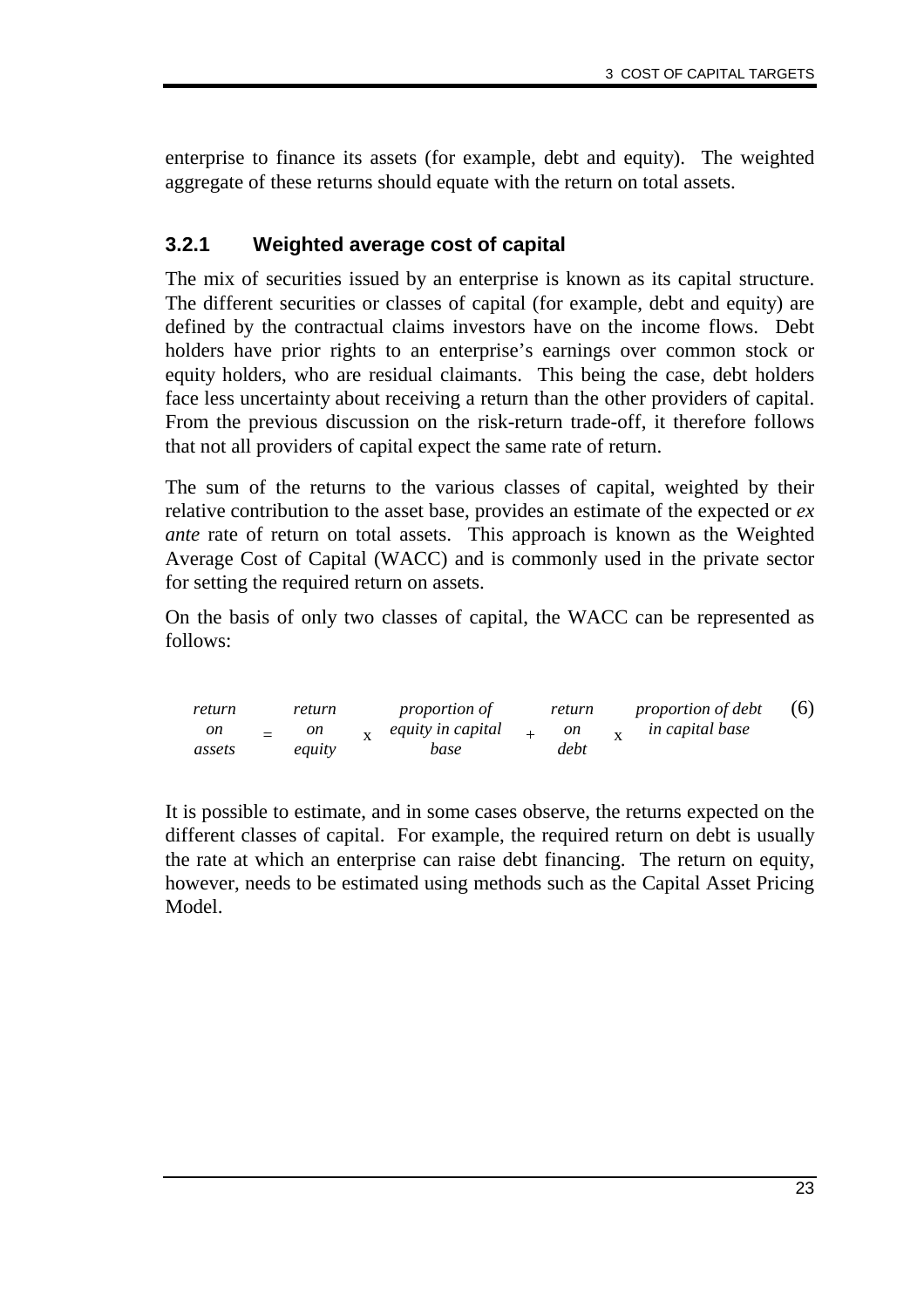### Capital structure and returns on debt and equity

Although it should not affect the required return on assets, capital structure is, nonetheless, a issue which needs to be accounted for when setting cost of capital targets using the WACC. This is because changes in capital structure *will* affect the returns required on debt and equity. For example, higher levels of debt increase the required return on both debt and equity but, as discussed in Box 3.2, the weighting process inherent in the WACC ensures that the return on assets remains constant.

#### Box 3.2: **The theoretical relationship between capital structure and cost of capital targets**

Debt holders have prior claim on the cash flows of an enterprise. Therefore, the cost (or return) on debt is usually lower than the return to equity holders (who are residual claimants). The required return — as reflected in the betas — on both equity and debt are assumed to rise in line with higher levels of debt (that is, gearing). However, at the same time the return on assets remains constant. This seemingly paradoxical outcome occurs because the weighting process in the WACC balances out the increasing proportion of the cheaper source of finance (debt) with the increasing cost of debt and equity, leading to a stable required return on assets.



The net result is that the return on assets derived from the weighted average remains the same for all combinations of debt and equity. Thought of another way, the return on assets of an enterprise with no debt would be equal to the return on equity. At the other extreme of all debt, debt-holders essentially become the same as equity-holders (given that they have no other security holders to share the risks with, they become the residual claimants) and thus the required return would be the same as that in the all-equity case. All combinations of debt and equity between these two extremes provide a weighted sharing of the risks, resulting in a constant return on assets.

This relationship is supported by several assumptions, including perfectly functioning capital markets, no income taxation and no legal costs of bankruptcy (see Commonwealth Treasury (1990, pp. 19–22) for more details). At a more practical level, it is possible the capital structure of an enterprise will affect the required return on assets at the extremes of the debt and equity ranges. This would result in a 'U-shaped' weighted average cost of capital curve as opposed to the horizontal one represented in the diagram above.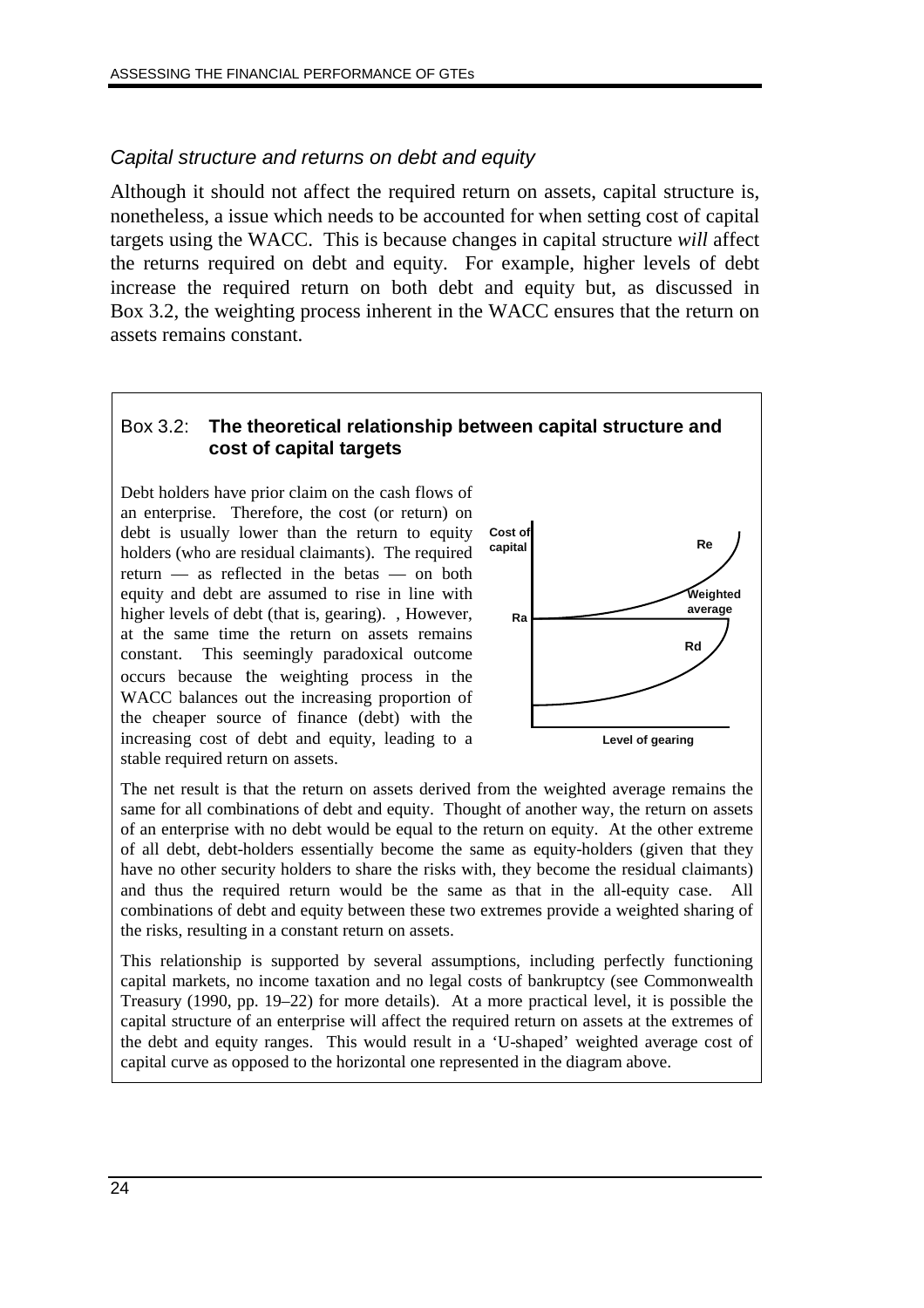The issue of capital structure and rate of return is discussed further in Section 3.3.2.

#### **3.2.2 Capital asset pricing model**

Risk, total returns, and value are all market-based concepts. If they are to be successfully applied to GTEs, targets will need to be developed which are forward-looking and intrinsically linked to the opportunity cost of capital. The Capital Asset Pricing Model (CAPM) incorporates these concepts and is thus widely used in both the public and private sectors.

The Steering Committee recommends that the CAPM be used to estimate the return on equity for application in the WACC.10

As discussed in Section 2.1.1, a cost of capital target can be represented as a risk-free return plus a margin reflecting the level of market risk associated with the asset. The relationship between risk and the trade-off with expected return is graphically represented in Figure 3.1.11





*Source*: Brealey and Myers (1991, p. 162)

-

The CAPM framework models the risk-return relationship by seeking to define, in the form of an equation, the market security line shown above. In its most commonly used form, the CAPM equation is given:

<sup>&</sup>lt;sup>10</sup> The CAPM is most commonly used for deriving the return on equity. As outlined in Appendix B, the CAPM can be used to calculate the return on assets and the return on debt. However, it is recommended that the CAPM be used only to estimate the return on equity. These matters are discussed further in section 3.3.

<sup>11</sup> The CAPM assumes a linear relationship between risk and return.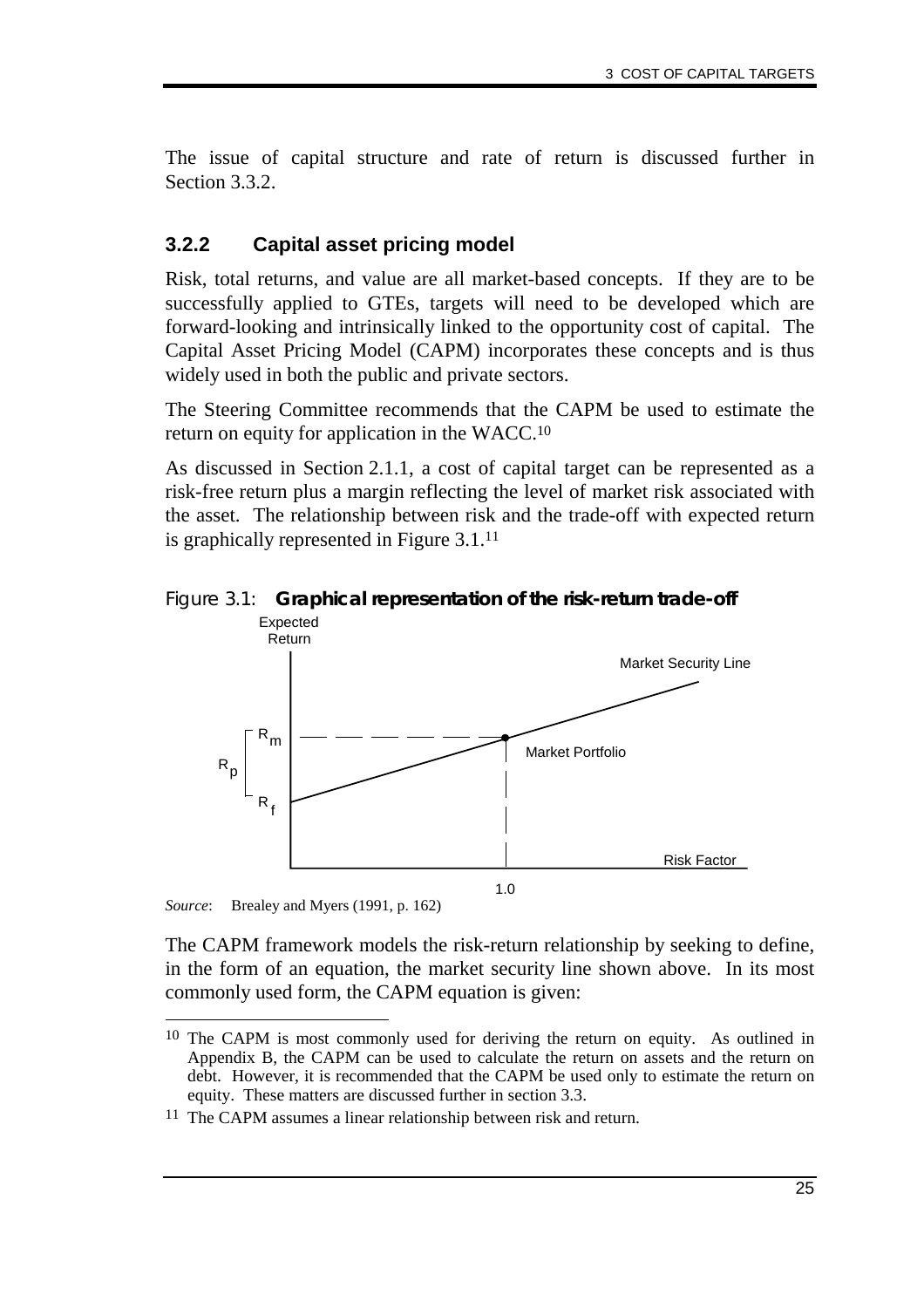$$
R_{\rm e} = R_{\rm f} + \beta_{\rm e} (R_{\rm m} - R_{\rm f}) \tag{7}
$$

| where | $R_{\rm e}$           | $=$ the expected rate of return on equity security e;     |
|-------|-----------------------|-----------------------------------------------------------|
|       | $R_{\epsilon}$        | $=$ the observed nominal risk-free rate;                  |
|       | $R_{\rm m}$           | $=$ the expected return from the equity market portfolio; |
|       | $\beta_{\rm e}$       | $=$ the market risk factor for equity security e; and     |
|       | $R_{\rm m}-R_{\rm f}$ | $=$ the market risk premium.                              |
|       |                       |                                                           |

The risk-free rate  $(R_f)$  represents the expected rate of return from a investment where the expected variance is zero. While no investment is entirely free of risk (be it market or unique), some investments, most notably government bonds, carry only minimal levels of risk and can therefore be used as proxies for the risk-free rate of return.

The Steering Committee recommends that the Commonwealth Government tenyear nominal bond rate be used as a proxy for the risk-free rate.

The second component of the CAPM — the risk margin for an individual enterprise — is the product of a market risk premium  $(R_n)$  and a market risk factor  $(\beta_e)$ .

## Market risk premium

As shown in Figure 3.1,  $R_p$  is the difference between the average return achieved by the equities market  $(R_m)$  and the risk-free rate. As the market rate of return on all investments (the return on the market portfolio) is difficult to measure, the weighted average of observed rates of return on the stock exchange is often used as a proxy.

Several studies have been undertaken in Australia in an attempt to estimate empirically the historical market risk premium (see Appendix A). As capital is increasingly mobile internationally, it may also be useful to analyse market risk premium achieved in equity markets overseas.

On the basis of Australian and overseas studies of risk premium, and the rate adopted by the Commonwealth Working Group in developing targets for Commonwealth GTEs, the Steering Committee recommends that 7 per cent be used as the forward-looking estimate of the risk premium expected to be achieved over and above the risk-free rate. Comparisons between jurisdictions would be facilitated if a consistent  $R_p$  were adopted for the purpose of setting cost of capital targets for GTEs.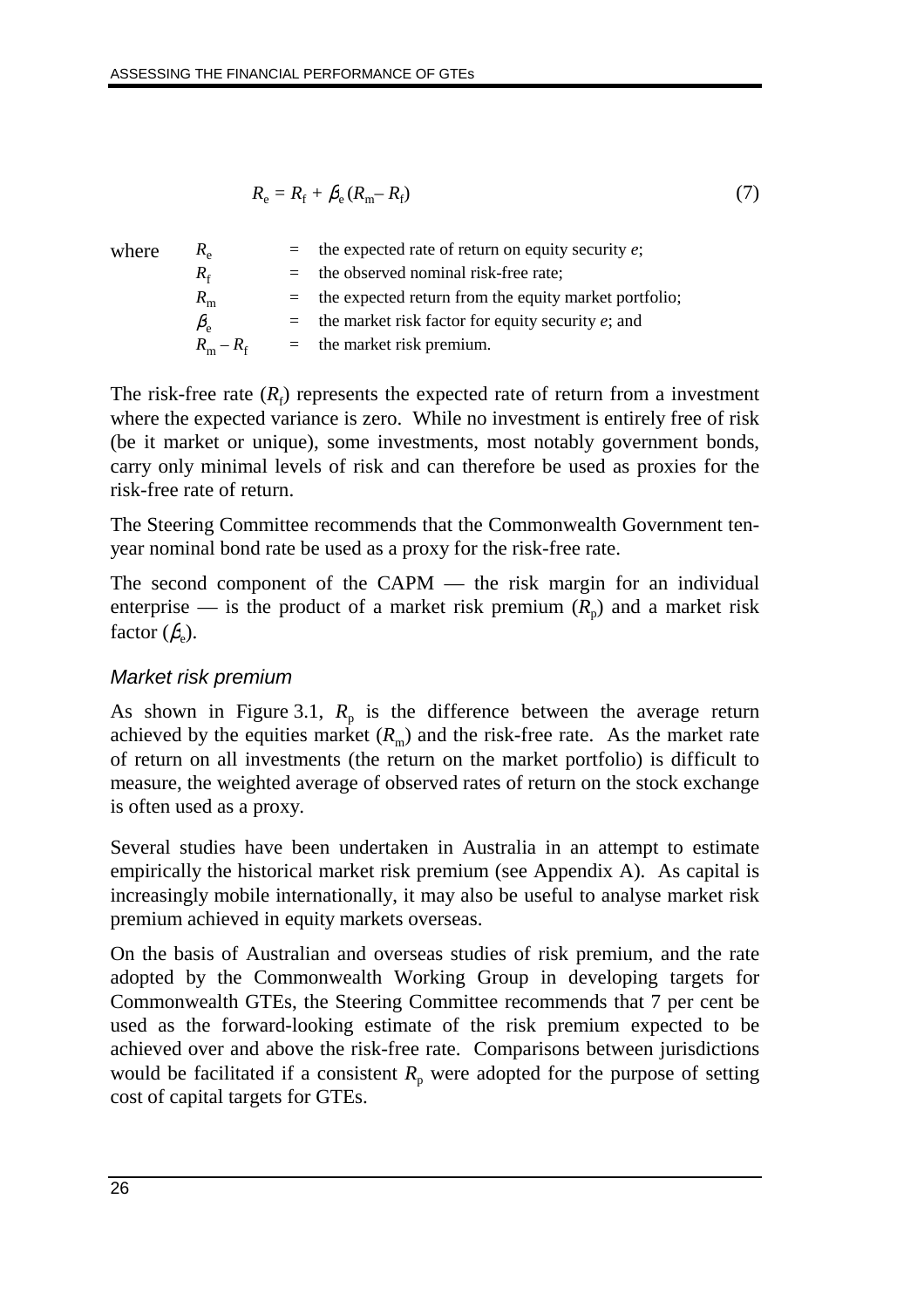#### Beta

The beta measures the sensitivity of the return on an individual investment to changes in the returns on the total market. An enterprise with a beta of 1 has returns which are perfectly correlated with the market. In the case of companies listed on the stock exchange, share prices allow for observable equity betas. For entities with no traded equity base (for example, GTEs and non-listed companies), it is necessary to form a judgment on the appropriate beta. However, this does not diminish the integrity of the target-setting framework, as the cost of capital is the rate of return deemed necessary by the *shareholder*. An important principle in this regard is that the estimated equity beta should reflect the level of risk perceived by the investor (in this case the government), not the GTE or some third party.

#### Alternative models

The CAPM methodology has some weaknesses. It relies on the assumption that investors successfully diversify to eliminate unique risk and are thus exposed to market risk only. There are also practical difficulties in estimating betas and the risk premium of the complete market portfolio.12

However, the most notable aspect of the CAPM – the reason why it is so widely used in the private sector  $-$  is its objectivity compared with alternative models. Although there are other models which consider opportunity costs and risk, they do not offer the relative objectivity of the CAPM. Alternatives such as the Real Options Model and Arbitrage Pricing Model, sometimes used in the private sector, place greater reliance on a subjective analysis of the factors which come to bear on investment decisions.13

<sup>-</sup>12 The strengths and weaknesses of using the CAPM were summarised by the Commonwealth Treasury (1990, p. 17): "The apparent precision of this CAPM approach in setting a loading above the government bond rate to match market risk is illusory. That is mainly because of difficulties in estimating betas and the risk premium of the complete market portfolio. *Considerable judgement is therefore needed in applying the CAPM approach. Nevertheless, it can be a useful tool in assisting with judgements concerning risk loadings for public enterprises. Regardless of practical difficulties of applying the CAPM methodology, the concepts underlying the CAPM, which conclude that the margin (over the government bond rate) on returns of individual investments need cover only market risk, are robust and generally applicable. These concepts focus enterprise managers and owner governments on important quantitative issues and provide a coherent framework within which rate of return targets can be specified on the basis of informed judgement and estimation.*"

<sup>13</sup> For more discussion on alternatives to the CAPM, see Brealey and Myers (1991, pp. 168– 173).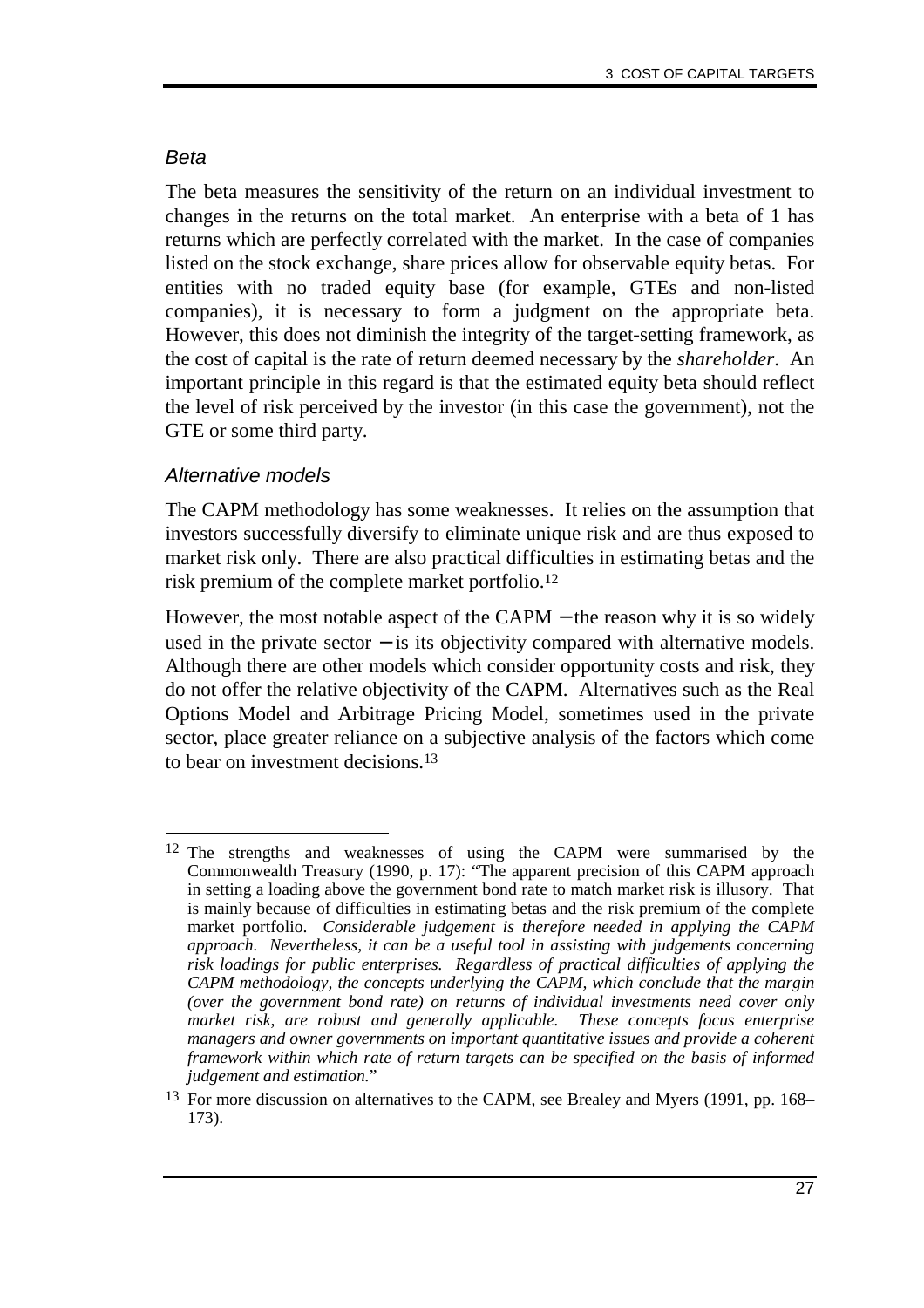## **3.2.3 Return-on-assets CAPM**

Reliance on the WACC method reflects the fact that the return on assets required by investors cannot be readily observed. It must be estimated by summing the weighted returns from the different classes of capital used to finance the asset base. In spite of this, it is often suggested that the CAPM be used to directly estimate the return on assets, rather than the return on equity.

The return-on-assets CAPM (which uses an asset beta) is a superficially appealing alternative to the WACC method described above, as it seemingly avoids the need to account for financial risk and changing capital structures. However, this approach is not widely used because of the practical difficulties in estimating asset betas.14

#### Asset betas

An asset beta represents the risk arising from the sensitivity, or co-variance, of the operating cash flows generated by the assets of an enterprise compared with the market in general. Asset betas are not directly observable and therefore need to be derived from equity betas.15 This is the reason why the Steering Committee recommends that CAPM be used only for determining the expected return on equity.

The difference between an asset beta and equity beta for a company reflects the extent to which it uses debt to finance its assets. As the level of debt increases, so does the risk to equity holders and therefore the equity beta (an equity beta would be the same as the asset beta if the firm had no debt). As discussed above, financial leverage *does not* affect the risk of the assets but does, however, influence the risk associated with the different classes of capital providers.

The use of asset betas for GTEs would avoid the need to account for financial risk and changing capital structures. However, attempting to estimate asset betas for GTEs without a reference to observed market estimates of risk (equity betas) for listed firms is not a practical option, given the level of information available. The return on assets should be estimated as the sum of the weighted expected returns on the different classes of capital.

 $\overline{a}$ 14 While the Steering Committee does not recommend their direct application to the CAPM for deriving a return on assets target for GTEs, asset beta can be used as part of the information process necessary for estimating an equity beta for a GTE or unlisted company (see Appendix C).

<sup>15</sup> The theoretical relationship between asset and equity betas is discussed in Appendices B and C.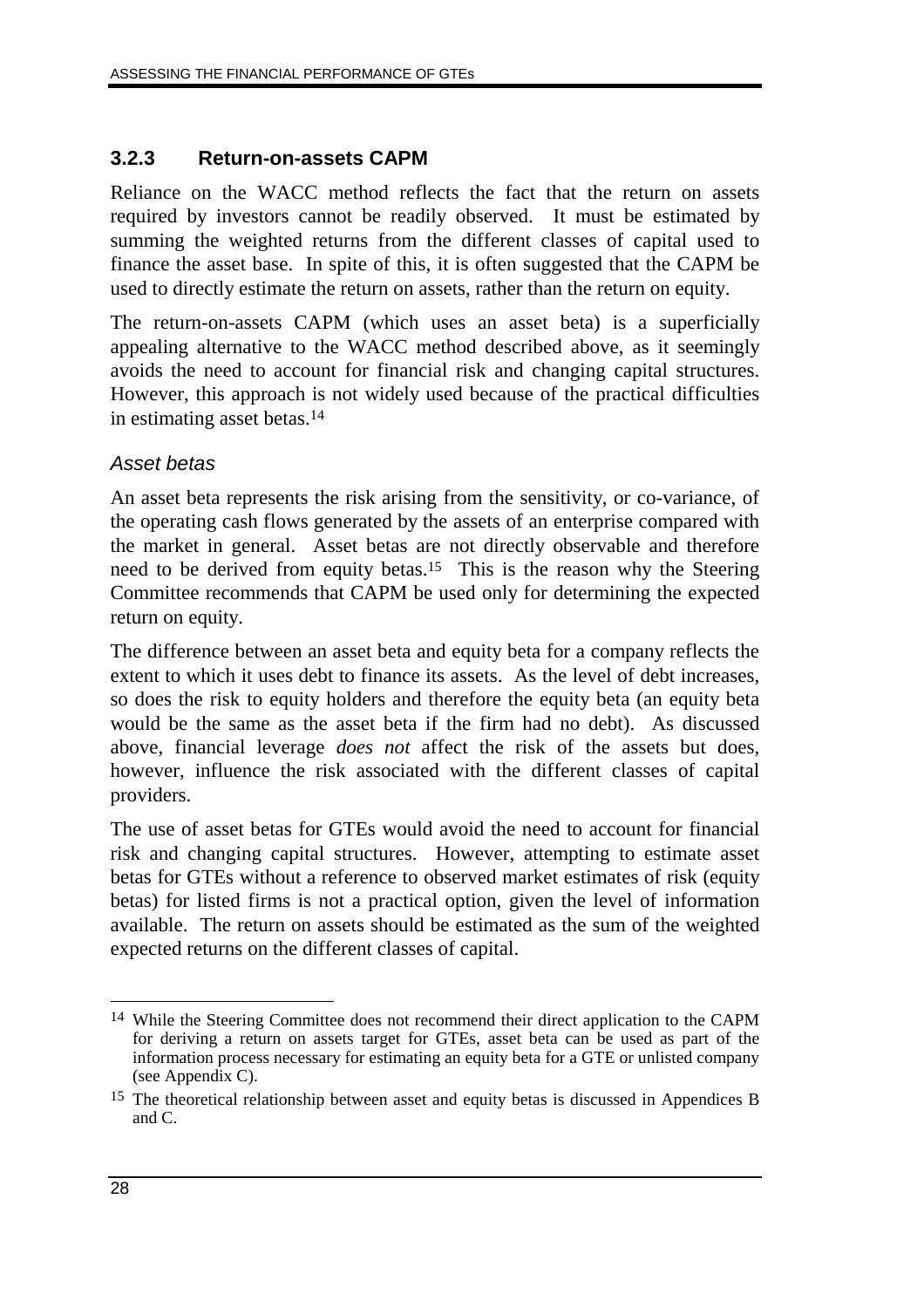# **3.3 Defining a GTE's cost of capital**

The cost of capital can be set a number of ways (for example, before or after tax). Therefore, the form of the target needs to be expressly defined.

Major issues which need to be considered when framing targets include:

- whether the target should be set in real (constant dollars) or nominal (current dollar) terms;
- whether the return should be required on assets (pre-financing) or on equity (post-financing);
- whether the return should be based on pre-tax or post-tax earnings; and
- the extent to which dividend imputation is effective.

A brief consideration of each of these matters is provided below.

The Steering Committee recommends that cost of capital targets for GTEs should, in general, be set on a total assets, pre-tax and nominal basis. It also regards fully effective dividend imputation as a sound working assumption (this is discussed in Section 3.3.4).

A preferred approach does not, however, imply that other target forms should not be used. For example, it may be appropriate to adopt return on equity targets rather than return on assets targets for government-owned financial institutions. Choosing an alternative approach need not affect the integrity of the target-setting and performance assessment process, provided that there is consistency between the target and the measure. A return on equity target may be applied provided the measured rate of return is income after interest, as a proportion of the value of shareholders' equity. On the other hand, cash flow before interest, expressed as a percentage of the entire capital base (that is, interest-bearing debt and contributed equity) is the relevant measure for comparison with a return on assets target. Calculations based on inconsistent definitions will be meaningless and may lead to misleading conclusions about performance.

## **3.3.1 Nominal and real targets**

The Steering Committee recommends that targets should typically be set in nominal terms. Cost of capital targets set in nominal terms are relatively easy to measure. Although they suffer from volatility during periods of high and variable inflation. On the other hand, real targets are based on estimates of inflation, rather than in the prices prevailing at the time of the transaction. Thus, setting a cost of capital target in real terms requires an estimate of the real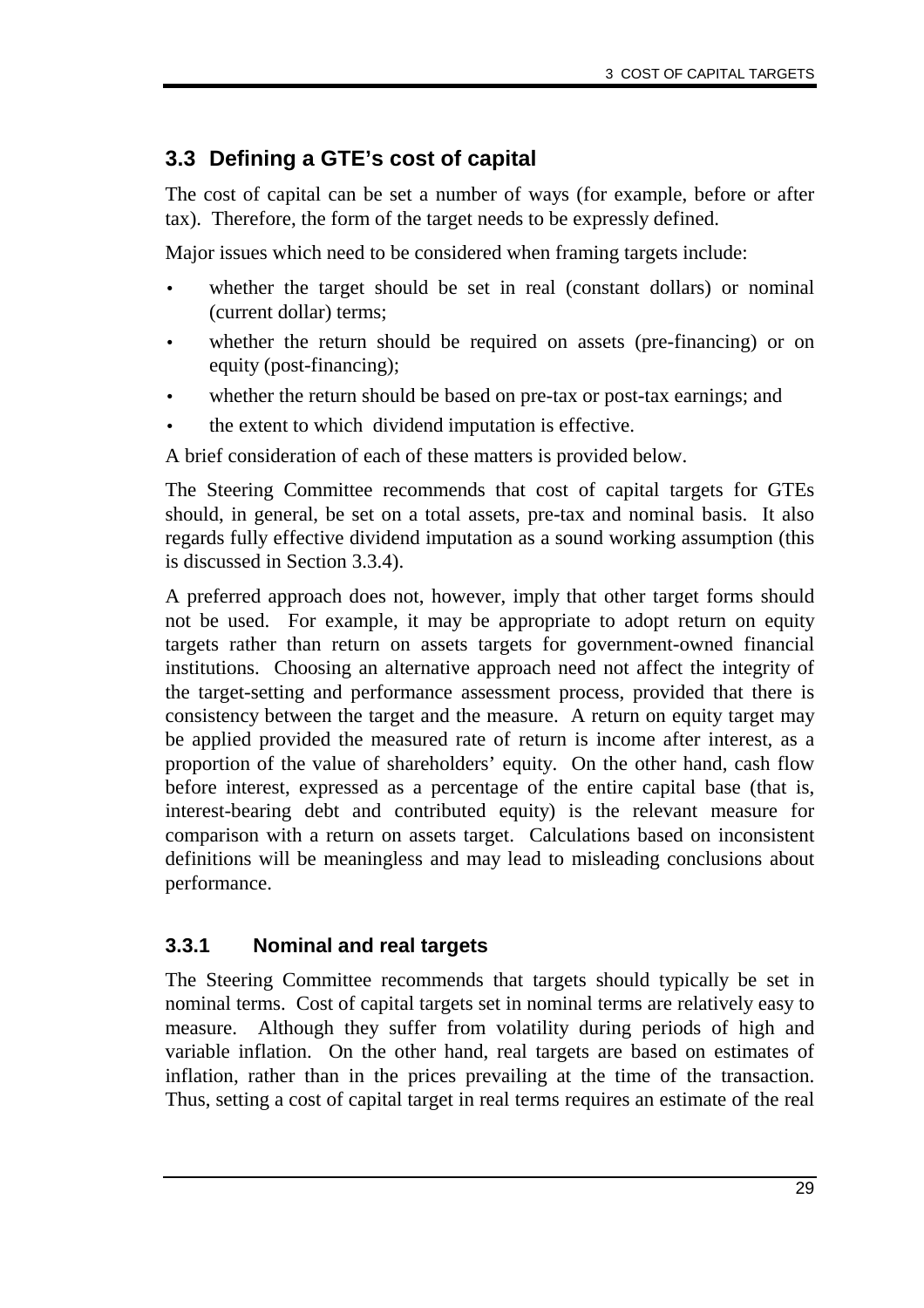bond rate (the minimal-risk component of the target, deflated by the expected, as opposed to the current, rate of inflation). This introduces an additional step in the estimation process.

On balance, nominal cost of capital targets are favoured as they are conceptually simple and the most direct means of matching targets with performance measures.

## **3.3.2 Pre- and post-financing targets**

In financial markets, returns are often quoted on equity after the payment of company tax. In the case of GTEs, however, it is recommended that targets be set on the entire asset base.

#### Financing decisions and the rate of return

In the private sector, enterprises have often sought to change their capital structure as a means of maximising the value of the organisation to shareholders. Modigliani and Miller (1958), however, hypothesised that under certain conditions, changes in capital structure do not influence the total amount of risk associated with an asset or group of assets (and thus the cost of capital) but merely rearrange the distribution of the relative risks among the capital providers.

In other words, the market value of the firm and therefore the expected return on the firm's total assets are not affected by its choice of capital structure: a complete separation of investment and financing decisions is possible (Commonwealth Treasury 1990, p. 19).

Under the assumptions made by Modigliani and Miller (M–M) there is no 'optimal' capital structure for an enterprise. However, it may be argued that the tax deductibility of interest payments, and the ability of firms in general to borrow at more favourable rates than individuals, reduces the cost of debt relative to equity. This has tended to promote the use of debt financing as a means of increasing the value of businesses. On the other hand, any preference for debt financing has been reduced considerably by changes to the tax system allowing for dividend imputation.16 As discussed in Section 3.3.4, the assumption of full imputation for GTEs negates any tax benefits associated with debt over equity funding.

 $\overline{a}$ 16 Dividend imputation in effect eliminates company taxation by making it a pre-payment of personal tax for certain shareholders.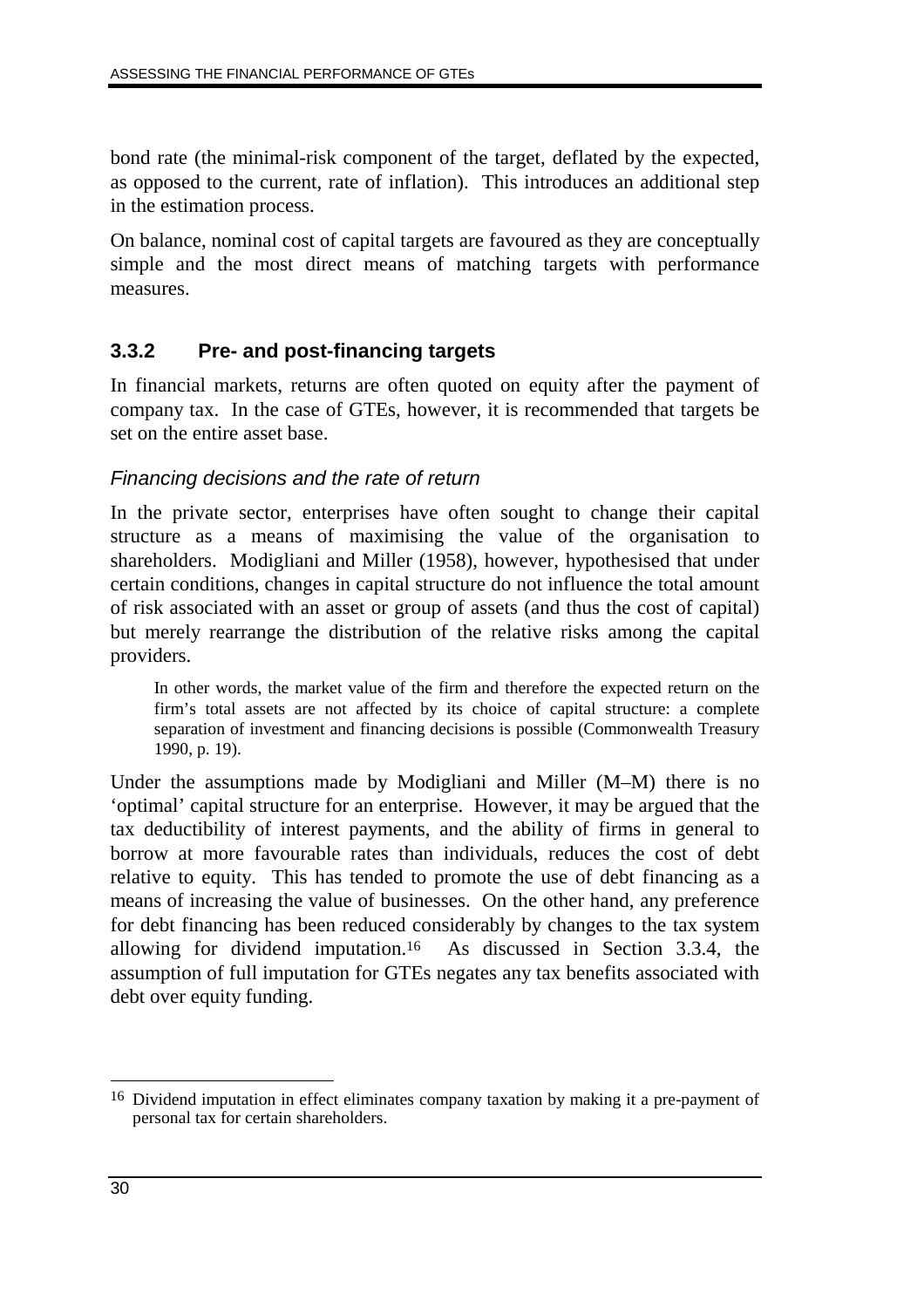Consequently, the M–M assumptions can be regarded as applicable to GTEs. It therefore appears reasonable to assume that there exists a wide range of capital structures within which the expected rate of return on total assets is unaffected by changing debt-to-equity ratios.17 This provides GTEs with relatively stable targets (return on equity targets are more variable) and avoids the need to reestimate targets in the event of changes in capital structure.

On the grounds of its practical and conceptual appeal, the Steering Committee recommends the use of return on assets when setting cost of capital targets for GTEs. These targets should be estimated using the following version of the WACC:18

$$
R_a = R_e \left(\frac{E}{V}\right) + R_e \left(\frac{D}{V}\right) \tag{8}
$$

| where | $R_{\alpha}$ | $=$ | the expected rate of return on total assets (that is, cost of<br>capital); |
|-------|--------------|-----|----------------------------------------------------------------------------|
|       | $R_e$        |     | $=$ the expected rate of return on equity (that is, cost of equity);       |
|       | $R_d$        |     | $=$ the expected rate of return on debt (that is, the cost of debt);       |
|       | V            |     | $=$ the market value of total assets;                                      |
|       | E            |     | $=$ the market value of equity; and                                        |
|       | D            |     | the market value of debt.                                                  |
|       |              |     |                                                                            |

For an enterprise listed on the stock exchange, many of the variables used in Equation (8) are readily observable, while others can be estimated using past observed data:

- *V*, *E* and *D* are the market values of the total assets, debt and equity (net assets) of the organisation. Estimates for these variables can be taken directly from the balance sheet. Guidance on what to treat as *V, E* and *D* is provided in Box 3.3.
- $R_{\rm e}$  An enterprise is under no contractual obligation to provide a specific return to its share (equity) holders.19 In the absence of a specified return, it

<sup>-</sup><sup>17</sup> Moreover, it is most likely that GTEs are presently operating within this range (say, 20 to 80 per cent gearing).

<sup>&</sup>lt;sup>18</sup> Although equation (8) provides an after-tax cost of capital target, under the assumption of full dividend imputation, it also estimates the pre-company tax cost of capital (refer to Box 3.4). For a discussion of different versions of the WACC and the appropriate cash flows see Officer (1994 and 1995).

<sup>&</sup>lt;sup>19</sup> Note that it is the greater uncertainty associated with the lack of a contractual arrangement which results in equity-holders requiring a higher return than debt-holders. That is, returns for equity-holders have a greater distribution of possible outcomes (ie risk).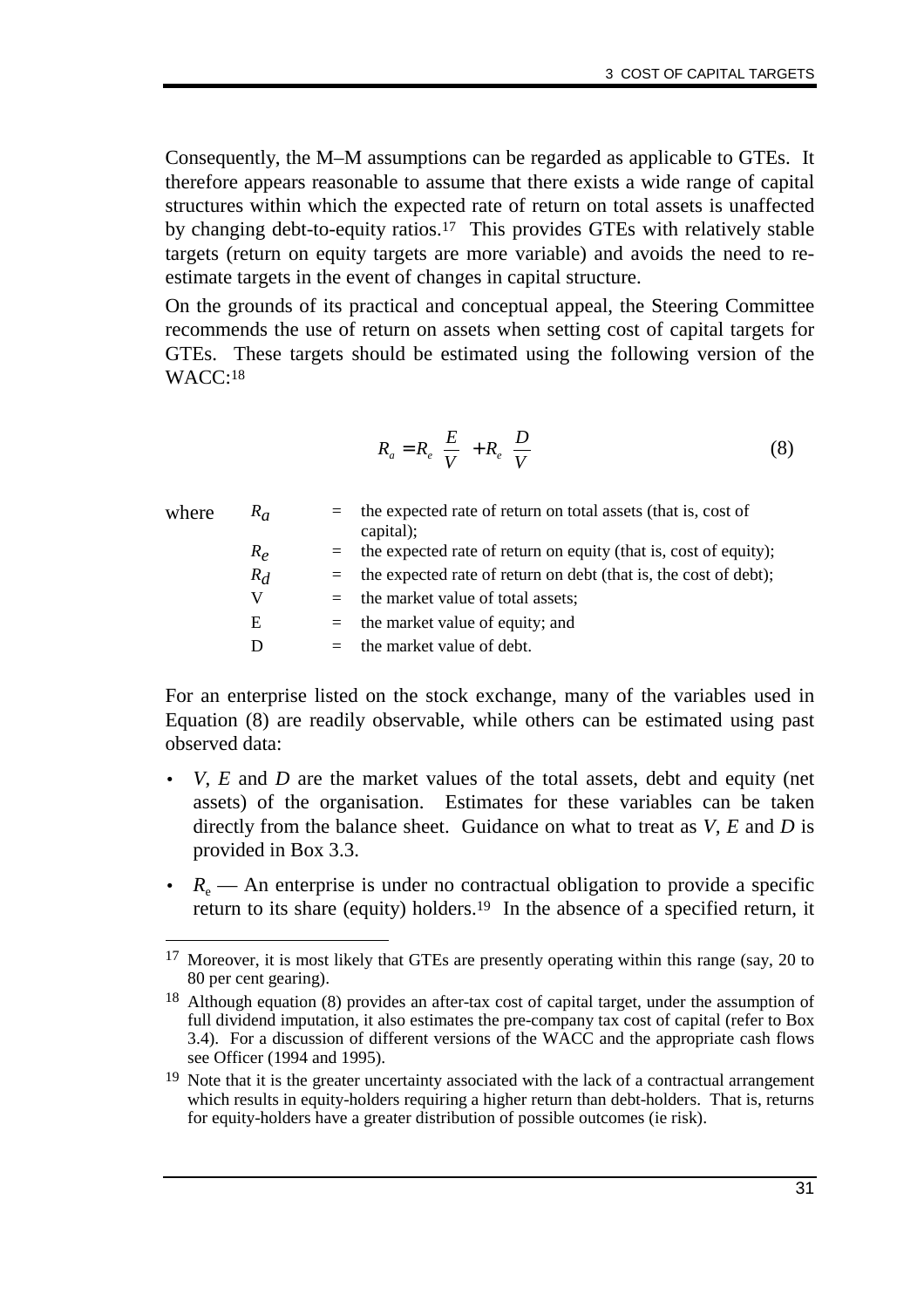is necessary to assume that observed past returns on equity adequately reflect what investors require in the future. To model this relationship, investors commonly use the CAPM. As explained previously, the return required by equity-holders will vary with the proportion of the assets which are debt financed.

 $R_d$  — Debt-holders have a contractual right to a specified return. In the case of an enterprise that regularly raises debt capital in competitive markets, it is reasonable to assume that the cost of debt is the observed interest payable on borrowed funds or issued debt securities (for example, debentures or bonds). Although observed rates are usually appropriate for competitive firms, adjustments will probably be necessary for GTEs (see discussion of the cost of debt in Section 3.3.3 below).

Another important consideration when calculating the required return on debt is the different classes of debt securities. Although the WACC formular (Equation (8)) assumes only one form of debt, most enterprises are likely to have a variety of debt instruments with varying maturities and risk exposures. If so, it is best to calculate a weighted average return for all the debt capital committed to the organisation, using the following equation:

$$
R_d = r_{d1}\left(\frac{d1}{D}\right) + r_{d2}\left(\frac{d2}{D}\right) + \dots + r_{di}\left(\frac{di}{D}\right) \tag{9}
$$

| where | $R_{\rm d}$ |     | $\equiv$ the expected, annualised rate of return on debt instrument <i>i</i> ; |
|-------|-------------|-----|--------------------------------------------------------------------------------|
|       | $r_{di}$    |     | $=$ the expected rate of return on debt;                                       |
|       | di          |     | $=$ the market value of debt instrument <i>i</i> ; and                         |
|       | D           | $=$ | the market value of all debt instruments 1 to i                                |
|       |             |     | (that is, $D = d_1 + d_2 +  + di$ ).                                           |

The observed cost of debt is not taxed at the company level, as it is an allowable expense on taxable income.

# **3.3.3 Determining a GTE's WACC**

There is generally less available information on the variables needed to estimate the required return on assets for GTEs than there is for listed companies. Using the WACC to establish a cost of capital target for a GTE requires a greater exercise of judgement and, by implication, a firmer understanding of the characteristics of the enterprise and how they relate to risk and value. Nonetheless, the exercise is not unique to GTEs, as a similar process is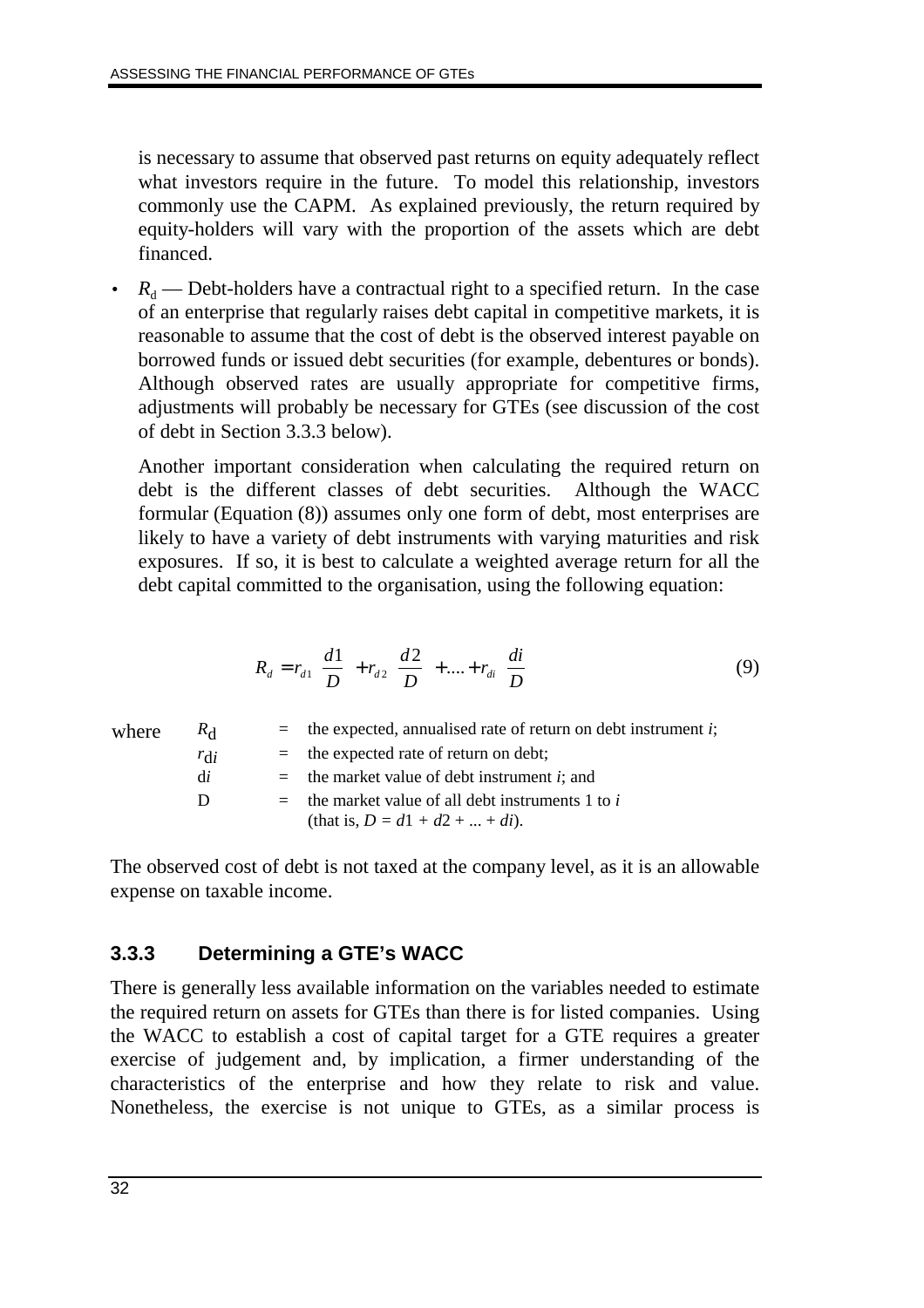undertaken in the private sector when assessing the cost of capital for unlisted companies, business units and projects.

#### Capital structure

The values for assets, equity and debt can be derived directly from a GTE's audited accounts (see Box 3.3). An example of data extraction from published accounts is given at Appendix H.

An estimate of total assets can be taken from the balance sheet, although account should be taken of the particular valuation methodology being employed. Some form of current cost approach (for example, deprival value) generally provides a better indication of the market value of the asset than an historical valuation.

As a general rule, debt should be classified as those items which the GTE is to repay. To determine the status of particular balance sheet items it may be necessary to refer to the notes that accompany the accounts. There may be components of the balance sheet that do not explicitly bear interest. The bulk of the debt carried by a GTE, however, would be expected to be borrowings, with a value readily taken from the accounts.

The most common forms of debt found in the balance sheet include:

- borrowings (for example, mortgage loans, overdrafts);
- creditors (for example, trade creditors);
- pre-paid revenue; and
- other loans, including those not explicitly bearing interest.

The difference between total assets and the market value of debt can be assumed to be the value of equity (that is, net assets).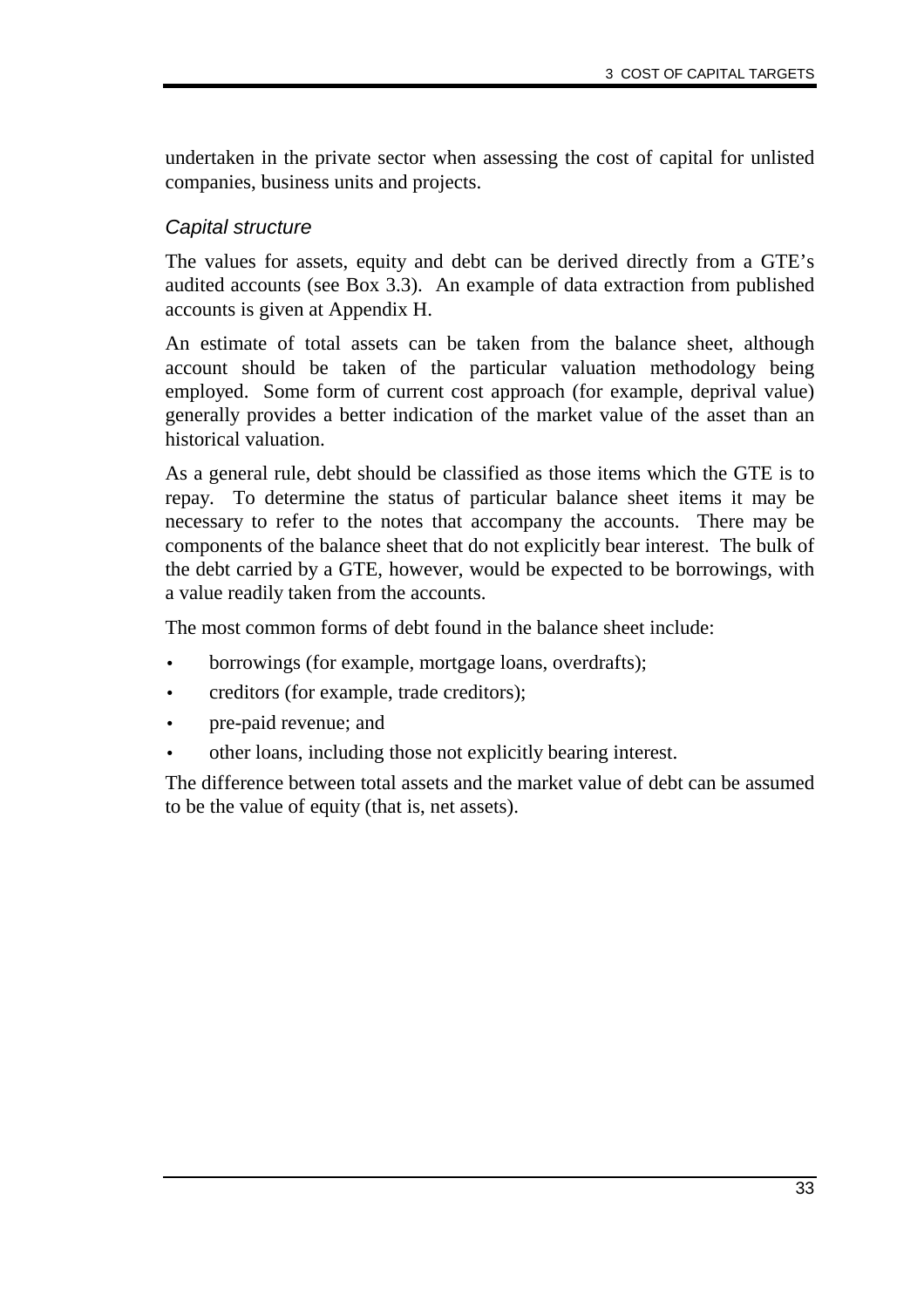| Box 3.3:                                                                                                                       | company                                                                                                                                         | <b>Classification of Balance Sheet items for a listed</b>                                                                                         |  |  |  |
|--------------------------------------------------------------------------------------------------------------------------------|-------------------------------------------------------------------------------------------------------------------------------------------------|---------------------------------------------------------------------------------------------------------------------------------------------------|--|--|--|
|                                                                                                                                | <b>BALANCE SHEET</b>                                                                                                                            |                                                                                                                                                   |  |  |  |
|                                                                                                                                | <b>Financial Obligations</b>                                                                                                                    | Assets $(V)$                                                                                                                                      |  |  |  |
| Equity $(E)$<br>Preference shares<br>$Reserves -$<br>Provisions —<br>Dividends<br>Taxation                                     | Issued and fully paid ordinary shares<br><b>Share Premium</b><br><b>Asset Revaluation</b><br>Foreign currency<br>Capital profit<br>Long service | <b>Current Assets</b><br>Cash receivables<br>Inventory<br>Prepayments<br><b>Non-Current Assets</b><br>Property plant and equipment<br>Investments |  |  |  |
| <b>Bad</b> debts<br>Convertible notes<br>$Debt$ (D)<br>Current Liabilities —<br><b>Bank</b> loans<br>Non-Current Liabilities - | <b>Trade</b> creditors<br>Bills of exchange                                                                                                     | Goodwill                                                                                                                                          |  |  |  |
| Creditors<br>Debentures<br>Mortgage loans<br>Source:<br>Officer (1995)                                                         |                                                                                                                                                 |                                                                                                                                                   |  |  |  |

## The cost of equity

Because GTE equity is not traded, it is not possible to observe an equity beta for use in the CAPM as in the case of a listed enterprise. The equity beta must therefore be estimated using a comprehensive risk assessment, which benchmarks the risk of the GTE against the average risk of the market.

Appendix C outlines a number of information sources and methods which can be drawn on to assist with the estimation of equity betas. Nevertheless, the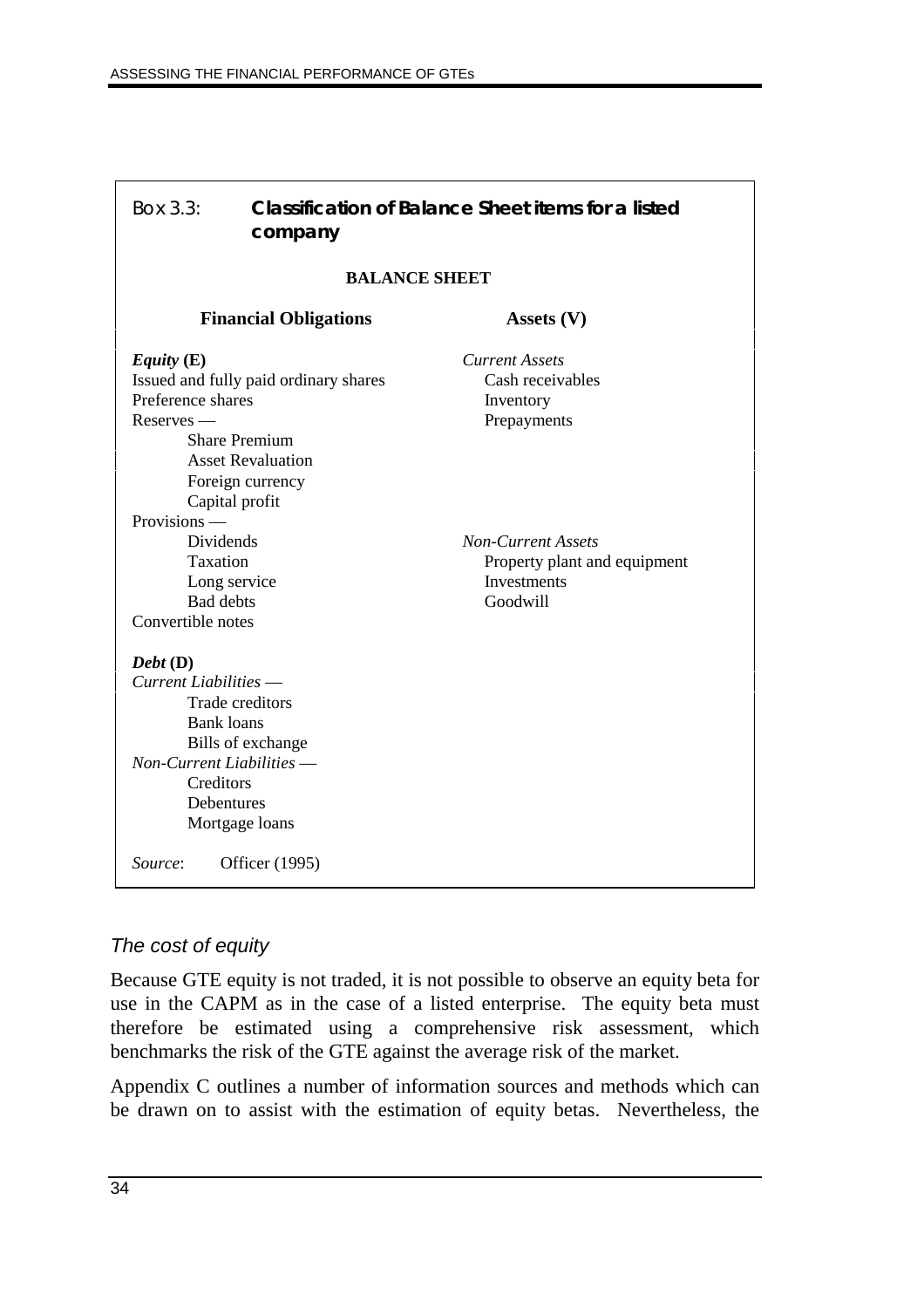process necessarily involves the exercise of judgement and will require a thorough understanding of the GTE's business on the part of the analyst.20

Once an equity beta has been estimated,  $R_e$  can be determined using the CAPM, as per Equation (7).

#### The cost of debt

-

While an interest rate required for GTE debt may be *observable*, it is less likely to be an accurate measure of the cost of debt than in the case of a firm which actively trades debt in capital markets. The implicit guarantee and the debt pooling arrangements often associated with government borrowing afford GTEs debt financing on better terms than their private sector counterparts. Interest rates charged to public sector entities therefore reflect an expectation on the part of the debt providers that the government (and ultimately the community) will make good on the debt should the GTE fail. As noted by Fay, Richwhite (1995, p. 30):

It is true that Governments [and their agencies] do pay lower interest costs than private sector companies. However, this debt is collateralised by all the Government's assets, including the ultimate right to tax future generations of citizens. The risk of default is very low because the Government has the ability to increase taxes to meet financial obligations and is much more likely to meet these obligations than the private sector. The lower explicit cost of funds is implicitly subsidised by taxpayers.

An adjustment will need to be made to the observed interest cost to reflect the true cost of providing debt capital to a GTE; otherwise the required rate of return will be understated.

The cost of debt should be estimated as if the GTE was not owned by government and had to raise debt in direct competition with other enterprises and pay interest according to the risk borne by its debt-holders. Information to this effect can be gathered by undertaking a debt rating of the GTE under the assumption that it is not owned by the government. The application of guarantee levies, which more closely align a GTE's cost of debt with that assessed by the rating agency, would go some of the way to addressing this matter.21 Provided the levy is set correctly and included in its cost of funds, a GTE's observed cost of debt may be suitable for use in the WACC calculations.

Discrepancies between the observed and 'real' cost of debt may be less of a problem where GTEs raise capital by issuing their own debt securities, although

<sup>&</sup>lt;sup>20</sup> The Steering Committee intends to publish a research report on beta estimation for GTEs.

<sup>21</sup> It is acknowledged that a full debt rating may not be cost effective and governments may wish to commission less comprehensive analyses of GTE's cost of debt, based on debt grades and estimated margins above the bond rate.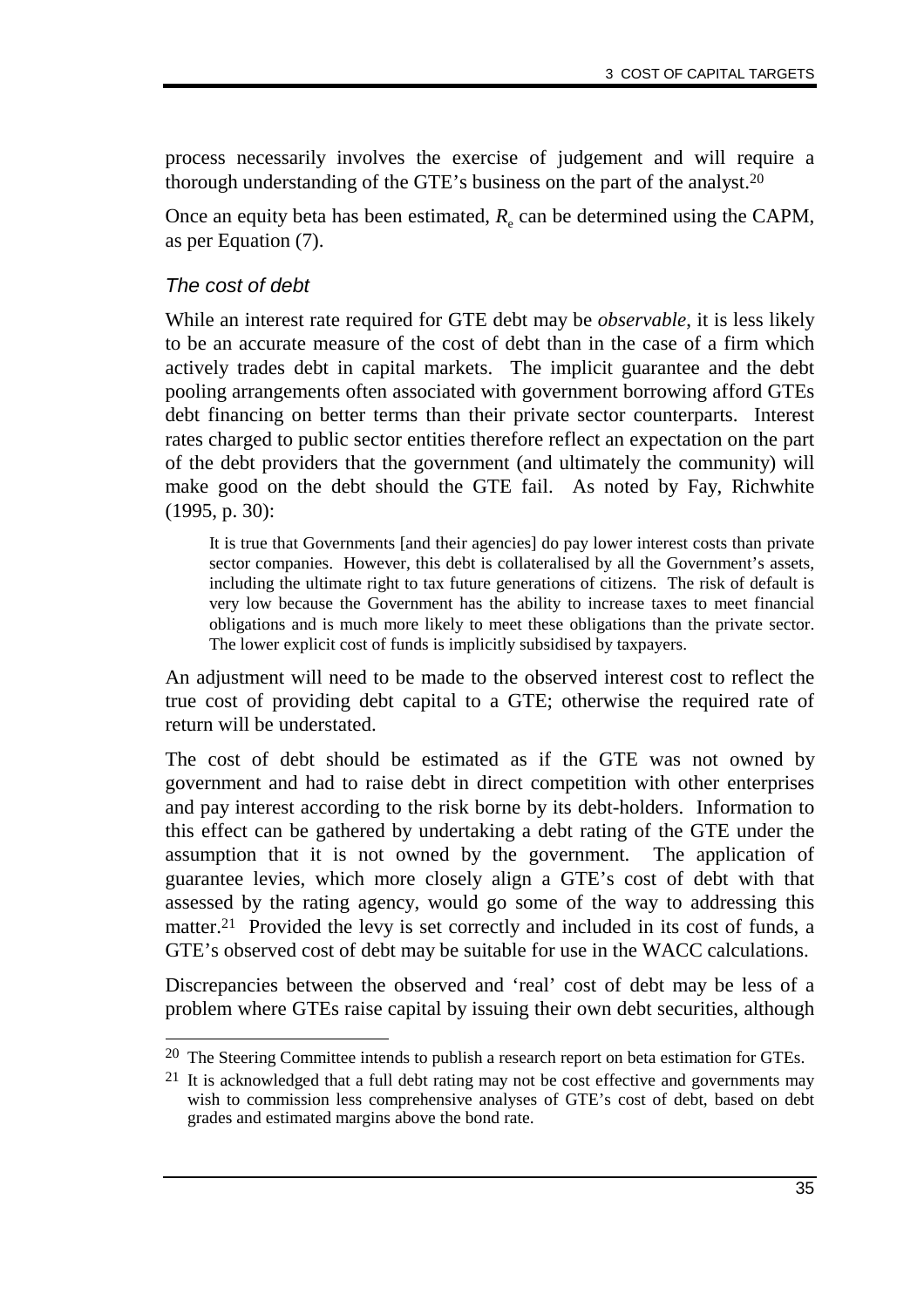there will still be a need to account for any government guarantee, whether implicit or explicit.

#### Structure of the target

The return on assets target can be represented as a risk-free rate plus the weighted average of the margins for different classes of debt and equity. The weighted margin is the return on assets target less the risk-free rate used in the CAPM. That is:

$$
RM_{\rm i}=R_{\rm a}-R_{\rm f} \tag{10}
$$

| where | RM <sub>i</sub> | $=$ the individual risk margin associated with asset <i>i</i> ;        |
|-------|-----------------|------------------------------------------------------------------------|
|       | $R_{\circ}$     | $=$ the expected rate of return on total assets derived using the      |
|       | $R_{\epsilon}$  | WACC; and<br>$=$ the observed nominal risk free rate used in the CAPM. |

Provided the risk of the enterprise does not change, this risk margin can be added to varying risk-free rates to arrive at an *ex ante* cost of capital target at any point in time (for example, for use as a benchmark for assessing project hurdle rates).

The Steering Committee recommends that rate of return targets for GTEs be considered in terms of a *fixed risk margin above a floating risk-free rate* (that is, the ten-year bond rate). As such, the cost of capital to be easily recalculated when there are changes in the risk-free rate.

## Arbitrary adjustments

A cost of capital target set on the basis described above represents an objective measure of the return required on a particular investment, based on realised market returns. In both the public and private sector, there can be a tendency to increase this objective target as a means of 'stretching' the organisation to improve performance or to give the shareholder comfort on a number of perceived concerns (for example, unique risk factors). These 'stretch targets' and 'fudge factors' are inappropriate. Such adjustments have no basis and are likely to increase prices, restrict investment options, distort investment decisions and drive GTEs into higher risk areas. In this sense, the resulting targets are no more meaningful than arbitrarily set accounting-based targets.

The Steering Committee recommends that no arbitrary adjustments be made to the cost of capital once the target has been correctly set using the proposed methodology and considers there are more appropriate policy responses to matters such as unique risk.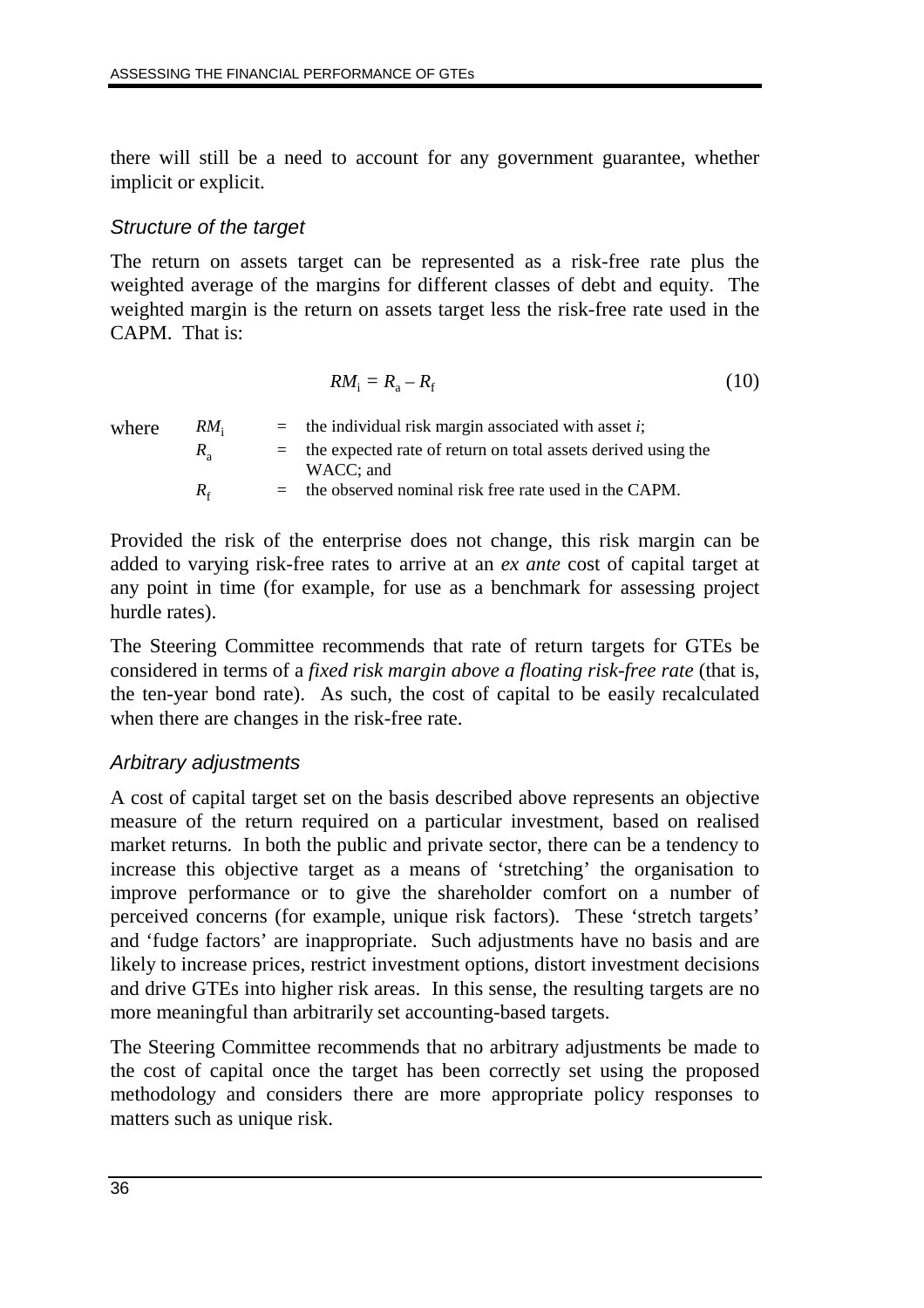#### **3.3.4 Income tax and cost of capital targets**

Because interest payments are deducted from earnings prior to the application of company tax, debt is said to have a tax shield at the company level. Whilst taxable in the hands of individuals, the return on debt capital is not subject to corporate tax. With the introduction of dividend imputation, some shareholders have been afforded a similar tax shield with respect to equity.

While companies still pay tax, under the dividend imputation system introduced in Australia in 1987, shareholders receive franking credits for company tax which can off-set their own tax liability. For those able to use the credits, this effectively makes company tax a withholding tax or a pre-payment of personal tax. As these imputation credits are valued by investors (because they reduce their own tax) they must be accounted for when estimating the required rate of return.

#### Dividend imputation

As discussed in Box 3.4, the impact of imputation can be accounted for either in the measure of income compared with the target or by adjusting the WACC.22

*The Steering Committee does not recommend that analysts attempt to account for the effects of dividend imputation within the CAPM.* This practice has increased in recent years. However, as discussed in Hathaway and Dodd (1995), this approach can produce unsound risk-return trade-offs and give rise to incorrect estimates of the required return. To correctly incorporate the impact of taxation on investor decisions, the returns on debt and equity can be adjusted before weighting within the WACC. Alternatively, adjustments to the WACC can be omitted, with imputation accounted for in the measure of cash flow.

An Australian citizen on a marginal tax rate above the company rate can fully utilise the tax credits available under the system of dividend imputation. In this situation, and if timing impacts are eliminated, he or she is completely compensated for company tax.

Not all investors can fully utilise imputation credits. In developing cost of capital targets or undertaking a valuation it is necessary to estimate the proportion of corporate tax that can be deducted from the personal tax liability of the company's shareholders. As there are often insufficient empirical data available to estimate confidently the extent of utilised credits for individual

<sup>-</sup>22 Most WACC formulas contained in corporate finance text books do not account for dividend imputation. This is because they are based on the tax system of the United States, which does not have imputation.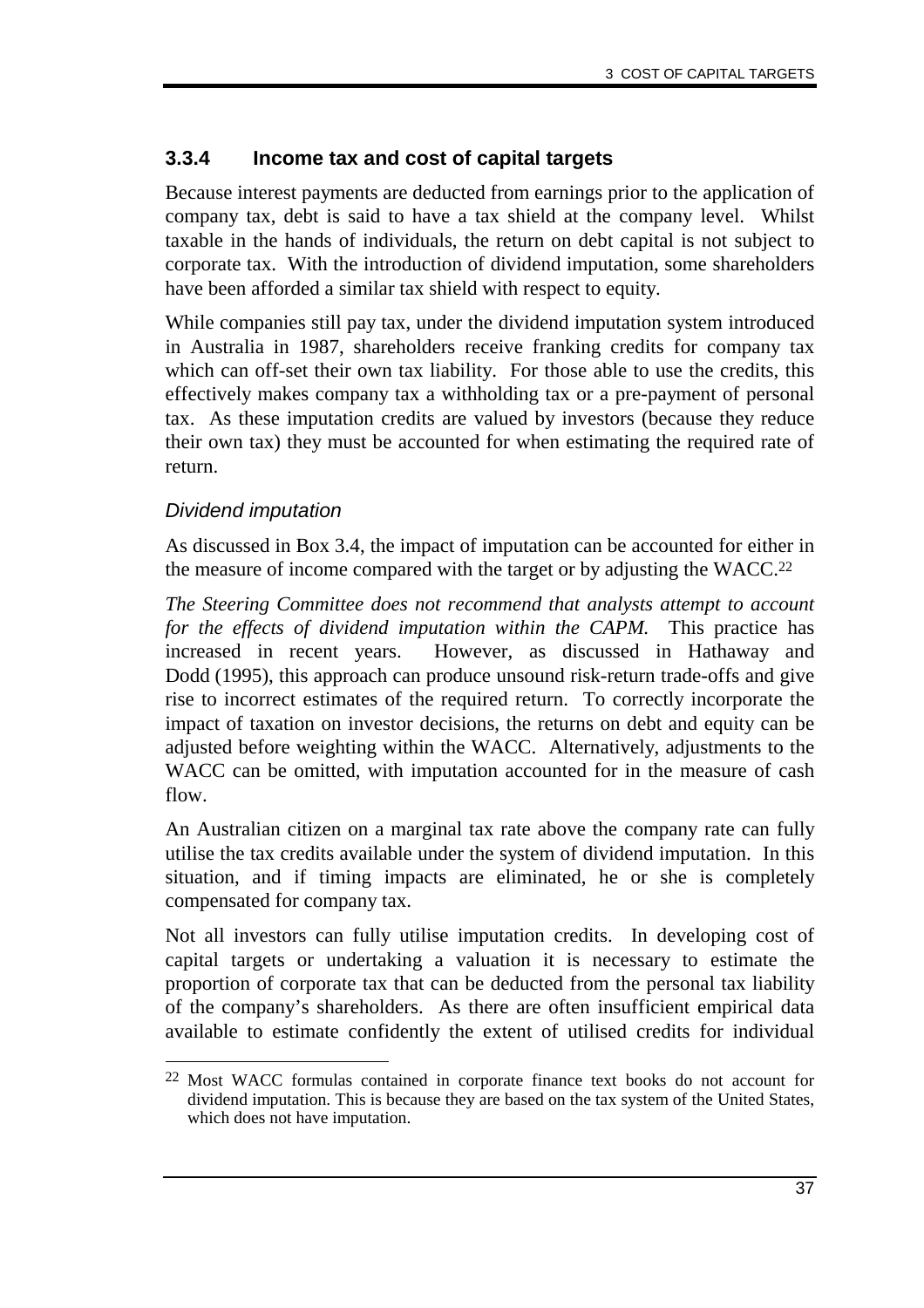enterprises, there is a widespread practice of using market averages. However, this is a second-best solution in many cases. For reasons which are explained below, it is not appropriate to use simple market averages for dividend imputation when estimating a GTE's cost of capital.

## The full imputation assumption

The Steering Committee recommends that the full value of dividend imputation should be assumed when determining cost of capital targets for GTEs. The reasons for this and the issues which need to be considered when determining a working dividend imputation assumption for GTEs are outlined below:

The Government as shareholder

Governments have moved to ensure that GTEs face similar pressures to firms operating in competitive markets and do not have an advantage because of their Government ownership. The observed behaviour of firms and the imputation uptake within the market is substantially determined by investors' decisions. With this in mind, Governments should, for the purposes of determining a GTE's cost of capital, seek to ensure competitive neutrality at the *shareholder level* in the investment decision process. In other words, they should seek to act as individual shareholders do. This will encourage behaviour at the GTE level consistent with private sector practice.

Although they are also taxing agents, when determining cost of capital targets for GTEs it is paramount that governments view themselves primarily as shareholders. Thus, the focus should be on the fact that dividends distributed by GTEs are free of any further tax liability and not that the tax or tax equivalent is paid to the government.

Market valuations of imputation credits

Shareholders value returns on a post-tax basis, and will seek to maximise their earnings by choosing investments which provide the best after-tax returns. Investors will place a different value on the dividends, and therefore on the firm itself, depending on the level of imputation applicable.

The value of imputation credits is determined by the shareholder's tax status and taxable income. Timing effects aside, those on high marginal tax rates will fully value the credits, while those on lower levels may only partially value them. Tax exempt investors (for example,. Universities) and foreign companies cannot access credits.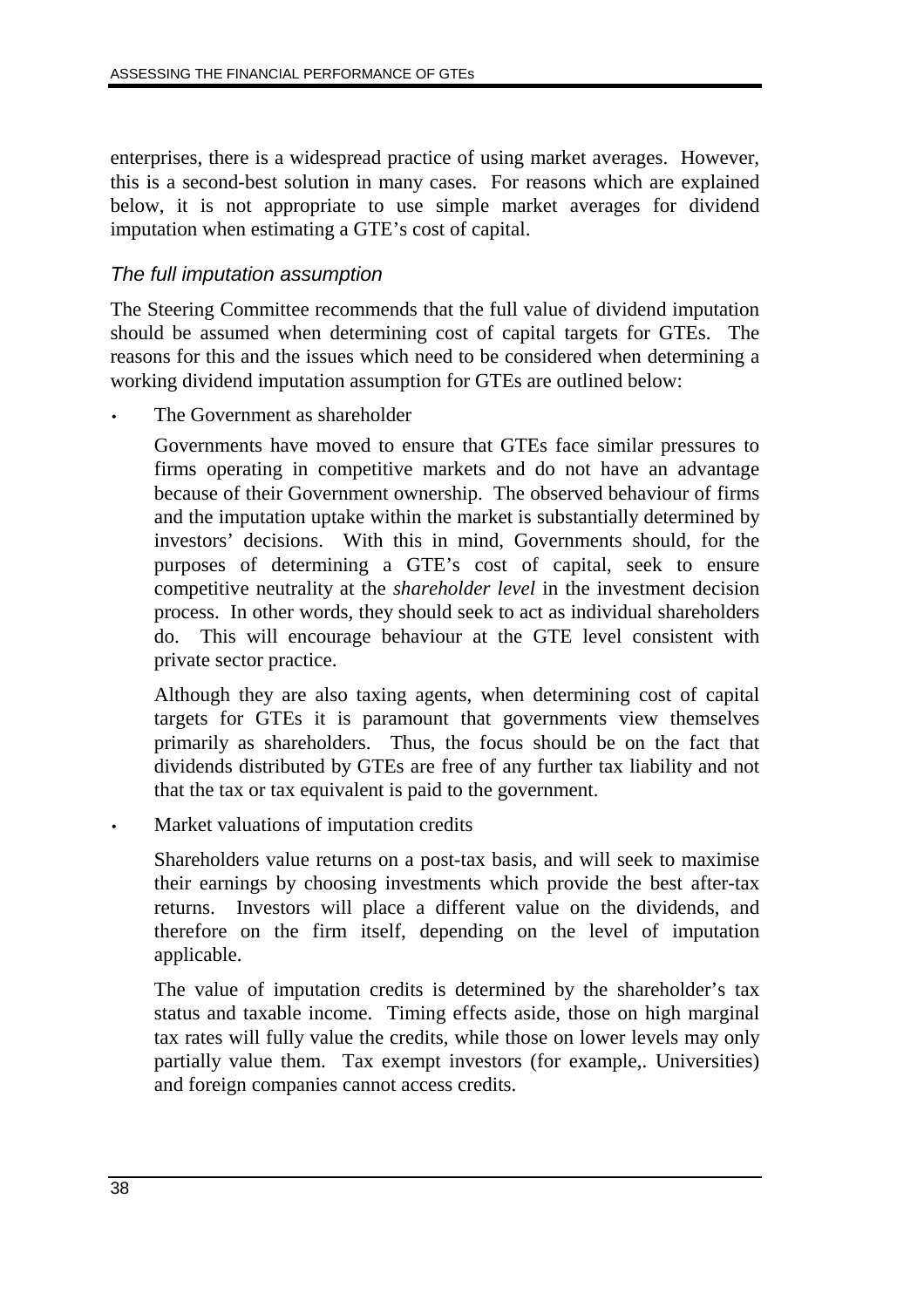As investors of differing tax status set the price for imputation credits, the observed value of such credits reflects the average level of imputation. Recent research indicates that on average around 70 per cent of imputation credits are utilised by shareholders, with different companies and industry sectors having different rates (Bruckner, Dews and White 1994). For example, the banking sector has an uptake of imputation credits by investors of around 90 per cent, close to the full value when timing effects are considered.

• Franking credits for GTEs

If the value placed on imputation credits by the shareholder is known, then it should be used in setting the correct cost of capital for an enterprise. Market averages should only be used if more accurate shareholder or industry sector information is not available.

High-yielding, fully franked industrial stocks would appear to be suitable benchmarks for determining the appropriate level of imputation for GTEs. Listed trading banks demonstrate these characteristics. Research undertaken by Hathaway and Officer (1996) indicates that banks have a imputation credit take up rate of more than 90 per cent. For practical purposes this is essentially the full value of imputation, with much of the difference accounted for by timing effects.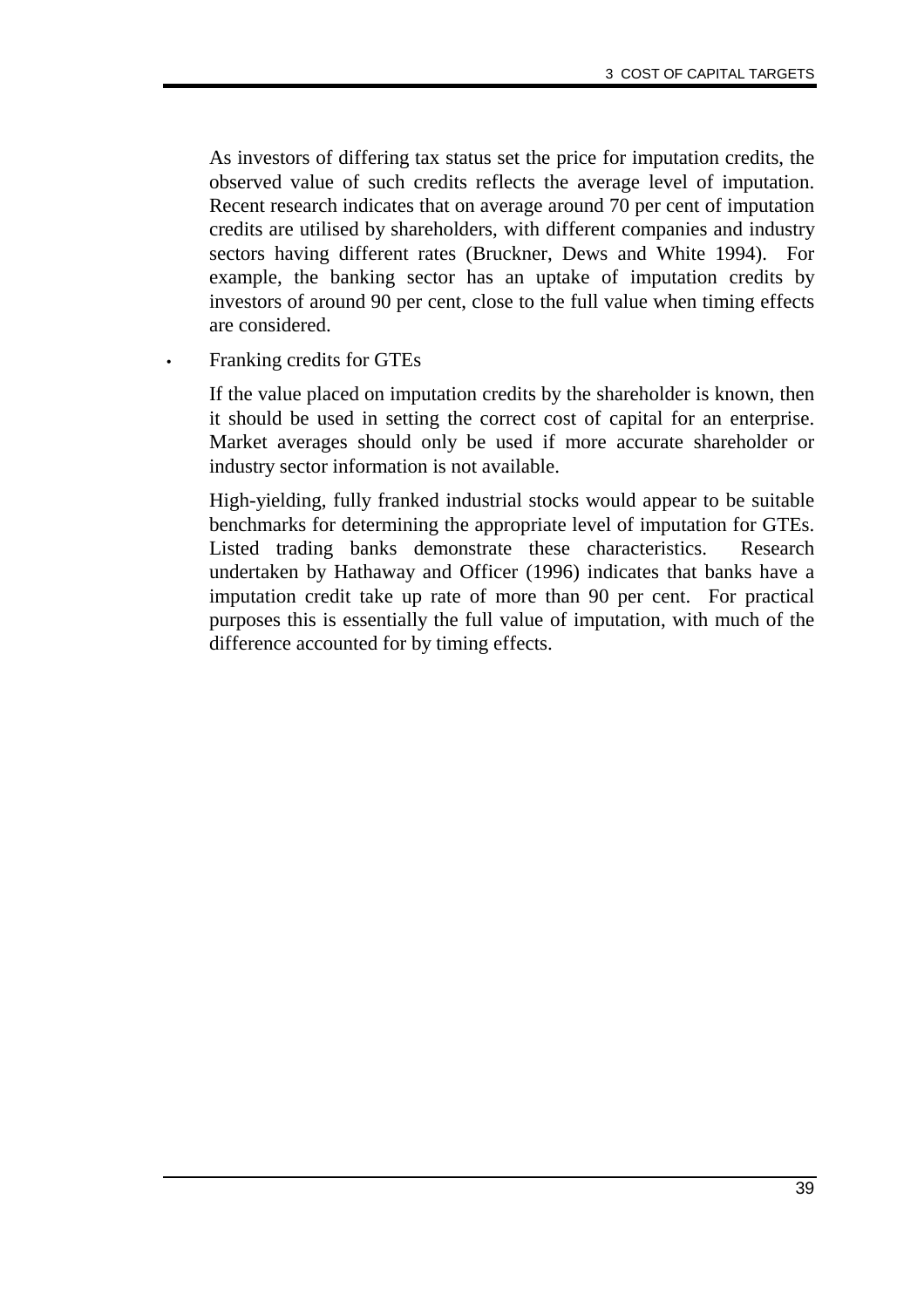#### Box 3.4: **Accounting for dividend imputation**

It is important that tax be treated correctly when assessing performance. Inconsistency between the target (or discount rate) and measured income (or cash flow) is one of the most common errors when valuing enterprises. As noted by Dodd (1993, p. 5):

It has been argued by many analysts that because the State Government does not pay tax the retention value of a business owned by the State is higher than its sale value to a tax paying private sector participant. This conclusion is achieved by taking pre-tax cash flows and discounting them by a post-tax cost of capital.

The prospects of analysts adopting inconsistent targets and measures has probably been heightened with the introduction of dividend imputation. Some of the most common definitions of the WACC and the appropriate measure of income are given below.



where variables are those stated in Equation (10); and

| $\mathbf{t}$ | $=$      | the corporate tax rate;                                              |
|--------------|----------|----------------------------------------------------------------------|
| $\gamma$     | $\equiv$ | the portion of imputation credits which can be used by shareholders; |
| EY           | $\equiv$ | economic income before interest expense and corporate tax; and       |
| T            | $=$      | the effective amount of tax paid at the company level                |
|              |          | (that is, $t$ [EY-interest expense]).                                |

In WACC (1), the return on equity estimated using the CAPM is 'grossed up' by the corporate tax rate. This provides for a pre-corporate tax return on assets and income measure. WACC (2) is arrived at by multiplying WACC (1) throughout by  $(1-t)$ . In the classical tax version of WACC (2), the tax shield afforded debt is allowed for in the target and therefore the appropriate measure of cash flow is net of tax on all economic income. It should be noted that income based on financial statements may need to be adjusted, given that interest expense is usually deducted before corporate tax is levied. WACC (3) is the preferred version, as an estimate of EY and T can be taken directly from the profit and loss statement. The value of imputation credits is included in the measure of income. Under the assumption of full imputation ( $\gamma = 1$ ), no tax is effectively paid at the company level, making measured income the same as pre tax earnings. Likewise, substituting  $\gamma = 1$  into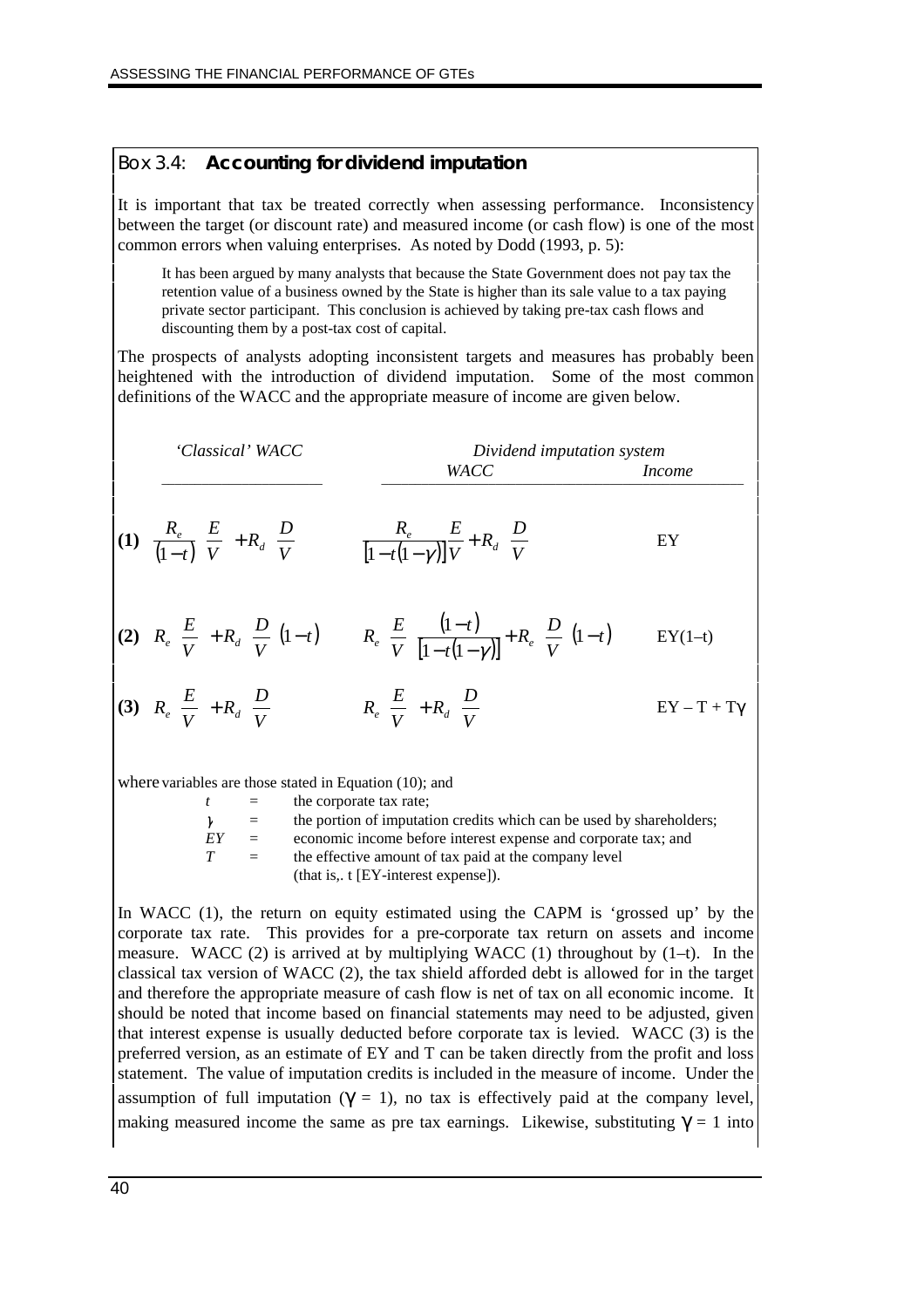It could be assumed that GTE imputation credits, if available, would be valued highly by the market, and that the appropriate level of imputation would be in excess of 90 per cent. The impact on the cost of capital of assuming full, as opposed to 90 per cent, imputation is not material, particularly if targets are rounded. In addition, a shift away from full imputation means a divergence between pre- and post-tax targets. This would introduce an unwarranted complication to the approach recommended in this paper.

Despite the fact that Governments do not pay tax on the dividends paid by their GTEs, the tax environment for GTEs replicates one in which dividend imputation is fully effective. That this, when dividends are distributed by GTEs, there is no tax liability attached to them. The fact that the GTE's shareholder is also the taxing agent does not change this relationship.

Using a significantly lower level of imputation would increase the target. This would have implications for a range of management issues, including investment and pricing decisions.

Based on the above arguments, and the simplicity of an approach which uses full imputation, the Steering Committee considers full dividend imputation to be a sound working assumption for determining cost of capital targets for GTEs.

## **3.3.5 Summary**

The cost of capital should be defined on a basis consistent with the cash flows or measure of income used in the measurement of performance.

The Steering Committee recommends that cost of capital targets should be estimated using the WACC (that is, Equation (8)), using an adjusted, observed return on debt and a return on equity estimated using CAPM. This version of the WACC is the one which is most comparable to reconstructed income data taken from an organisation's audited financial statements.

Assuming that the shareholder can fully utilise franking credits, the value of imputation equates to the full amount of corporate tax paid by the organisation. This should be added to the measure of income in assessing actual performance. The Steering Committee does not recommend that imputation be dealt with by adjusting the CAPM.

A summary of the recommended approach to target setting for GTEs is outlined in Box 3.5. (A more detailed practical application is given in Chapter 5 and Appendix H.)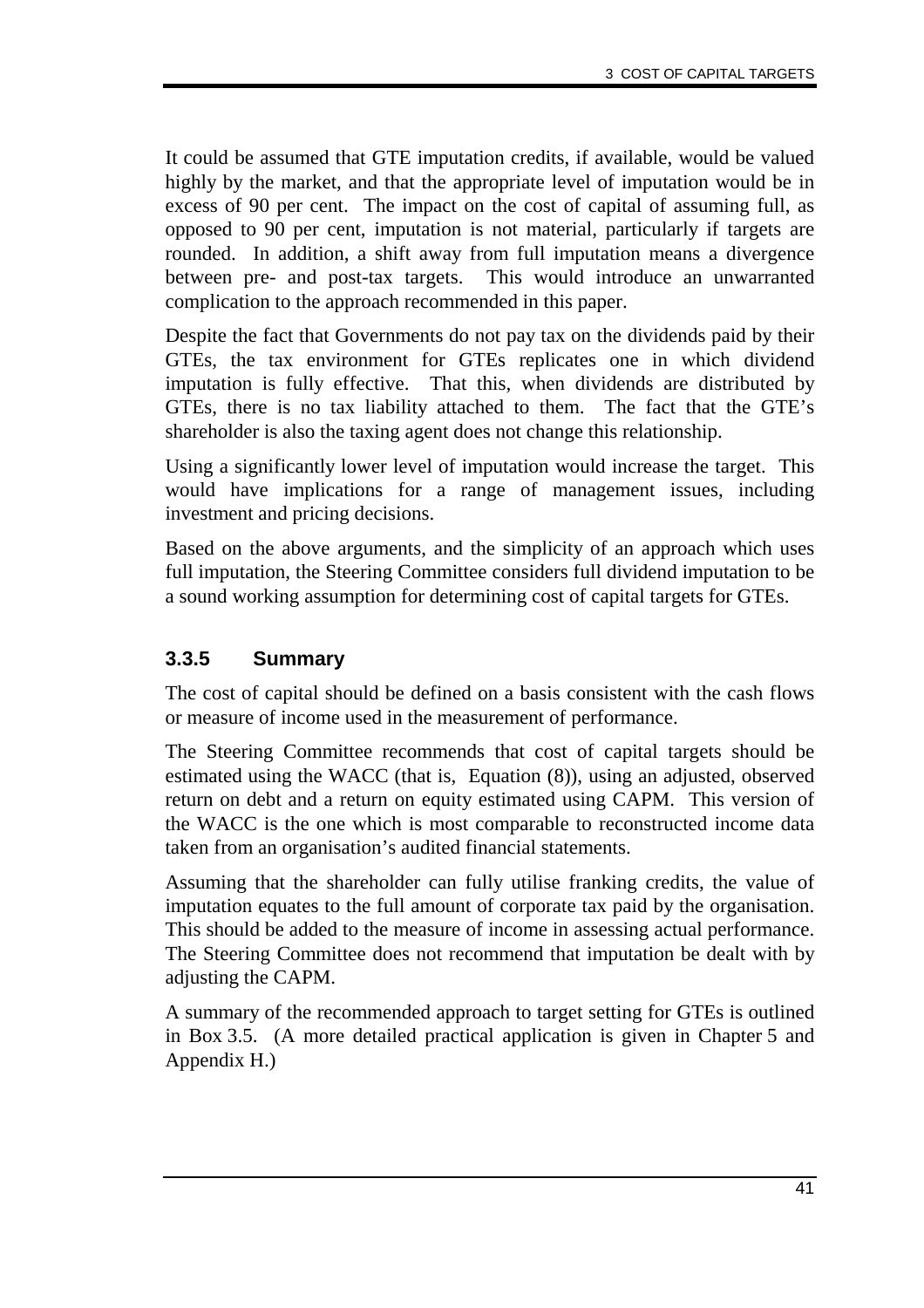#### Box 3.5: **Summary of proposed** *ex ante* **target-setting methodology**

- 1 Determine the GTE's capital structure  $(V, E \text{ and } D)$ :
	- use market values of debt and equity; if these are unavailable, use book values;
	- preferably, total assets are valued on a current cost basis;
	- debt should include all capital that is required to be repaid regardless of whether it is explicitly bearing interest; and
	- equity is assumed to be equal to total assets less debt.
- 2 Determine the cost of equity  $(R_e)$ :
	- $-$  use the prevailing risk-free rate  $(R_f)$ , as proxied by the Commonwealth Ten-year nominal bond rate;
	- use a market risk premium of seven per cent;
	- estimate the equity beta after undertaking a comprehensive risk analysis of the GTE's operations (see Appendix C for more details); and
	- apply the CAPM as per Equation (7).
- 3 Determine the cost of debt  $(R_d)$ :
	- determine an appropriate split for materially different classes of debt (for example, long and short term);
	- observe the return required on the different classes of debt;
	- make adjustments for the effects of government-related matters (for example, guarantee) possibly using information taken from a debt rating of the GTE; and
	- weight the adjusted costs of the different debt classes to provide an average cost of debt, as per Equation (9).
- 4 Set a cost of capital target  $(R<sub>a</sub>)$ :
	- enter the estimated variables into the WACC formula presented as Equation (8).
- 5 Re-setting the adjusted target:
	- $-$  subtract the risk-free rate  $(R_f)$  from the cost of capital target to determine the individual GTE's risk margin; and
	- add this margin to the prevailing risk-free rate when resetting the target (provided the risk of the GTE has not changed).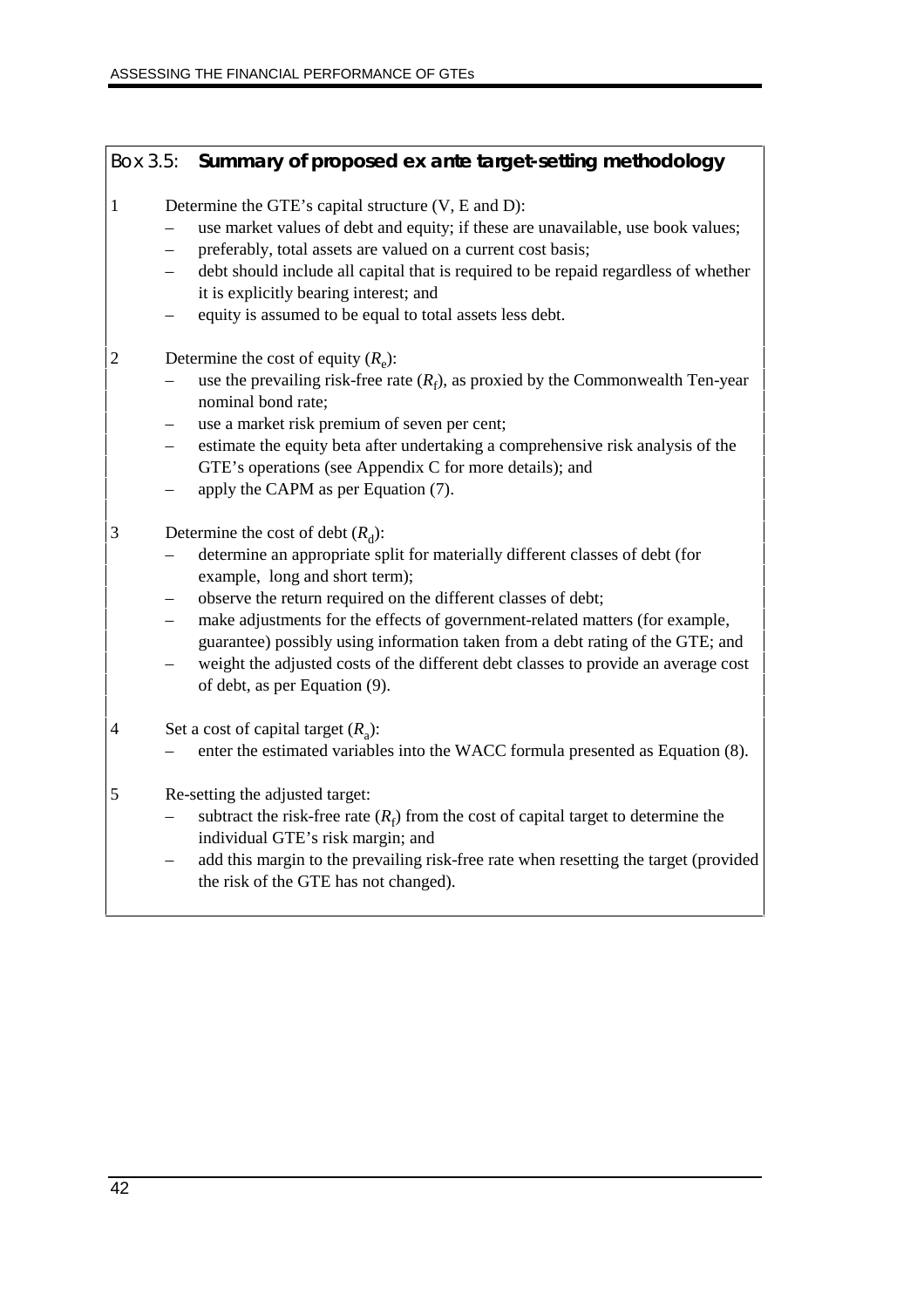# **4 MEASURING THE FINANCIAL PERFORMANCE OF A GTE**

To estimate an enterprise's cost of capital, two basic things are required:

- a model which accounts for the factors that determine what investors expect in return for committing their capital; and
- appropriate information to apply to the model.

The previous chapter described the use of the WACC and the CAPM as frameworks for developing cost of capital targets. The information required to apply these models is not always readily available. However, in the case of GTEs, difficulty in obtaining the appropriate information has not prevented governments from using these analytical frameworks to establish targets.

This has not necessarily been the case with performance measurement.

There has been some resistance within the public sector to the use of concepts such as economic income and ERR when assessing performance. This has largely been due to difficulties in obtaining the appropriate information. It is important to recall, however, that data problems, particularly relating to asset valuation, beset all financial indicators for GTEs, whether they are based on accounting or economic concepts.

This chapter outlines the Steering Committee's recommended approach to measuring ERR performance. Because the data needed to assess GTEs' financial performance are not directly observable, it is necessary to use accounting information from a GTE's accounts to measure ERR performance. The ERR measure presented in this chapter is reconstructed from published accounting data and thus has the advantages of imposing minimal compliance costs on GTEs; of being based on verifiable and audited data; and of being available to a range of interested parties outside government (for example, taxpayers and regulators). Nonetheless, the raw performance measure provided by the formula is only one element within a wider framework of performance assessment.

Together with an outline of the information requirements of ERR, this chapter includes a discussion of the suggested treatment of certain items included in the accounts. The chapter concludes with an outline of some of the value-based management systems which are consistent with ERR, such as Shareholder Value Analysis (SVA) and Economic Value Added (EVA).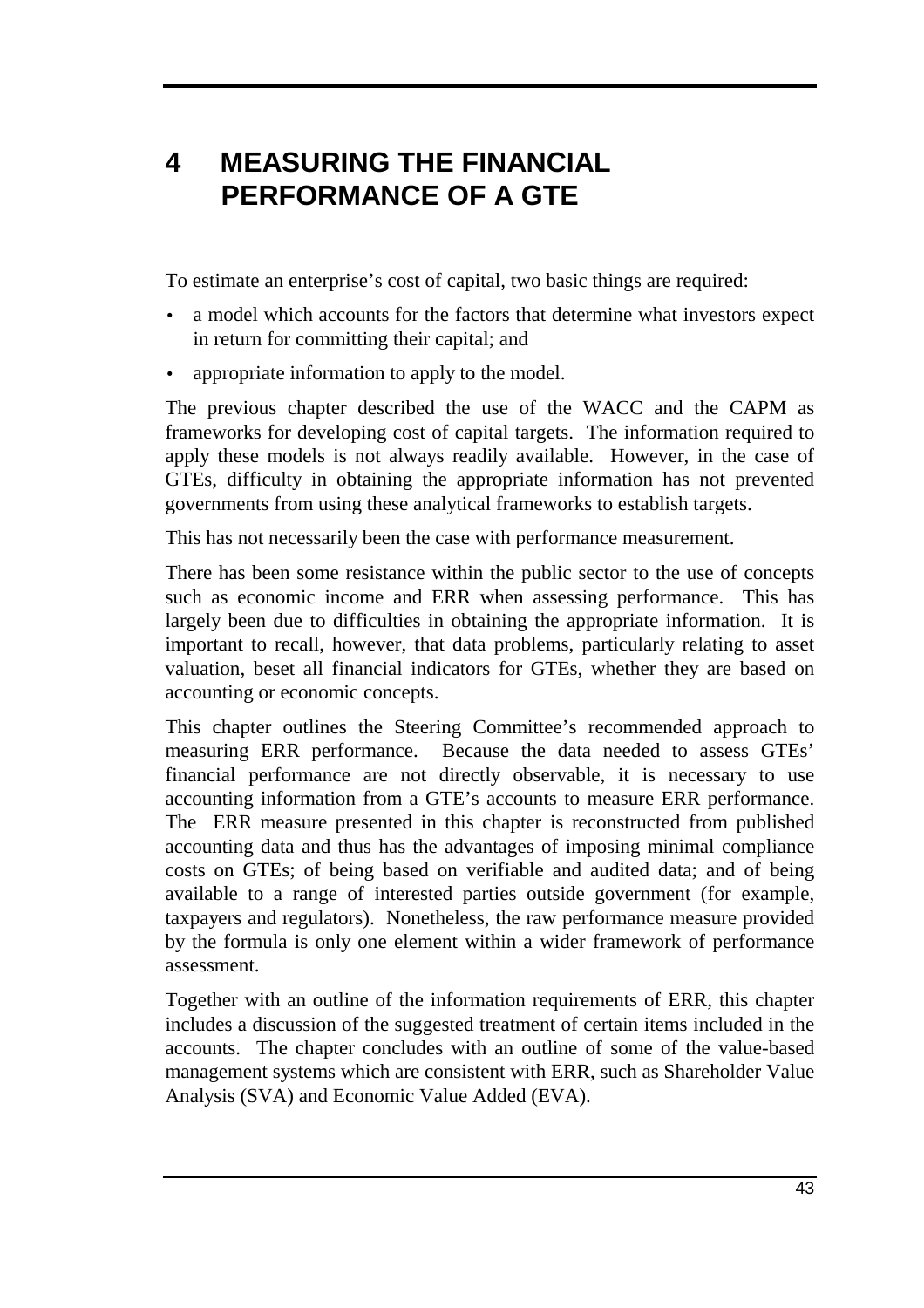#### **4.1 ERR measurement**

The Steering Committee recommends that the following formula, developed by the Commonwealth Working Group (1993), be used by the jurisdictions to measure actual ERR:23

$$
ERR = \frac{(EBIT + Da + NIBL + FL + CSO) + (A_e - A_e - NI)}{A_b + (NI/2)}
$$
(11)

| where | <b>EBIT</b>    | $=$ | earnings after abnormals and extraordinaries, but before interest |
|-------|----------------|-----|-------------------------------------------------------------------|
|       |                |     | and tax;                                                          |
|       | Da             | $=$ | accounting depreciation and amortisation;                         |
|       | <b>NIBL</b>    | $=$ | an adjustment for the implicit interest cost of non-interest      |
|       |                |     | bearing liabilities;                                              |
|       | FL             | $=$ | an adjustment for interest cost of assets under financial leases  |
|       |                |     | (only made if not already included in EBIT);                      |
|       | CSO            | $=$ | an adjustment for the net economic cost of Community Service      |
|       |                |     | Obligations (CSOs) (if applicable);                               |
|       | $A_{\rm e}$    | $=$ | the end of period value of total assets;                          |
|       | A <sub>b</sub> | $=$ | the beginning of period value of total assets; and                |
|       | NI             | $=$ | value of net investments throughout the year (see Equation (12)). |

This equation includes a number of adjustments to EBIT, which is the base estimate of accounting earnings, before tax and adjusted to include gross interest payments.24 The major adjustments to EBIT relate to depreciation, the implicit interest cost of non-interest bearing liabilities, the interest cost of financial leases and CSOs. They are discussed further in Sections  $4.1.1$  and  $4.2.2$ .

 $\overline{a}$ <sup>23</sup> First cut performance assessment involves comparing the cost of capital with the ERR. Alternatively, economic income can be compared with a target level of income to provide a measure of valued added. The necessary conversion for this approach is discussed in Box 4.1.

<sup>24</sup> Pre-tax earnings is the appropriate measure of income for comparison with the WACC defined in Chapter 3 only because of the assumption of fully effective dividend imputation.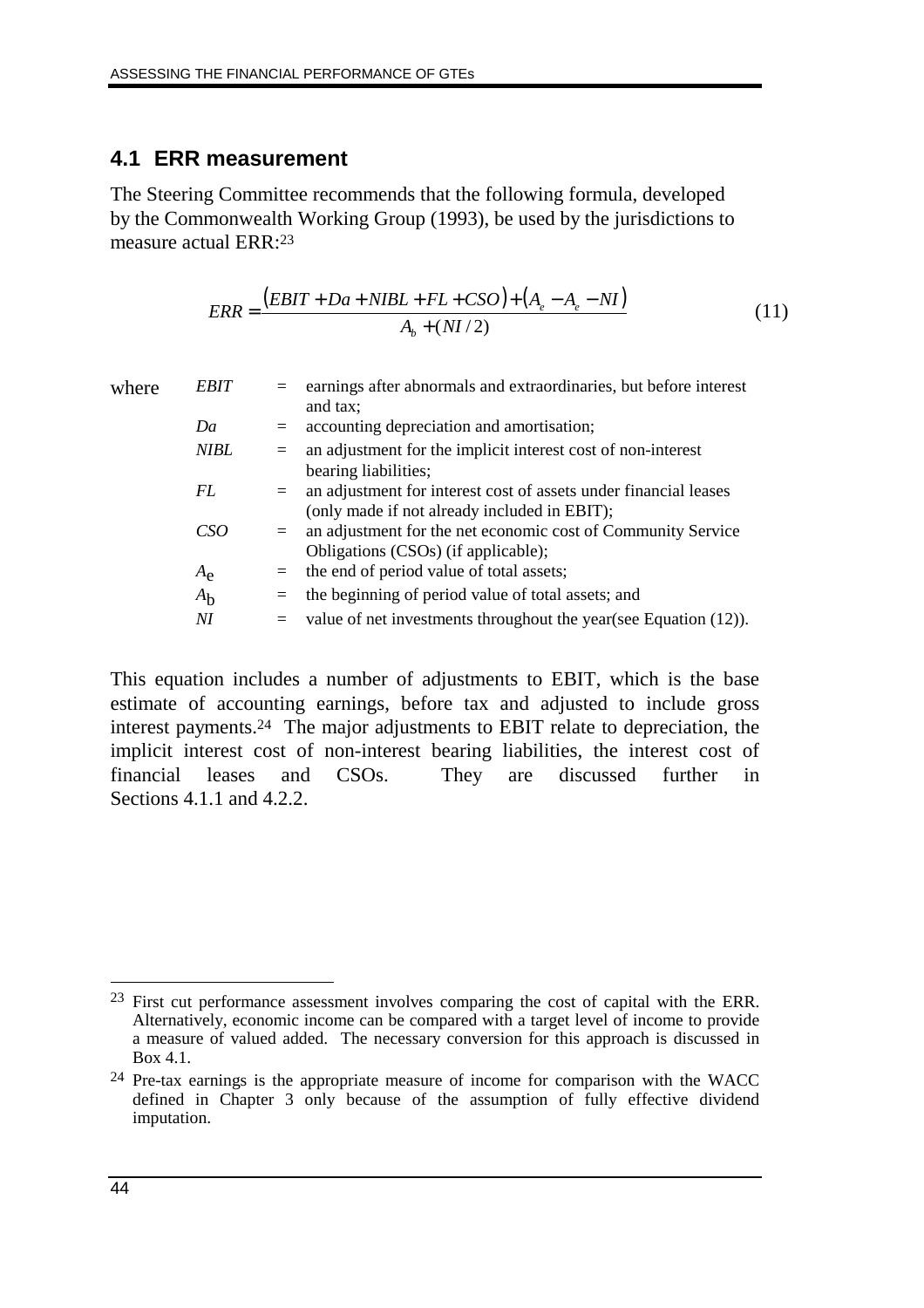#### Box 4.1: **Converting ERR to a measure of value added**

Many of the value-based management (VBM) models, discussed in this chapter, represent changes in shareholder value as a dollar amount over a period. An assessment of whether value has been created or lost is based on actual income net of the income that was expected by the shareholders. The target level of income is the product of the cost of capital and the capital base. A GTE's performance, in terms of value added, can therefore be expressed in the following terms:

Value added = 
$$
EY - (r \times K)
$$

Where  $EY =$  economic income, that is, the numerator of Equation (11);  $r =$  the cost of capital, as defined in Equation (7); and  $K =$  the capital base, that is, the denominator of Equation (11).

The estimate given by this formula needs to be subjected to the same form of analysis as that proposed for the ERR ratio.

The data used in the ERR formula are taken from published accounts, 'unwrapped' and reconstructed into a measure which is more amenable to comparison with cost of capital targets than accounting rates of return. However, although the use of accounting data has several advantages, some governments may still prefer to use cash-based data.25 While the latter is more commercially sensitive than accounting data, it may be more accurate. If this data is provided, adjustments to the ERR formula may be needed.

Economic income (that is, the numerator in Equation (11)), should be viewed as consisting of two components: cash earnings and changes in capital value. Further explanation and analysis of these components is given below, while Appendix E provides advice on where these items can be found in the published accounts.

The transformation of accounting items to a measure of total returns requires the exercise of judgement. The analyst must decide whether or not to include certain items in economic income. In some instances, the arguments in favour of inclusion may be just as valid and convincing as for exclusion. Furthermore,

<sup>-</sup>25 Fay, Richwhite (1995, p.18) considered the suitability of using cash flow accounts for performance monitoring. It found that "cash flow accounting standard AAS28 has improved the reporting of cash flow information. While the standard still allows for discretion in respect of the inclusion or classification of certain cash flows, the requirements to separately disclose specific cash flows and to reconcile cash flows to the P&L will, in general, allow analysts to overcome inconsistent or idiosyncratic presentations".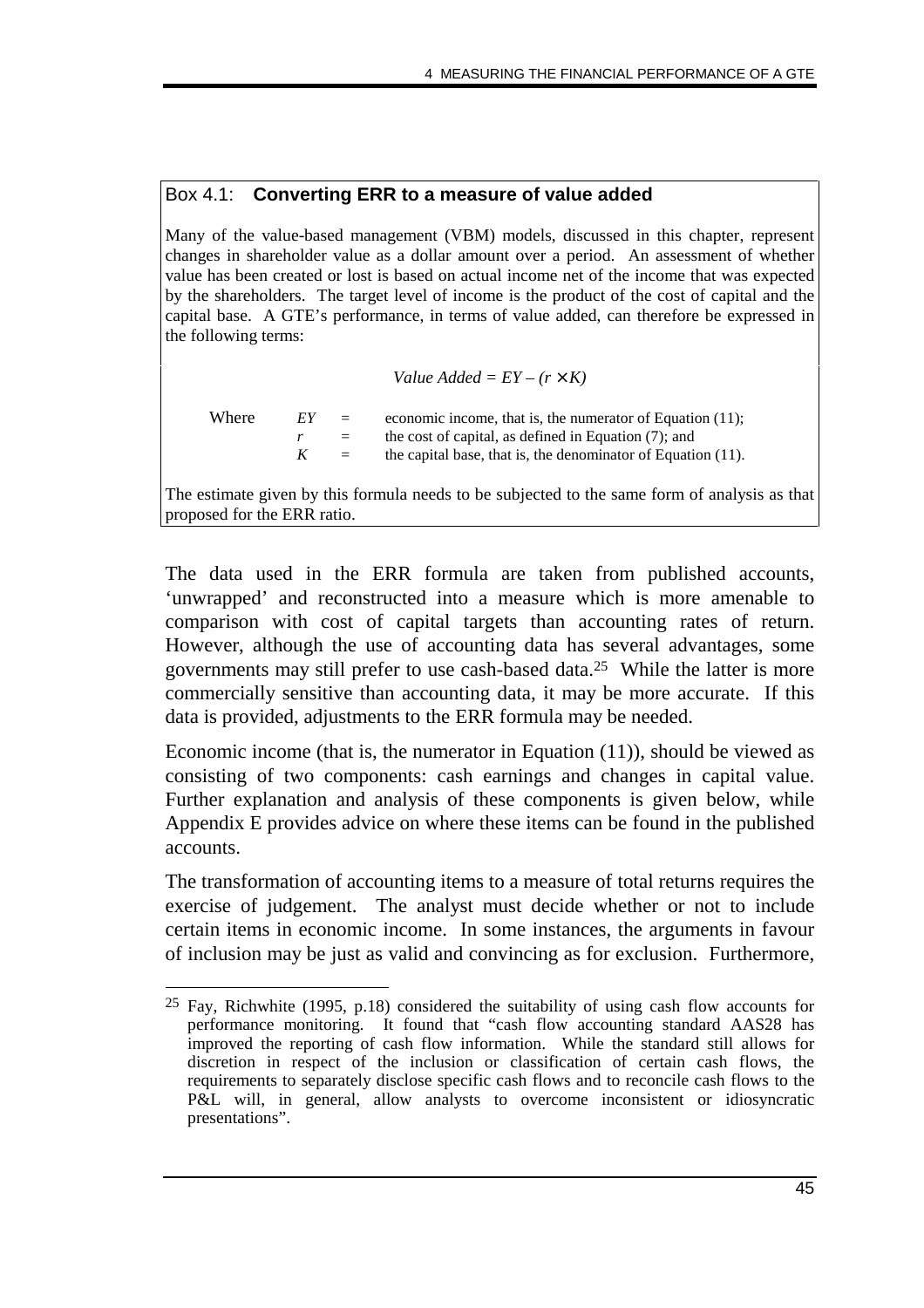the treatment of certain provisions will necessitate an assessment of the extent to which they create a divergence between economic and accounting income.

To facilitate a consistent approach, the Steering Committee, in line with the Commonwealth Working Group, has provided a preferred position on certain matters. In some cases, however, it cannot be prescriptive and the effectiveness of the formula will depend on the skill of the analyst in making informed decisions about the treatment of certain items in economic income and the capital base. Consideration should be given to:

- the level of materiality;
- the potential impact on the sustainability of the GTE's cash flows; and
- the need to adjust the components of accounting earnings to allow for their cash rather than accrual effect.

## **4.1.1 Cash component of economic income**

As explained above, Equation (11) contains a number of adjustments to EBIT. For example, accounting depreciation is often an arbitrary non-cash adjustment to EBIT. In Equation (11) depreciation is added back to EBIT to avoid double counting because a measure of the economic depreciation of the enterprise is accounted for in the capital component of economic income. 26

Important issues to take into consideration when developing and measuring the cash component of ERR include:

• EBIT may include capital items — This occurs because all downward asset valuation adjustments are recorded in the profit and loss account unless they reverse a previous upward adjustment to the same class of asset. Similarly, where assets are sold at a price different to their book value, accounting practice is to record the capital gain or loss against profit, rather than in the asset revaluation reserve.

These accounting practices would affect the distribution of economic income between the cash and capital components, but they would not affect total economic income. No adjustment to EBIT needs to be made in this case, although, if it is material, consideration may be given to moving it to the capital component of income.

 $\overline{a}$ 26 Unlike the accounting measure, economic depreciation need not mean a reduction in the value of the asset.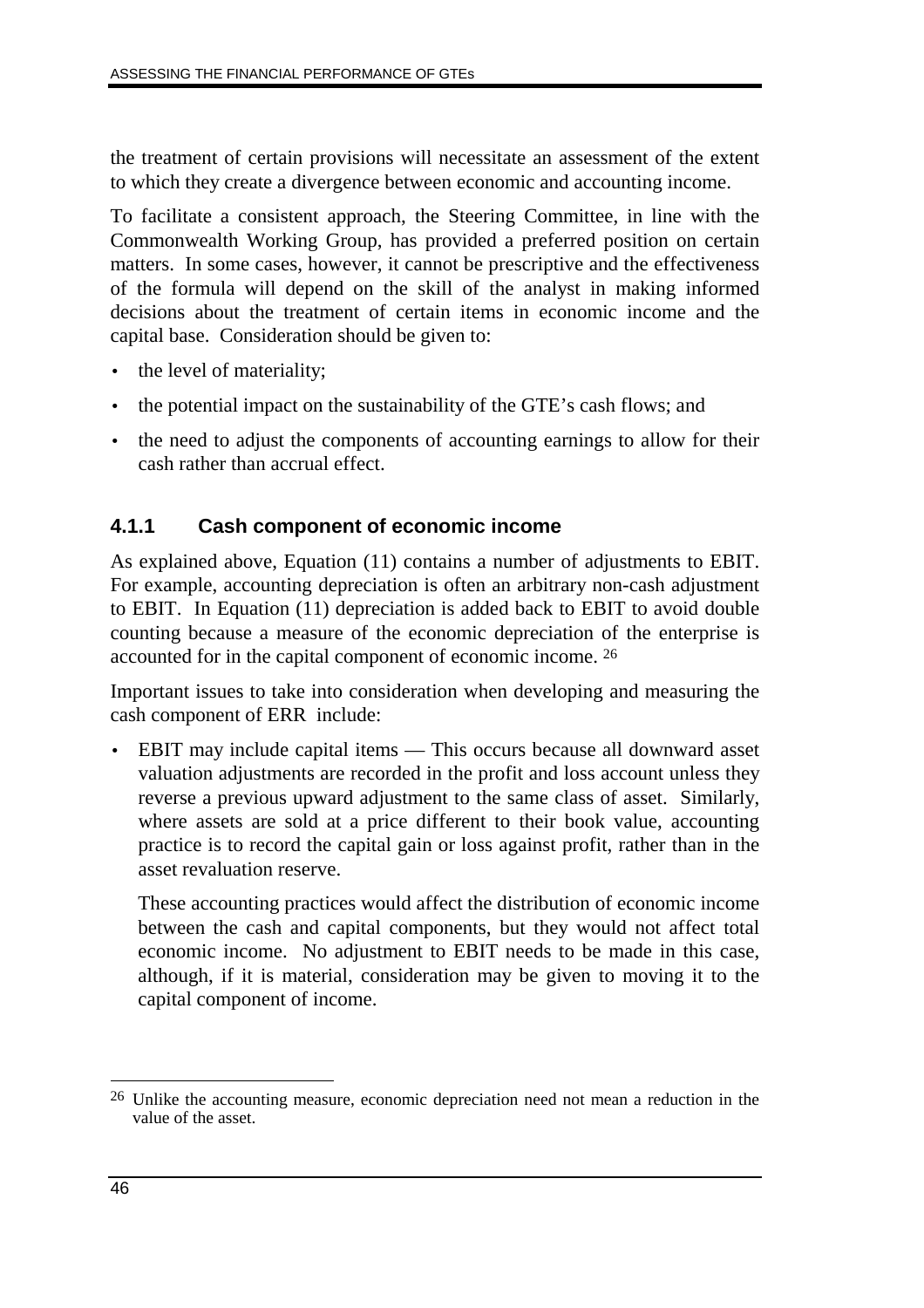• Status of abnormals and extraordinaries — EBIT is usually defined as being after abnormals but before extraordinaries.27 A reason for excluding extraordinaries is that they may distort the underlying performance of the enterprise. However, extraordinaries can have a material effect on the financial performance and value of an enterprise, particularly in regard to the funds available to be distributed as a dividend. While a compromise solution is to include only those extraordinaries that were under the control of management, this still ignores the actual variation in returns, which is a function of an enterprise's underlying risk. EBIT therefore should include both abnormals and extraordinaries.

The resulting year-by-year variation in the ERR measure would, in any event, be smoothed by the averaging technique detailed in the following section, with any remaining concerns about the material impact of extraordinaries being accounted for in the final analysis of performance undertaken by the analyst.

There are other items included in published accounts that may cause a difference between accounting and economic income. For example non interest-bearing liabilities (NIBLs), such as trade creditors, have an implicit interest charge incorporated into their cost. 28 This represents a return on (debt) capital and thus should be included in economic income.

Because EBIT is calculated before interest expense but after other expenses, an adjustment may be required, if thought material, to ensure that implicit interest costs are included in economic income. As expressed by Fallon (1993, p. 8):

When a firm uses trade credit then *ceteris paribus* prices paid should be higher than for a firm that does not have such a facility. That is interest will be built in to the prices paid since presumably credit will not be provided free. The rate of return on assets (based on EBIT) for a firm using trade credit will be lower than for a firm using interest-bearing debt or equity to finance working capital.

Other common adjustments needed to cash earnings include financial leases and CSOs. Financial leases are a good example of an item which may impact significantly on value, but which may not have a direct impact on the audited figures in the accounts. If their effect on income has not been already accounted

<sup>-</sup> $27$  Abnormals are financial items that are abnormal because of their size but within everyday operations. Extraordinaries are financial items that occur because of events or transactions outside everyday operations and are not of a recurring nature.

<sup>28</sup> The term non-interest bearing liabilities is somewhat misleading in that the need to make an adjustment reflects the assumption that they do in fact bear interest, albeit implicitly. A more detailed account of how to deal with NIBLs is given in Commonwealth Treasury (1990, pp. 63-7).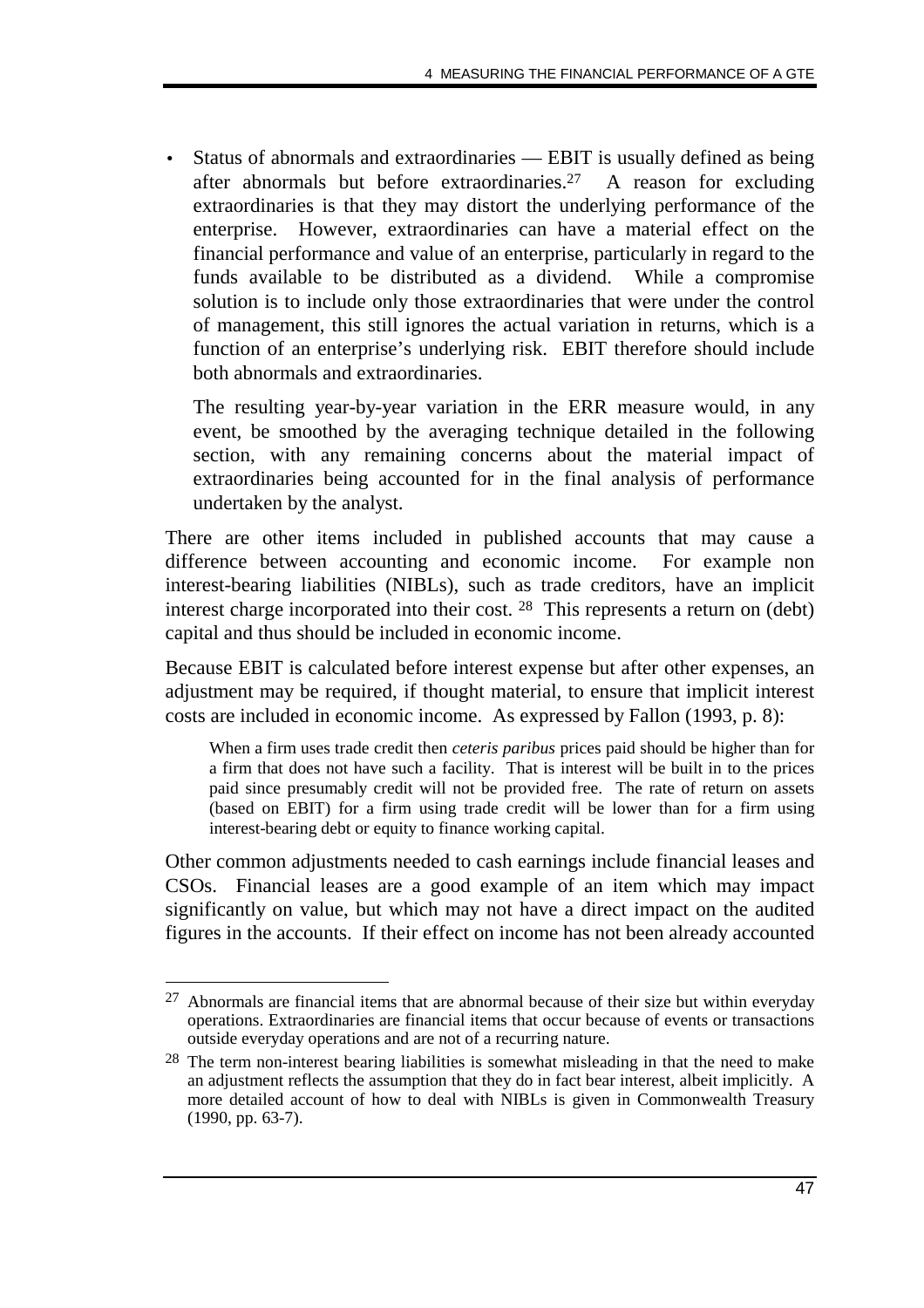for in EBIT, it will be necessary to calculate and include interest on financial leases and incorporate it into the cash component of income.

The preferred treatment of CSOs is to ensure economic income reflects the full value of the cost of providing the service. This is discussed further in Section 4.2.2.

### Other provisions

Because GTEs are capital-intensive, adjustments to account for economic, as opposed to accounting, depreciation are likely to dominate any changes needed for other provisions. Nonetheless, it will be necessary to consider non-cash adjustments other than depreciation on a case-by-case basis.

Again, the materiality of the provision, and the benefit gained from extracting and manipulating the data, has to be weighed against its usefulness and impact on measured earnings. Most of the problems associated with other non-cash adjustments relate to timing. Two examples of the preferred treatment of provisions are discussed in Box 4.2.

#### Box 4.2: **Treatment of certain accounting provisions in the ERR formula**

#### *Under-funded superannuation*

A GTE has assessed its provision for superannuation as insufficient. This implies that the amount expensed in the past has been inadequate and that observed performance based on accounting income was therefore inflated. Although this problem relates to past performance, it is common practice that the difference between the old and revised estimates of superannuation liability will be expensed in the year it is identified. EBIT will be distorted if this occurs. To provide a more accurate measure of underlying earnings, the expense for previous underpayment may need to be added back.

#### *Contingent liability*

A provision for a contingent liability placed on a GTE's accounts can have a substantial impact on accounting earnings in a particular year. As it is contingent, it has probably not yet had a direct impact on the cash flow of the organisation and thus ERR (although it could affect expected cash flows and thus value). The analyst will need to make a judgement on the significance of the provision and the likelihood of it occurring. For this to happen, the analyst will need to be informed of the nature of the liability, its impact on the organisation and when it is expected to have an impact on cash flow. If this is not provided in the notes to the accounts, it may be necessary to request advice from the GTE directly. As a general starting point, the expense associated with a contingent liability should be added back to EBIT and taken into account when the expense is incurred.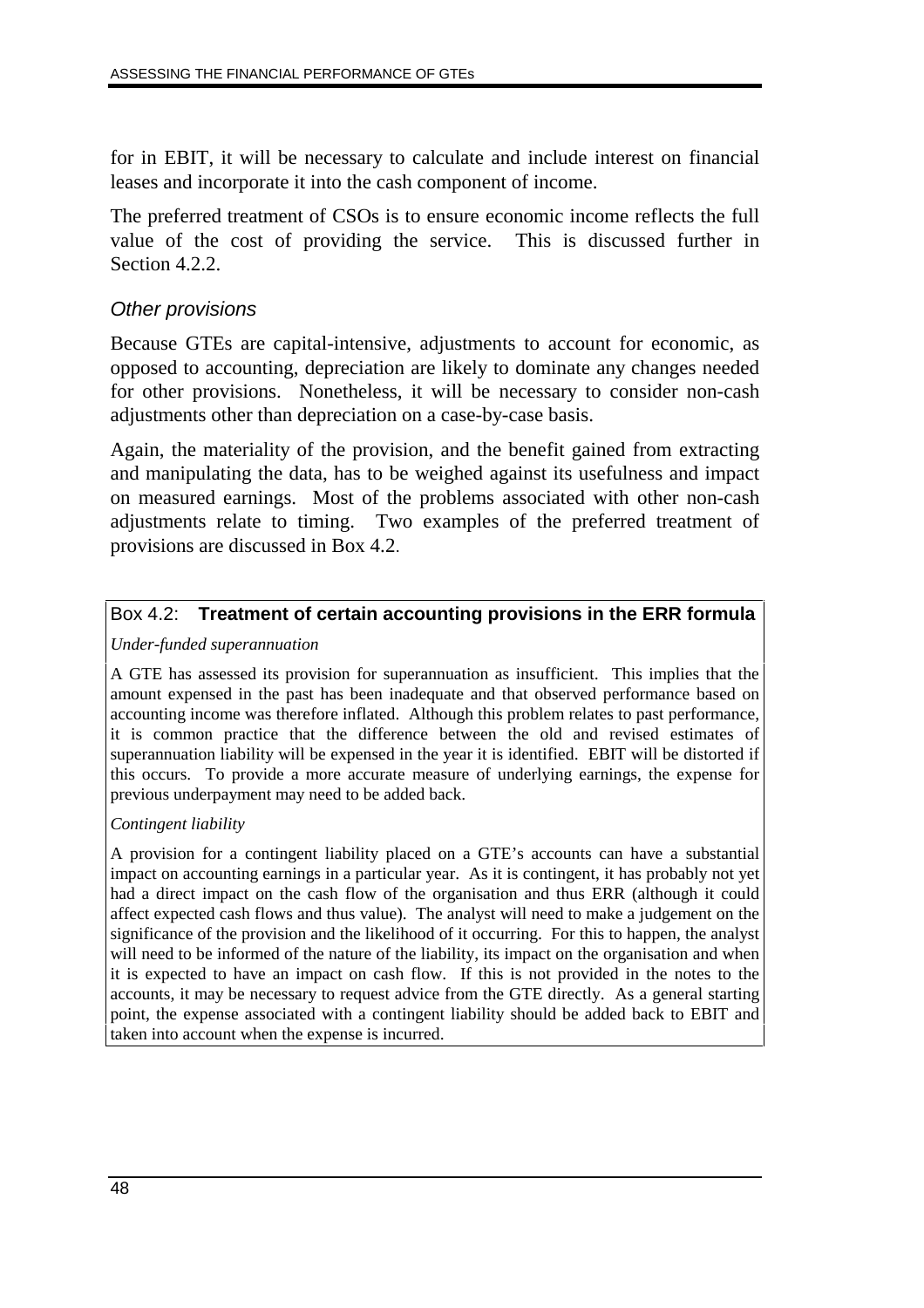#### **4.1.2 Capital component of economic income**

The calculation of economic income includes the annual change in value of the assets *held at the start of the year*. This is represented in the formula as  $A_e - A_b$ . However, the cash component of ERR may include earnings from assets *purchased during the year*. To the extent that this income has had a material effect on measured economic income, it is necessary to adjust the capital component and the capital base to allow for net investments during the period. The value of net investments is calculated as: 29

$$
NI = A_e - A_b - (AsRR_e - AsRR_b) + Da \tag{12}
$$

where  $AsRR<sub>e</sub>$  = the end of period value of the asset revaluation reserve; and  $AsRR<sub>b</sub>$  = the beginning of period value of the asset revaluation reserve. Other variables as per Equation (11)

An asset revaluation reserve (AsRR) is established when the carrying amount of certain non-current assets is increased or subsequently decreased in value, provided these amounts are not offsets from previous changes.

It has been suggested that the ERR measure will not be suitable for some GTEs as they do not actively use their AsRRs. If this is the case, it is clearly a matter associated with the reporting requirements of GTEs and their enforcement, rather than a fundamental problem with the ERR formula. The fact that GTEs do not actively use their AsRR implies, amongst other things, that asset revaluations have not been brought to account or that revaluations have not been undertaken. Governments may wish to question outcomes such as these, which are relevant not only to the ERR formula, but to any other performance measure which takes account of the value of the enterprise.

If governments wish to have more sophisticated information on the performance of their GTEs, it may be necessary to improve the quality of the information GTEs provide to analysts on behalf of the shareholders. *The AsRR is the most readily available means of obtaining a measure of economic depreciation presently available to governments*.

## A summary version of economic income

Expanding the elements in the capital component of Equation (11) and cancelling out common terms reduces economic income to EBIT plus

<sup>-</sup><sup>29</sup> Account may need to be taken of any asset revaluations that had been taken through the profit and loss account.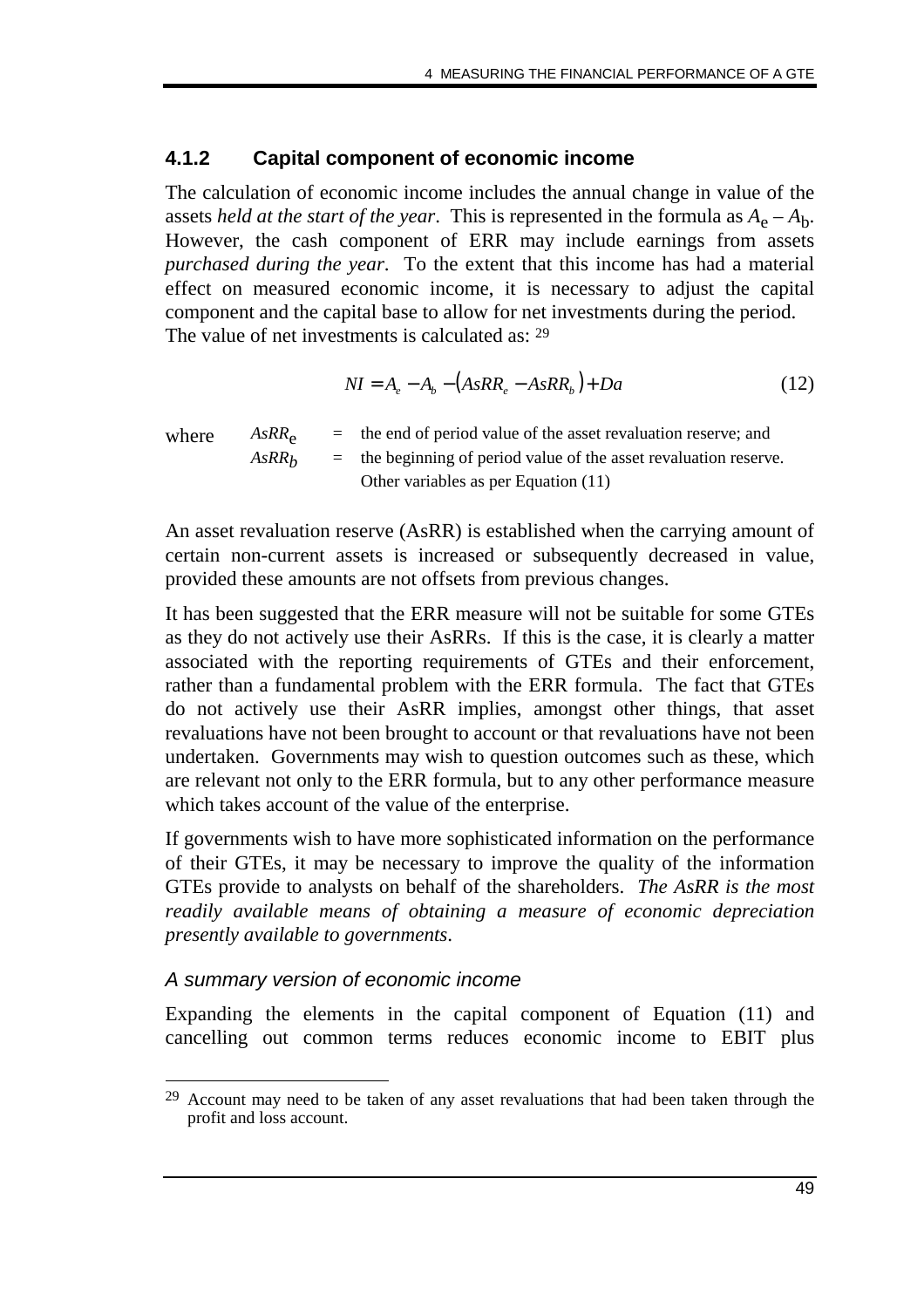adjustments (for example, CSOs) and the change in the AsRR. Although such a mathematical simplification of the ERR formula would provide a less complicated representation of economic income, it detracts significantly from the performance assessment process. If economic income is to be an effective tool for financial monitoring it is best to analyse the ERR measure according to its different components. An analysis of the changes in the cash and capital components should be incorporated into the performance assessment process.

## **4.1.3 Capital base**

The Steering Committee recommends the use of rate of return targets on the total asset base. The ERR formula provides a measure of income (earnings before interest and tax) and a capital base (total assets) consistent with the cost of capital developed in the previous chapter. However, there may be a need to make adjustments to the opening value of the asset base if it is thought that the measure of income includes earnings on assets which were not part of the opening value. This is most likely to occur where the reporting time frame spans a period in which the GTE has made a number of purchases or commissioned large assets.30 This poses a problem for GTEs which have large infrastructure assets, such as railway corporations.

The GTE should provide the government with additional information on its actual investments during the year. Details of exactly when certain assets started producing income would allow an analyst to add the correct proportion of the value of the asset to the opening capital base. If this is not possible, it is suggested that half the net investments calculated from the balance sheet be added to the opening value of assets as a reasonable proxy for the asset base, which should be compared with economic income.<sup>31</sup>

# **4.2 Other information requirements of the formula**

There is currently room for improvement in the data which is available for GTE performance measurement.

 $\overline{a}$ 30 The problem with within-period purchases could be avoided if ERR was measured on a much shorter time span, although this may not be cost effective. Commonwealth Treasury (1990) provides more discussion on within-period sales and purchases. See, for example, Chapter 5 (p. 61) and Attachment B.3.

<sup>&</sup>lt;sup>31</sup> This is the approach taken in Equation 11. Note that this process averages the amount of net investments, not the total asset base as at the start and end of the period (as is the case with ARR).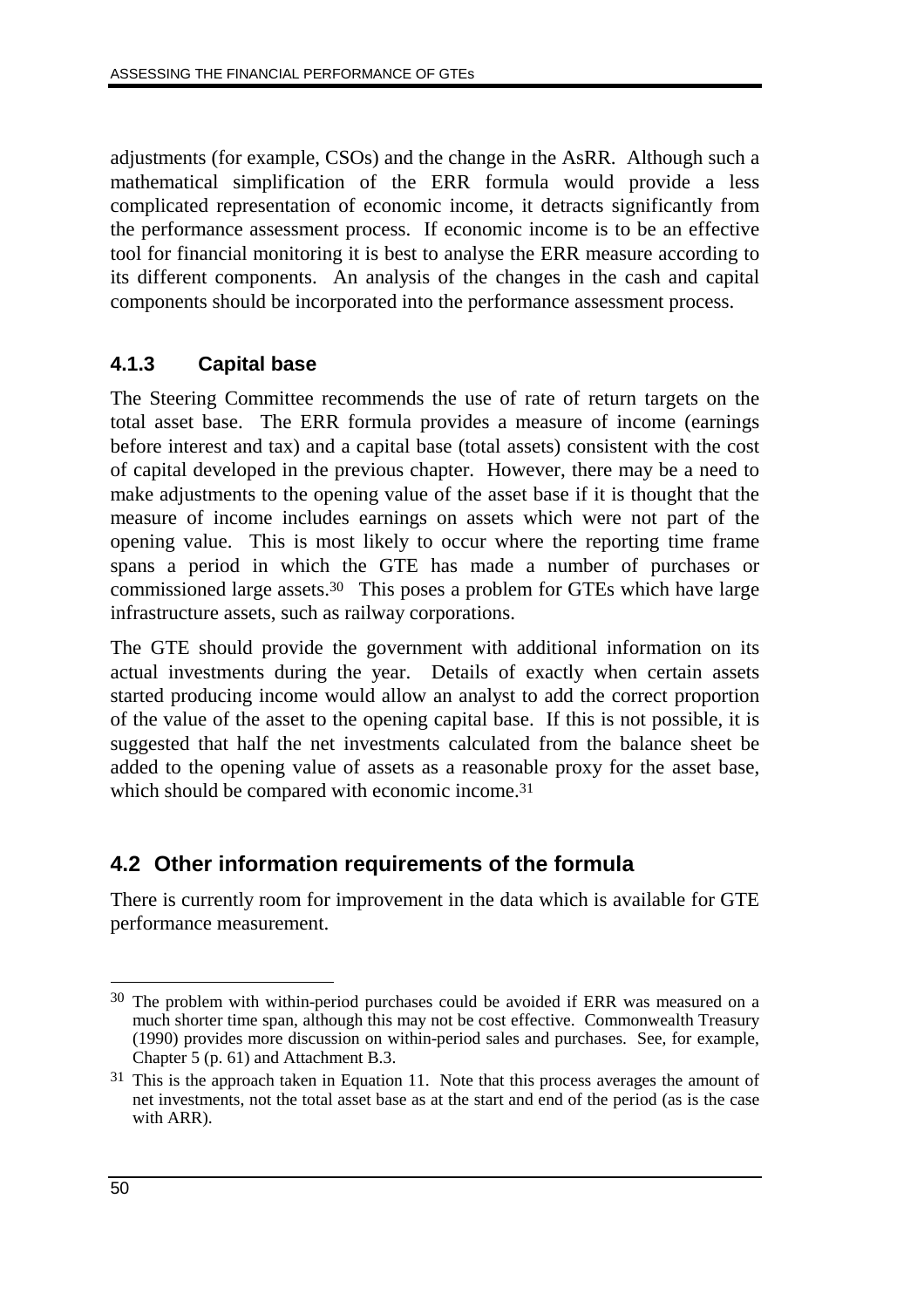An important aspect of the ERR framework is that it places an onus on both analysts and GTEs to acquire the skills needed to overcome information deficiencies and to facilitate an identification of the value drivers of these enterprises. This was recognised by a GTE when commenting on a draft of this paper:

With a revolutionary measure such as ERR, most of the issues will not be resolved until it is in operation and experience is accumulated. The real benefit from such a measure will be what is gleaned from detailed analysis of the results — more so than the results themselves. For the first time GTEs will have to consider the factors that drive business value. In many GTEs, under utilised assets are sure to be the first area looked at.

This paper cannot provide answers to all the practical issues which may arise during implementation of the measurement formula. Information constraints will lessen as shareholder governments and GTEs increasingly come to understand what influences value. Recent developments in the areas of current cost valuation and cash flow statements indicate signs that the reporting of performance in audited accounts is improving. At present, however, there is a clear distinction between the information provided under a GTE's statutory reporting requirements and that needed by shareholders and the GTE to make informed decisions regarding value-based performance.

In commenting on a draft of this paper, many GTEs expressed concern over the usefulness of the ERR measure given problems with asset valuation. Such concerns, however, apply equally to other measures, and do not diminish the intrinsic advantages of ERR over traditional accounting measures.

# **4.2.1 Asset valuation**

In a competitive capital market, performance measurement essentially involves tracking changes in the value of an investment compared with the market.

Changes in the value of the existing capital committed to an asset or an enterprise are the result of the difference between the cost of capital and the flow of returns it generates. GTEs have a range of special features which make the process of valuing them somewhat different to that applicable in the private sector. Such features include the presence of significant monopoly elements and the absence of share trading.

If correct decisions regarding the performance of GTEs are to be made, asset valuations need to be based on a market measure of current value. As explained by the Steering Committee (1994b, p. 30):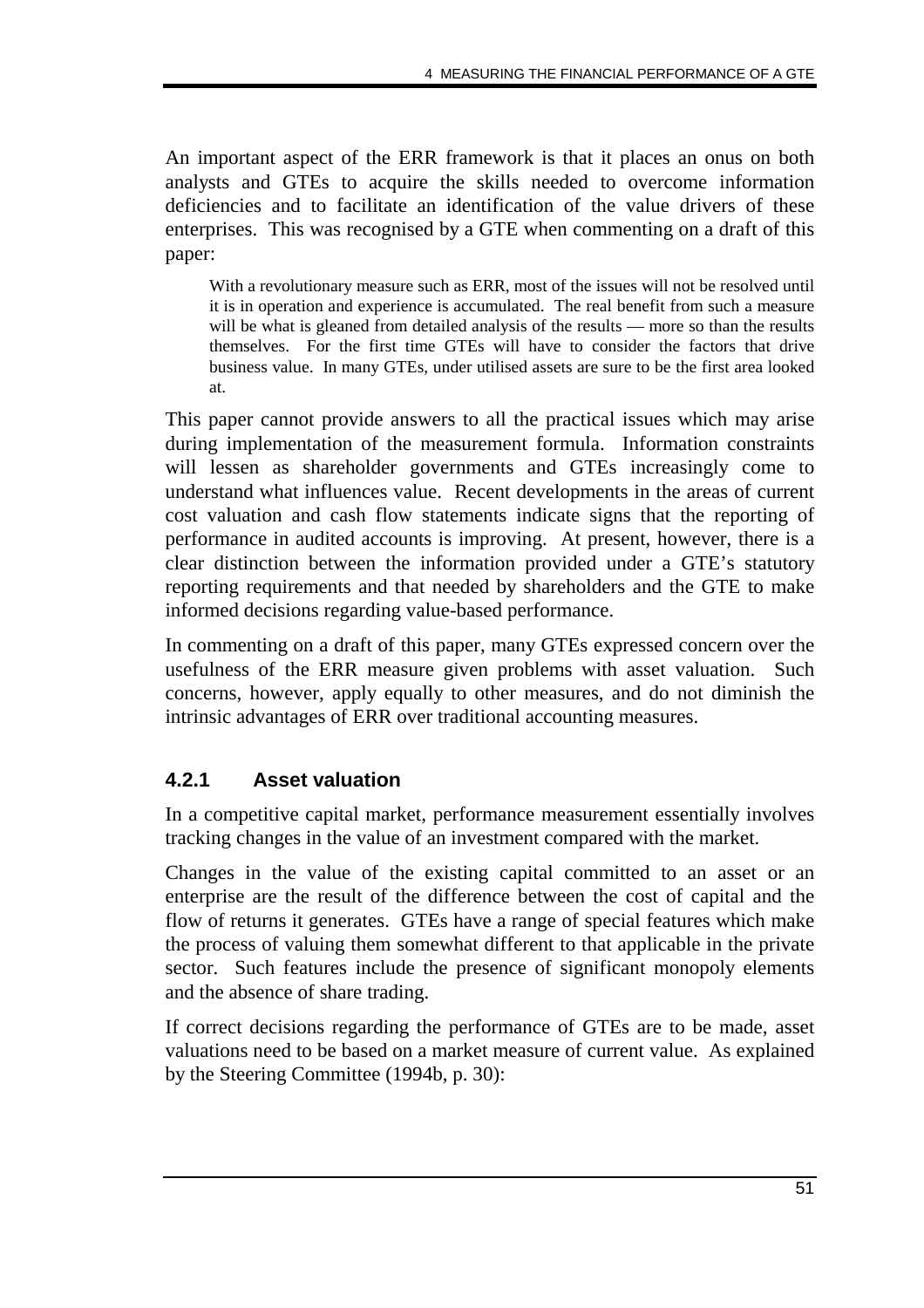While SAC 2 does not specify that current value information is required, there is a strong and growing body of opinion that information which does not measure current values cannot provide an adequate basis for the assessment of performance in the use of resources.

Market assessments of current value are usually determined by some form of discounted cash flow analysis, with the cost of capital used as the appropriate discount rate. The use of this approach for GTEs with a monopoly for their services, may result in circularity between the appropriate discount rate, expected earnings and the value of the asset. For example, given a specific discount rate, a monopoly GTE may be able to increase its prices sufficiently to achieve a desired discounted cash flow and in this way a desired valuation for the asset which produces the cash flow. Enterprises operating in competitive markets are more limited in their ability to increase cash flows.

In an effort to overcome this problem, the Steering Committee, in its publication *Guidelines on Accounting Policy for Valuation of Assets of Government Trading Enterprises* (1994b), has suggested that the current value of a GTE should be based on the deprival value concept. The overview to the paper (p. 4) states:

In applying deprival value concepts, the basic principles are:

- Where an entity would replace the service potential embodied in an asset if deprived of it, the asset should be measured at its *current cost* (that is, the lowest cost at which the gross service potential of the asset could currently be obtained in the normal course of business). This is the amount which an entity would need to receive in compensation to restore the asset to its former capacity.
- Where an entity would not replace an asset if deprived of it, the asset would be measured at the greater of its *market value* and the *present value* of future net cash inflows expected from continued use of the asset. This is the amount by which an entity would be worse off if deprived of the asset.
- Where an asset is surplus to requirements, the asset should be measured at its market value.

A summary table drawn from the guidelines is included at Appendix D.

The advantages of the deprival value methodology, as identified by the Steering Committee, include:

- The measurement and depreciation of physical non-current assets at deprival value provides relevant information about the current cost of providing goods and services.
- The measurement and depreciation of physical non-current assets at deprival value provides relevant information about the current value of the resources deployed for this purpose.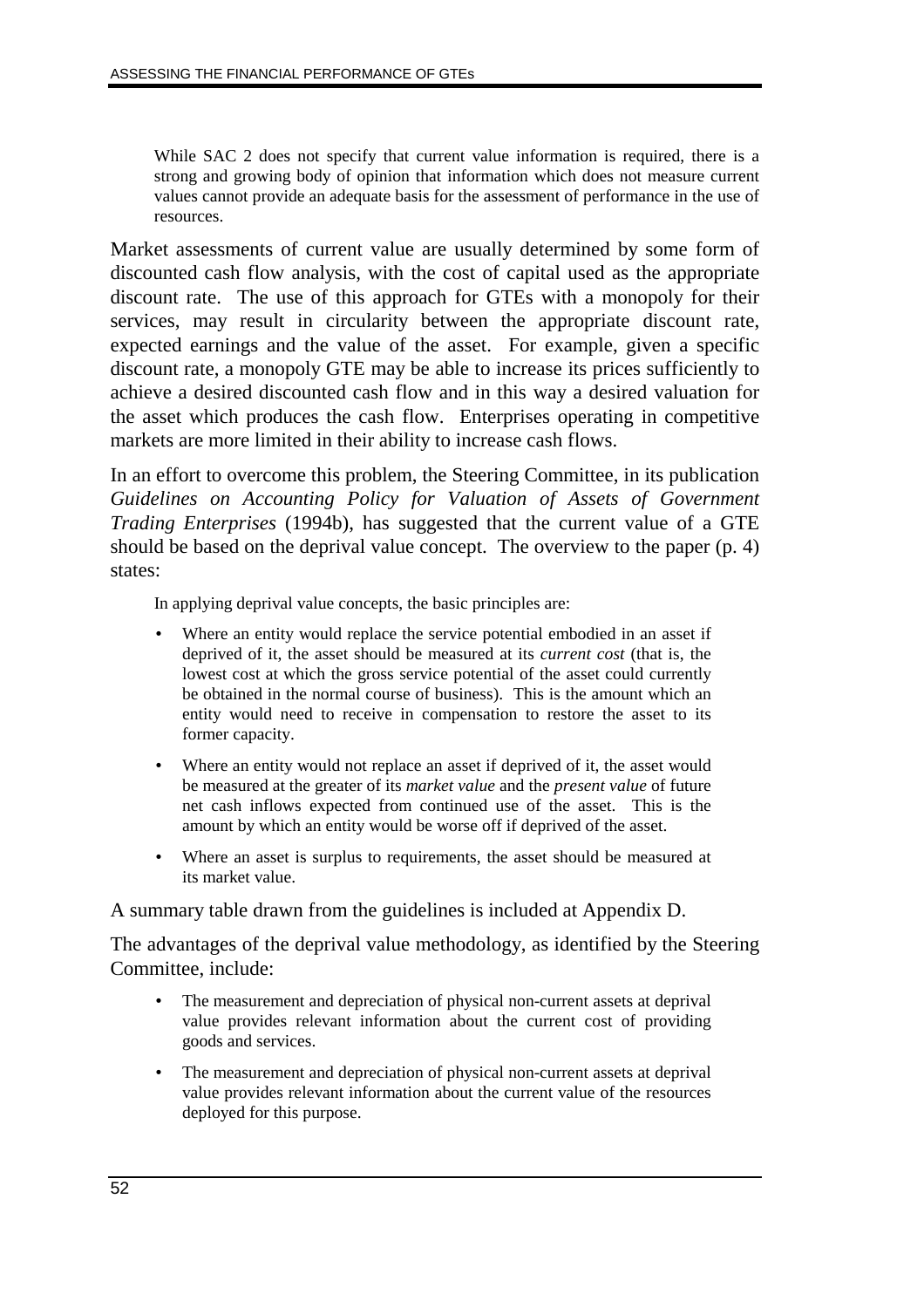- Deprival value reflects whether the capacity of the entity to continue its present level of operations has been maintained. Consequently, it avoids inadvertent erosion of the entity's operating capacity.
- Deprival value reflects price changes that are relevant to the particular classes of assets held by an entity as opposed to those based on a general index of price changes.

Many of these advantages depend on the assumption that the GTE would choose to replace the asset if deprived of it. Those assets that would not be replaced may be valued at their recoverable amount, which may be estimated by the net present value of the cash flows they provide. These cash flows are inextricably linked to pricing practices, which therefore have important implications for the usefulness of an ERR regime. For example, if prices are set to achieve a GTE's cost of capital target, then the sum of its cash flows discounted at the same rate will, by implication, equal its present value, thus rendering the performance monitoring process ineffective. There is also the danger that prices could be set at a level necessary to achieve a cost of capital target on an over-valued asset base.

The deprival approach is therefore of most benefit for GTEs that would replace most of the service potential of their assets if deprived of it.

# **4.2.2 Matching economic income and the asset base**

The Steering Committee's ERR measure is consistent with the cost of capital defined in Chapter 3. This approach recognises that all assets have an opportunity cost and should be included in the asset base. Nevertheless, the inclusion of all assets may require adjustments to economic income where a readily measurable return to a particular asset may not be observable. Notable areas in which this may be needed include assets employed to deliver Community Service Obligations, developer-funded assets and assets under construction.

#### Community Service Obligations

The Steering Committee (1994a, p. 8) proposed the following definition of a  $CSO<sup>2</sup>$ 

A Community Service Obligation arises when a government specifically requires a public enterprise to carry out activities relating to outputs and inputs which it would not elect to do on a commercial basis, and which the government does not require other businesses in the public or private sector to undertake, or which it would only do commercially at higher prices.

This definition covers many different types of CSOs, including those where: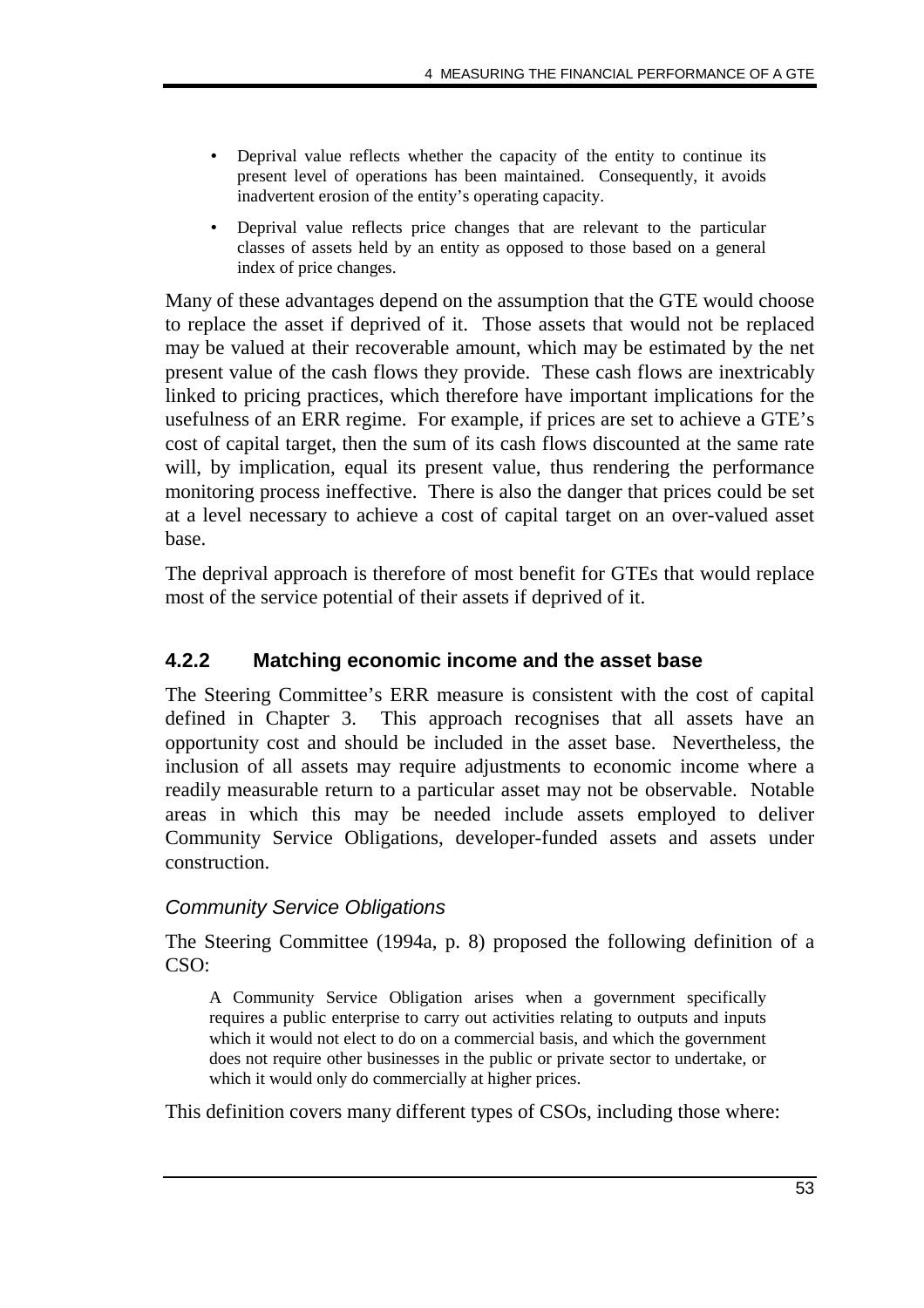- government requires GTEs to provide access to certain services for final consumers at uniform or 'affordable' prices;
- GTEs are required to grant price concessions to special groups of consumers as a way of implementing the income redistribution policies of government; or
- particular public enterprises are required to purchase inputs to meet specific government objectives regarding source and conditions of supply which do not apply to competing public or private firms.

(Steering Committee, 1994a, p. viii)

The capital committed to providing a CSO has an opportunity cost. To the extent that GTEs do not receive an adequate financial return on the assets used in delivering CSOs, they will be restricted in achieving their cost of capital. If governments require their GTEs to provide such services, but at the same time wish to measure performance on a comparable basis to the private sector, they need to take account of the impact of CSOs on measured rates of return.

In some instances, GTEs are compensated for CSOs with a direct cash payment. To fully cover the cost of CSOs, the compensation should be equal to the shortfall between income received from delivering the service and its full cost (that is, including an appropriate return on the committed capital).32 A precise assessment of the cost of a CSO makes transparent the extent to which the community is paying for the benefits provided through the CSO. If a GTE does not receive a direct payment from government sufficient to cover the full cost of the CSO, the value of any shortfall should be imputed and added to economic income for ERR calculations.

Treating CSOs this way will enable governments to assess the effectiveness with which GTEs use their capital to provide these services. The Steering Committee does not support accounting for CSOs through assets exclusions or arbitrary adjustments to the cost of capital.

#### Developer-funded assets

GTEs often receive funds to build an asset (or receive the asset itself) from a developer or other external party. In exchange, a developer would usually expect to receive goods or services at a reduced cost. While a GTE technically owns the asset and depreciates it over time, there are various options for accounting for a developer's capital contribution. For example, a capital contribution can be:

 $\overline{a}$  $32$  The full cost of the CSO should equal the price which would be charged by a private sector company to undertake the service.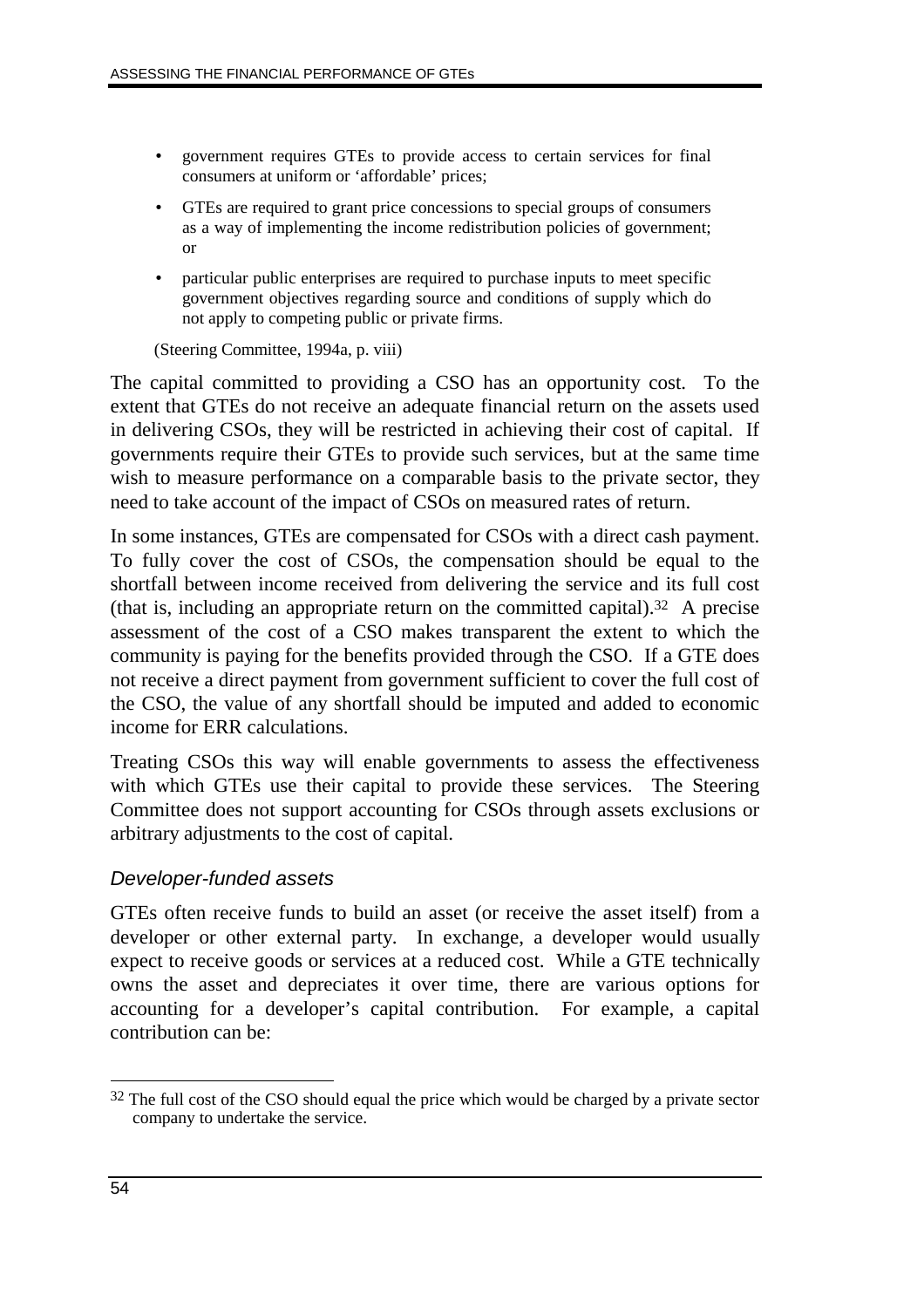- not recorded in the profit and loss account as revenue at all;
- recorded in the profit and loss account as revenue in the year in which the GTE gains control over the asset; or
- amortised through the profit and loss account over the expected useful life of the asset.33

The accounting and charging policies to be adopted on user-funded assets will rest with individual governments. However, for the purposes of calculating ERR, consistency between the numerator (economic) income and the denominator (asset base) must be maintained. Consistency requires that, in addition to the annual capital charge recorded in the profit and loss account, the implicit interest on the contribution should also be included in income.

Some jurisdictions do not seek a rate of return on contributed assets. If contributed assets are included in the asset base, revenue should be adjusted to reflect the returns that would have accrued had the GTE financed the asset itself. In the absence of this adjustment, measured ERR would be artificially low. On the other hand, consistency requires that if a rate of return is sought on contributed assets, no adjustments will be necessary.

### Assets under construction

-

The value of assets under construction may increase as construction proceeds. This is reflected in increases in the Capital Works in Progress (CWIP) account. The value of assets under construction should be calculated as the construction costs plus capitalised interest. Including the appropriate interest component (calculated at the cost of debt) as a capital gain in economic income, while adding the value of an asset under construction (including interest) to the asset base, should have the net effect of moving measured ERR toward the GTE's cost of capital target.

Interest during construction (IDC) for inclusion in economic income can be calculated as follows:

$$
IDC = CWIP_e - CWIP_b + CTB_e - CAPEX_e
$$
\n(13)

<sup>33</sup> This approach may be inconsistent with the Conceptual Framework being developed by the Public Sector Accounting Standards Board and the Australian Accounting Standards Board, as reflected in the Statements of Accounting Concepts (SACs) and various Australian Accounting Standards (AASs), for example AAS27 *Financial Reporting by Local Governments*. Having regard to the concepts contained in the SAC 4, such contributions represent revenue as they are received and therefore cannot be amortised over the life of the relevant asset. This accounting approach, however, does not preclude adjustments for external monitoring purposes.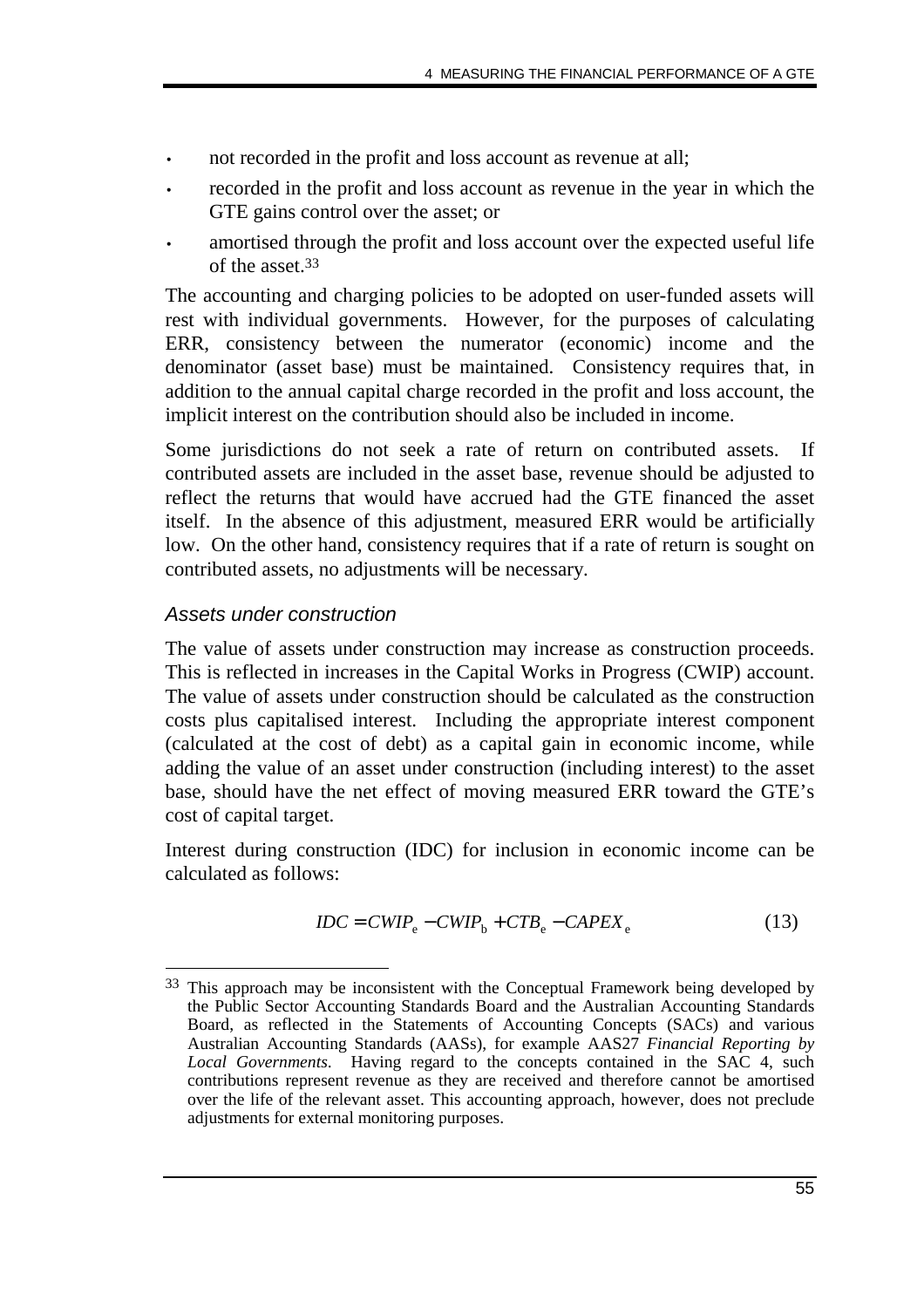| where | $CWIP_{\rm e}$    | $=$      | the value of the capital works in progress account at the end of    |
|-------|-------------------|----------|---------------------------------------------------------------------|
|       |                   |          | the period;                                                         |
|       | CWIP <sub>h</sub> | $=$      | the value of the capital works in progress account at the           |
|       |                   |          | beginning of the period;                                            |
|       | $CTB_{\rm e}$     | $=$      | the value of assets constructed by the enterprise and               |
|       |                   |          | commissioned (closed to book) at the end of the period; and         |
|       | $CAPEX_{\alpha}$  | $\equiv$ | the value of asset construction costs (capital expenditure) for the |
|       |                   |          | current period.                                                     |

Alternatively, all assets under construction could be included in the asset base only upon completion. Although this approach may appear simpler, it does not explicitly recognise that the cost of capital tied up in the construction until the assets are actually commissioned. Hence, the Steering Committee favours including such assets in the asset base and making an appropriate adjustment to economic income.

# **4.3 Reconciling measured ERR with the target**

As noted throughout the paper, ERR must be measured on a basis which is comparable with the target. It is also desirable to consider performance over a period of time rather than over a single financial year.

# Adjusted Targets

As discussed in Chapter 3, the cost of capital can be considered as a fixed risk margin above a long-term bond rate. The return on bonds vary over time. As performance is measured over a period, where as a target is set at a point in time, account will need to be taken of changes in the bond rate.

To be consistent with performance measurement, cost of capital targets (*ex ante*) need to be re-based or adjusted to take account of the actual cost of capital over the assessment period. Because the target is represented as a risk-free rate plus a margin (which can be expected to be reasonably stable), re-basing targets only requires estimating an average ten-year bond rate over the period.

Adjusting cost of capital targets this way explicitly recognises that the opportunity cost of capital can change over the period of measurement. The implication for governments is that they will need to determine the *ex post* cost of capital when assessing a GTE's performance at the end of a period. The implications for GTEs is that they would be expected to have been adjusting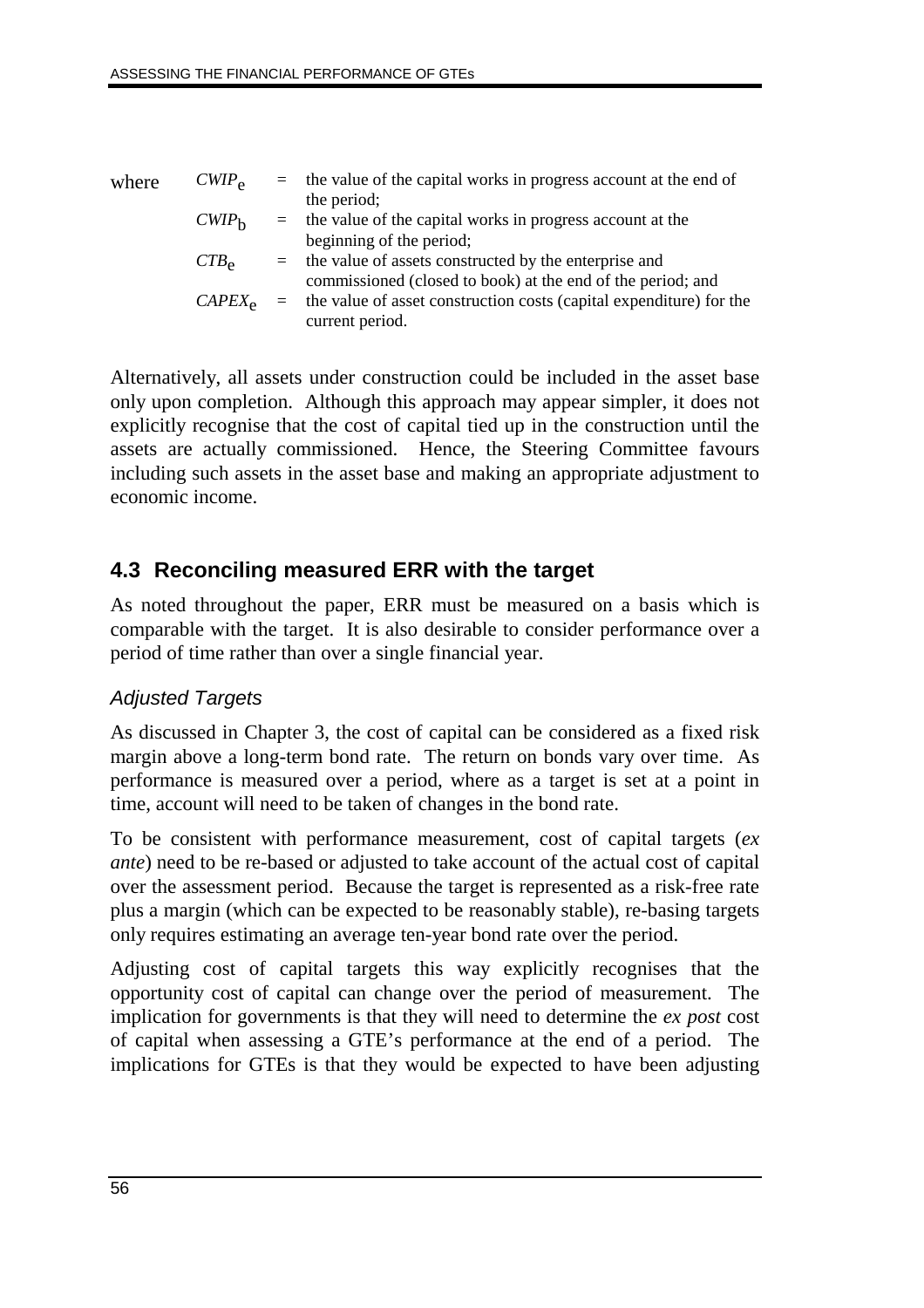their operations during the year.34 This is consistent with private sector practice.

### Averaging the measure and the target

In addition to putting ERR measures and cost of capital targets on the same *ex post* basis, the performance assessment process will be assisted by having them averaged over a period greater than a single financial year. This may help take account of any random variations in a GTE's financial performance which are beyond its control. While these averages could conceivably be calculated over any number of years, it is recommended that the period to be consistent with the period of a GTE's corporate planning cycle, as GTEs usually revalue their assets fully during this time.

The Steering Committee (1994b) recommended a complete asset revaluation at least every five years. For illustrative purposes, however, the following analysis assumes that adjusted cost of capital targets and measured ERR performance are averaged over a three-year period.

The adjustment and averaging process recommended by the Steering Committee is graphically displayed in Figure 4.1, while examples are given in Chapter 5 and Appendix A.

<sup>-</sup>34 The ability of a GTE to adapt to changing economic conditions should be an issue addressed in the performance assessment process.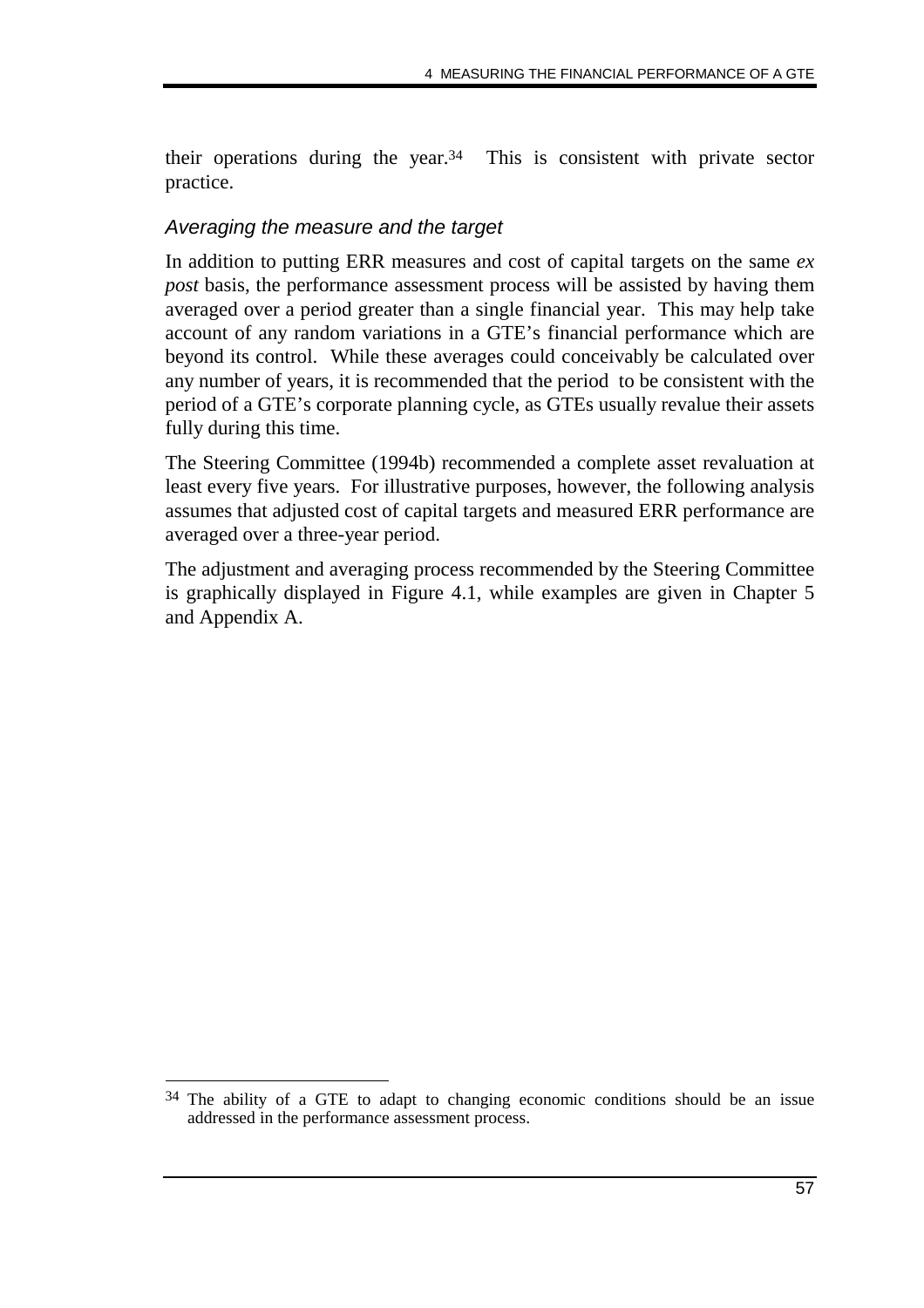Figure 4.1: Averaging ERR measures and adjusted cost of capital targets



As the target can be represented as a risk-free rate plus a margin, it is simpler to average the risk-free rate over the three-year period and add on the individual risk at the end to arrive at an adjusted target (A). ERR performance is the average of the ERR measure over the three years (B).

A detailed analysis of the process for averaging both the risk-free rate and the ERR measure is given at Appendix G.

# **4.4 Value based management**

The ERR measure recommended by the Steering Committee is intended to be used by governments for external monitoring purposes. One of the advantages of monitoring GTEs using a measure which is more value-based than traditional accounting earnings, is the generation of financial information of greater 'decision relevance' to the internal management systems and procedures of GTEs themselves. The use of such information to forge a causal link between managerial decision making and the objective of maximising shareholder value is commonly referred to as Value Based Management (VBM). As explained by Fay and Richwhite (1995, p. 39):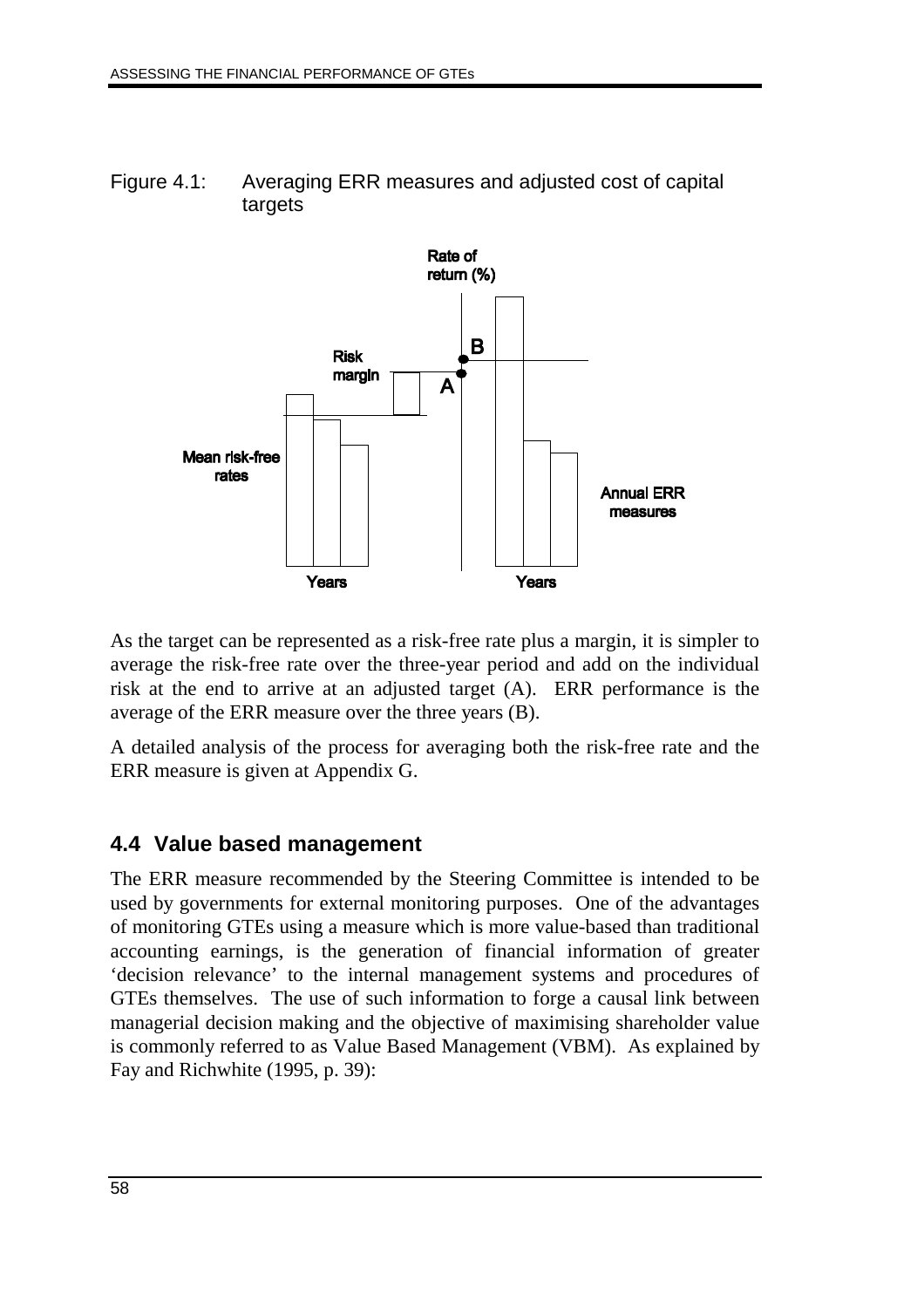Value Based Management is a planning and performance measurement system which, when adhered to, requires managers to invest only in projects which actually add value to the firm by generating free cash flow returns in excess of their implicit and explicit costs of debt and equity capital.

The high-profile development of VBM and its increasing use in the private sector in recent years has led to the introduction of a number of proprietary models based on the concept of value creation. Methods include Economic Valued Added, Shareholder Value Analysis, Economic Value Created and Shareholder Value Created. Regardless of the terminology, these models basically seek to provide a global, as opposed to partial, measure of performance that is an improvement on that provided by accounting rate of return. While the measurement approach may be new, the concepts associated with VBM — as with  $ERR$  — are not (see Box 4.3).

Proprietary VBM models provide a means of determining how a particular enterprise or asset is performing compared to expectations. They are conceptually consistent with the ERR measure recommended in this paper. They can provide a detailed breakdown of the factors which are relevant to the ability of the organisation to generate value for its shareholders (that is, its 'value drivers') as well as an indication of how management can make better decisions regarding the use of capital in both new and existing investments. Recognition that capital has an opportunity cost is central to the development of successful VBM policies (see Box 4.4).

The Steering Committee believes that GTEs should be encouraged to adopt VBM techniques. The Commonwealth Government, for example, recently commissioned a report on the relevance and application of VBM techniques by GTEs. The use of such techniques will follow the adoption by governments of improved measurement methodologies, which, like those developed in this paper, are consistent with VBM models used by GTEs.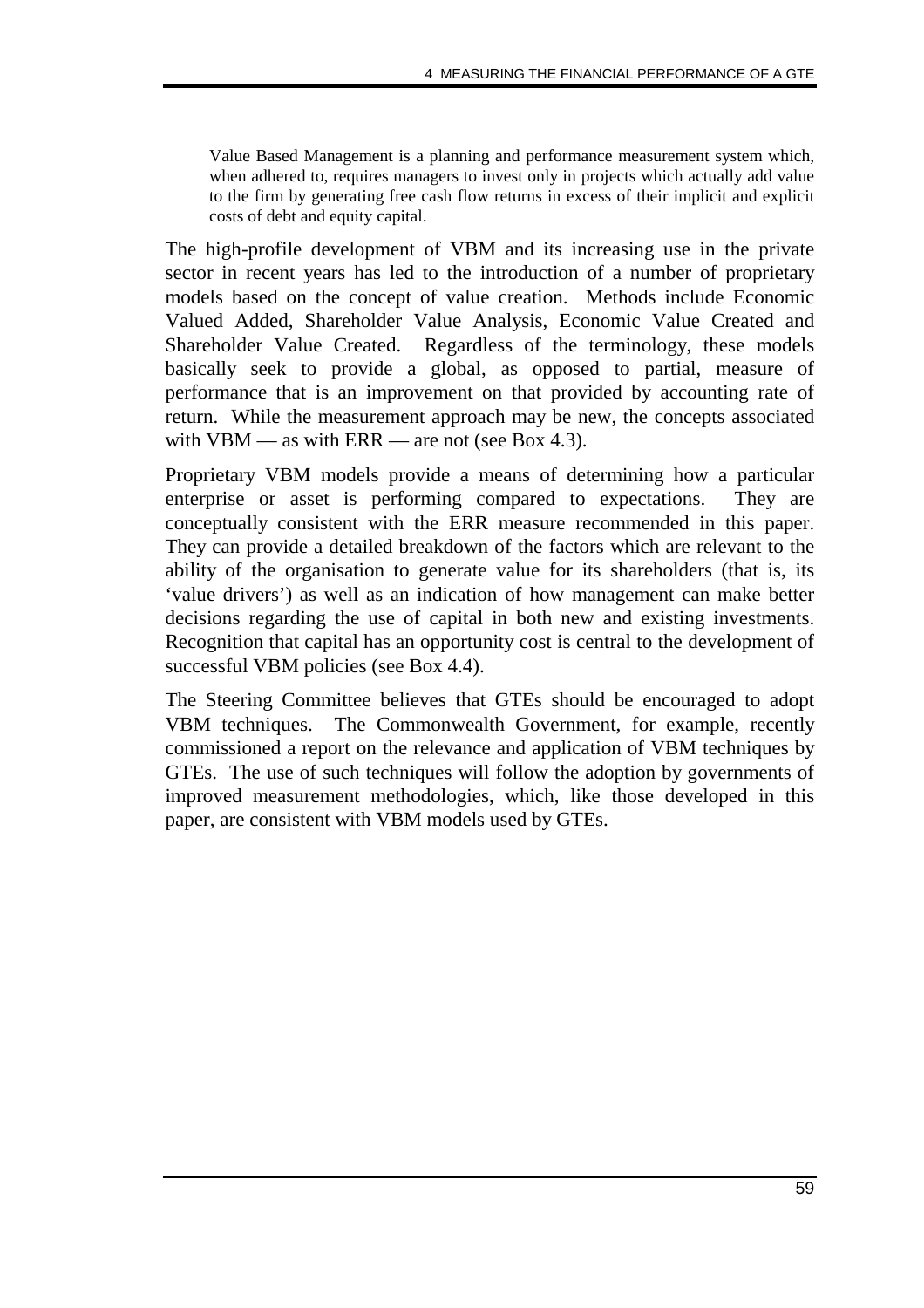#### Box 4.3: **VBM as a 'new' management tool**

The fundamentals underpinning VBM approaches are not revolutionary. The notion of value added is essentially the same concept of economic rent or quasi-rent developed by academics such as Ricardo and Marshall in the 18th and 19th centuries. In addition, because VBM is intrinsically linked to the cost of capital, its framework owes much to the principles of corporate finance developed by the likes of Markowitz, Modigliani and Miller close to forty years ago.

As shown in the figure below, adding value can be readily understood within the portfolio theory and the risk-return trade-off framework outlined in Section 3.2.1.



VBM models such as EVA estimate where an asset is performing on the risk–return spectrum. In an efficient capital market, that is, in equilibrium, all investments are placed on the market security line. Stock B is meeting its cost of capital, while the performance of stock C is adding to shareholder value and stock A is eroding value. Stock A is clearly losing value for the owner because, as an alternative, the investor could invest in government bonds and receive a return of  $R_f$  while facing less risk.

Stock C is said to be adding value because it is expecting to provide a return in excess of what the market has assessed as adequate, given the stock's level of risk compared with the rest of the market. However, if the market is efficient, stock C will be unable to perform at this level for a sustained period of time. The most likely outcome is that the market will increase the value of stock to the point where the expected yield is in line with its cost of capital. In this way, the cost of capital is a target which should be achieved on average over a period of time. It is therefore an appropriate goal for GTEs.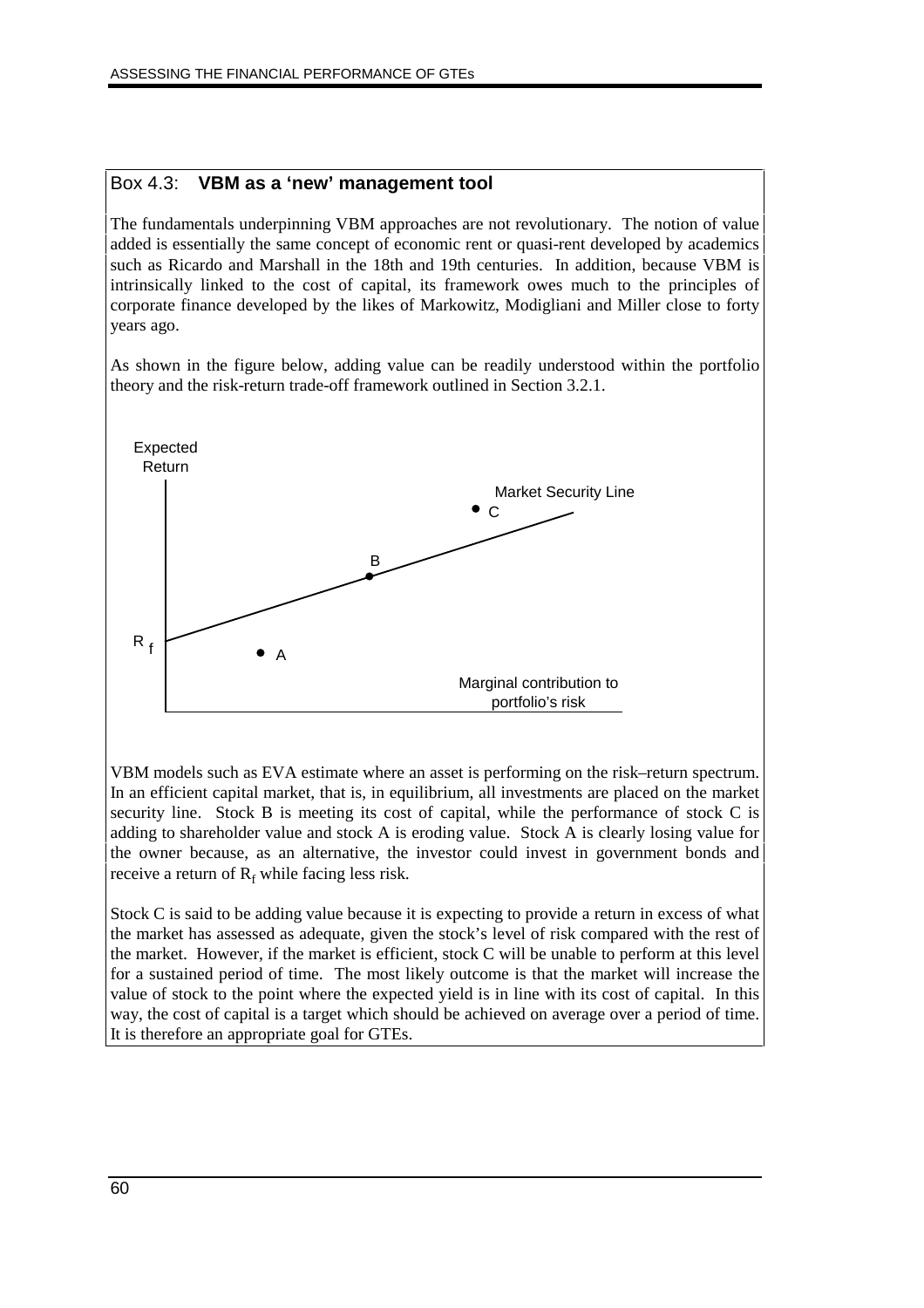# **5 THE APPLICATION OF A COST OF CAPITAL TARGET AND FINANCIAL PERFORMANCE MEASURE TO SELECTED GTEs**

This chapter presents several worked examples to illustrate the techniques outlined in the preceding two chapters. The Melbourne Water Corporation (MWC), the Port of Brisbane Corporation (PBC) and the Federal Airports Corporation (FAC) have been used as sample GTEs for the application of the methodology recommended in this paper.

The data associated with each GTE are for illustrative purposes only.

# **5.1 Target setting**

Figure 5.1 depicts the approach described in Chapter 3 of this paper for deriving the weighted average cost of capital (WACC) as the target rate of return on assets.

The use of the return on total assets as a financial target for GTEs recognises that all classes of capital have an alternative use and thus an opportunity cost. To calculate this cost it is necessary to estimate the expected returns from the various sources of financing. The WACC method provides a weighted average of the returns on debt and equity which can be summed to give a total cost of capital for an enterprise.

For GTEs, the cost of debt for inclusion in the WACC is the observed return flowing to debt-holders (that is, interest), adjusted for government ownership. The cost of equity is estimated using the capital asset pricing model.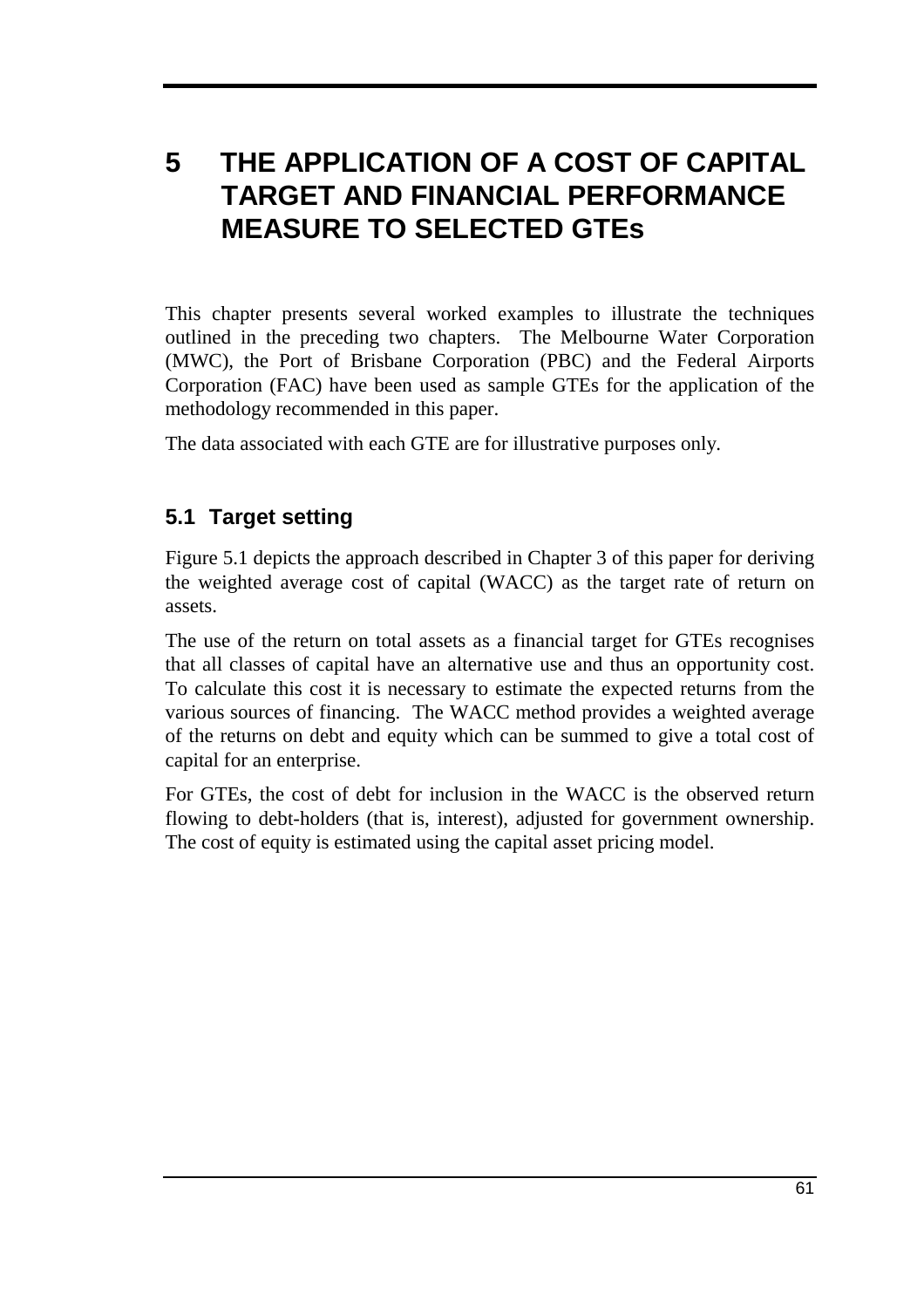

Figure 5.1: **The WACC approach to developing cost of capital targets**

The following sections illustrate the process for determining cost of capital targets for the MWC, the PBC and the FAC.35 A more detailed account of the target-setting approach for the FAC is contained in Appendix H.

The variables used and the final cost of capital target are in no way intended to represent actual rate of return targets agreed to between GTEs and their respective governments and are only used to illustrate the application of the methodology described in this paper. As stated in Chapter 3, the Steering Committee has a preference for developing return on asset targets according to the following WACC formula:

 $\overline{a}$ 

<sup>35</sup> Victoria is currently revising its framework for oversight and performance appraisal of GTEs with the intention of using economic indicators such as ERR. Negotiated cost of capital targets with its GTEs do not therefore currently exist. In Queensland, the Port of Brisbane Authority was corporatised on 1 July 1994, after which it became the Port of Brisbane Corporation. It now has a rate of return target which has been agreed to by the Queensland Government. It previously participated in an ERR exercise undertaken by the Steering Committee, the details of which have been published (Steering Committee, 1992).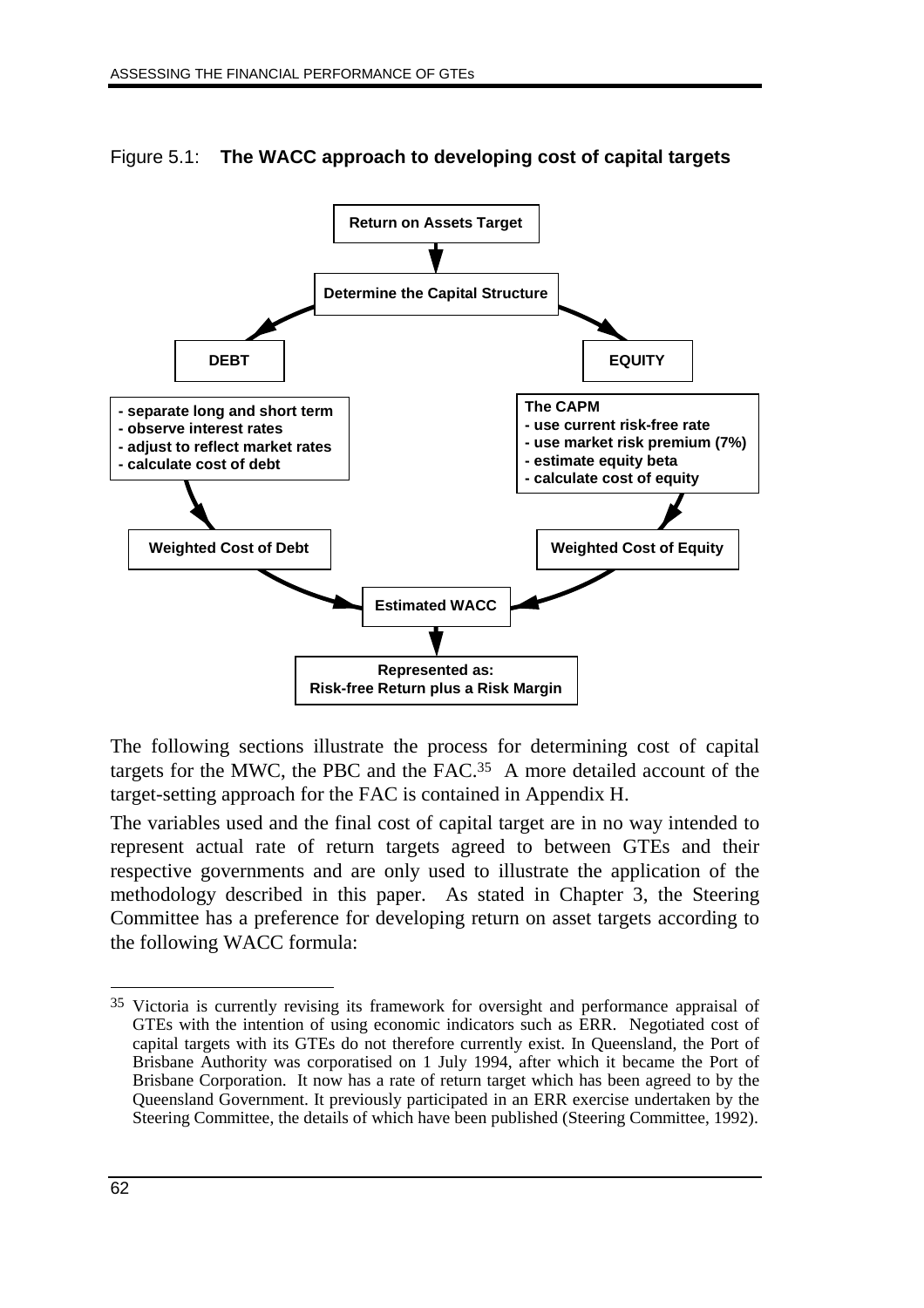#### I  $\overline{\phantom{a}}$  $\left(\frac{D}{U}\right)$ l  $+ R_d$  $\overline{1}$  $\left(\frac{E}{V}\right)^{2}$  $= R_e \left(\frac{E}{V}\right) + R_d \left(\frac{D}{V}\right)$  $R_a = R_e \left(\frac{E}{V}\right) + R_d$

| where | $R_{\rm a}$ |     | $=$ the expected rate of return on total assets; |
|-------|-------------|-----|--------------------------------------------------|
|       | Re          |     | $=$ the expected rate of return on equity;       |
|       | $R_{\rm d}$ |     | $=$ the expected rate of return on debt;         |
|       | V           |     | $=$ the market value of total assets;            |
|       | E           | $=$ | the market value of equity; and                  |
|       |             |     | $=$ the market value of debt.                    |
|       |             |     |                                                  |

Under the assumption of full dividend imputation, this provides for a nominal pre-company tax rate of return target on the entire asset base.

# **5.1.1 Capital structure**

Capital structure does not affect the cost of capital over a reasonable range. It does, however, influence the individual returns on debt and equity and must be accounted for in the WACC.

To the greatest extent possible, estimates of V, E and D for use in the WACC formula should be at 'market' value. If the GTE provides audited accounts on some form of current cost basis (e g deprival approach), the value of total assets provided in the balance sheet should be a reasonable estimate of V.

The value of a GTE's debt may also be taken from the balance sheet and should include items such as borrowings, trade creditors, pre-payments, overdrafts and other creditors. Because of the relationship between variables of the capital structure (that is,  $V = E + D$ ), once an estimate of total assets and debt has been determined, the residual can be used as a measure of equity. The process for determining these variables for the FAC (taken directly from its 1992–93 Annual Report) is shown below.

| Total Assets (A)         | 2 141 486 000 |
|--------------------------|---------------|
| Debt(D)                  | 838 170 000   |
| - current borrowings     | 120 000 000   |
| - non-current borrowings | 670 000 000   |
| - trade creditors        | 2 976 000     |
| - other creditors        | 45 194 000    |
| - pre-paid revenue       | 0             |
| - other loans            | 0             |
| Equity $(E = A-D)$       | 1 303 316 000 |
|                          |               |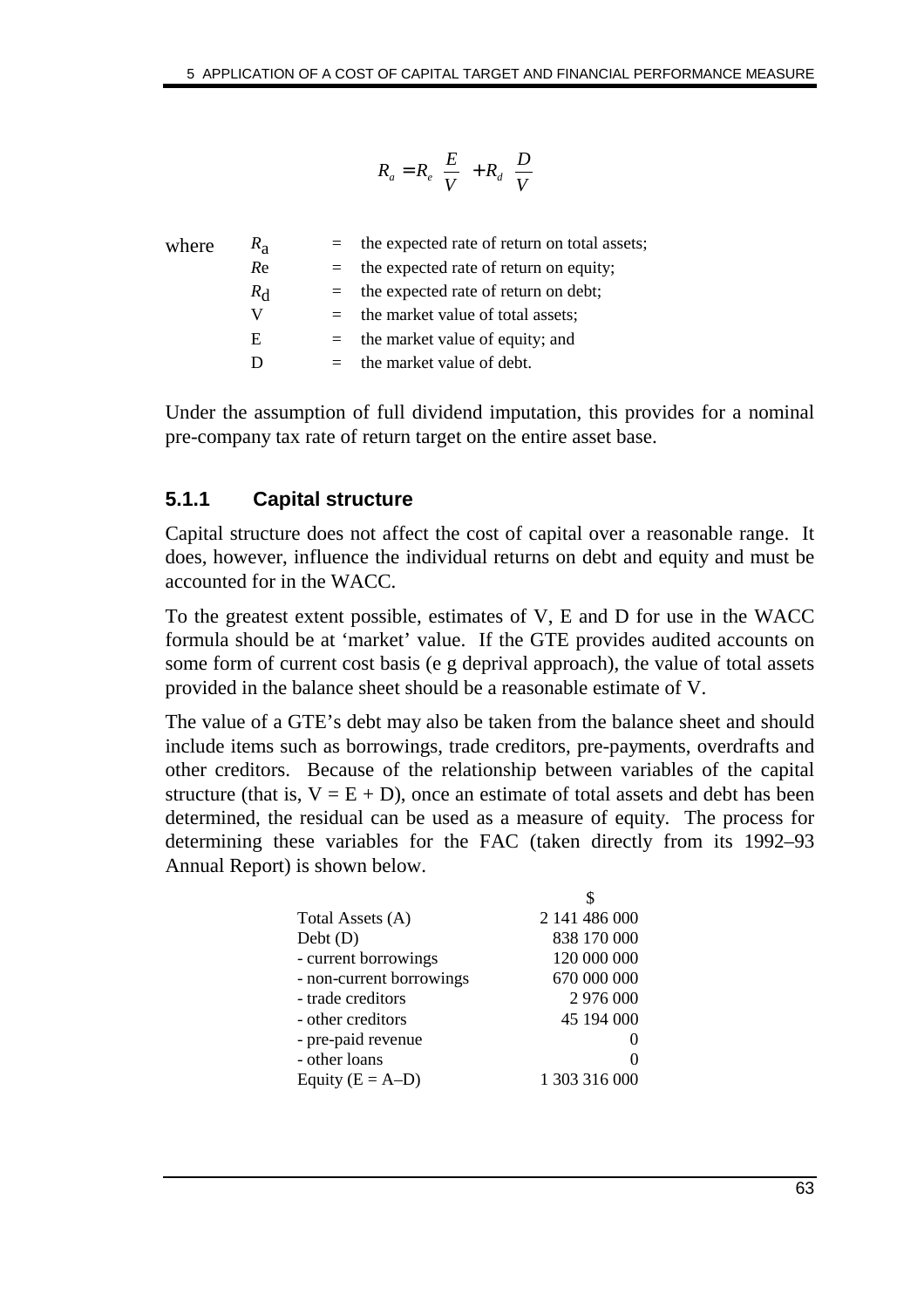# **5.1.2 Cost of debt**

If targets for public sector entities are to be set according to a market assessment of their risk, the estimations of the cost of debt must take account of the impact that government ownership has on a GTE's observed cost of debt. In attempting to net out the impact of government ownership, two important adjustments may be necessary:

- Government guarantee. This has the effect of reducing the explicit cost of a GTE's debt. Consequently, a compensating margin should be added to the observed interest cost bringing it in line with the cost borne by a private sector company carrying a similar debt-risk. In the case of the Melbourne Water Corporation, a loading of 0.5 per cent on outstanding long-term debt has been assumed.
- Centralised borrowing. It is common for GTEs to borrow through a central agency. The rate charged by this agency will be based on the pooled risk of a number of government entities and will be inappropriate for the purpose of determining the economic or market cost of debt for a particular GTE. It is therefore preferable to have the GTE credit-rated by a qualified agency and a cost of debt imputed on this basis.

Centralised borrowing will not be a problem for those GTEs which issue their own debt, although adjustments to the cost of debt may still need to be made for any implicit or explicit government guarantee.

Another issue in determining the cost of debt is its duration and the maturity associated with its yield. For example, the current and non-current borrowings held by the FAC in 1992–93 are unlikely to provide the same return. For reasons of simplicity, debt for the three GTEs in this example has been categorised into two classes: short- and long-term.

On this basis, the annual return on debt  $(R_d)$  for the MWC was estimated as the weighted return on long-term debt plus the weighted return on short-term debt. As per Equation (9) in Chapter 3, this can be estimated as follows: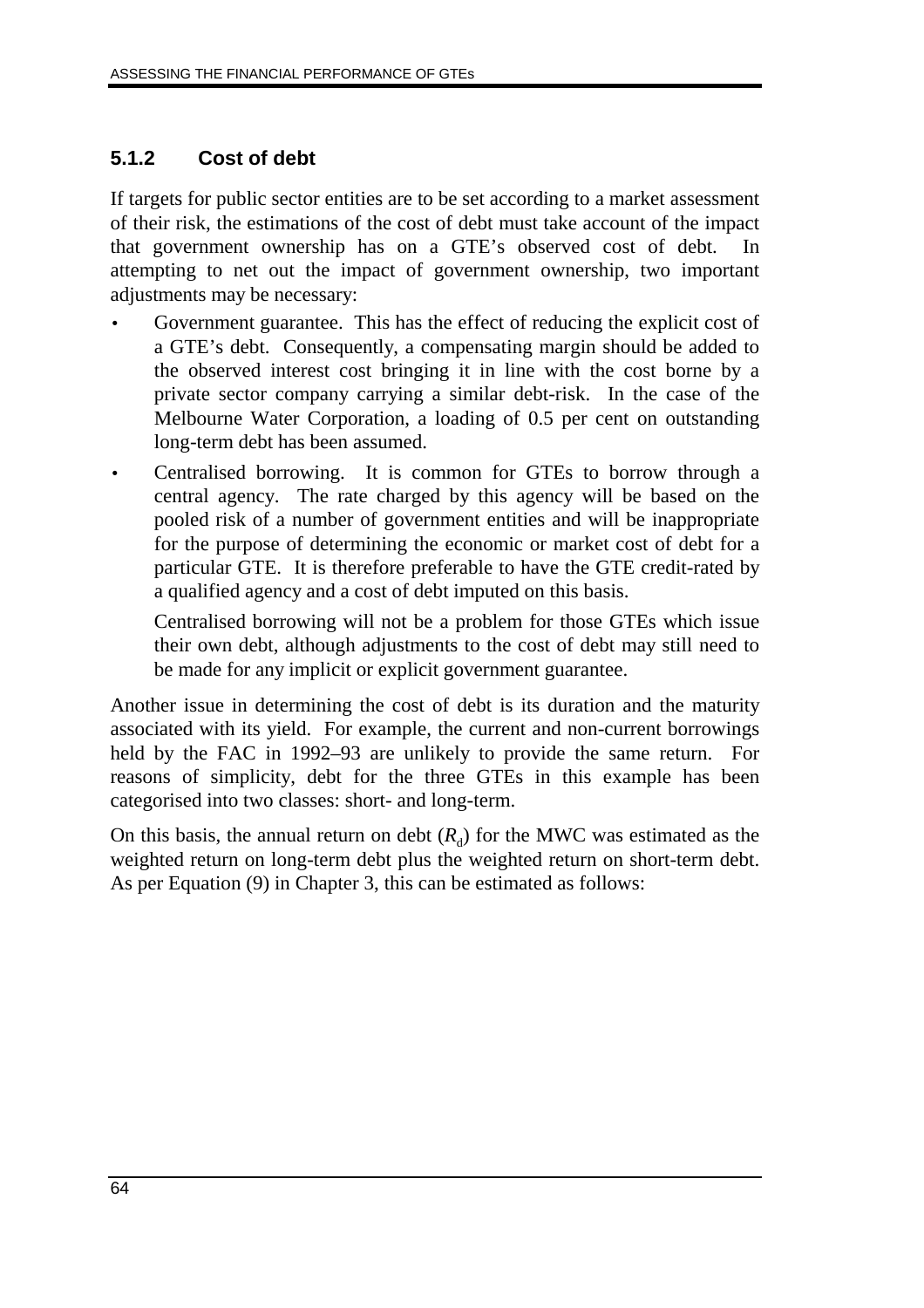|           | $R_d = r_{d1}\left(\frac{d1}{D}\right) + r_{d2}\left(\frac{d2}{D}\right)$ |                    |
|-----------|---------------------------------------------------------------------------|--------------------|
| where     | Nominal long-term borrowing rate $(r_{d_1})$                              | 10.7%              |
|           | (including a loading of 0.5% for the government guarantee)                |                    |
|           | Long-term debt $(d1)$                                                     | \$2.9 <sub>b</sub> |
|           | Short-term nominal borrowing rate $(r_{d2})$                              | 7.3%               |
|           | Short-term debt                                                           | \$0.9 <sub>b</sub> |
|           | Non interest-bearing liabilities                                          | \$0.2 <sub>b</sub> |
|           | Total short-term debt (d2)                                                | \$1.1 <sub>b</sub> |
|           | Total debt $(D = d1 + d2)$                                                | \$4.0 <sub>b</sub> |
| Therefore | $R_{\rm d}$ = (10.7 × 2.9/4.0) + (7.3 × 1.1/4.0)                          |                    |

 $= 9.76$  per cent

Non interest-bearing liabilities (for example, trade creditors) are classified as short-term debt and an imputed cost of debt is calculated on the assumption that the price paid for the good or service includes some implicit interest charge. The prime overdraft rate is an appropriate rate at which to adjust these items. In the example above, this is assumed to be equal to the short-term borrowing rate.

# **5.1.3 Cost of equity**

To determine the cost of equity, it is necessary to use the CAPM. As indicated in Chapter 3, the suggested form of the CAPM is as follows:

$$
R_{\rm e} = R_{\rm f} + \beta_{\rm e} (R_{\rm m} - R_{\rm f}) \tag{6}
$$

| where | $R_{\rm e}$           | $=$ the expected rate of return on equity security e;     |
|-------|-----------------------|-----------------------------------------------------------|
|       | $R_{\rm f}$           | $=$ the observed nominal risk free rate;                  |
|       | $R_{\rm m}$           | $=$ the expected return from the equity market portfolio; |
|       | $\beta_{\rm e}$       | $=$ the market risk factor for equity security e; and     |
|       | $R_{\rm m}-R_{\rm f}$ | $=$ the market risk premium.                              |
|       |                       |                                                           |

It is necessary to estimate three variables: the risk-free rate of return, the market risk premium associated with the market portfolio, and the equity beta for the particular GTE.

#### Risk-free rate

The Commonwealth Government long-term bond rate (LTBR), which represents a minimal risk benchmark for investors, is considered by the Steering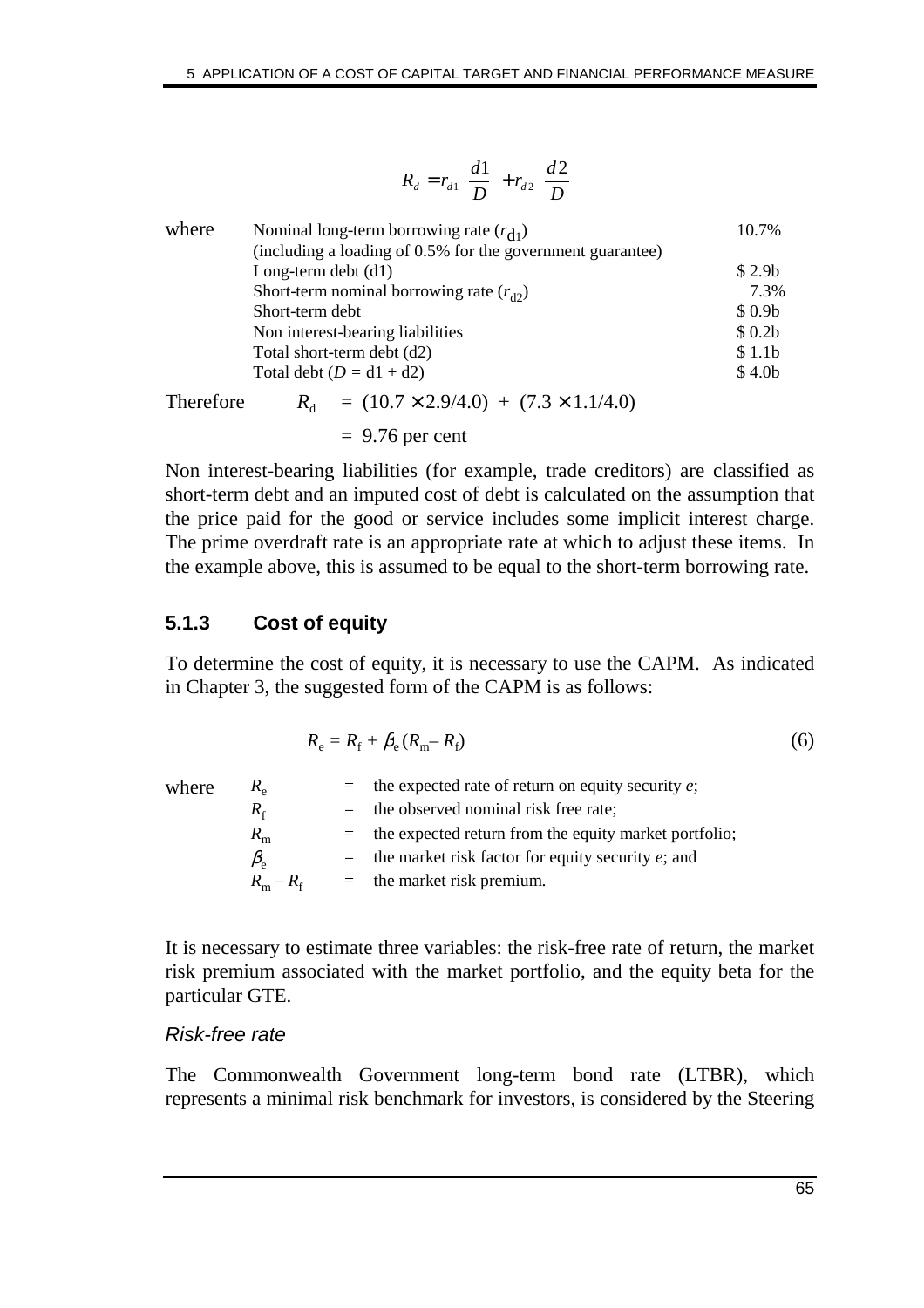Committee to be a reasonable proxy for the risk-free rate of return  $(R_f)$  for most GTEs. For practical purposes, the ten-year bond rate is the most commonly used LTBR and is regularly quoted in major financial publications. The rate to be used for the *ex ante* cost of capital is that which prevails at the time the target is set (for example, 30 June for the following financial year).

#### Market risk premium

The market risk premium  $(R_p)$  is the risk loading over the risk-free rate returned to investors on the 'market' portfolio as a whole. The future risk premium can be estimated by examining the historical returns gained in equity markets  $(R<sub>m</sub>)$ less the risk-free rate, with adjustments for any identifiable changes which would affect the underlying relationship between the two variables. Based on empirical studies on issue, the Steering Committee recommends a market risk premium of 7 per cent.

### Equity beta

The equity beta  $(\beta_e)$  is an index comparing the risk margin of a particular investment with that of the 'market'. Assuming the share market is representative of the market portfolio on offer for investors, equity betas can be readily observed using data based on traded shares and dividend payments for publicly listed companies.

Given that most GTEs do not have traded equity, estimation of the equity beta is a more difficult exercise, as in the case of a non-listed company.36 Estimating the equity beta for a GTE involves a systematic and detailed analysis of risk factors and the benchmarking of the GTE against comparable listed companies for which an equity beta can be observed. For GTEs with diverse operations, it may be beneficial to undertake this benchmarking at a business unit level. This approach was used by the Working Group when developing an equity beta for the FAC, given that its operations could readily be split into aeronautical services, trading and property. (See Section 2.2 of Appendix C for further discussion).

# **5.1.4 Calculating a cost of capital target**

After the necessary variables have been estimated, they can be entered into the formulae for the WACC and CAPM, as shown below in Table 5.1.

 $\overline{a}$ 36 The Steering Committee is presently undertaking further research into beta estimation for GTEs.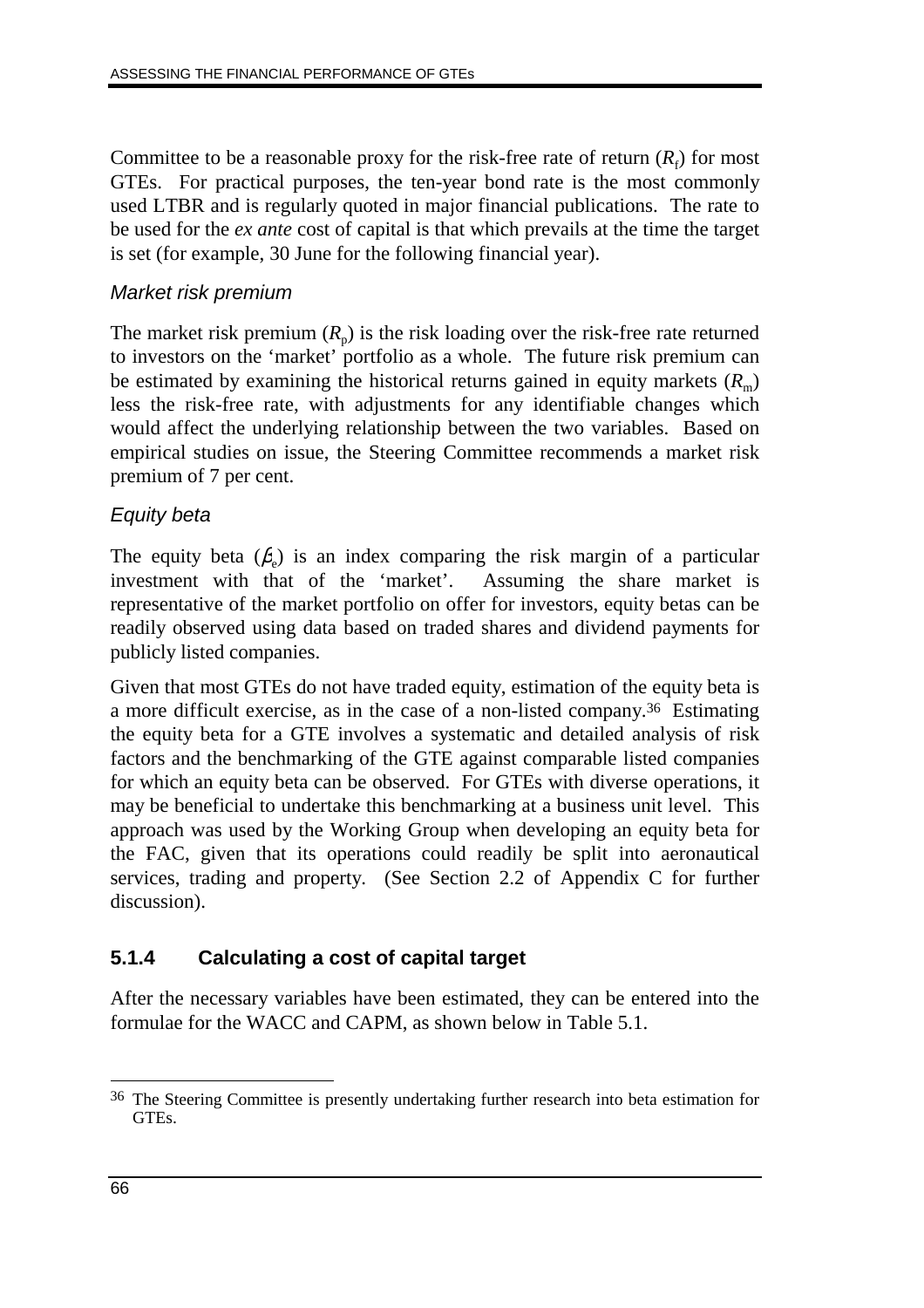| <b>MWC</b> | PBC   | <i>FAC</i> |
|------------|-------|------------|
|            |       |            |
| 0.58       | 0.30  | 0.39       |
| 0.42       | 0.70  | 0.61       |
| 1.00       | 1.00  | 1.00       |
|            |       |            |
| 9.76       | 9.93  | 9.88       |
|            |       |            |
| 9.65       | 9.65  | 9.65       |
| 7.00       | 7.00  | 7.00       |
| 0.82       | 0.86  | 0.65       |
| 15.39      | 15.67 | 14.20      |
| 12.10      | 13.9  | 12.5       |
| 2.45       | 4.25  | 2.85       |
|            |       |            |

#### Table 5.1: **Illustrative cost of capital targets for selected GTEs**

Notes: The beta factor used in the estimation of MWC's cost of equity and the capital structure was drawn from a study of the MWC performed for the Office of State Owned Enterprises, Victorian Treasury.

> Variables for PBC are based on the assumptions used in a study of its long-run rate of return target requirement undertaken for the Government Owned Enterprises Unit, Queensland Treasury.

> Variables for FAC are those used by the Working Group, adjusted for changes in the risk-free rate.

The risk-free rate was the prevailing ten-year Commonwealth Bond rate as at 30 June 1994.

The implied risk margin for the individual GTEs ( $RM$ <sub>i</sub>) can be re-used without having to revisit the formulas, provided the risk profile of the GTE has remained constant. If this is the case, an *ex ante* financial target for a GTE can be set as the prevailing ten-year bond rate plus the individual risk margin.

# **5.2 Performance measurement**

The Commonwealth Working Group developed a performance measure which draws on published accounting data, is more closely aligned with the marketbased concepts encapsulated in a cost of capital target, while recognising the data limitations which come with government ownership. The formula and the calculation of the ERR performance of the FAC in 1992–93 can be represented as follows: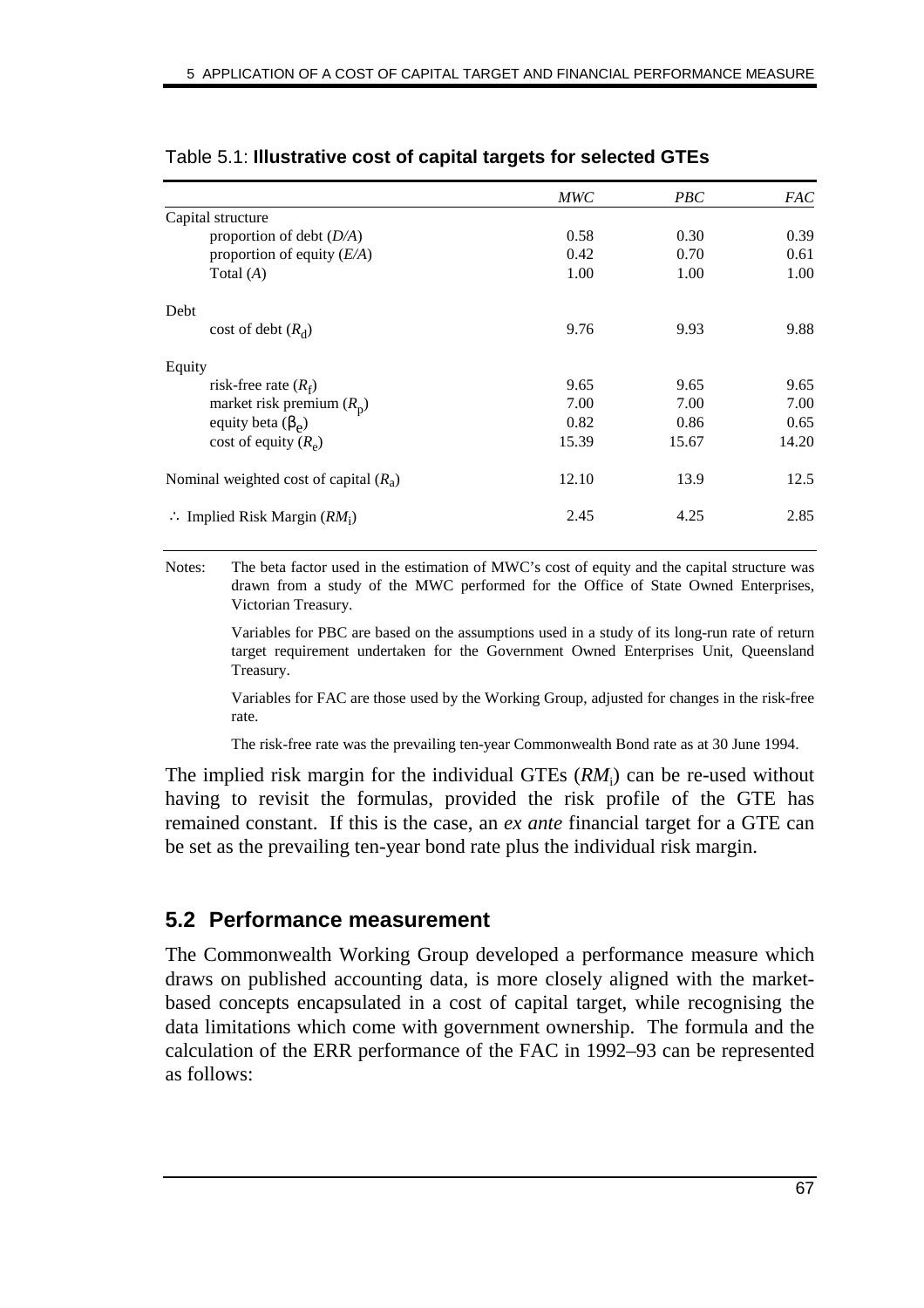$$
ERR = \frac{(EBIT + Da + NIBL + FL + CSO) + (A_e - A_b - NI)}{A_b + (NI / 2)}
$$
  
= 
$$
\frac{260993 - 104768}{2132628}
$$
  
= 7.3 %  
moment of income = 153 576 + 104 768 + 2 649 + 0 + 0 = 260 99

where

| Cash component of income | $= 153\,576 + 104\,768 + 2\,649 + 0 + 0 =$                 |                   | 260 993     |
|--------------------------|------------------------------------------------------------|-------------------|-------------|
|                          | Capital component of income $= 2141486 - 2019001 - 227253$ | $\equiv$ $\equiv$ | 104 768     |
| Capital base             | $= 2019001 + (227253/2)$                                   |                   | $= 2132628$ |

Most of the information needed to derive an ERR measure according to this formula is provided in publicly available annual reports. The extraction of the data from the FAC's 1991–92 and 1992–93 annual reports and the necessary manipulations are explained in more detail at Appendix F.

# **5.3 ERR performance and reconciliation with an adjusted cost of capital target**

As discussed in Chapter 3, the cost of capital can be considered as a fixed risk margin above a long-term bond rate. The return on bonds vary over time. As performance is measured over a period, where as a target is set at a point in time, account will need to be taken of changes in the bond rate.

To be consistent with performance measurement, cost of capital targets (*ex ante*) need to be re-based or adjusted to take account of the actual cost of capital over the assessment period. Hence, a GTE's cost of capital is averaged over the period. As a means of identifying underlying performance, the Steering Committee also recommends that the measured performance and the *ex post* target be averaged over a three year period.

Reconciliation of performance with cost of capital targets will therefore involve the following steps:

- measure actual performance over the latest period;
- set the duration of the averaging period to be consistent with the asset revaluation cycle (in this case, three years); and
- estimate the geometric mean for the long-term bond rate *ex post* cost of capital target and the actual performance over the averaging period.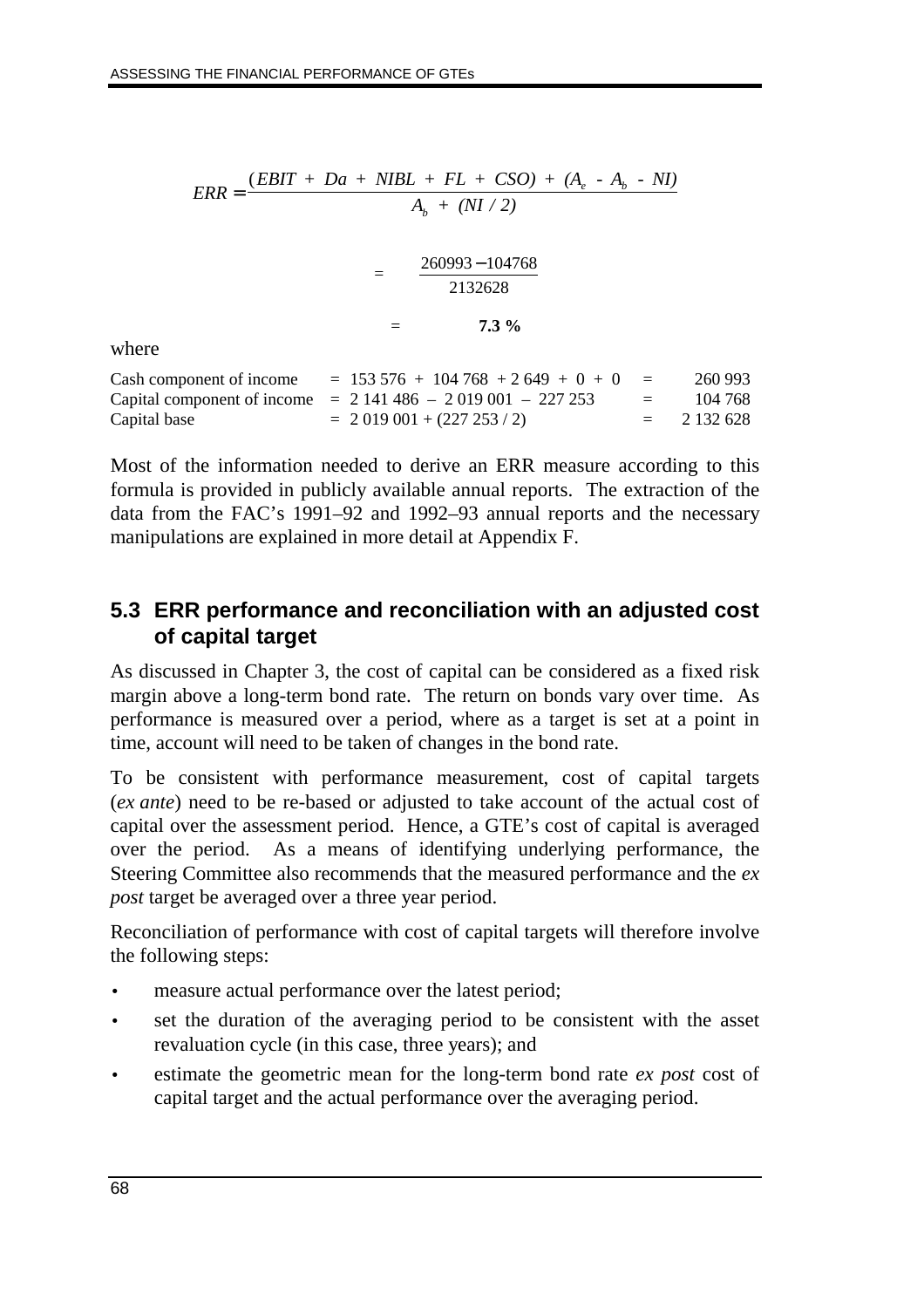The details of the process carried out by the Working Group for determining the FAC's adjusted target and its performance against this target is provided at Appendix G and summarised below.

| Year               | Mean Risk-free<br>rate |     | Risk Margin Adjusted cost of<br>capital target | ERR<br>performance |
|--------------------|------------------------|-----|------------------------------------------------|--------------------|
| 1990–91 (actual)   | 12.3                   | 2.9 | 15.2                                           | 27.77              |
| 1991–92 (actual)   | 10.1                   | 2.9 | 12.0                                           | 8.10               |
| 1992–93 (actual)   | 8.4                    | 2.9 | 11.3                                           | 7.33               |
| 1990-91 to 1992-93 | 10.2                   | 2.9 | 13.1                                           | 14.02              |

### Table 5.2: **Adjusted cost of capital targets and ERR performance FAC, 1990–91 to 1992–93**

Note: In 1990–91, the FAC had a large increase in its asset revaluation reserve and changed its accounting policy.

As indicated in Table 5.2, when adjusting the targets it is usually only necessary to estimate the geometric mean of the Commonwealth LTBR (the proxy for the risk-free rate). Assuming no changes in the underlying market risk of the enterprise, the average cost of capital target can be found by adding the GTE's individual risk margin (rounded to 2.9 per cent, in the case of the FAC) to the average risk-free rate.37

# **5.4 Performance assessment**

Once the adjusted target and measure have been calculated it is necessary to analyse other factors which may not have been captured by the data. This may require judgement. Some of these matters are discussed in Chapter 6.

<sup>-</sup>37 The risk margin of 2.9 per cent for the FAC was derived from data in the Working Group's review. It is for illustrative purposes only and does not necessarily represent the risk margin, or the actual financial target set, for the FAC over the period 1990–91 to 1992–93.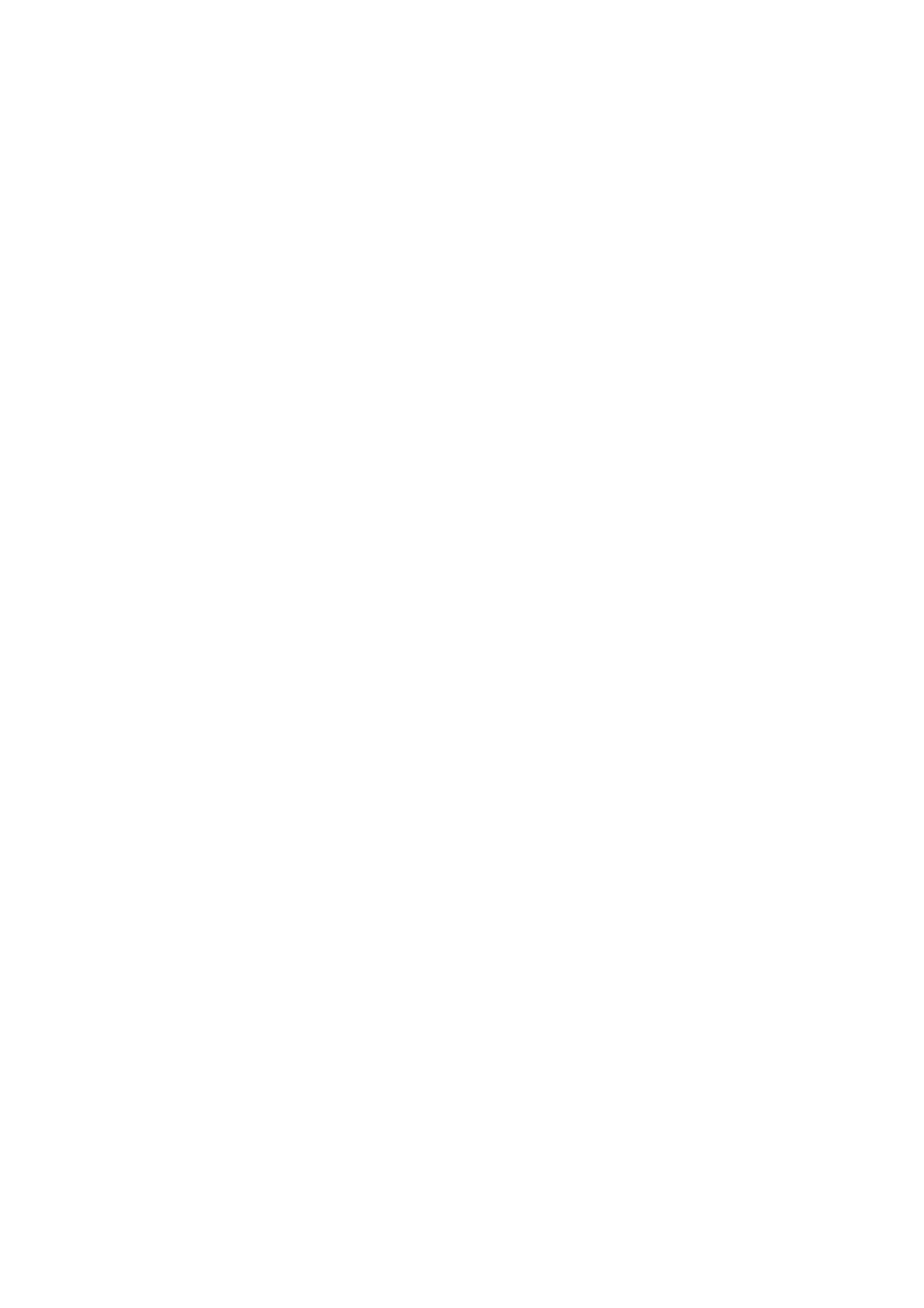# **6 ASSESSING A GTE'S FINANCIAL PERFORMANCE**

Comparing a GTE's ERR with a cost of capital target is intended to provide a global *indication* of its financial performance. A major strength of the ERR technique lies with its potential to stimulate further inquiry into the factors that underlie performance. Analysts should be aware that:

... there is a potential tension, even conflict, between the use of rigid financial targets to improve cost recovery and profitability, on the one hand, and the goal of improving the efficiency of GTEs on the other (Industry Commission 1993, p. 172).

A rigorous assessment will need to examine the raw estimates produced by the methodologies offered in this paper. It will need to look beyond the estimates to the factors which gave rise to the level of performance observed and to the implications of any policy response. Adjusting targets and averaging performance over three years will make comparisons more worthwhile, but there may still be legitimate reasons for measured performance to deviate from the adjusted target.

The purpose of this chapter is to discuss the issues that need to be dealt with when using the Steering Committee's recommended approach to performance measurement, in order to achieve a considered assessment of the performance of a GTE. It is important that, once equipped with the estimates, analysts further develop their understanding of the economic performance of the GTE by taking into account issues such as the impact on performance of unique risk and past investment decisions.

As part of this assessment process, this chapter discusses four matters:

- factors affecting a GTE's measured performance;
- the use of a suite of performance indicators to assess overall performance;
- the interaction of pricing and ERR performance; and
- the process of adjusting to a new performance regime.

# **6.1 Factors affecting a GTE's measured performance**

To judge the performance of a GTE solely on a comparison of the (adjusted) cost of capital target and performance as measured by the ERR formula would be inappropriate. Policy and operational decisions resulting from external monitoring should be based on a global *assessment* of performance, this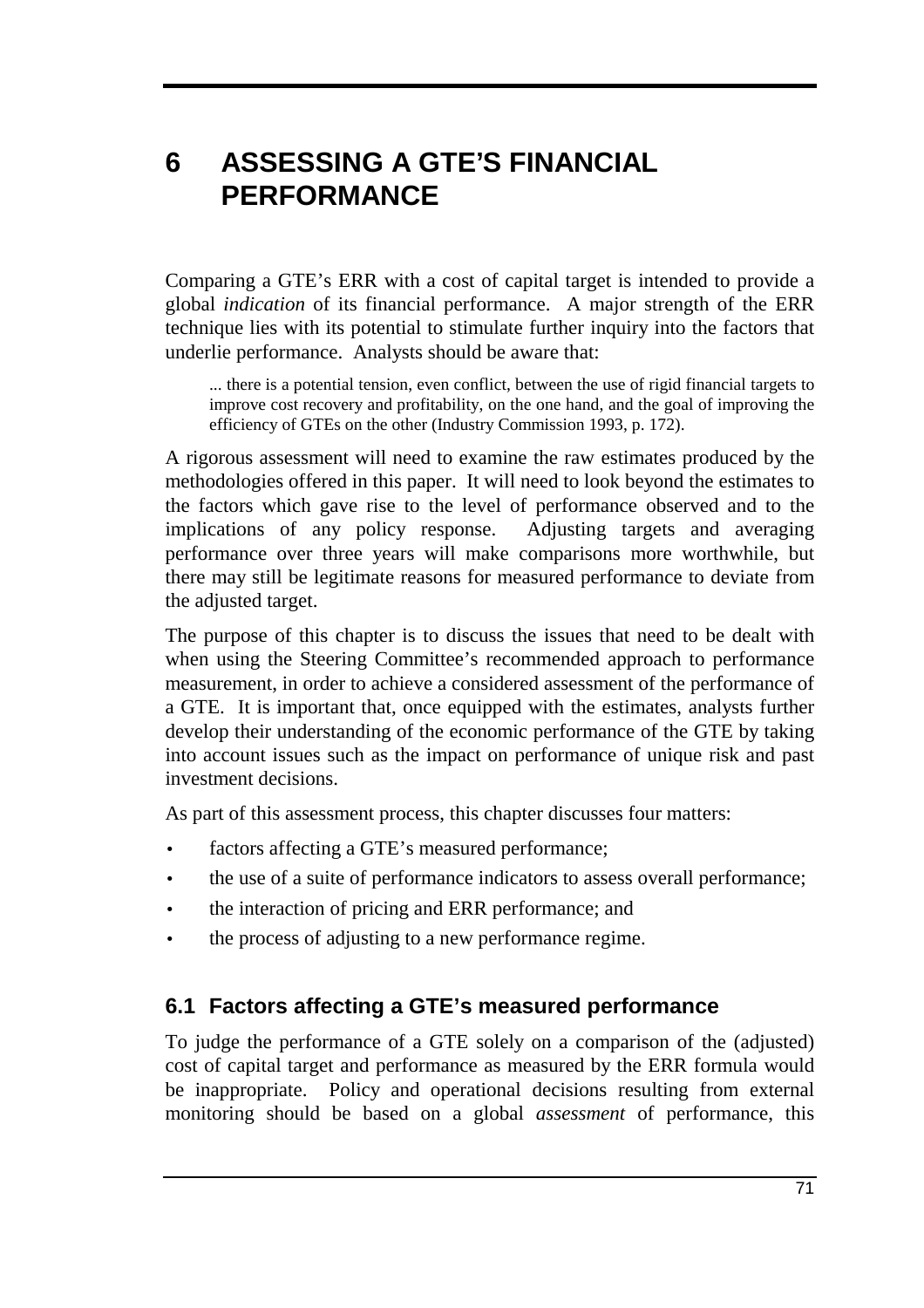involves more than a simple comparison of the raw estimates provided by the methodologies discussed in this paper.

As shown in Figure 6.1, the mechanical process of determining and then comparing targets and measures is but one of a number of information sources which should be used in performance assessment.

This is because the target-setting and measurement methodologies are supported by a number of assumptions which are necessary to simplify some complex and intricate processes.

In this regard, the observations of Dodd (1993, p.7) are instructive:

'In the social sciences models are to be used but not believed!'...The CAPM is a model and a useful tool, but it does not eliminate professional judgement and financial common sense from the valuation exercise. There are a number of issues in the practical application of the rate of return model. In particular it seems that some users forget that the numbers used in the model (for example, the measure of beta) are usually statistical estimates drawn from probability distributions. These users imply a level of precision to the estimate that is often unwarranted.<sup>38</sup>

The adoption of the accountability framework offered in this paper therefore poses a considerably more difficult task for analysts than that presented by an ARR framework.

When assessing actual performance against cost of capital targets, analysts need to take into account a range of factors which may have affected performance during the assessment period. Some of these factors, (changing economic conditions, changes in the regulatory environment, increased or reduced competition) are external to the GTE but can still have a significant impact on performance. Some of the more important issues which should feed into the assessment of the financial performance of a GTE are discussed below.

 $\overline{a}$ 38 The opening sentence is attributed to Professor Bob Officer of the Melbourne Business School.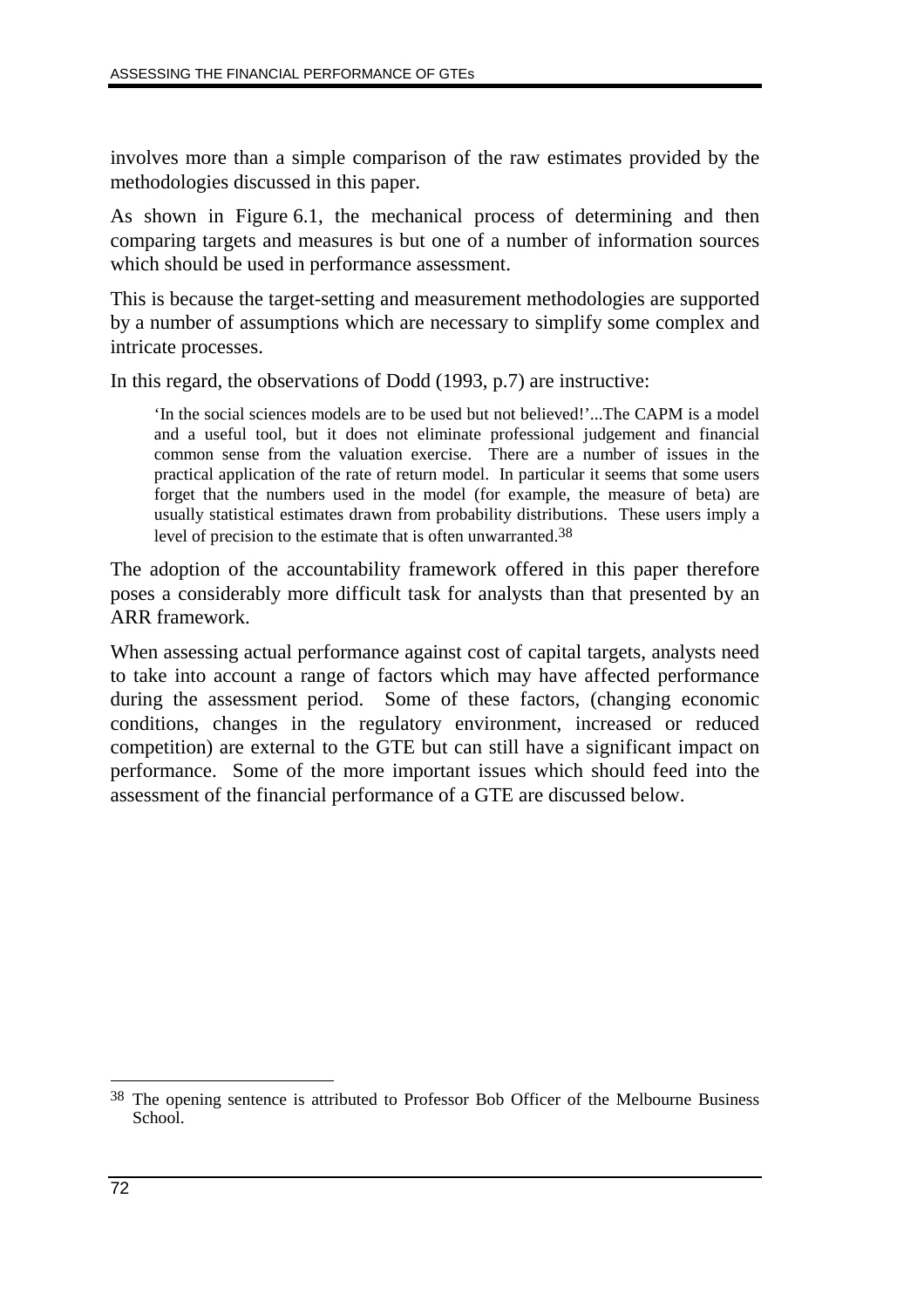

 $\overline{2}$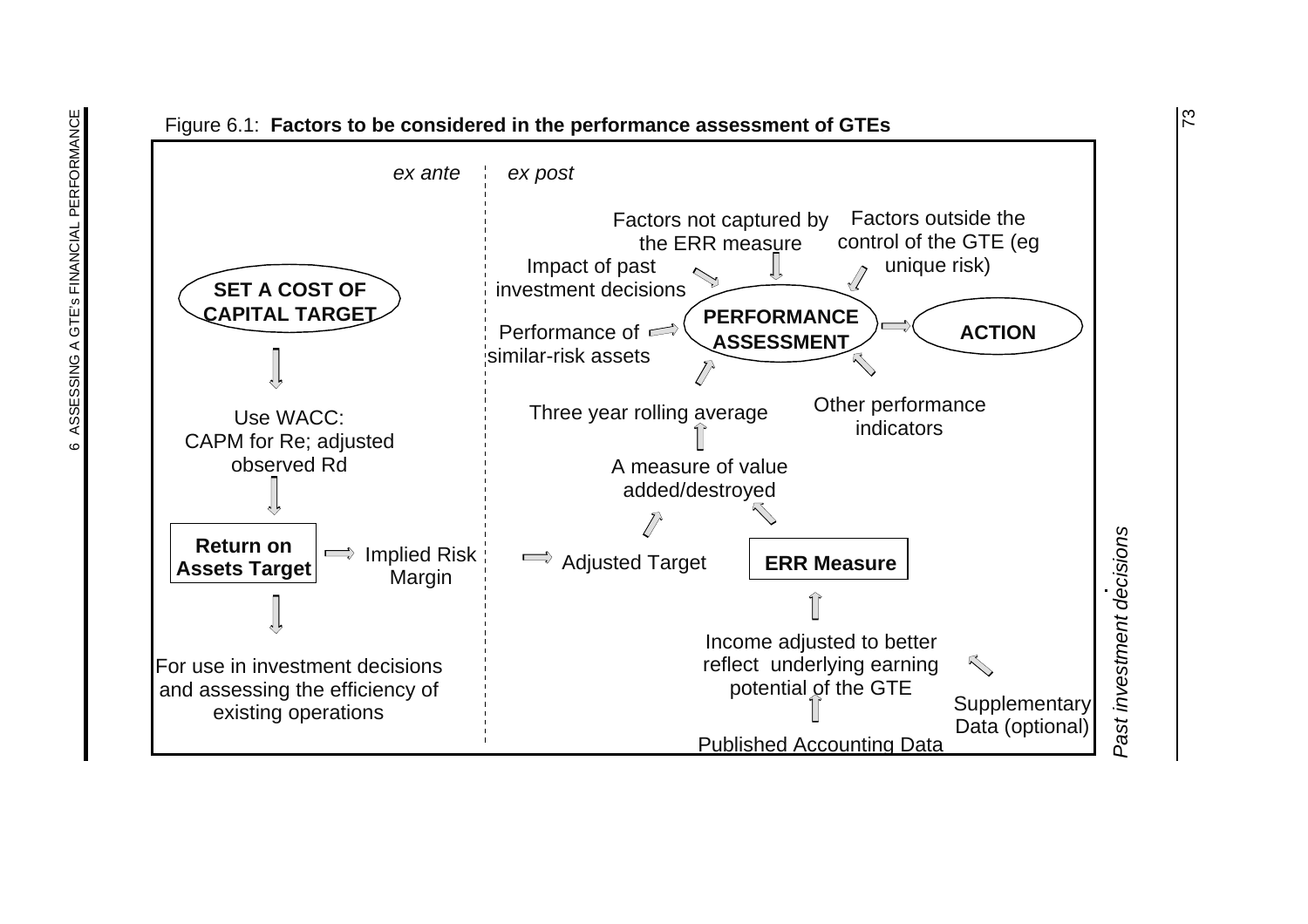Some GTEs may have a measured ERR which is considerably lower than their target. This may be the result of past decisions which may only be correctable over a period of years. In such cases, governments are faced with two basic choices:

- write down the value of the under-performing assets (that is, treat the discrepancy as a sunk cost), while allowing the GTE sufficient time to dispose of or rationalise other assets where this would improve performance; and, or
- establish interim benchmarks of performance (that is, transitional targets) which are expected to be achieved, with the cost of capital seen as a longrun target.

The decision as to which option, or combination of the two, is chosen will largely depend on the size of the gap between the GTE's realised and expected performance and on the environment within which the GTE operates (for example, the extent of the competition it faces and the nature of its incentive structure). If the GTE sets an appropriate hurdle rate of return on all new projects, then, over time, its measured performance should tend towards its targeted cost of capital. The application of a cost of capital target can also facilitate the improved operation of existing investments by providing a market based benchmark.

The writing down of asset values is what one would expect for publicly listed companies, but this option has generally not been adopted within the public sector. More recently, the introduction of AAS10 has influenced the approach to valuing under-performing assets for reporting purposes.

### Impact of significant new investments

To the extent that the capital component of the ERR formula does not fully account for the future benefits of recent investments, measured ERR will be depressed in the early period of a significant capital expansion program. Analysts should be aware that the capital commitments which typically occur in the initial period of a project may depress ERR until the positive cash flows from the investments are achieved. Measured ERR will then increase. Realised performance should be considered in conjunction with individual investment appraisals provided by the GTE.

Corporate plans represent the ideal vehicle for combining the necessary financial information (for example, net present values and expected rates of return) with discussion of how the capital investments are to improve the GTE's performance (and thus its ERR) over the longer term.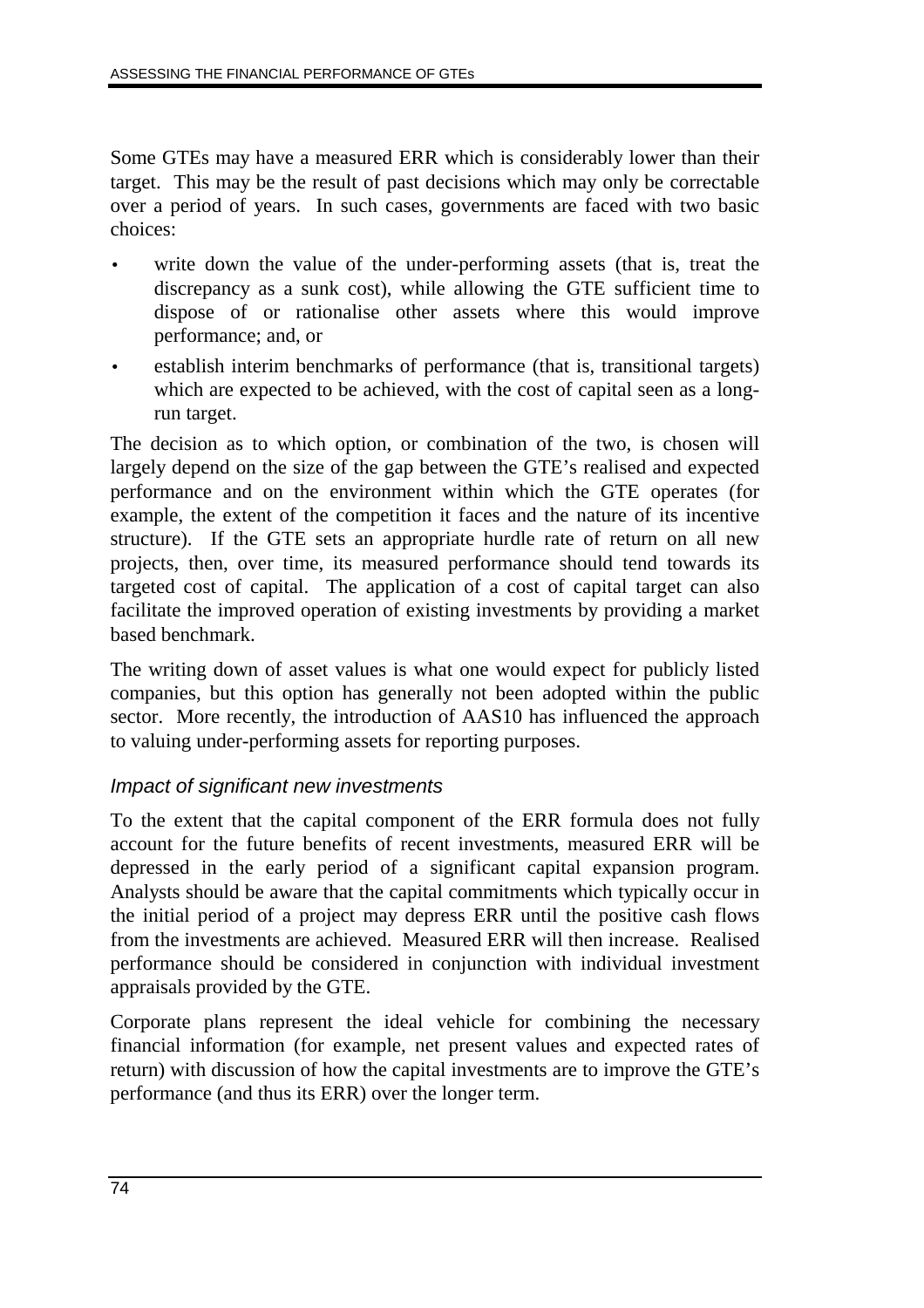# Changing market conditions

Financial targets are an important part of the market-like mechanisms which can be applied by governments to their GTEs. Set objectively, they provide a benchmark against which performance can be assessed. However, they are *ex ante* targets and there may be legitimate reasons for not achieving them. The challenge for the analyst will be to discern whether any measured underachievement relates to poor operational efficiency or to unanticipated changes in market conditions.

The Steering Committee's proposed approach to adjusting cost of capital targets provides a built-in adjustment mechanism. By averaging bond rates over a three-year period, the adjusted target automatically reflects broad changes in market returns. This process, however, may not adequately account for the impact of unique risk.

Although it is appropriate to exclude unique risk from the target-setting process which uses the CAPM, it can nonetheless affect measured performance and thus be an important aspect of performance assessment.

The performance assessment process involves more than mechanics and the manipulation of raw data. This is well highlighted by Officer (1985, pp. 87– 88):

It is not critical if the cost of capital (required rate of return) set by management turns out to be significantly different from the rate of return which was ultimately achieved. What is critical is how the returns from a company's investments compare with the returns achieved by alternative investments...The implication is that it is misleading to set a required rate of return as a control mechanism and then conclude that the system has got out of control if that required rate of return is not met. The firm or investments have only 'got out of control' if the return that they have realised has fallen relative to returns realised for investments of the same risk class. It is only in these circumstances that investments and perhaps management decisions should be changed to ensure a more efficient allocation of resources. In short, the appraisal of the firm by the market place is not done in a vacuum, it is done in the context of the return achieved or expected by alternative investments.

What is important in assessing performance is the relative performance of the GTE, or how the returns generated by the GTE compare with the returns achieved by alternative investments, given a particular level of risk. As an indication of the level at which a GTE should have performed, the returns it generates can be compared with the percentage change in the relevant industry (or relevant grouping of industries) accumulation index at 30 June of the current year compared with the index value at 1 July of the previous year. This approach, however, may need to be qualified. First, the capital gain/loss captured in the accumulation index may not be directly comparable with the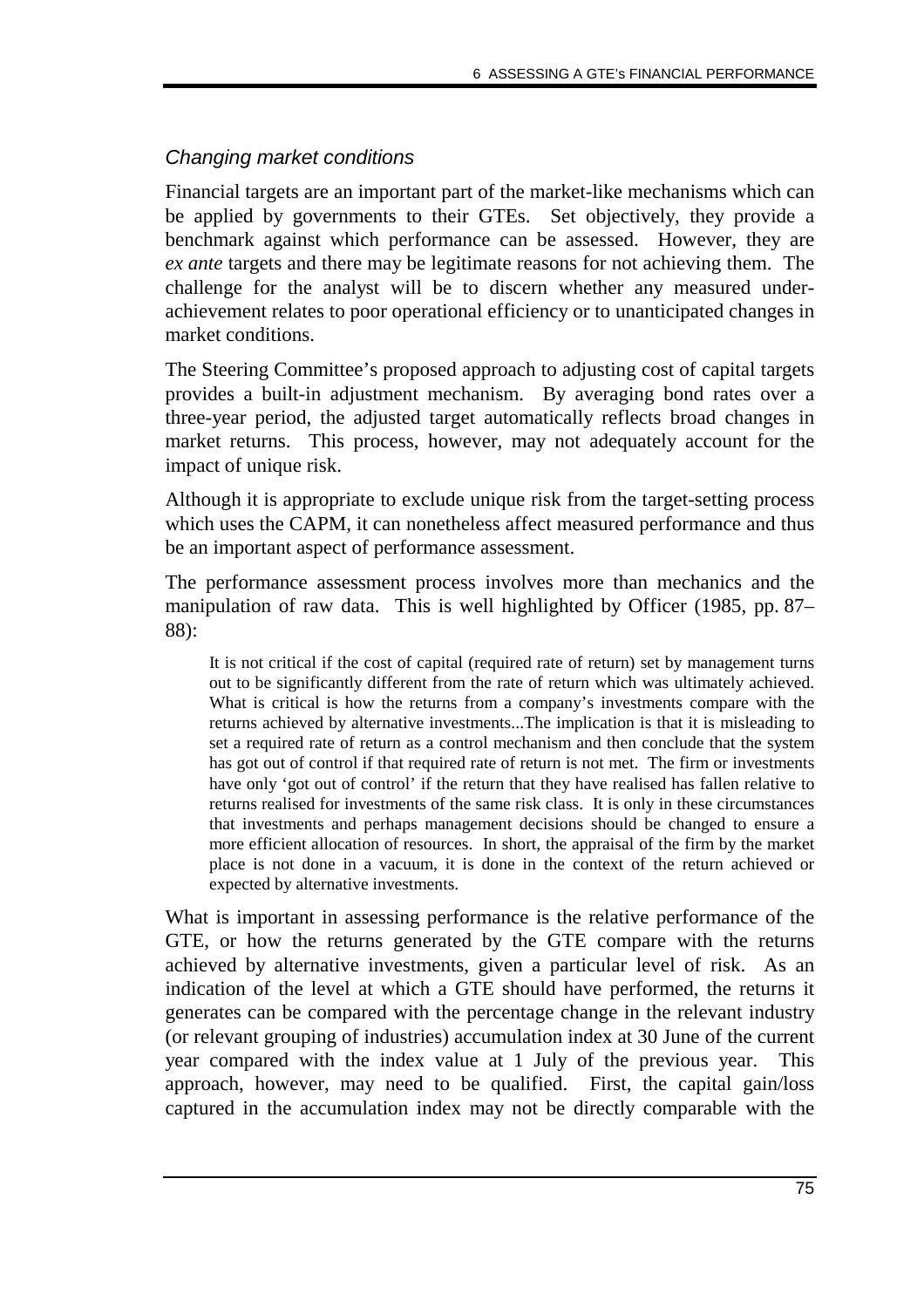capital income captured in the GTE's ERR measure. This is because the former will include the present value of changes in the expected future earnings of the companies making up the comparable industry sector — a value which may not be captured in changes in GTE asset values. Second, the index measures the total returns to equity capital only, not the total returns to all capital. An accumulation index by industry sector is published in the *Australian Financial Review.*

# Unique events affecting a GTEs returns

A GTE's performance will probably be affected by unique or independent events outside its control. There is a need to take such circumstances into account when assessing performance.

As discussed in Chapter 3, the target-setting methodology used in this paper is concerned with market risk (that is, that form of risk which affects the market in general). When setting targets using the CAPM, the unique risk factors that may affect a GTE's returns are ignored and the only risk to which a valuation is attached is the systematic or market risk. However, in assessing a GTE's performance, analysts should be aware of unique events which are outside the influence of the management of the GTE. These can have a significant effect on the GTE's returns in a particular period, while having no effect on similar firms or the market generally. Such factors should be taken into consideration when the performance of the GTE is compared with the returns generated by other equities of similar risk.

### Interpretation of variations in returns

The fact that a GTE's returns are expected to vary both with market conditions generally and through the influence of unique events, implies that at times a GTE may be making extremely high or low returns.

Analysts of GTE performance should be aware of this and properly identify the reasons for the level of return achieved, particularly when they intend to use their assessment of performance as the basis for providing policy advice in areas such as deregulation, the pricing of monopoly provided goods and services, and the ongoing viability of the enterprise.

# Accounting data

The ERR formula presented in Chapter 4 uses data from audited accounts, and may be subject to the limitations inherent in accounting data. If these are not addressed by the analyst, a GTE's measured ERR may differ from its true performance. In Chapter 4 advice is provided on the treatment of several items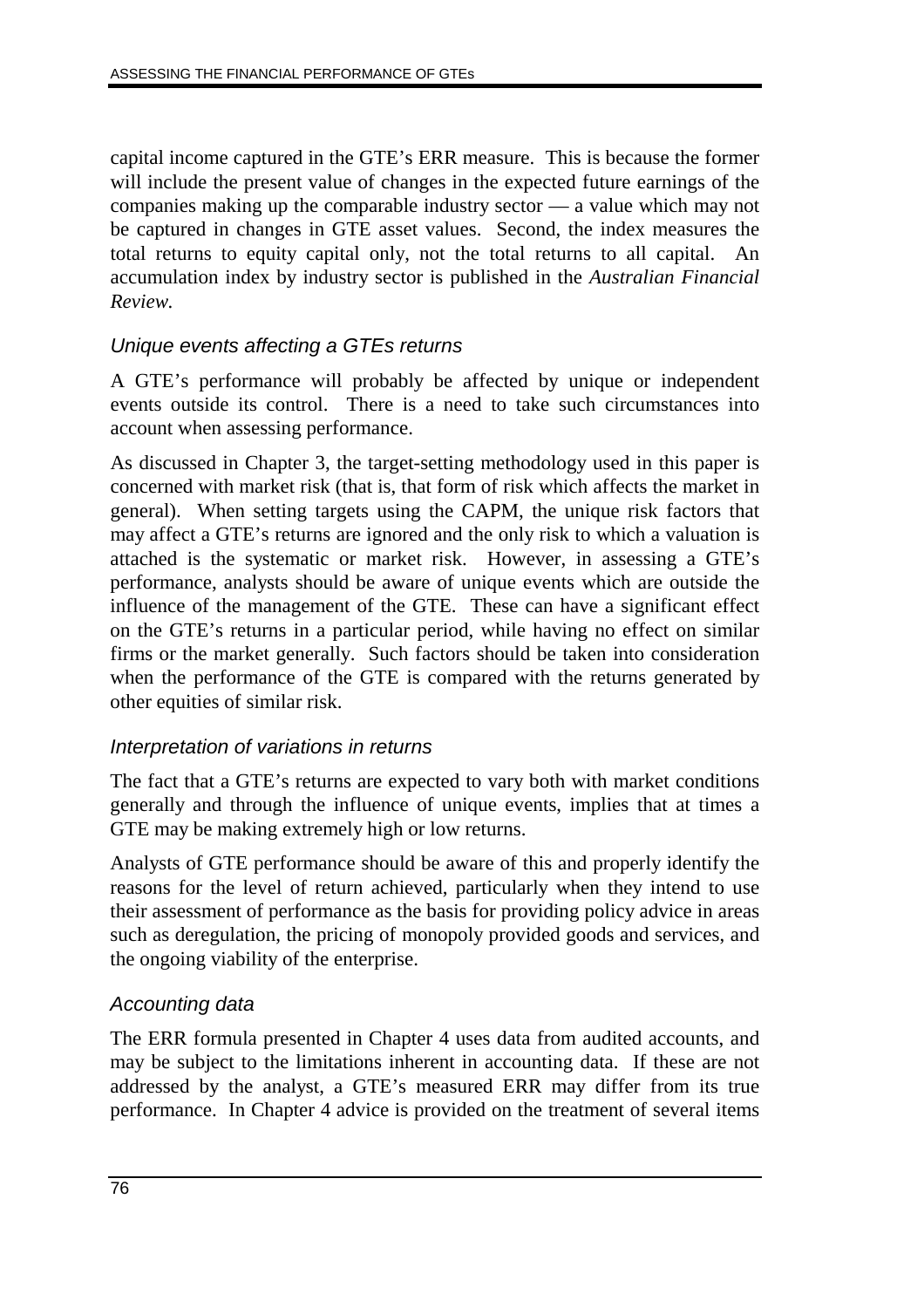which need to be considered when determining the components of economic income and the capital base. Analysts will need to understand how to 'unwrap' the accounting data to obtain a better picture of a GTE's underlying, cash-based performance.

Examples of how the effects of accounting standards can flow through to the measurement of performance, discussed in Chapter 4, include the absence of an actively used asset revaluation reserve and the potential for EBIT to contain capital value adjustments. With respect to the former, in periods between asset revaluations the estimation of the capital component of economic income may be inaccurate to the extent that the accounting depreciation of assets, based on management estimates of useful lives and residual values, differs from the economic consumption of the assets. When asset revaluations occur, they should, in principle, capture any discrepancy between accounting and economic depreciation over the period.

Analysts should also consider the potential for the opening value of total assets to differ from the market value of the entity.

# Asset valuations

The denominator of the ERR equation is given by the opening value of the assets of the GTE and the numerator includes the change in the value of assets held at the start of the year. Consequently, asset values and changes in asset values are a significant determinant of the measured ERR. Analysts therefore need to account for matters such as:

- the frequency of asset revaluations and the appropriateness of the accounting depreciation rates used in periods between asset revaluations;
- the appropriateness of the asset valuation techniques employed by the GTE, including such issues as whether the land assets are valued separately to building assets; and
- the distribution of assets by type and value.

If a GTE does not undertake regular asset revaluations the major factor affecting the closing value of assets and the changes in asset values will be accounting depreciation. In this instance, analysts may need to assess the appropriateness of the accounting depreciation rates chosen by the GTE. For example, in the absence of an adjustment to the asset revaluation reserve, measured ERR will be depressed if the GTE's assets are being depreciated too quickly. In this case, it may be necessary to re-assess ERR using a revised measure of depreciation. The estimate of the appropriate rate of depreciation should be based on separate asset classes.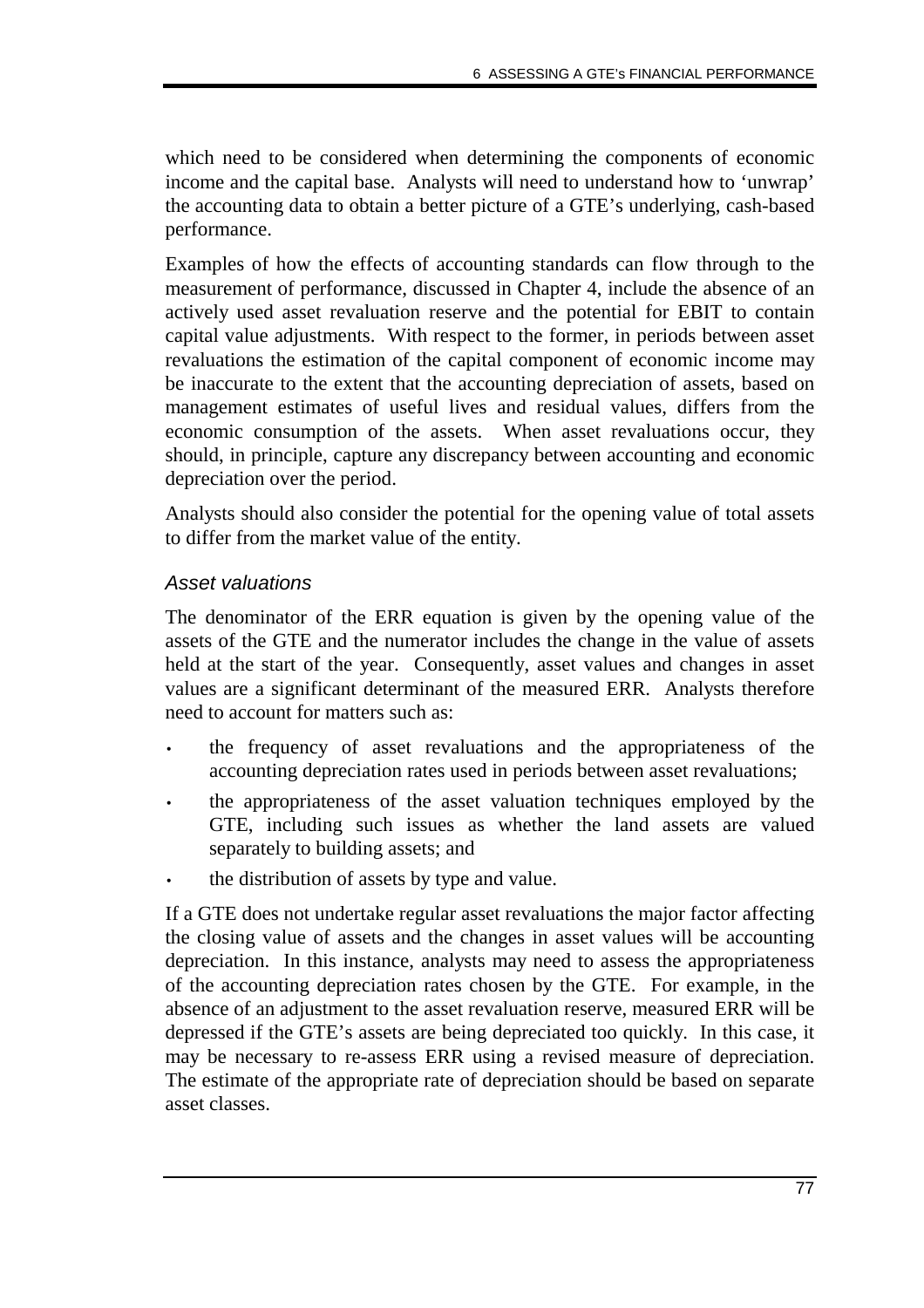# Length of performance measurement period

It is possible that the period used to average the measured performance may not be long enough to capture the representative performance of the GTE. This may be the case for GTEs with long-lived assets and 'lumpy' capital expenditure programs. In this case, capital expenditures can have a significant impact on short-term measured performance and governments may wish to extend the three-year performance monitoring cycle recommended by the Steering Committee, although this may lessen the comparability of the data across GTEs and jurisdictions.

### The distribution of economic income between income and capital

Where a cost of capital target is achieved primarily through changes in asset values, performance might be considered unsatisfactory. For instance, if a fortuitous increase in asset values compensates for an otherwise unacceptable level of earnings, it would be unwise to conclude that the enterprise in question has performed well during a particular financial year simply because it has achieved its cost of capital target. Conversely, a sudden decrease in asset values due to factors outside management's control may mask an otherwise acceptable level of earnings.

For these reasons, analysts should consider the distribution of economic income between the income and capital components of the ERR formula. In addition, governments should consider requesting data from GTEs on land holdings and changes in the value of these.

# **6.2 Other financial performance indicators**

While the ERR measurement techniques described in this paper can provide governments with valuable information on the performance of their investments in GTEs, there are practical constraints on how accurately performance can be measured. Income is a function of a number of variables, such as the GTE's cost structure and pricing policy. ERR as a global measure of performance should therefore be supported by a range of other indicators.

The Steering Committee currently publishes a suite of financial and nonfinancial performance indicators centred on accounting rates of return (defined as EBIT/average assets). Additional indicators that might be utilised in conjunction with ERR include EBDIT/assets (a measure that indicates how successfully a GTE's management has used the assets under its control), various cash flow ratios (cash from operating, investment and financing activities relative to total assets) or measures of productivity such as total factor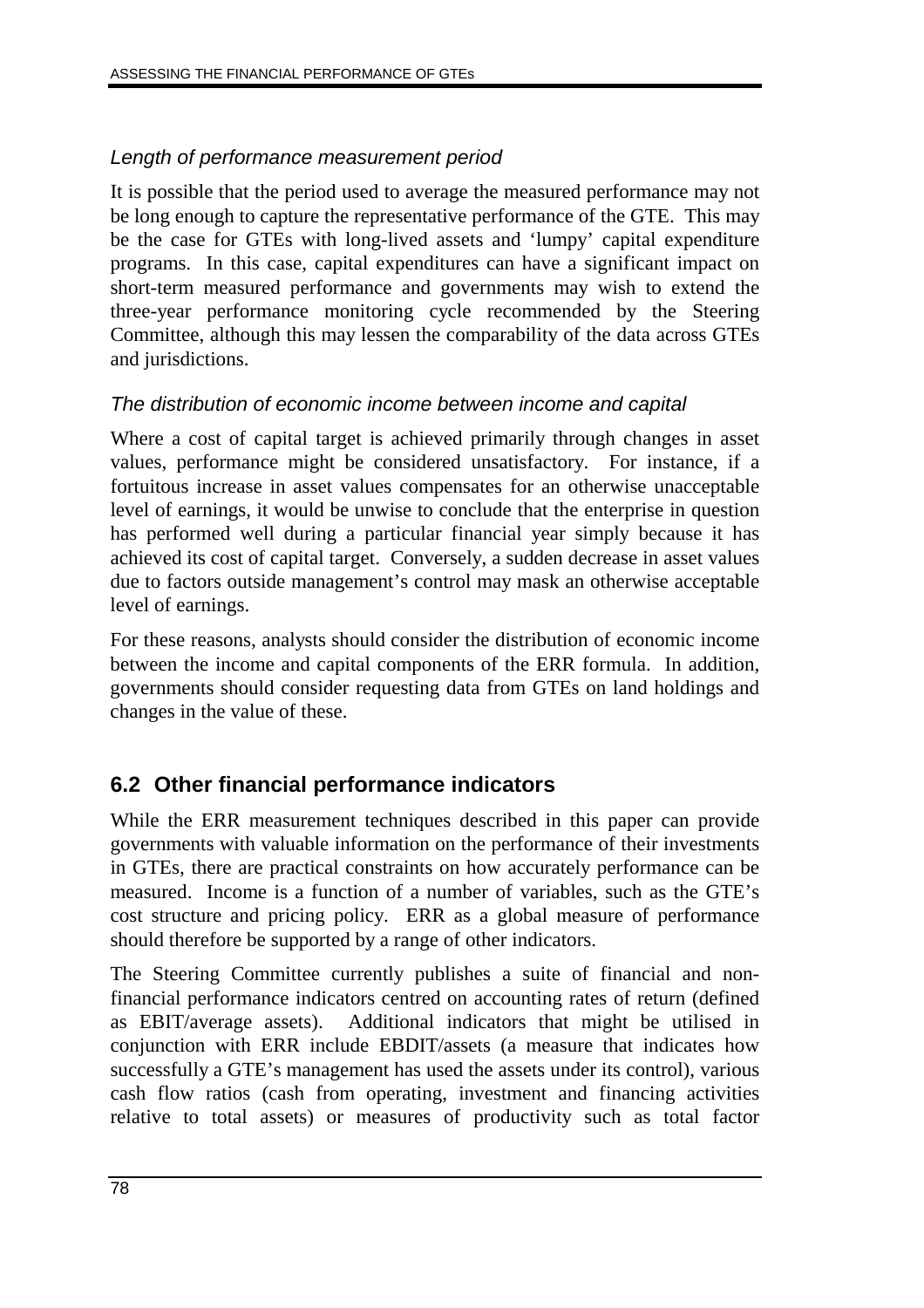productivity (TFP). A TFP measure may be particularly relevant if the GTE has sufficient pricing flexibility to enable it to meet a cost of capital target by raising prices rather than through efficiency improvements. This issue is discussed further below.

# **6.3 Interaction of pricing and ERR performance**

If an enterprise adds value, it could be viewed as achieving a return which is more than that considered reasonable by the market. The prospects of a private company providing a return in excess of its cost of capital are usually constrained by product competition. Given the monopoly franchise available to some GTEs, it may be inappropriate simply to assess GTEs on the extent to which they exceed their target.

Requiring GTEs, particularly monopoly GTEs, to achieve an appropriate financial target will not, by itself, always ensure improved allocation and a more efficient use of resources. It may be possible for a GTE to achieve its cost of capital target by charging higher prices while operating inefficiently.

It is therefore advisable to review a GTE's pricing policy as part of the performance assessment process. Such a review should consider that:

... the annual rate of return earned particularly by enterprises with monopoly power should ideally be the result of pricing strategies related to capacity utilisation; prices should not be set passively to achieve a rate of return target (Commonwealth Treasury, 1990, pp. xv–xvi).

If GTEs are required to set prices at levels sufficient to just cover current operating costs and the decline in the value of associated assets, together with the opportunity cost of the capital tied up in the particular activity of the enterprise, their scope for charging excessive prices will be limited. Such a pricing regime is the equivalent of setting prices so that a GTE's cost of capital is just achieved overall.

However, this approach places no pressure on GTEs to reduce costs, as they can provide a 'market' return on whatever value has been ascribed to their assets. GTEs with a monopoly can pursue inefficient pricing strategies (and thus hide inefficient work and management practices) unless both efficiency performance targets (for example, TFP) and/or price regulation are introduced to discourage inappropriate cost structures.

An alternative strategy is to require GTEs to price individual services flexibly with the object of having sufficient capacity available to meet demand without excessive queuing during peak periods while avoiding significant under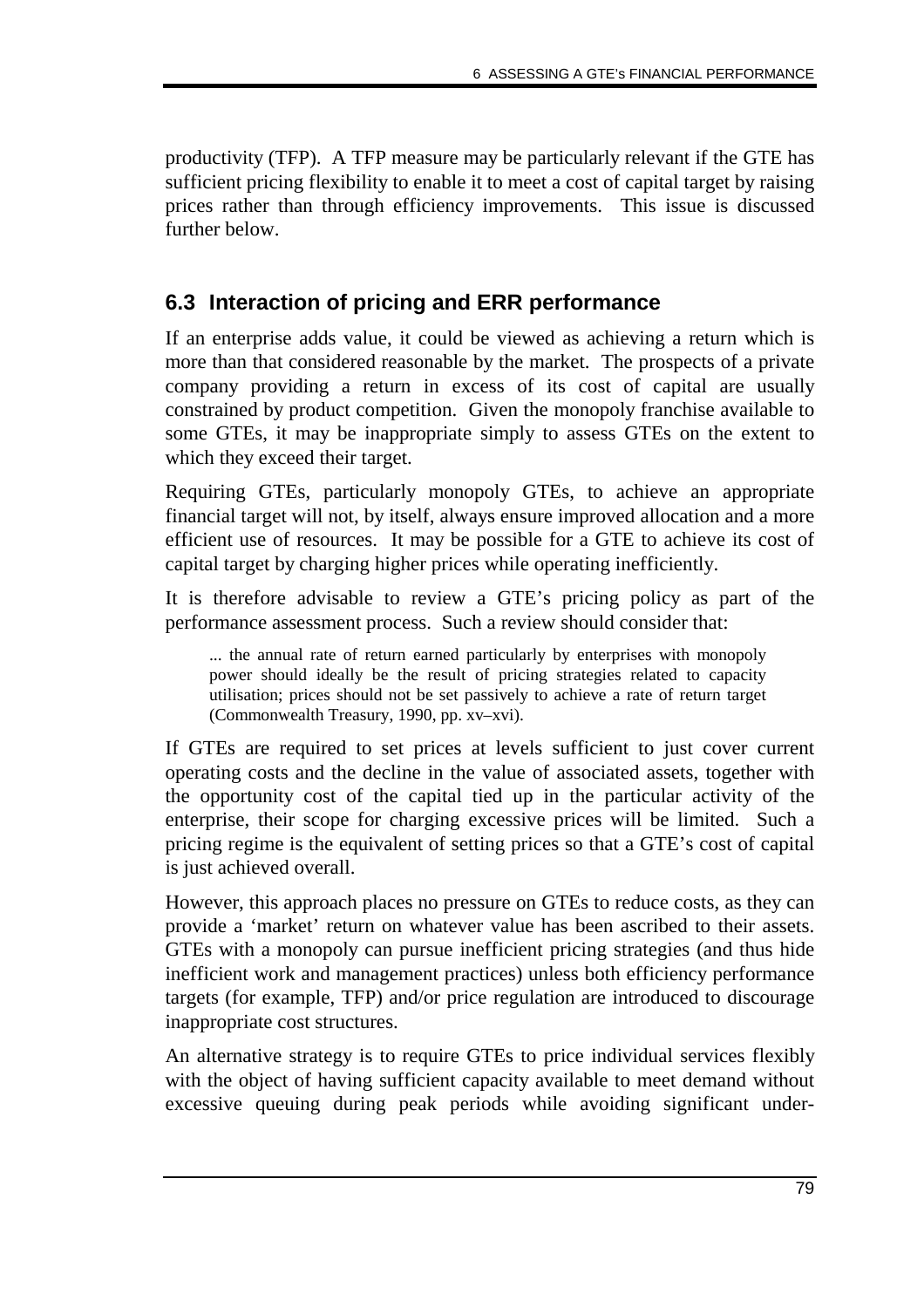utilisation during slack periods. The requirement to cover current operating costs would act as a floor on prices. This pricing strategy is suited to GTEs with geographically disparate and 'lumpy' investments. Under this approach, the ERR achieved by each business unit within the GTE would indicate whether capacity should be expanded or contracted. Where the rate of return is consistently above the target, this may indicate that capacity should be expanded, and vice versa.

There are several avenues open to governments to prevent the abuse of market power. The approach which has gained increasing acceptance in recent years has been the introduction (where feasible) of effective competition. Under competition, customers influence prices through their collective expression of capacity and willingness to pay. Super profits are lost to competitors or new entrants and sub-normal profits are generally corrected by the withdrawal of resources. Analysts will need to be mindful of whether or not the GTE faces effective competition when assessing economic performance.

# **6.4 Adjusting to a new performance regime**

Wide-spread incorporation of ERR into accountability regimes would enlarge the scope for comparisons between jurisdictions and for the sharing of knowledge between enterprises and governments. Together with other indicators, it can show how well public assets are being managed and the owners' equity preserved. The notion of shareholder value and the principle of opportunity cost, encapsulated in a concept such as the cost of capital, need to be understood if improved governance of public sector enterprises is to be achieved.

However, once the reasons for introducing ERR are understood, incorporating it into accountability regimes will require sensitivity. The approach taken by governments may need to be modified to suit the circumstances of individual GTE<sub>s.1</sub>

Just as ERR is a challenge to GTEs, there is an obligation on central agencies (and portfolio departments, where appropriate) to smooth the transition. Leadtimes for implementing the new regime should be ascertained and programmed. The rate of adoption of ERR by jurisdictions has to be a matter of individual choice and might be governed by technical factors (for example, data availability).

 $\overline{a}$ 39 An example is the GTE which operated under legislation which specified that financial targets must be set in dollar terms rather than as ratios.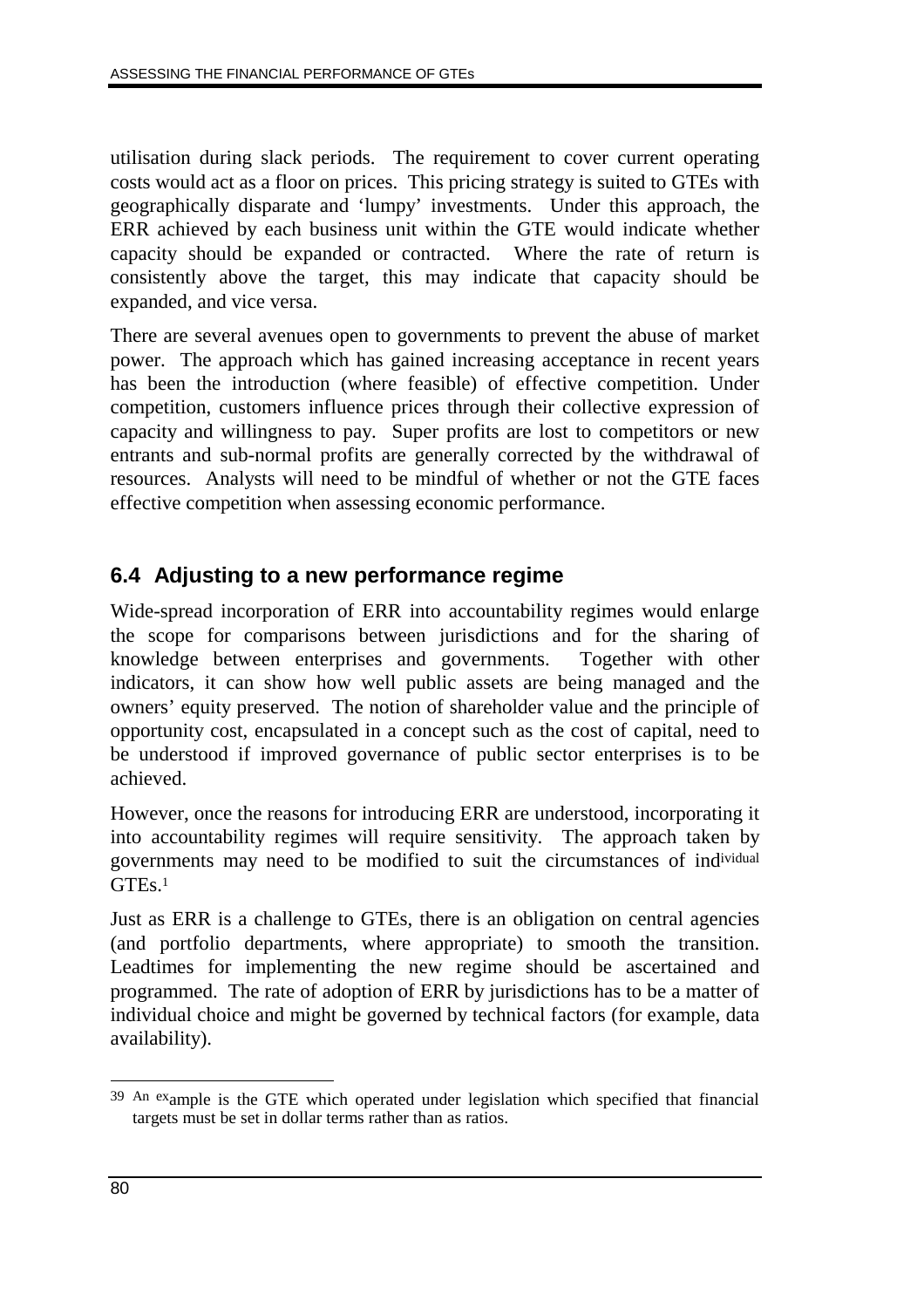# **A THE CAPITAL ASSET PRICING MODEL AND THE WEIGHTED AVERAGE COST OF CAPITAL**

# **A.1 General**

This appendix outlines the theory underlying the use of the Capital Asset Pricing Model (CAPM) and the Weighted Average Cost of Capital (WACC) to estimate a cost of capital target. The approach follows that of Brealey and Myers (1991).

It should be stressed that the CAPM approach taken in this paper is different from the exposition of CAPM provided in Commonwealth Treasury's Economic Paper No. 14 (1990). Research since the publication of that paper suggests that attempts to adjust the CAPM formula to account for dividend imputation (that is, by adjusting the required rate of return on equity) were misguided and could result in perverse outcomes. It is better to account for imputation through adjustments — either to the WACC formula or in the cash flows — when assessing actual performance, rather than setting targets.

At the outset, it is important to realise that the CAPM is designed to provide an estimate of the required after-company tax return on the equity (or shareholders' funds) invested, rather than on the equity plus debt. The return on debt can be obtained directly from the capital markets, although adjustments may be needed. The enterprise's cost of capital can then be expressed as the weighted average of the required return on equity and debt. This is known as the Weighted Average Cost of Capital (WACC).

The CAPM models the fact that in a competitive market the expected market risk margin of each individual investment varies in direct proportion to that investment's beta. It provides a formula for defining this relationship for all investments:

$$
R_{\rm i} = R_{\rm f} + \beta_{\rm i} (R_{\rm m} - R_{\rm f}) \tag{A1}
$$

where  $R_i$  = the required rate of return on a particular investment;

 $R_f$  = the risk-free rate of return;

 $\beta_i$  = the tendency of the investment's returns to change with changes in the returns on the market portfolio; and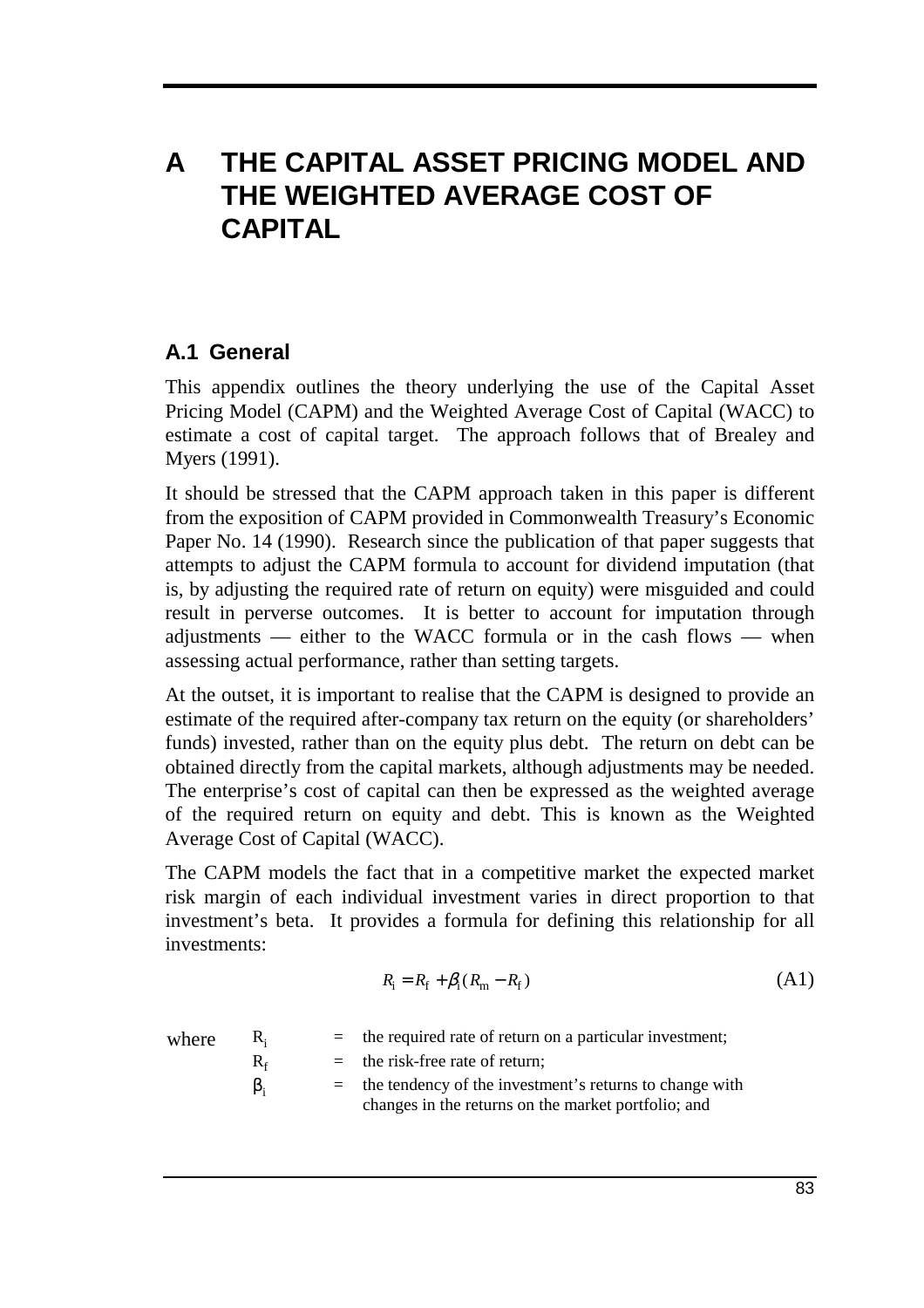$R<sub>m</sub>$  = the rate of return on the full market portfolio.

The required return on an investment comprises a risk-free return plus a premium for risk which is the product of the beta and the risk premium for the market as a whole.

The CAPM can be applied to a firm to calculate the required rate of return on an enterprise's total assets (funded by debt plus equity), expressed as:

$$
R_{\rm a} = R_{\rm f} + \beta_{\rm a} (R_{\rm m} - R_{\rm f}) \tag{A2}
$$

where  $\beta$ <sub>a</sub> measures the tendency of the returns on the enterprise's total assets to move with changes in the returns on the overall market portfolio,  $R<sub>m</sub>$ .

Alternatively, the required returns to the enterprise's equity and debt can be expressed separately:

$$
R_{\rm e} = R_{\rm f} + \beta_{\rm e} (R_{\rm m} - R_{\rm f}) \tag{A3}
$$

$$
R_{\rm d} = R_{\rm f} + \beta_{\rm d} (R_{\rm m} - R_{\rm f}) \tag{A4}
$$

where  $\beta_e$  and  $\beta_d$  are the enterprise's equity and debt betas respectively. The debt beta is the firm-specific adjustment for riskiness of the security held by the debtholders; the lower the perceived risk, the lower the beta.

Where  $\beta_d$  is not available it is recommended that debt be split into short- and long-term debt and weighted by their respective costs of debt. That is:

$$
R_{\rm d} = r_{\rm d1} \underbrace{\sqrt{11}}_{\rm D} \underbrace{\sqrt{12}}_{\rm d2} \underbrace{\sqrt{12}}_{\rm D} \underbrace{\sqrt{12}}_{\rm C} \tag{A5}
$$

| $r_{d1}$ | the borrowing rate on long-term debt;        |
|----------|----------------------------------------------|
| d1       | long-term debt;                              |
| $r_{d2}$ | the borrowing rate on short-term debt;       |
| d2       | short-term debt; and                         |
|          | the total market value of debt. <sup>1</sup> |
|          |                                              |

 $\overline{a}$ 

In practice, Rd is estimated using market interest rates and the book value of debt rather than market value.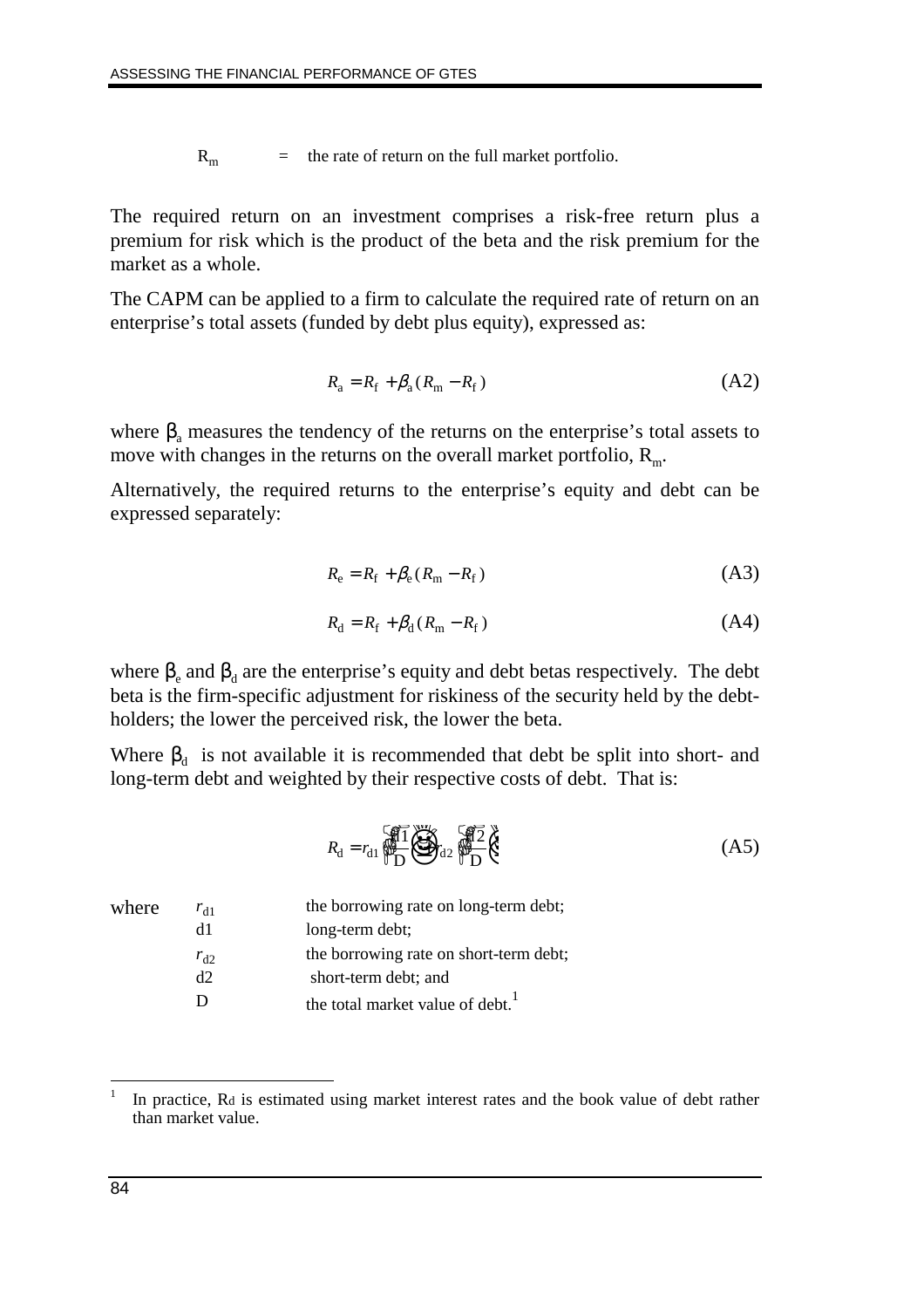The enterprise's cost of capital can then be expressed as the weighted average of the required return on equity and debt. This is known as the weighted average cost of capital (WACC) and can be expressed as:

$$
R = R_e \underbrace{\text{max}}_{\text{V}} R_d \underbrace{\text{max}}_{\text{V}} R_e \tag{A6}
$$

where  $E =$  the market value of equity;  $D =$  the market value of debt; and,  $V = D + E$ 

Equations (A2) and (A6) are equivalent. They both measure:

- the required rate of return on total assets; and
- the cost of capital that a firm must pay.

Alternatively, substituting  $R_e$  and  $R_d$  from equations (A3) and (A4) into Equation (A6) yields:

$$
R = R_{\rm f} + \sum_{\alpha=1}^{N_{\rm f}} \sum_{\gamma=1}^{N_{\rm f}} \sum_{\gamma=1}^{N_{\rm f}} \sum_{\gamma=1}^{N_{\rm f}} \sum_{\gamma=1}^{N_{\rm f}} \sum_{\gamma=1}^{N_{\rm f}} - R_{\rm f} \tag{A7}
$$

Comparing equations (A2) and (A7) shows the relationship between  $\beta_a$ ,  $\beta_e$  and  $\beta_d$ :

$$
\beta_{a} = \beta_{d} \underbrace{\bigoplus_{n=1}^{n} \bigoplus_{k=1}^{n} \beta_{k}}_{\text{UV}} \tag{A8}
$$

Using the above methodology the required return on total assets can be obtained in either of two ways:

- 1. Using the cost of capital approach (A6), drawing on equations (A3) and (A4) which require estimates of the enterprise's equity and debt betas respectively. When the debt beta is not available Equation (A5) can be used in place of (A4).
- 2. Using Equation (A2) directly with an estimate of the enterprise's asset beta.

As noted, the above methodology excludes taxation implications. However, under full imputation the asset beta remains largely independent of the enterprise's debt-to-equity ratio (for reasonably commercial capital structures).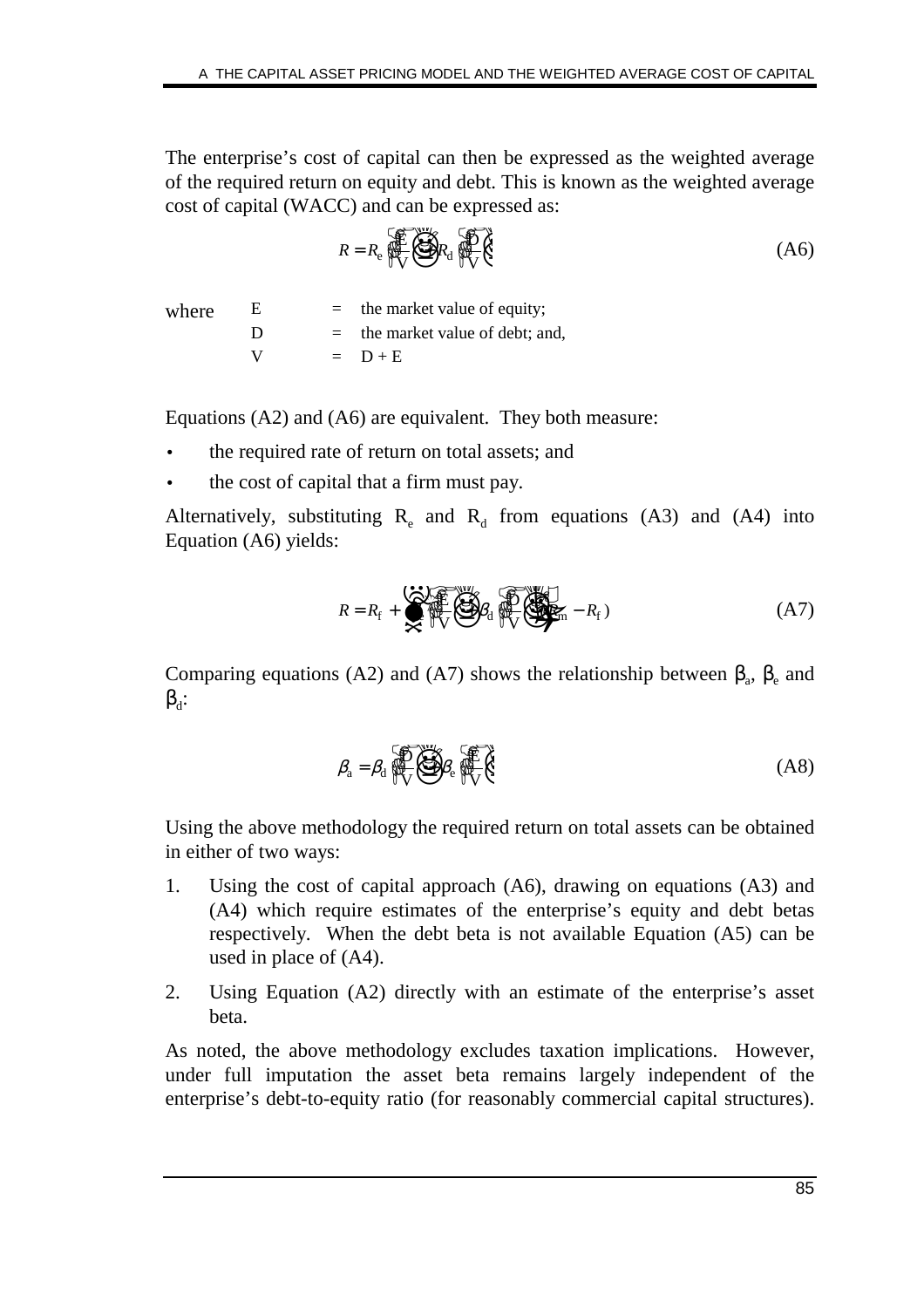Consequently the conclusions remain unchanged: there are two methods of estimating the required rate of return on total assets.

The Steering Committee recommends use of the WACC expressed as Equation (A6) because of its simplicity and wide recognition.

# **A.2 Return on equity**

Equity returns come in the form of dividends and capital gain, encompassing not only an enterprise's performance but also investor expectations.

For estimation using the CAPM, the return on equity can be seen as three distinct components: the risk-free rate of return, the equity beta, and the market risk premium:

- The risk-free rate of return, proxied by the long-term (10-year) government nominal bond rate, is included in the required return on equity because investors would not invest in risky equity stock if the return was less than that for a safe alternative investment.
- The equity beta is the measure of the investment's risk relative to the average risk in the market as a whole. If the equity beta is 1 then the enterprise's equity stock is considered to be equivalent to the average market risk; if the equity beta is less than 1 then the enterprise's risk is less than that for the average market. Further discussion on beta estimation is provided at Appendix C.
- The third component is the market risk premium  $(R_m R_f)$ . The market risk premium is defined as the difference between the required rate of return on a total market portfolio  $(R_{\rm m})$  less the risk-free rate of return  $(R_{\rm f})$ . In practice, the market portfolio is proxied by the return on equities in the share market.

# **A.2.1 Risk-free rate of return (Rf)**

The long-term (10-year) government bond rate is the appropriate benchmark or minimum expected rate of return from a GTE. It is reported daily in financial papers.

# **A.2.2 Estimating the market risk premium (Rm–Rf)**

Due to the volatility of annual equity returns, reliable measures of the market risk premium need to be averaged over a long time horizon. In Australia there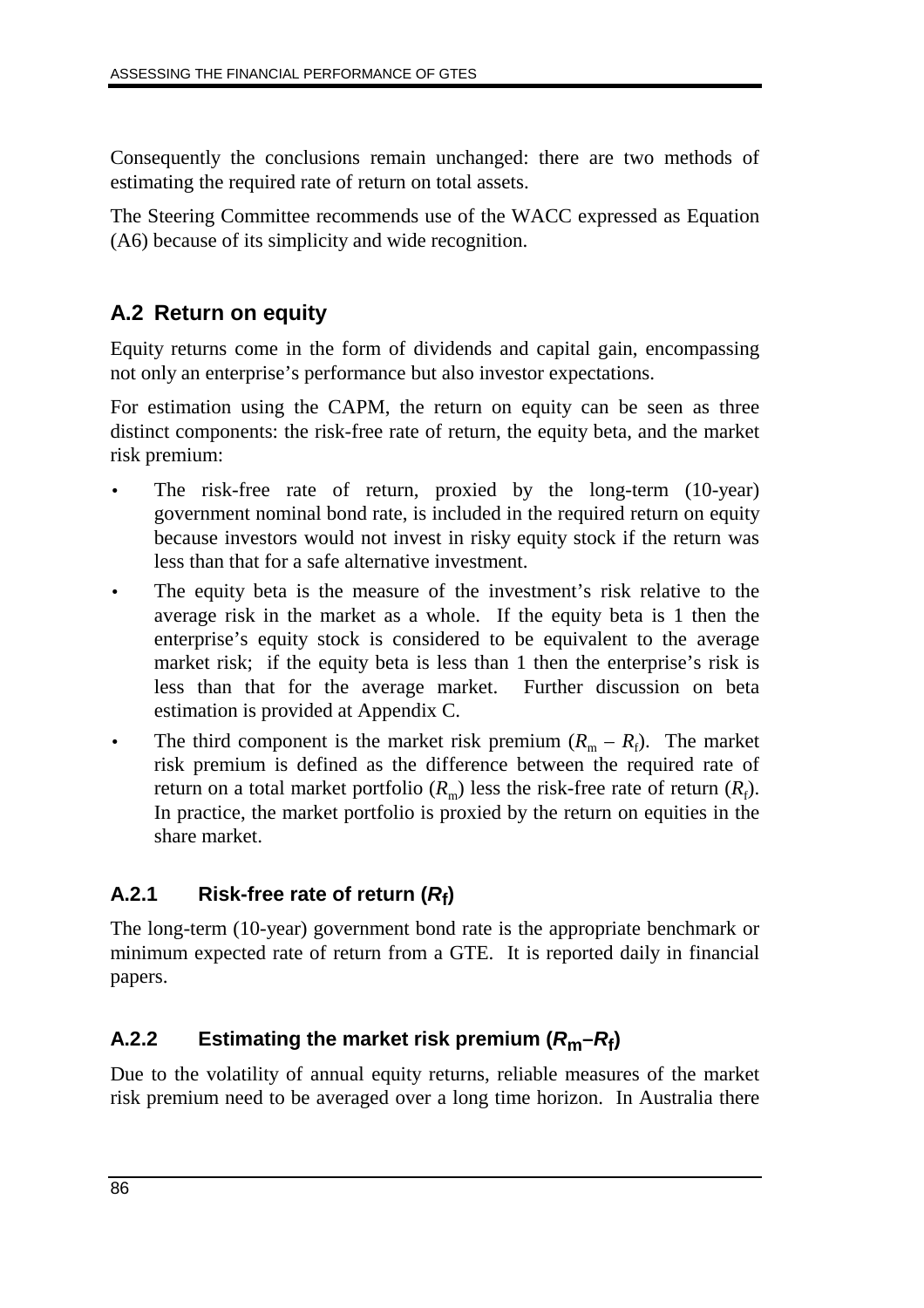have been several studies using long data series designed to empirically estimate the market risk premium, which is assumed to be reasonably stable in the medium term. Estimates of premia include:

| 6.0 per cent     | Irvine (1991);                    |
|------------------|-----------------------------------|
| 6.0 per cent     | Department of Finance (1991);     |
| 8.0 per cent     | Bowers and Ball (1988);           |
| 7.0–8.0 per cent | Department of Finance (1987); and |
| 7.9 per cent     | Officer (1985).                   |

The inability to confidently use short data series to estimate the market risk premium poses problems because of the recent changes to the Australian taxation system. The above historical estimates are all derived from data without an allowance for the introduction of dividend imputation in 1987. On the other hand, the 1985 capital gains tax imposed on the value of income retained in the company may have off-set this somewhat.

Recent research by Associate Professor Neville Hathaway of the Melbourne Business School Finance Research Group indicates that equity risk premia are set on world capital markets. This is consistent with the notion of open capital markets throughout the world. The research indicates that the best long-term estimate for the Australian expected risk premium is 7 per cent.

# **A.2.3 Effect of capital gains taxation and imputation on the market risk premium**

The required return on equity takes into account not only dividends but also capital growth. Prior to 1985, when capital gains were often not taxed, there was an incentive for enterprises to retain earnings and thereby offer shareholders appreciation in the capital value of their shares in lieu of dividends. This favoured tax payers on the highest marginal rates. Thus, capital gains taxation has reduced the advantages of this approach on post-1985 equity investment.

Intuitively, the announcement of a removal of a layer of taxation through imputation should have resulted in a one-off increase in share prices, representing the increased value to shareholders of the cash flow stream. But not all investors have fully benefited from imputation. Institutions with a zero statutory marginal tax rate cannot use imputation credits, superannuation funds may even receive tax credits in excess of their total tax payable, and foreign investors are only eligible to receive exemption from dividend withholding tax.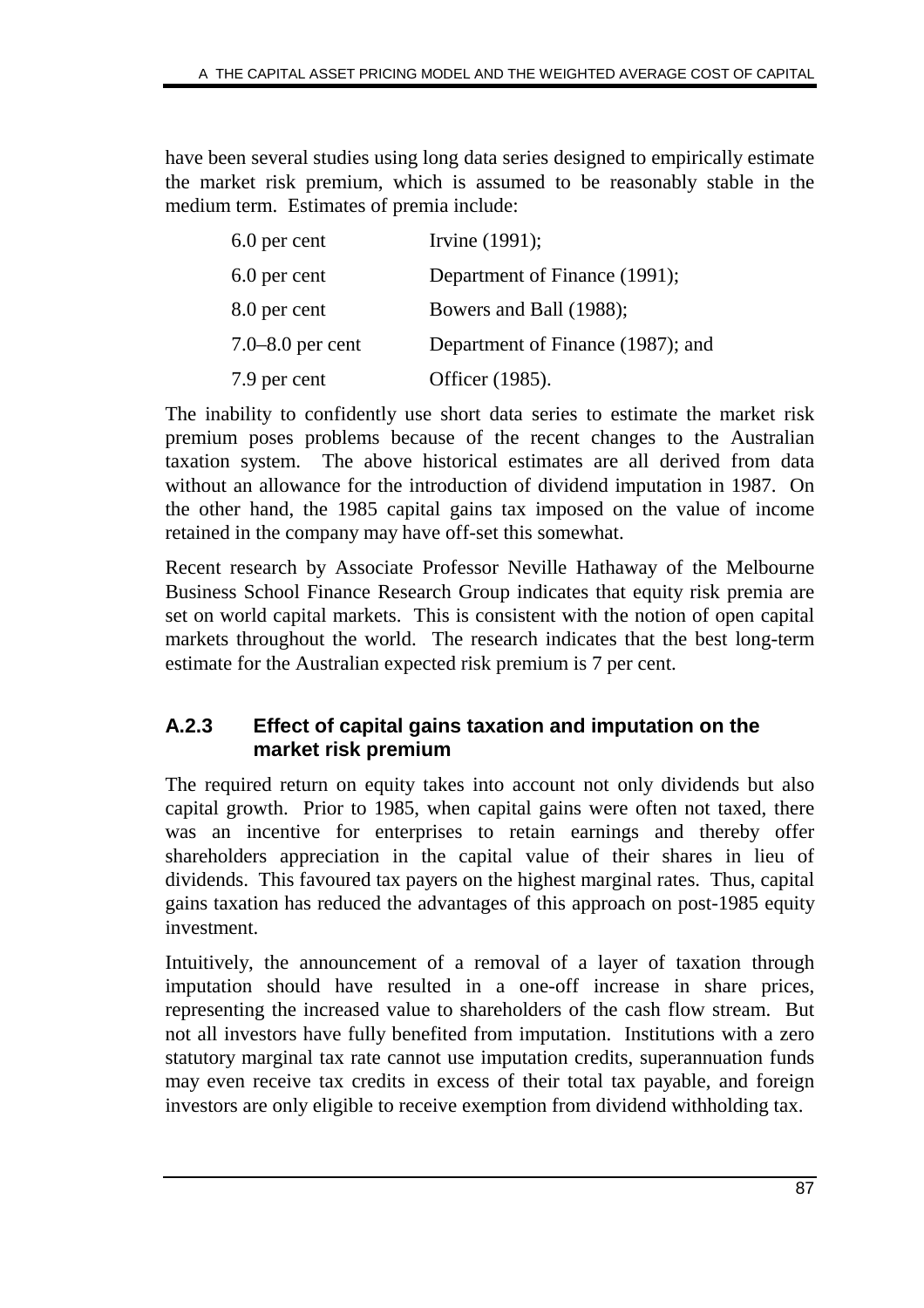If imputation has been effective in raising the after-tax cash flow returned to investors from equity investments, then some new projects previously considered unprofitable at the corporate level would have become profitable. Bowers and Ball (1988) argue that this will result in riskier projects being undertaken. This would tend to cause the market risk premium to rise (similarly for the enterprise's debt and equity betas) but the magnitude of any adjustment attributable to risky projects is dependent on the elasticity of demand of these projects (how likely they are to be taken up). No evidence exists as to the exact elasticity of demand of risky assets, but it is assumed not to be perfectly inelastic resulting in some pressure on the market risk premium (at the margin).

Conversely, if the addition of a capital gains tax captures more taxable income (reduced avoidance) at the investor level than is reduced from the removal of the double taxation of dividends, the overall tax burden will be higher, risky investment projects will decline and the net influence on the market risk premium would be expected to be negative (that is, a reduction).

Finally, the classical tax system was claimed to discriminate against the use of equity capital in favour of debt. On this basis, the introduction of imputation is expected to cause a restructuring of company capital away from debt. If most companies had reduced relative debt levels, then the market risk premium should have fallen as the likelihood of bankruptcy declined.

Data quoted in the Industry Commission's inquiry into the availability of capital suggest that the tax system favoured investment in companies which retained earnings, implying a marginal incentive to invest in equity. Since equity investors historically tend to be in the top marginal tax brackets, it is not surprising that there has been no significant movement away from debt financing. Depending on the measure used, debt financing may actually have increased and no impact upon the risk premium can be assumed.

The net result of this discussion is that without empirical evidence it is difficult to identify, with confidence, the exact effect of capital gains taxation and imputation on the risk premium. Since reliable empirical data are unlikely to be available for another 20 to 30 years, historical data estimates of the market risk premium provide the best estimate at this stage. Further, the impact of changes in taxes in the local market would not be expected to have a material influence on expected returns (which are set internationally).

To summarise, for this paper a risk premium of 7 per cent is appropriate. This risk premium is added to the risk-free rate of return  $(R_f)$  to calculate the market rate of return  $(R<sub>m</sub>)$ .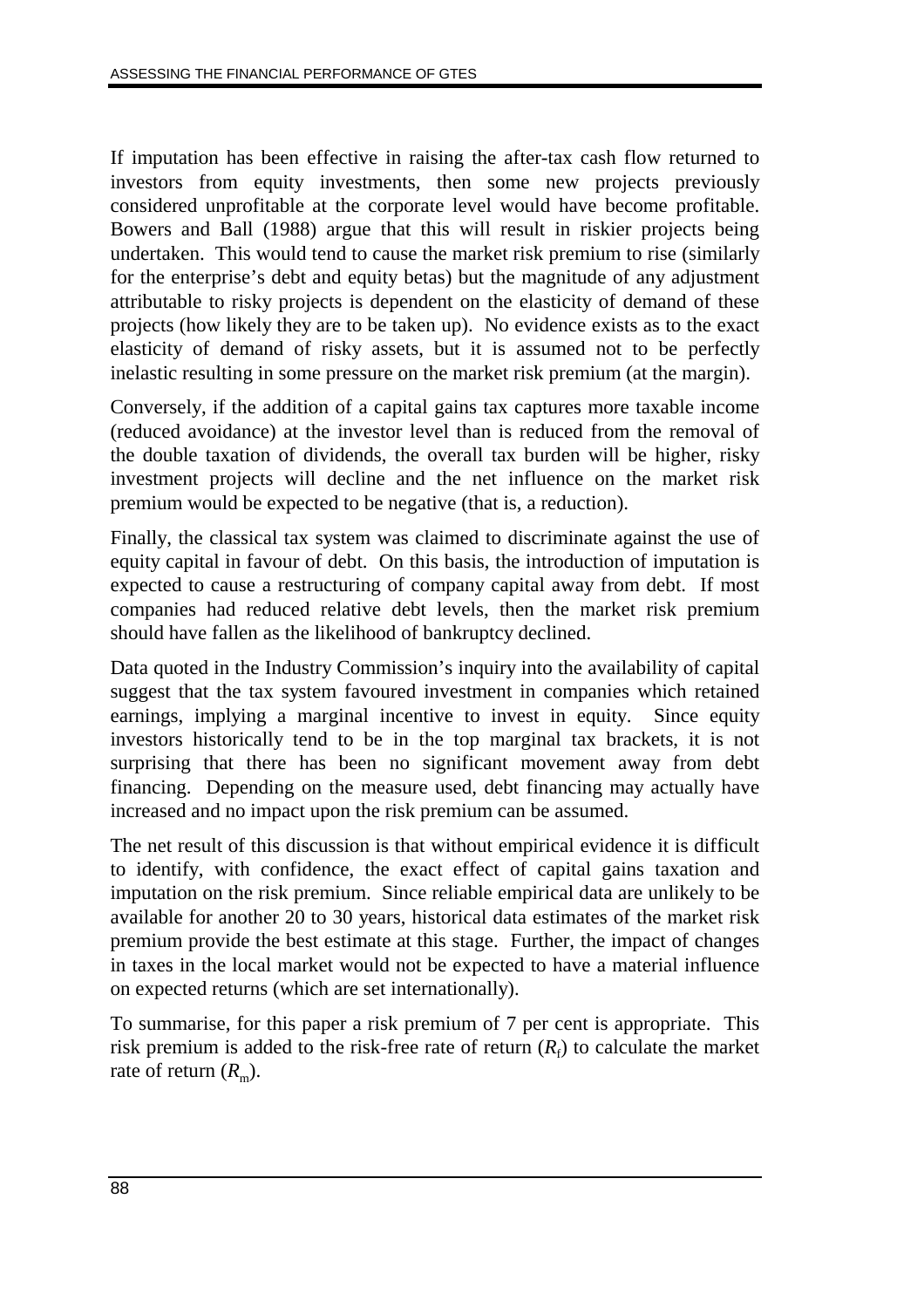# **A.2.4 Return on debt**

When calculating the required rate of return on debt all explicit and implicit interest burdens should be included. Explicit interest burdens can be identified as the interest rate demanded by the providers of the debt capital. However, goods and services which are extended to an enterprise on credit also contain an interest burden. This implicit interest burden is included in the cost structure of a supplier to compensate for the period of credit extended. Trade credits, as well as revenue received in advance, form part of the Non-Interest Bearing Liabilities (NIBLs) of an enterprise. Since the implicit interest payments contained in NIBLs need to be covered by the revenue generated from assets, these additional costs must also be included in the calculation of a cost of capital target.

An enterprise's balance sheet also contains other non-interest bearing debt, such as provisions for long-service leave. Since it is difficult to estimate cost adjustments for such provisions, they are better regarded for the purposes of rate of return calculations as equivalent to reserves and treated as part of the equity in the enterprise.

# **A.2.5 Calculating appropriate debt premiums**

For private sector firms, the required rate of return on debt is directly observable in the market from interest rates demanded by lenders. For many GTEs, however, no market observations exist because they do not issue bonds in the open market. Moreover, those that do trade bonds on the open market may have an implicit government guarantee that necessarily limits the market's perception of risk associated with the debt issued. Thus the observable interest rate is not a true indication of the risk inherent in the particular enterprise and will need to be adjusted for use in the WACC.

For longer-term debt, required rates of return can be estimated from the traded bonds of similar organisations. Such information can be gained from capital markets and will have the advantage of excluding the effect of government guarantees. However, most GTEs would need to employ a financial consultant to obtain an accurate estimate.

Where it is not possible to access the capital markets for this information, a method similar to that used by the Commonwealth Government to determine appropriate borrowing margins on Commonwealth debt owed by GTEs may be appropriate. Under this method, a margin of around 0.8 per cent (depending on the gearing) is added to the long-term bond rate. This does not include a guarantee fee.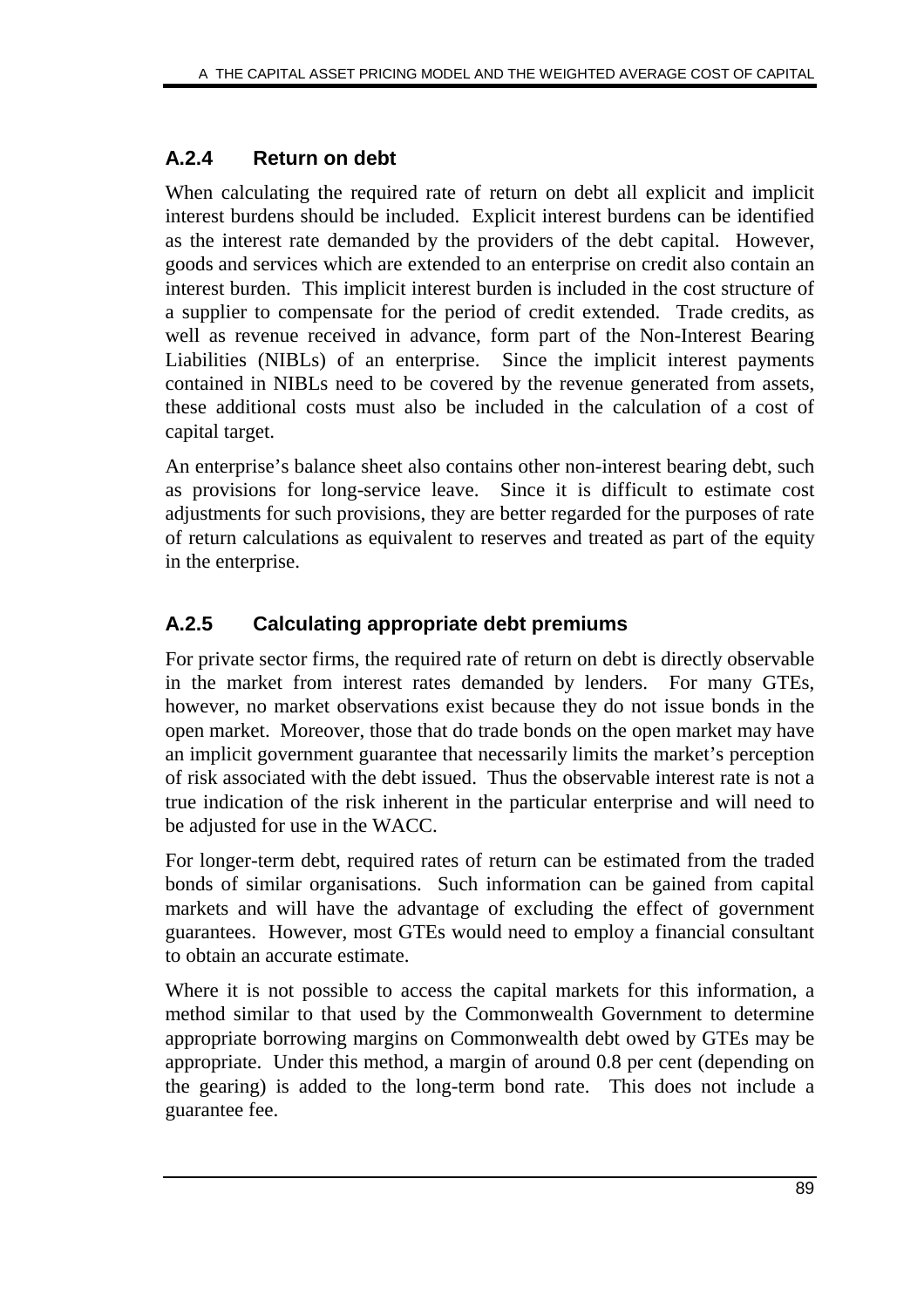For short-dated debt a broader range of market data already exists. From these observations the 180-day bank bill rate may be appropriate. But, as with longterm debt, many GTEs would need to employ a financial consultant to obtain an accurate estimate of the required rate of return on short-term debt. $2$  More readily available information on the appropriate risk weightings and the calculation of issue margins will be easier where GTEs make bond placements.

# **A.3 Effects of taxation**

In theory, private individuals base their investment decisions on post-all-tax economic income, taking account of risk. However, income tax drives a distorting wedge between pre-tax income and post-company tax returns to equity, and between post-company and post-personal tax returns to equity. This section addresses practical problems associated with setting targets given the current distortions of the taxation system.

Since the effective company tax rate is not directly observable, it must be estimated. The best available approximation appears to be the statutory corporate tax rate. Due to non-neutralities of the income tax system, different taxation levels (for example, personal tax, company tax) impact differently upon investor decisions. Since private investors base their investment decisions on economic income after all relevant taxes have been paid, and after taking account of risk, it would be ideal to set targets on a post-tax basis. Under the previous classical tax system, it was possible to use stock market data, which are expressed in post-company tax rates of return, to estimate rates of return after all taxes had been paid.

With the introduction of dividend imputation, this traditional relationship no longer holds. If it was assumed that dividend imputation had little effect on investor decision making then the classical system would prevail and targets could continue to be set in post-tax terms. On the other hand, if dividend imputation is assumed to work perfectly (full imputation), the tax rate paid by any individual on income distributed by a company (dividends) becomes equivalent to that individual's marginal tax rate. In this case, it would be appropriate to set targets in before-company tax terms. In practice, dividend imputation affects investor decisions somewhere between these two extreme cases, since not all investors have equal tax status with regard to imputation

 $\overline{a}$ <sup>2</sup> Such GTEs can appear to have an ERR target that is below the long term government bond rate. However, this unusual situation may be allowed for by measuring the market risk premium on equity at the short end of the yield curve. This recognises the high risk borne by the equity holder, and thus provides a sensible target.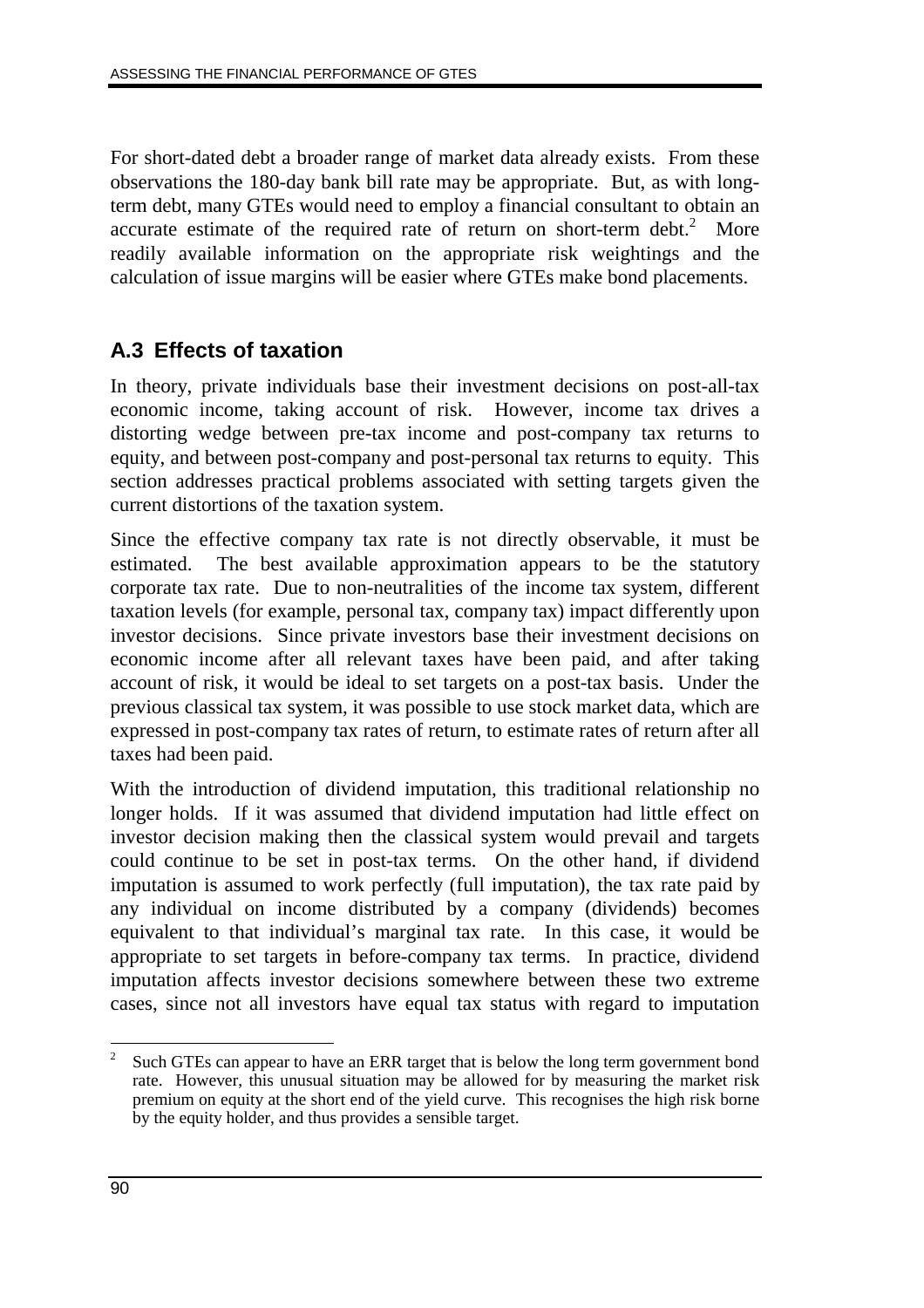credits and not all companies fully frank their dividends. Nonetheless, the Steering Committee's view is that full imputation is a reasonable working assumption given that any dividend paid to the shareholder by the GTE is not subject to any further tax liability.

## **A.3.1 Dividend imputation system of company taxation**

Under a system of full dividend imputation for companies, as now applies in Australia, private shareholders are allowed credit (called franking credits) for taxes paid at the company level upon distribution of company income. The amount of franking credits depends on the effective rate of company tax paid by companies. The effective tax rate can vary from the statutory tax rate because of tax provisions, such as accelerated depreciation, which cause the amount of taxable income to differ from economic income.

A company which has a relatively high effective tax rate would be expected to 'frank' its dividends to the greatest extent possible. The attached franking credits may be used by shareholders to reduce personal income tax payments to a greater extent than would occur if the company had a low effective tax rate.

## **A.3.2 Cost of capital targets under dividend imputation**

Under certain assumptions, full imputation means that the total tax rate (personal and company) imposed on income derived from companies equals shareholders' marginal tax rates and so is unaffected by the effective company tax rate. The important implication of this result is that pre-company tax rates differ from post-all-tax rates (which are the determinants of investment decisions) only by shareholders' marginal rates and not by the taxation characteristics of the company. Hence, setting cost of capital targets for GTEs under full imputation is conceptually sound and is consistent with setting targets pre-tax.

The assumptions required for setting targets on this basis are as follows:

- all company income is ultimately distributed as income;
- capital gains are fully offset by corresponding capital losses for income tax purposes; $3$  and
- all franking credits are used to offset personal tax liability.<sup>4</sup>

 $\overline{3}$ See Bowers and Ball (1988) for a description of the conditions under which this assumption holds.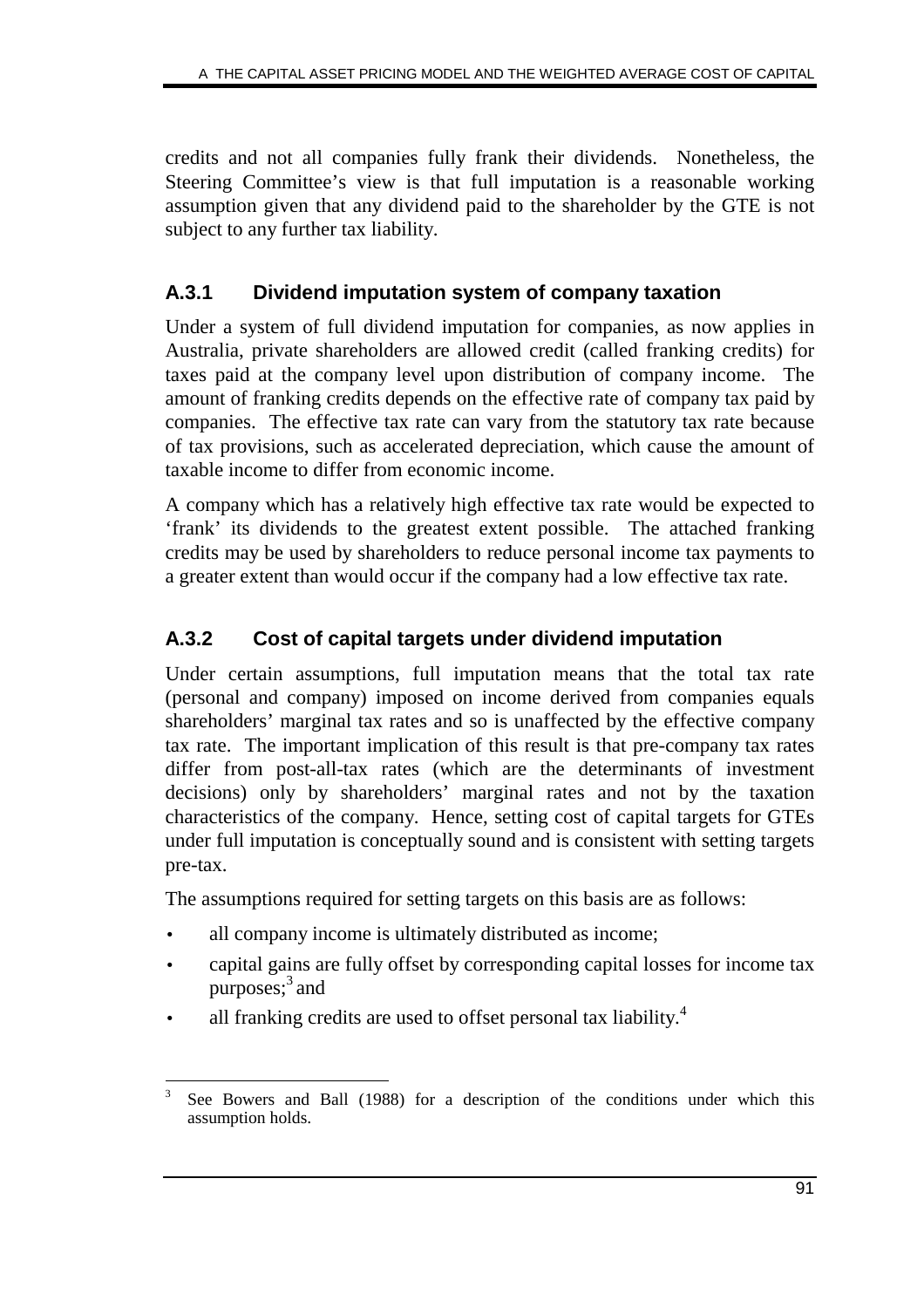While these assumptions may not hold perfectly in practice, refinements to relax them would be complex and open to significant error. For example, it would be difficult to estimate the amount of franking credits that are not fully used to offset personal income tax (for example, because they are derived by nonresident shareholders).

<sup>&</sup>lt;sup>4</sup> The presence of clientele effects may mean that most, or all, franking credits are fully utilised. Clientele effects occur where shareholders who cannot benefit from franking credits hold shares in companies which have lower effective tax rates.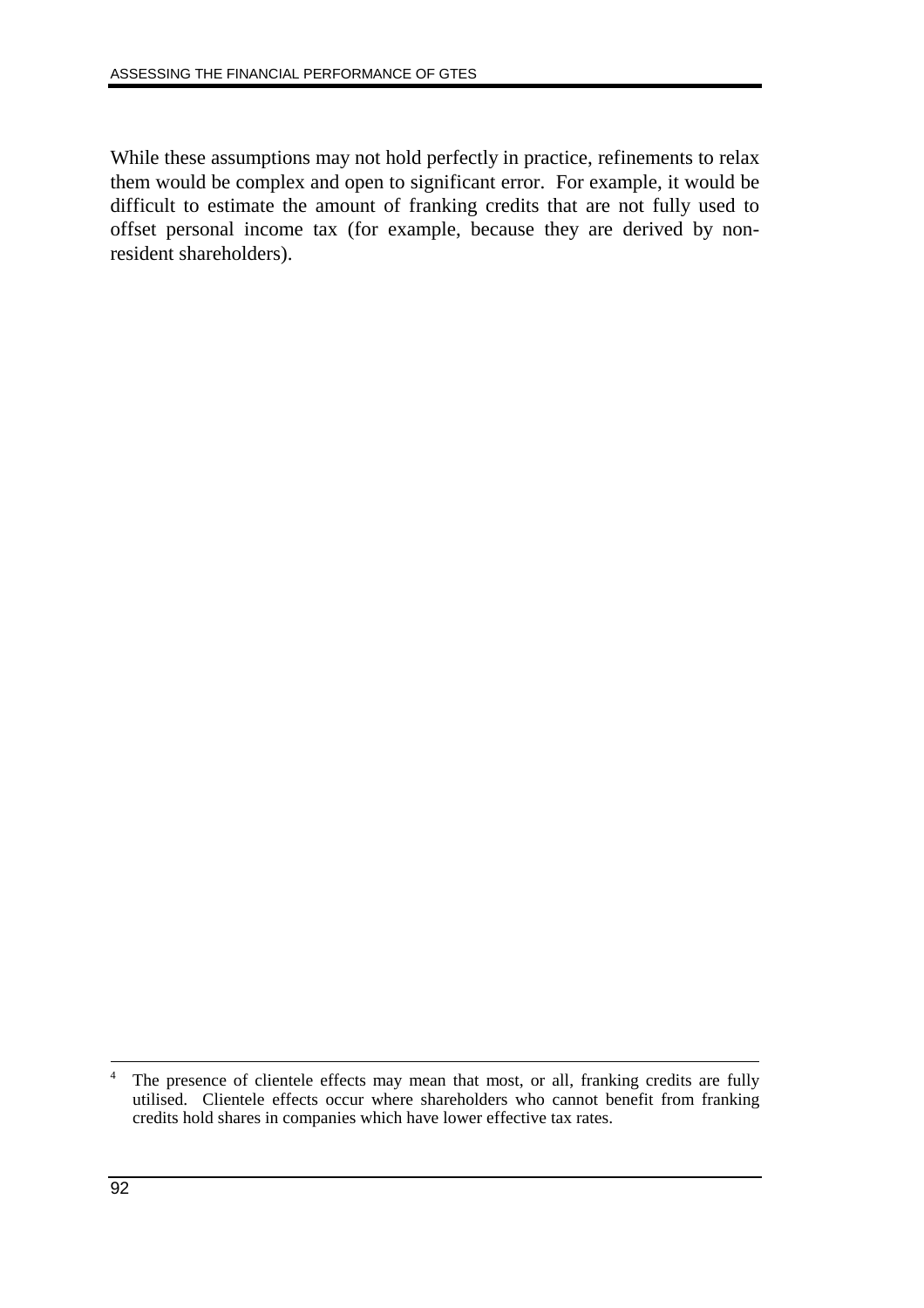# **B ALTERNATIVE CAPM APPROACHES TO DETERMINING THE REQUIRED RATE OF RETURN ON ASSETS**

This appendix examines alternatives for developing required rates of return on assets.

In its most common application, the CAPM provides an estimate of the required after-company tax return on investments in respect of the equity (or shareholders' funds) invested rather than the returns on equity plus debt. The return on debt can be obtained directly from the capital markets. The enterprise's cost of capital can then be expressed as the weighted average of the required return on equity and debt. This is known as the weighted average cost of capital (WACC).

The CAPM demonstrates that in a competitive market the expected market risk premium of each individual investment varies in direct proportion to that investment's beta.

$$
R_{\rm i} = R_{\rm f} + \beta_{\rm i} (R_{\rm m} - R_{\rm f}) \tag{B1}
$$

| where | $R_i$       | $=$ the required return;                                                                                     |
|-------|-------------|--------------------------------------------------------------------------------------------------------------|
|       | $R_f$       | $=$ a risk-free return;                                                                                      |
|       | $\beta_i$   | $=$ the tendency of a security's returns to change with changes in<br>the returns on a market portfolio; and |
|       | $R_{\rm m}$ | $=$ the return from a full market portfolio.                                                                 |

This methodology can then be applied to a firm where the required rate of return on an enterprise's total assets (funded by debt plus equity) can be expressed as:

$$
R_{\rm a} = R_{\rm f} + \beta_{\rm a} (R_{\rm m} - R_{\rm f}) \tag{B2}
$$

where  $\beta_a$  = the tendency of the returns on the enterprise's total assets to move with changes in the returns on the overall market portfolio,  $R_{\text{m}}$ .

There are a number of difficulties with the return on assets–CAPM approach: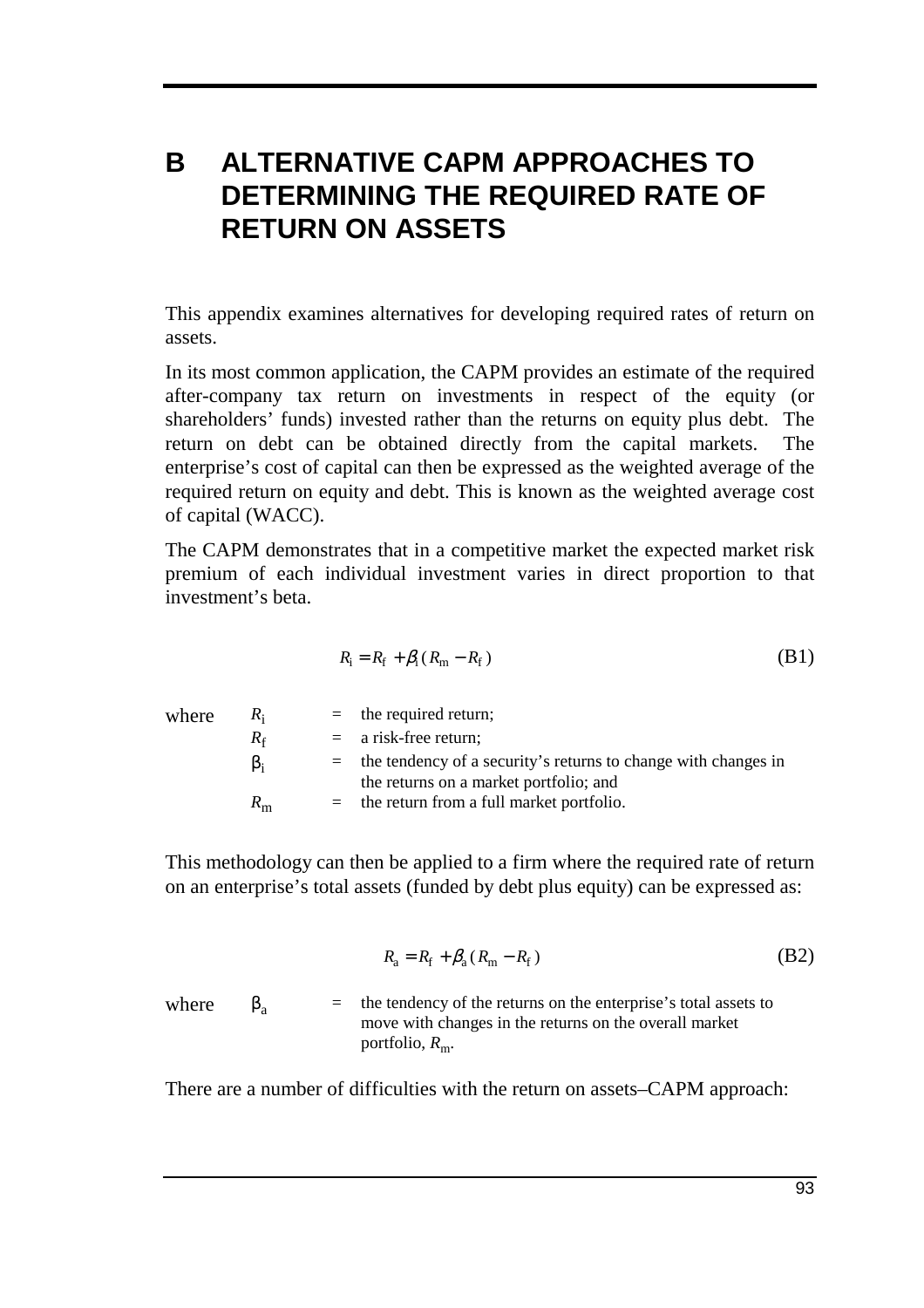- it is not widely used, as firms generally set targets at a point for a period and ignore changes which may impact on the equity beta (unless they are of major significance);
- asset betas are not observed in the market;
- asset betas are not totally independent of financing decisions;
- asset betas can only be derived from equity betas in the first place;
- the relationship between equity and asset betas is not as clear as that implied by the widely used delevering formulas (this issue is addressed in more detail below); and
- there is no benchmark for developing a beta for a GTE unless this is done by referencing the market.

Alternatively, the required returns to the enterprise's equity and debt can be expressed separately:

$$
R_{\rm e} = R_{\rm f} + \beta_{\rm e} (R_{\rm m} - R_{\rm f})
$$
 (B3)

$$
R_{\rm d} = R_{\rm f} + \beta_{\rm d} \left( R_{\rm m} - R_{\rm f} \right) \tag{B4}
$$

where  $\beta_e$  and  $\beta_d$  = the enterprise's equity and debt betas, respectively.

The debt beta is the firm-specific adjustment for riskiness; the lower the perceived risk, the lower the beta.

Or, where  $β_d$  is not available:

$$
R_{\rm d} = r_{\rm d1} \underbrace{\sqrt{11}}_{\rm D} \underbrace{\sqrt{12}}_{\rm d2} \underbrace{\sqrt{12}}_{\rm D} \underbrace{\sqrt{12}}_{\rm C} \tag{B5}
$$

| $r_{d1}$ | $=$ the borrowing rate on long-term debt;  |
|----------|--------------------------------------------|
| d1       | $=$ long-term debt;                        |
| $r_{d2}$ | $=$ the borrowing rate on short-term debt; |
| d2       | $=$ short-term debt; and                   |
| D        | the total market value of debt             |
|          |                                            |

Discussed below are three alternatives for estimating the required rate of return on assets: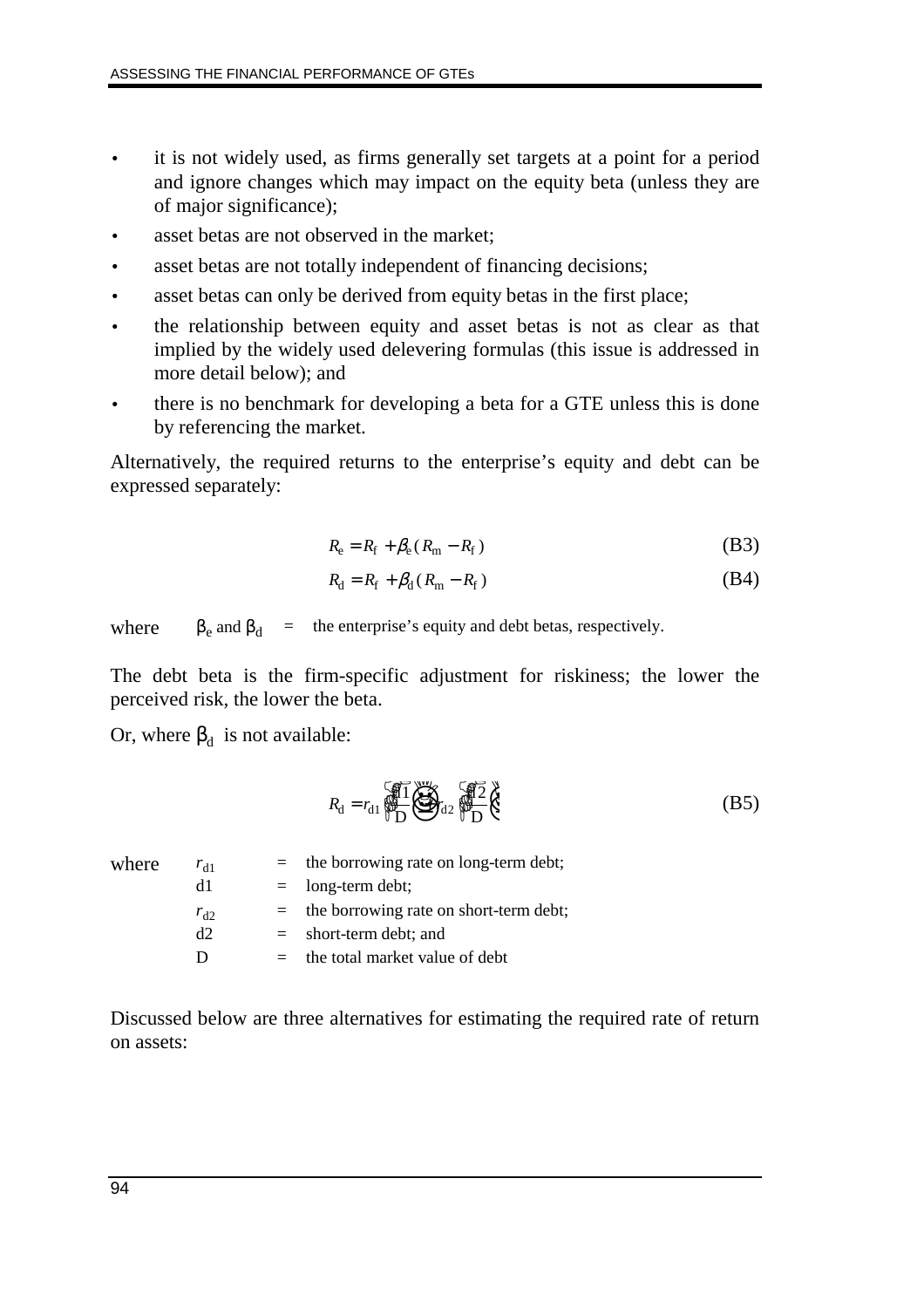- weighting the enterprise's required returns to debt and equity (WACC) this is the most common approach and the one recommended by the Steering Committee;
- weighting the enterprise's debt and equity betas by their debt-to-equity ratios to determine an asset beta, and then utilising the CAPM to derive ERR; and
- delevering the equity beta to produce an asset beta and substituting in the CAPM.

### Weighted average cost of capital approach

The enterprise's cost of capital can be expressed as the weighted average of the required return on equity and debt. This is known as the weighted average cost of capital (WACC) and can be expressed:

$$
R = R_{\rm e} \underbrace{\sqrt{\frac{1}{N_{\rm v}}}}_{\sqrt{\rm v}} \underbrace{\sqrt{\frac{1}{N_{\rm v}}}}_{\sqrt{\rm v}} \tag{B6}
$$

where  $E =$  the market value of equity;  $D =$  the market value of debt; and V  $= (D + E).$ 

The steps in using the WACC approach are as follows:

- **Step 1** Determine  $R_e$  using Equation (B3)
- Step 2 Determine  $R_d$  using Equation (B5)
- Step 3 Determine *R* (required rate of return on assets) by using Equation (B6).

#### Weighted debt and equity beta approach

Substituting  $R_e$  and  $R_d$  from Equations (B3) and (B4) into Equation (B6) yields:

$$
R = R_{\rm f} + \sum_{\alpha=1}^{N} \left( \sum_{i=1}^{N} \beta_{i} \right) \left( \sum_{i=1}^{N} \beta_{i} \right) \left( \sum_{i=1}^{N} \beta_{i} \right) \tag{B7}
$$

Comparing equations (B2) and (B7) shows the relationship between  $\beta_a$ ,  $\beta_e$  and  $\beta_d$ :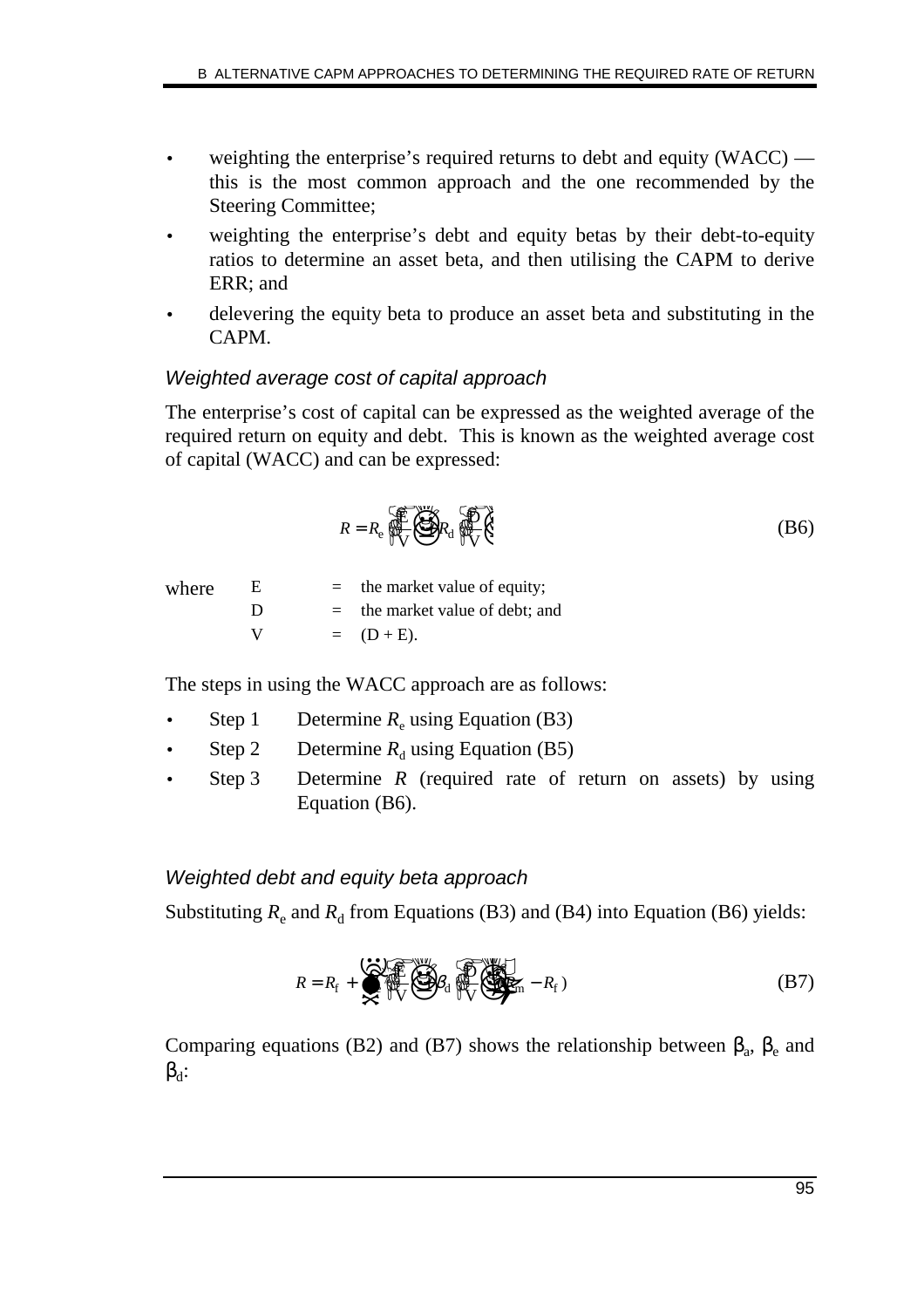$$
\beta_{a} = \beta_{d} \underbrace{\bigoplus_{n=1}^{n} \bigoplus_{k=1}^{n} \beta_{k}}_{\text{UV}} \underbrace{\bigoplus_{n=1}^{n} \bigoplus_{k=1}^{n} \bigoplus_{k=1}^{n} \bigoplus_{k=1}^{n} \bigoplus_{k=1}^{n} \bigoplus_{k=1}^{n} \bigoplus_{k=1}^{n} \bigoplus_{k=1}^{n} \bigoplus_{k=1}^{n} \bigoplus_{k=1}^{n} \bigoplus_{k=1}^{n} \bigoplus_{k=1}^{n} \bigoplus_{k=1}^{n} \bigoplus_{k=1}^{n} \bigoplus_{k=1}^{n} \bigoplus_{k=1}^{n} \bigoplus_{k=1}^{n} \bigoplus_{k=1}^{n} \bigoplus_{k=1}^{n} \bigoplus_{k=1}^{n} \bigoplus_{k=1}^{n} \bigoplus_{k=1}^{n} \bigoplus_{k=1}^{n} \bigoplus_{k=1}^{n} \bigoplus_{k=1}^{n} \bigoplus_{k=1}^{n} \bigoplus_{k=1}^{n} \bigoplus_{k=1}^{n} \bigoplus_{k=1}^{n} \bigoplus_{k=1}^{n} \bigoplus_{k=1}^{n} \bigoplus_{k=1}^{n} \bigoplus_{k=1}^{n} \bigoplus_{k=1}^{n} \bigoplus_{k=1}^{n} \bigoplus_{k=1}^{n} \bigoplus_{k=1}^{n} \bigoplus_{k=1}^{n} \bigoplus_{k=1}^{n} \bigoplus_{k=1}^{n} \bigoplus_{k=1}^{n} \bigoplus_{k=1}^{n} \bigoplus_{k=1}^{n} \bigoplus_{k=1}^{n} \bigoplus_{k=1}^{n} \bigoplus_{k=1}^{n} \bigoplus_{k=1}^{n} \bigoplus_{k=1}^{n} \bigoplus_{k=1}^{n} \bigoplus_{k=1}^{n} \bigoplus_{k=1}^{n} \bigoplus_{k=1}^{n} \bigoplus_{k=1}^{n} \bigoplus_{k=1}^{n} \bigoplus_{k=1}^{n} \bigoplus_{k=1}^{n} \bigoplus_{k=1}^{n} \bigoplus_{k=1}^{n} \bigoplus_{k=1}^{n}
$$

The difficulty with this approach is that debt betas are not readily observable.

Alternatively, where  $\beta_d$  is not available  $R_d$  can be estimated using Equation (B5). Rearranging Equation (B4) and substituting  $R_d$  from Equation (B5) yields  $β_d$ 

$$
\beta_{\rm d} = \frac{R_{\rm d} - R_{\rm f}}{R_{\rm m} - R_{\rm f}}\tag{B9}
$$

The steps in using the weighted debt and equity beta approach are as follows:

- **Step 1** Determine  $R_d$  using Equation (B5)
- Step 2 Determine  $\beta_d$  using Equation (B9)
- Step 3 Determine  $\beta_a$  using Equation (B8)
- Step 4 Determine  $R_a$  using Equation (B2)

#### Delevering the equity beta approach

Another method is to work back from an observed equity beta (incorporating financial risk) to an asset beta by excluding the impact of leverage.

At the outset it should be noted that asset betas only appear more stable than equity betas because we can more easily observe equity betas owing to the high visibility of trades in equities. While asset betas, equity betas and debt betas logically are very strongly related, it is a measurement difficulty that causes asset betas to appear more stable.

This relationship can be derived from the WACC. See Equation (B6).

Substituting for each return as a risk-free rate plus a risk premium yields:

$$
R_{\rm f} + \beta_{\rm a}(R_{\rm m} - R_{\rm f}) = \underbrace{\mathcal{F}_{\rm f} \mathcal{F}_{\rm f}}_{\rm V} \mathcal{F}_{\rm f} + \beta_{\rm e}(R_{\rm m} - R_{\rm f}) \mathcal{F}_{\rm f} \mathcal{F}_{\rm f} \mathcal{F}_{\rm f} + \beta_{\rm d}(R_{\rm m} - R_{\rm f})) \qquad (B10)
$$

Cancelling out the risk-free rates yields:

$$
\beta_{a} = \beta_{e} \underbrace{\bigoplus_{n=1}^{n} \bigoplus_{i=1}^{n} \beta_{i}}_{\text{W}} \underbrace{\bigoplus_{n=1}^{n} \bigoplus_{i=1}^{n} \beta_{i}}_{\text{(B11)}}
$$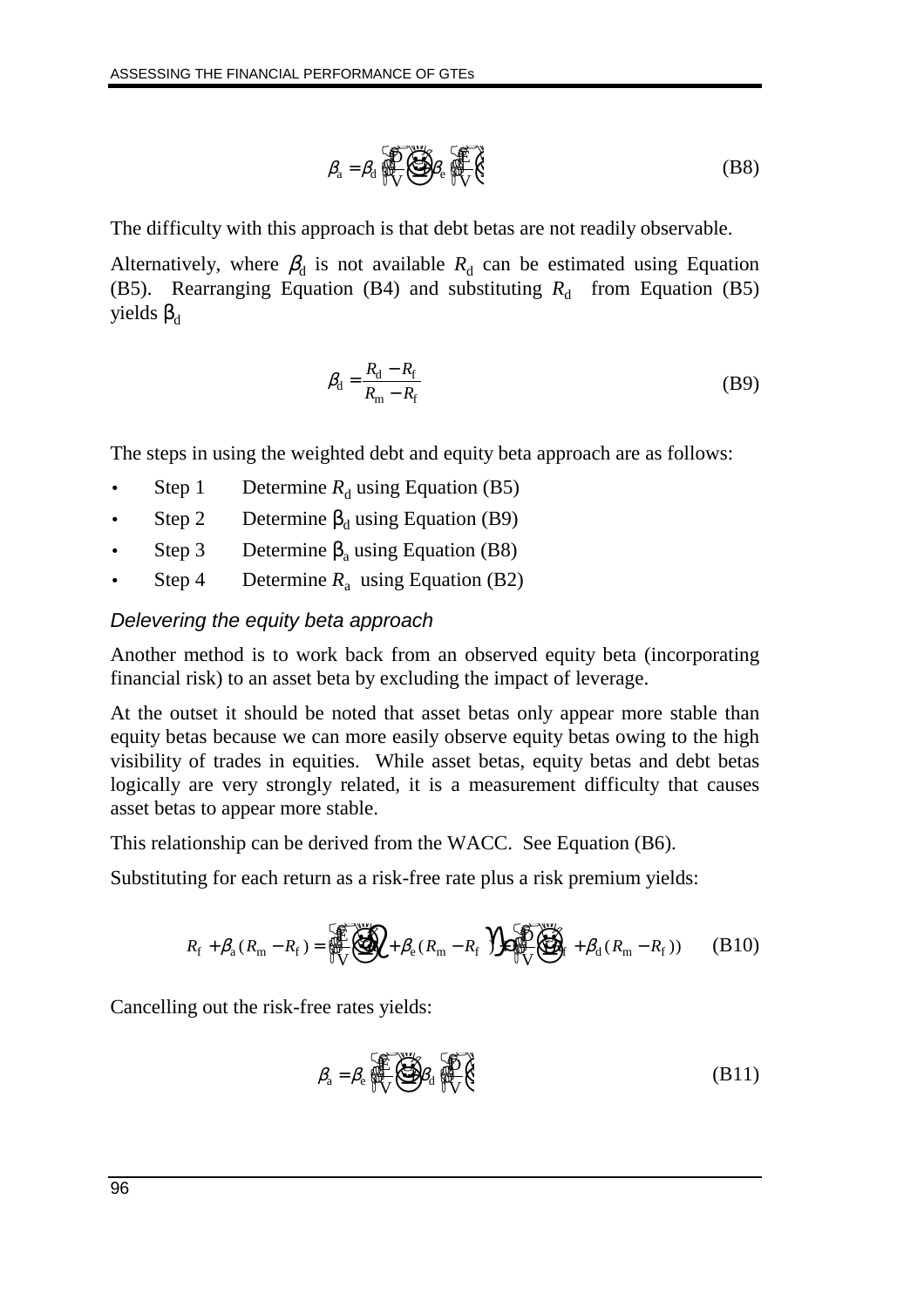Under the assumption that  $\beta_d$  equals zero the equation becomes,

$$
\beta_{\rm a} = \frac{\beta_{\rm e} \times E_{\rm L}}{V_{\rm L}} \tag{B12}
$$

where  $V_1$  = the corporate value of the levered firm; and  $E_L$  = the equity value of the levered firm.

This is the standard approach to delevering equity betas. The approach was developed by Hamada (1969) and assumes that the only impact which debt has on the value of the firm arises out of the tax deductibility of debt interest expense (that is,  $\beta_d$  is zero). This assumption is open to serious question, but the notion that increased reliance on debt financing increases equity betas is not. However, the relationship described by the above formula implies an unrealistically precise nature of the relationship. Nonetheless, delevering equity betas using this approach is widely used and accepted.

The steps in using the delevered equity beta approach are as follows:

- Step 1 Select the appropriate  $\beta_e$
- Step 2 Determine  $\beta_a$  using Equation (B12)
- Step 3 Determine  $R_a$  using Equation (B2)

Equations (B2) and (B6) are equivalent:

- the return required on total assets; and
- the cost of capital that a firm must pay.

Using the above methodology the required return on total assets can be obtained in either of two ways:

- 1. Using the cost of capital approach (B6), drawing on equations (B3) and (B4) which require estimates of the enterprise's equity and debt betas respectively. When the debt beta is not available, Equation (B5) can be used, in place of (B4).
- 2. Using Equation (B2) directly with an estimate of the enterprise's asset beta.

It is clear from an examination of the equations that in each approach, a major factor is the role of debt and equity. None of the above approaches excludes a weighting between debt and equity.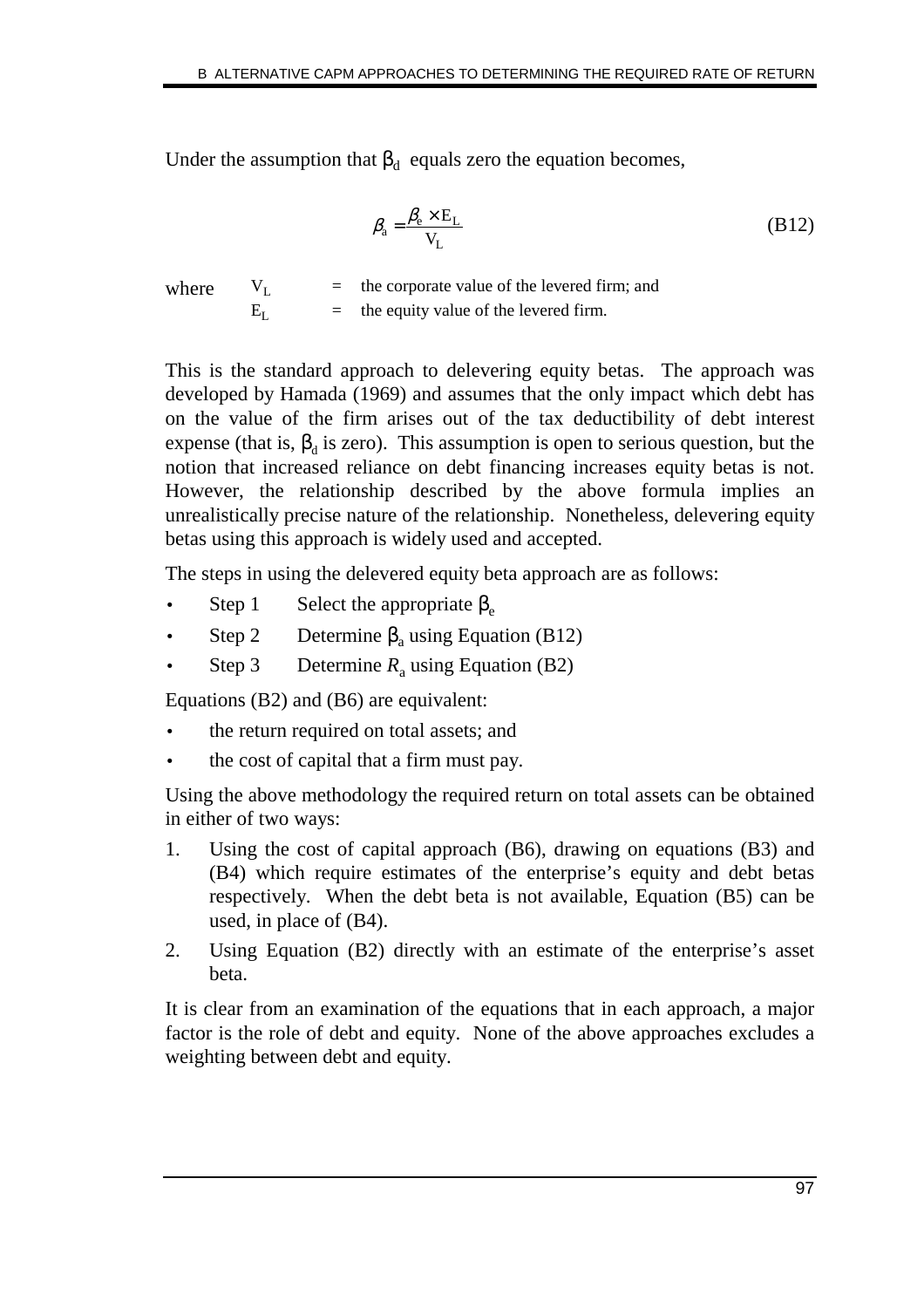The Steering Committee recommends method (1) — the cost of capital approach (B6) — because of its simplicity and wide recognition, and the difficulties in observing asset betas.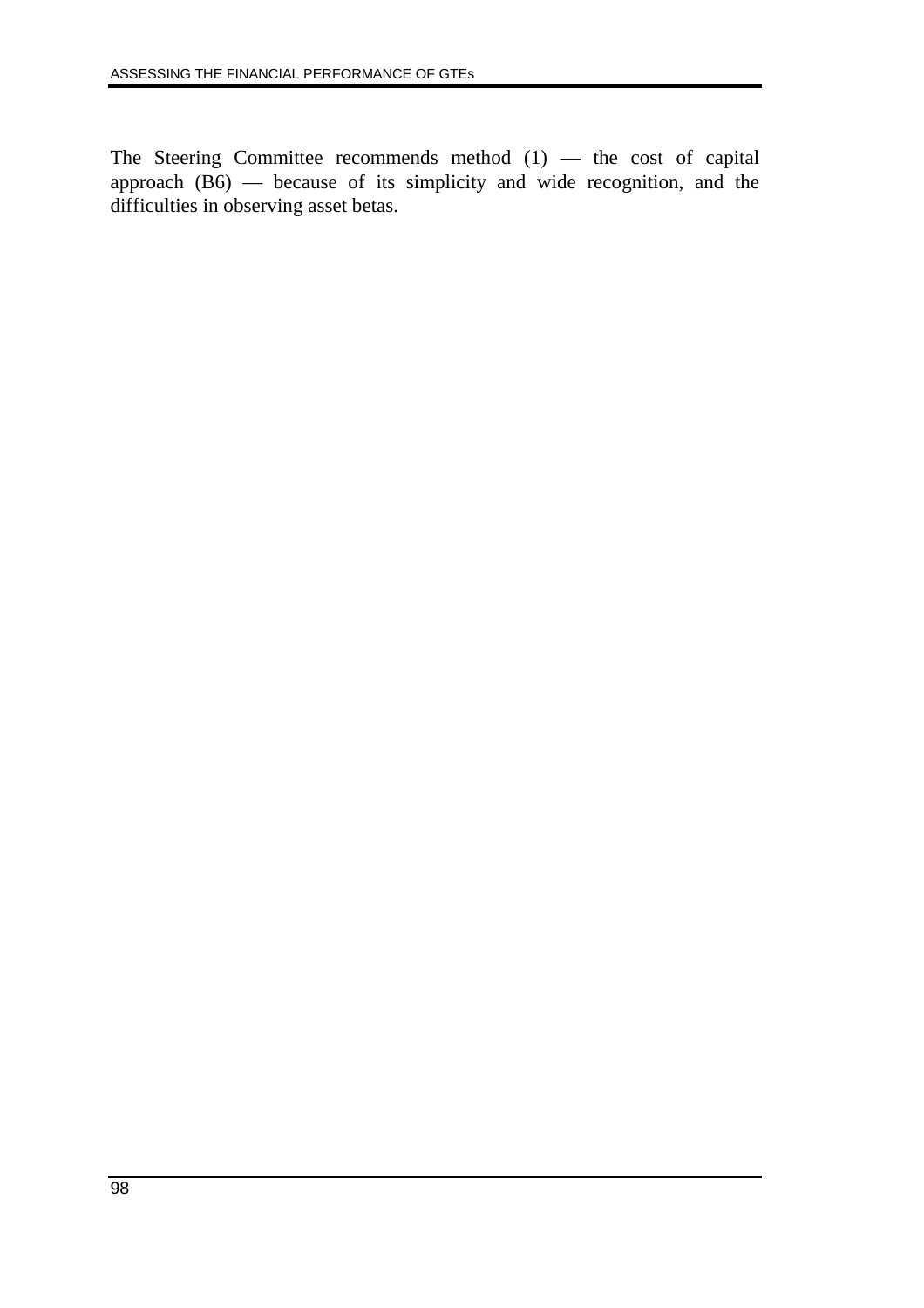# **C ESTIMATING EQUITY BETAS FOR GTES**

Only companies listed on the stock exchange have observable equity betas. The observable beta represents a measure of the risk faced by those investors prepared to purchase equity in the company. It also represents an aggregate of risk estimates made by investors in that stock.

For entities with no traded equity base (for example, GTEs and non-listed companies), it is necessary to form a judgement on the appropriate beta. However, the associated increase in subjectivity which results does not lessen the fact that the cost of capital represents the rate of return required by the *shareholder*. An important principle in setting cost of capital targets of GTEs is that the estimated equity beta should reflect the investor's (that is, owner Government's) perception of risk; not the GTE's or some other third party's.

This appendix describes a number of information sources and models which can be drawn together as part of a comprehensive risk assessment of the GTE. It also includes an alternative approach to developing equity betas which assumes a commercial capital structure for the GTE and that the WACC is invariant to the capital structure. The choice of method depends on the degree of confidence analysts have in, and their understanding of, the process. Inclusion of this alternative approach allows analysts to test their beta estimations.

Which particular method is used to estimate the betas for particular GTEs will very much depend on the quality of the information available. For example, if there exists a listed company which is strongly comparable, in relevant ways, to a particular GTE, it may be reasonable to use its equity beta, with appropriate adjustments, as an estimate for the GTE's beta. In general, however, comparable, observable equity betas will need to be supplemented with other information.

The need for judgement when estimating equity betas for GTEs is not a reason for rejecting the target-setting framework recommended in the paper, especially as a similar approach is used in the private sector for non-listed companies. Moreover, the impact of the beta estimate on the cost of capital is often overemphasised. Dividend imputation, changes in the risk-free rate, assumptions regarding the size of the market risk premium and the rounding of targets, can all have a greater impact on the estimation of the cost of capital than a minor adjustment to the equity beta. Nevertheless, the Steering Committee recommends that the process for estimating betas should be as rigorous as possible. It also sees considerable benefit from undertaking a risk assessment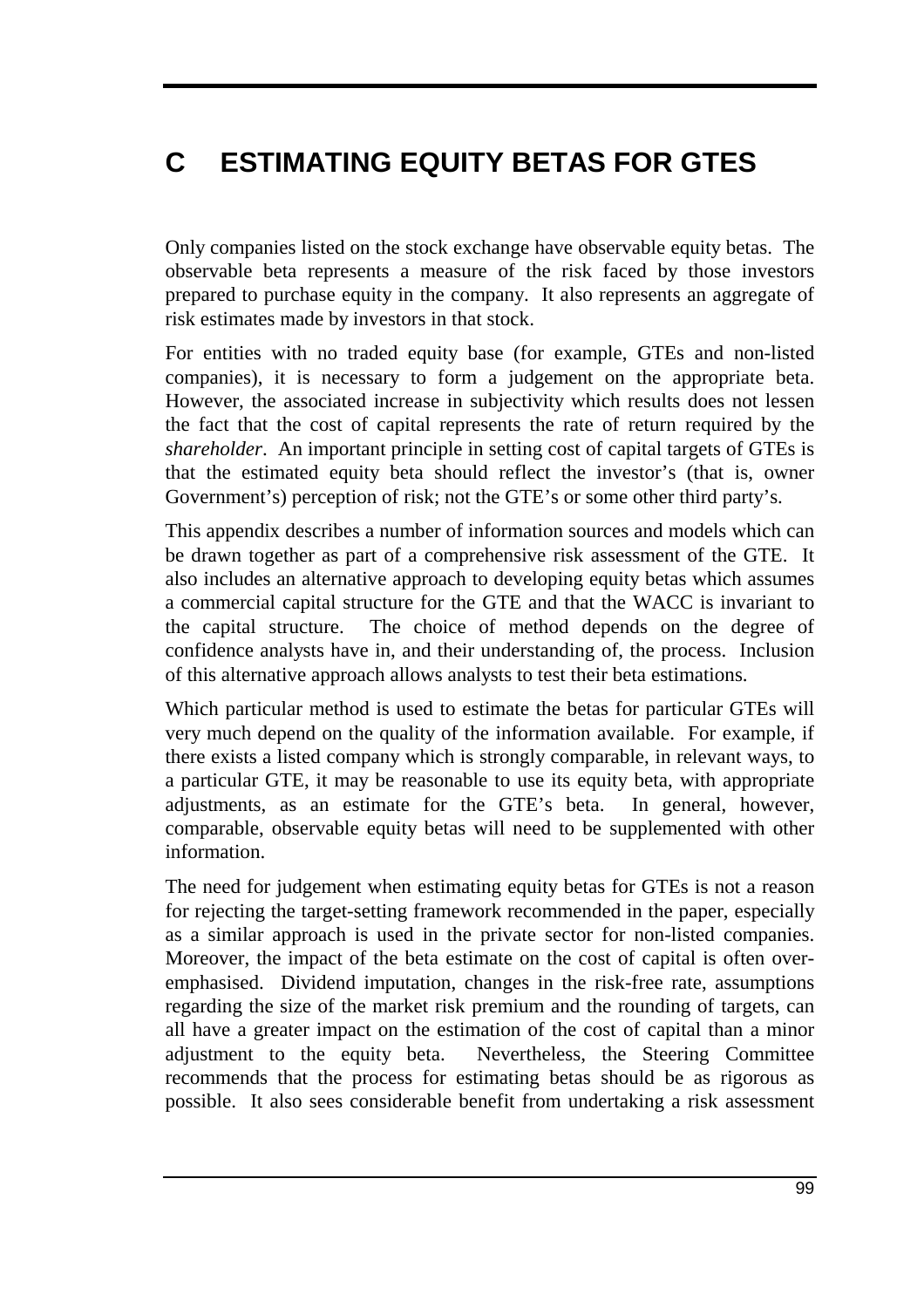(the estimation *process* rather than the estimate itself) of GTEs, in that it improves the shareholder's understanding of the influence of risk, and of how this relates to the performance and business decisions made by the boards and managements of GTEs.

The following discussion covers a number of issues which should be considered as part of a GTE's risk assessment. As noted above, not all these will be necessarily be relevant in all cases. The second section of this appendix contains a worked example of the development of an equity beta for a Commonwealth GTE.

## **C.1 Stages of estimating equity betas for GTEs**

Developing an equity beta for a GTE requires a risk assessment which accounts for at least some of the following processes:

- identify the business segments comprising the GTE's operations;
- assess the variability of its cash flows;
- assess factors which will impact on the variability of the future cash flows;
- assess factors which will impact on the asset risk of the GTE;
- identify comparable companies' equity betas (if applicable);
- adjust the comparable companies' equity betas (if appropriate);
- take into account betas for other GTEs, particularly those with similar assets; and
- draw together the components of the analysis and interpret the impacts on risk.

It should be emphasised that only factors relating to market risk have an impact on the beta of a GTE. Characteristics of a GTE which relate to its unique risk are of no consequence in the process of estimating betas and care must be taken to ensure adjustments are not made on this basis. Unique risk factors will be reflected in the measurement of performance and, as discussed in Chapter 6, should be accounted for in the assessment of performance. This is not to indicate that unique risk is unimportant but rather that it is inappropriate to include it in the beta and therefore in the cost of capital. Other mechanisms, such as the corporate planning process, provide a sounder avenue for dealing with unique risk factors.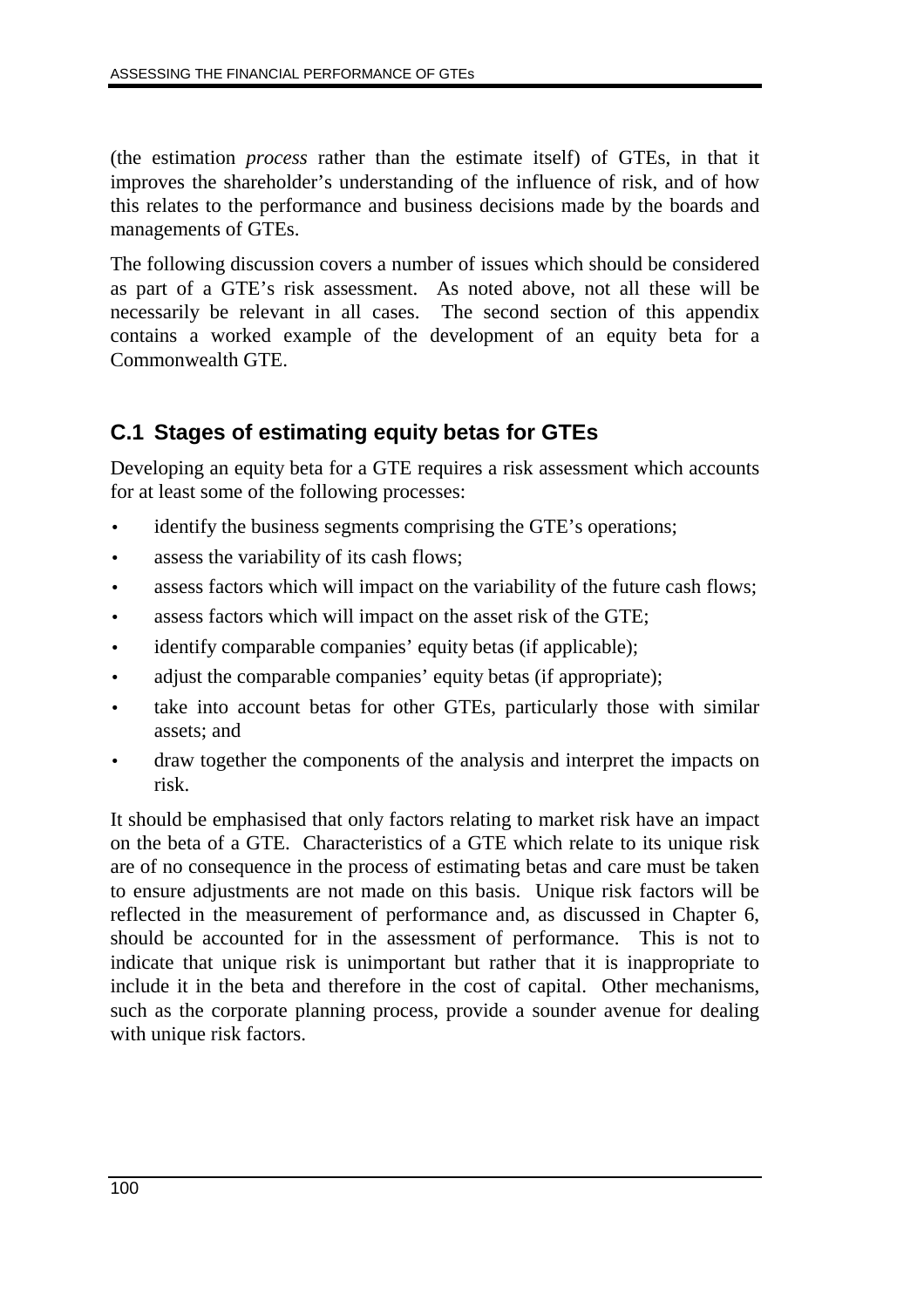### **C.1.1 Identify business segments comprising the GTE's operations**

Identify the business segments of the GTE and then calculate the percentage of the revenue streams from the different segments when compared to the total revenue.

It is necessary to identify the business segments of a GTE because the degree of market risk inherent in an asset of a GTE will be reflected in the variability of the cash flows produced by that asset. To isolate the variability of cost and revenue it may be appropriate to identify the business segments of the GTE and calculate relative size and variability of the cash flows produced by each segment.

## **C.1.2 Assess variability of cash flows**

The following factors will have an impact on the variability of a GTE's cash flows.

## Demand risk

This relates to the degree of the GTE's exposure to changes in demand, as affected by general economic conditions.

Elements of demand risk may include customer profile, the type of service offered and the ability to pass on price increases. For example, a GTE with a considerable portion of its revenue base locked into long-term contracts, with little provision for price variation, would be expected to have a low beta, other things being equal.

Similarly, as a general statement, electricity and water GTEs would be expected to have low betas (depending on how their charging basis relates their revenues to economic fluctuations), given that the product is of an 'essential' nature and demand variations tend to be small compared with changes in the general level of economic activity.

## Charging regime

The charging basis of an organisation is readily observable and gives a good indication of how its revenue might fluctuate according to changes in economic conditions. For example, a water GTE might change its charging basis from fixed charge regardless of water usage (up to a point) to one of variable pricing which reflects water consumption.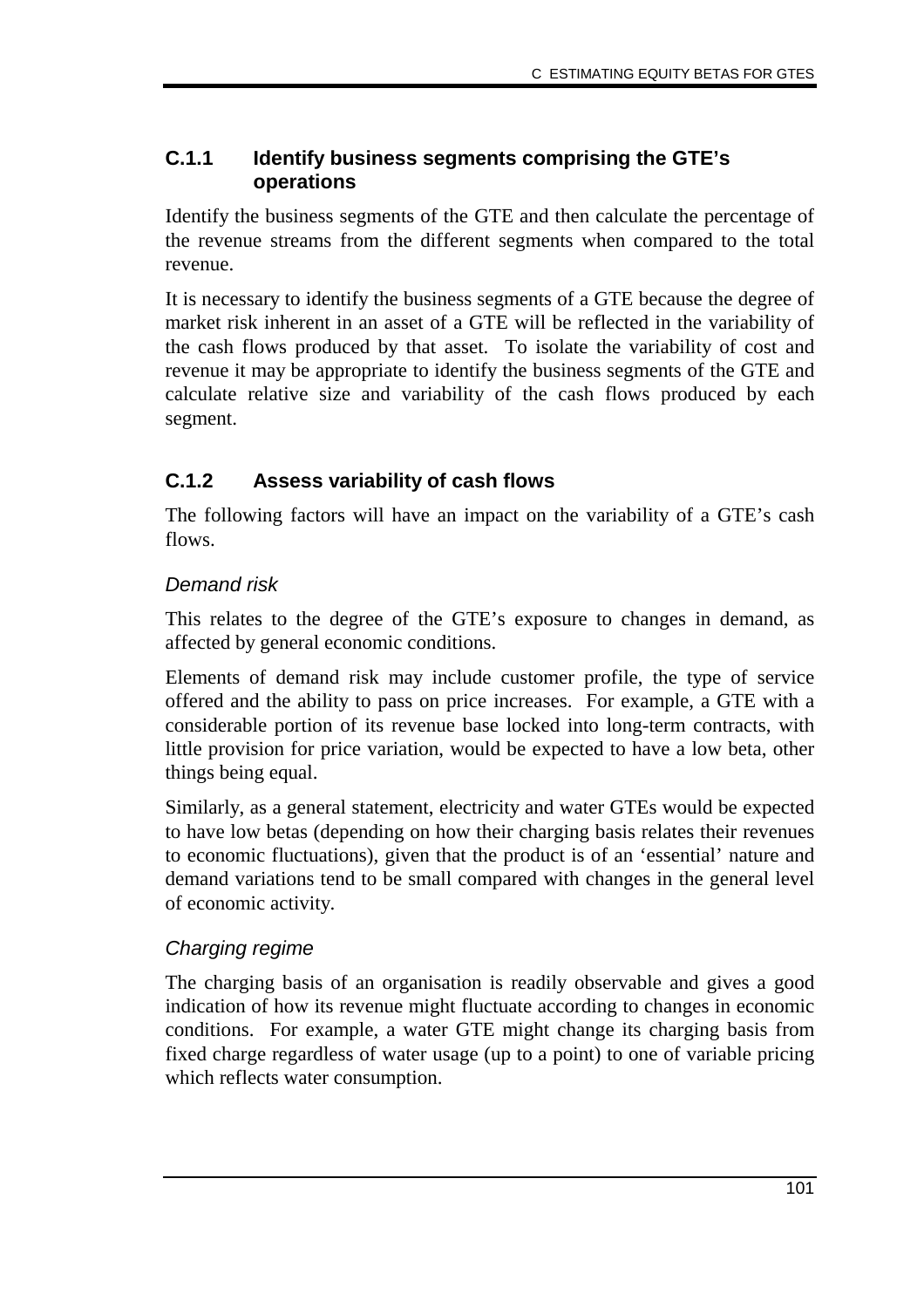Under the fixed charging regime changes in economic conditions will have a limited impact on revenue earned by the organisation, whereas under variable pricing, economic conditions will have a larger impact on the level of revenue earned by the organisation as consumers change their consumption pattern to reflect changes in economic conditions.

#### Size and experience

A well-established and large enterprise may have less variable cash flows than a smaller firm. Accumulated goodwill and assured customers may give its revenues the stability that a newer entrant lacks.

### Level of competition or substitution

An increase in the level of competition faced by an enterprise will enhance the likelihood of its failing. This will be reflected in its level of unique risk and to a degree in its market risk. However, high levels of competition *per se* will not lead to higher betas. This will only occur if the increase in competition results in the enterprise investing in new areas in which the cash flows are expected to be more variable due to an increased riskiness of the asset base (that is, if the enterprise's market risk is affected).

#### Market risk in related industries

The revenue of some GTEs flows heavily from one or two sectors. For example, cash flows of the FAC and port authorities would be expected to vary in some type of relationship to the performance of the airline and shipping industries, respectively.

## Financial leverage of the GTE

The GTE's gearing level (that is, its debt to equity ratio) will affect its equity beta. That is, as the GTE's level of debt increases the return expected by its equity holders increases to compensate for the increase in risk associated with higher levels of debt (such as bankruptcy cost). This does not impact on the cost of capital target (within the bounds on a normal capital structure and under the assumption of full imputation) but it does affect the relationship between the risk to equity and debt holders.

## **C.1.3 Identify comparable companies' equity betas**

A first-cut estimate of a GTE's equity beta may be obtained by averaging betas for traded companies in similar business sectors. However, given that the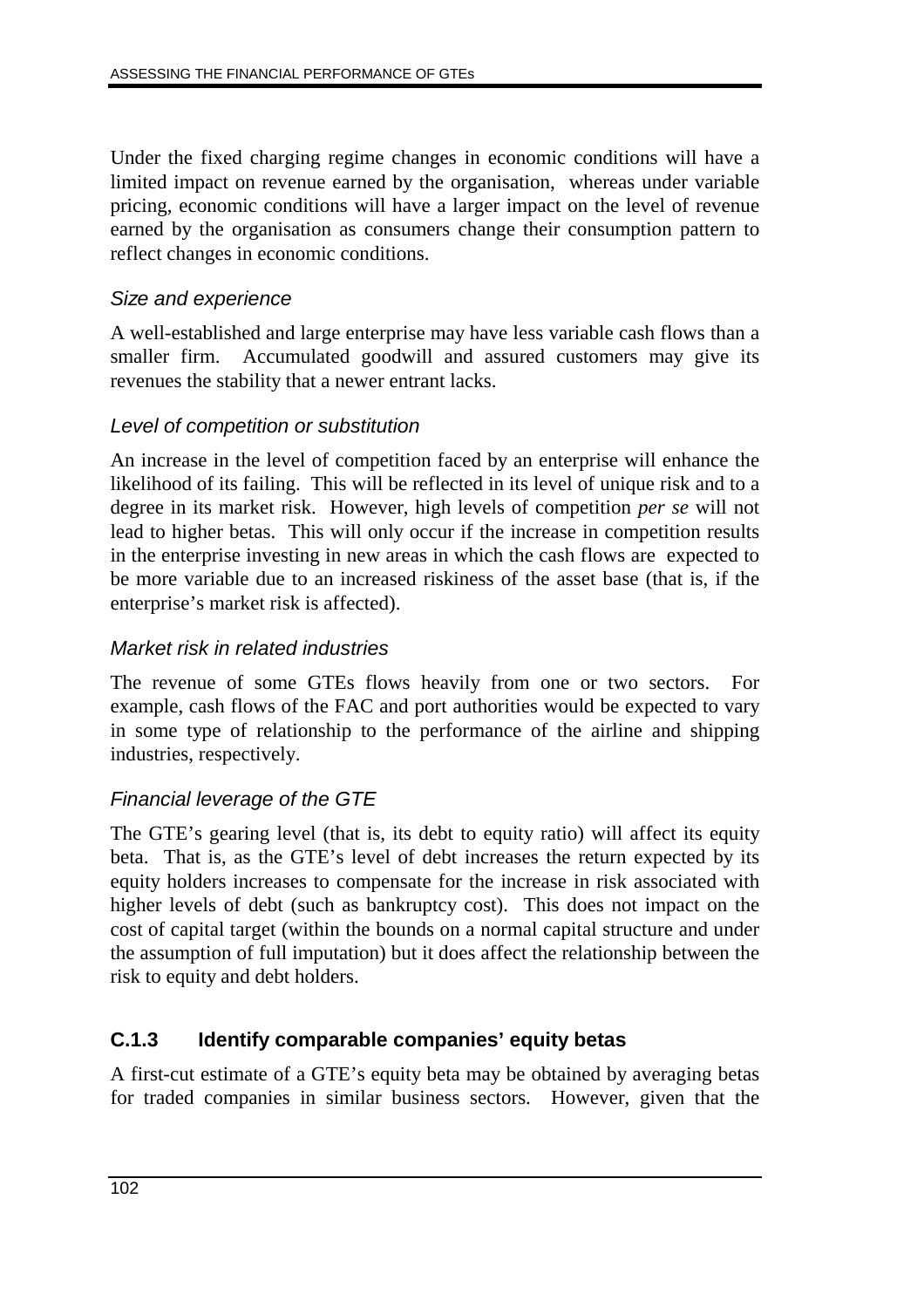majority of GTEs in Australia are unique, companies directly comparable with the GTE may not be available. Hence, it is usually necessary to use either or all of the following methods:

- Benchmark against listed companies that are most similar to the different business segments of the GTE. For example, if a GTE's revenue comprises aeronautical and retail streams, it would be necessary to identify equity betas for companies that operate in these two industries. The equity beta for the selected GTE needs to be a composite of the weighting of betas for its different revenue streams (refer to the worked example below for more detail).
- Benchmark against overseas companies that operate in the same sector in their economy as the GTE. This method should be treated with caution as the equity betas for the overseas companies will be influenced by the economy in which they operate and hence not be based on Australian economic conditions. Overseas companies' betas will have to be adjusted for differences in economic conditions and country-specific risk factors.
- When selecting benchmark betas it is useful to select those from comparable firms with similar capital structures. This reduces the need for delevering and relevering betas (the deficiencies in the delevering approach are discussed below).

## **C.1.4 Adjust the comparable companies' equity betas**

Considerable care and knowledge of the organisation are necessary in selecting representative values of an equity beta as it is affected by both its business risk and financial risk. Hence, adjustments are needed for:

- Difference in financial risk (gearing) between the GTE and comparable companies — usually, companies with a similar business employ different leverage from that used by the GTE. To account for this, it is necessary to 'delever' the betas of the comparable companies to obtain their business risk (that is, asset beta) and then average the betas to obtain the GTE's asset beta. The example below illustrates this point further.
- Difference in business risk between the GTE and comparable companies. For example, if the revenue stream of a GTE is less sensitive to economic changes (for example, business cycles, fiscal policy, interest rates, prices of inputs) than the revenue streams of comparable companies then the GTE's asset beta will be lower than the selected companies' betas. To obtain the GTE's equity beta relever its asset beta using the capital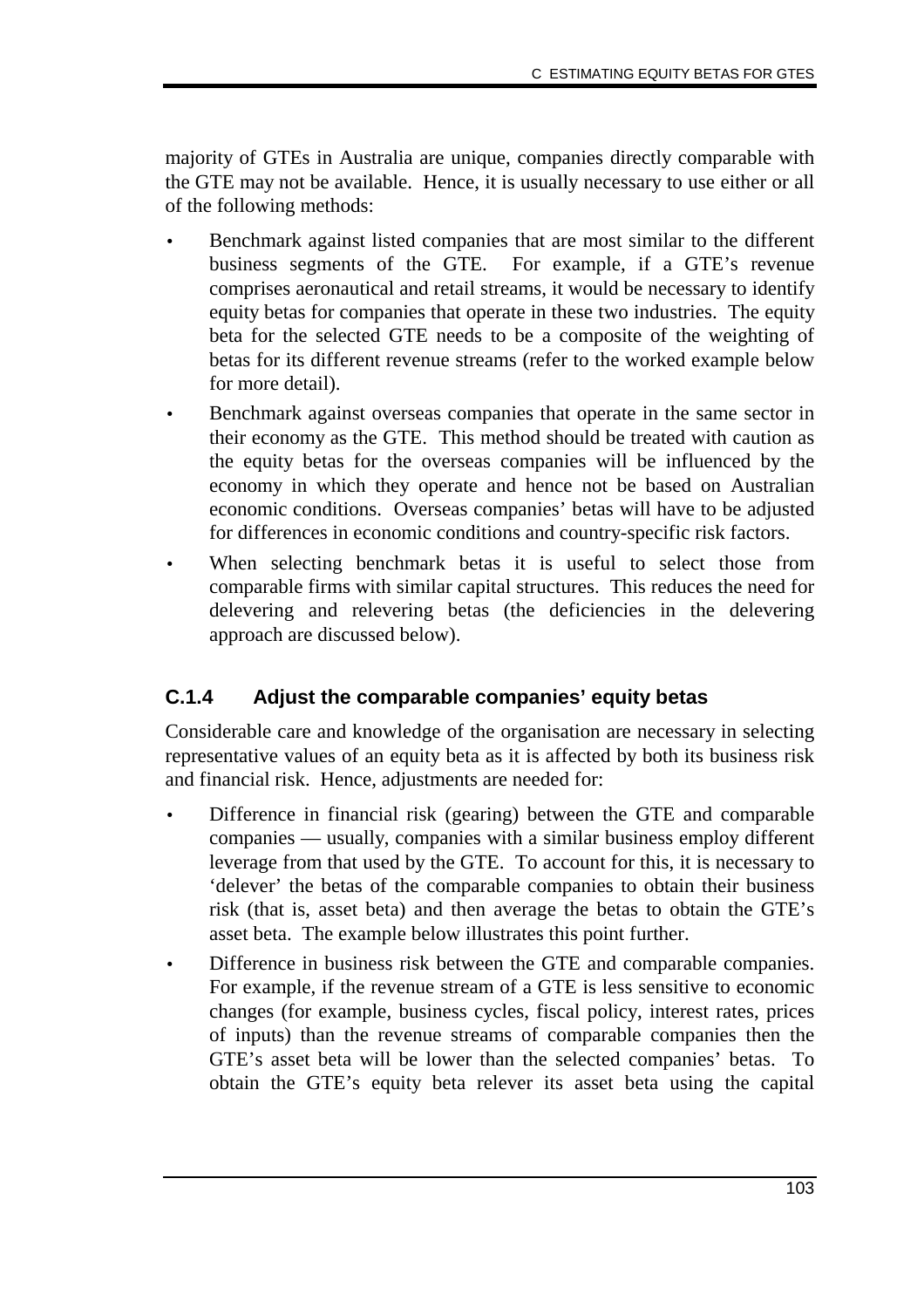structure of the GTE. The formula used to 'delever' and 'relever' a beta is given below.

## **C.2 Worked example: how to average betas and weight betas**

Assume that a GTE has two business segments, a rail passenger service and property. Assuming no directly comparable companies exist, select companies listed on the stock exchange that can be compared with either of the business segments. For illustrative purposes, assume there are four comparable companies for the rail passenger service and one for property.

### **C.2.1 Averaging betas**

The process for averaging betas is displayed in Table C.2.1.

Table C.2.1 **Averaging betas of comparable companies'**

| Company                                      | Equity beta (with gearing) | Asset beta (delevered beta) |  |  |  |  |
|----------------------------------------------|----------------------------|-----------------------------|--|--|--|--|
| Compared with rail passenger service         |                            |                             |  |  |  |  |
| A                                            | 1.20                       | 1.00                        |  |  |  |  |
| B                                            | 0.85                       | 0.70                        |  |  |  |  |
| $\mathcal{C}_{\mathcal{C}}$                  | 0.75                       | 0.55                        |  |  |  |  |
| D                                            | 0.97                       | 0.82                        |  |  |  |  |
| <b>GTE</b> Asset beta                        |                            | 0.77                        |  |  |  |  |
| (average of the four companies' asset betas) |                            |                             |  |  |  |  |
| Compared with property                       |                            |                             |  |  |  |  |
| Е                                            | 0.65                       | 0.5                         |  |  |  |  |
| <b>GTE</b> Asset beta                        |                            | 0.5                         |  |  |  |  |

Note: The figures in this table are for illustrative purposes only.

## **C.2.2 Weighting betas**

Assuming that the GTE's total revenue comprises 75per cent from rail passenger services and 25per cent from property. Because of its mix of activities the beta for the GTE needs to be a composite of the weighting of betas for its two business segments. Hence, the asset beta for the GTE equals:

| Asset beta for rail operations | $0.75*0.77$   | $= 0.58$ |
|--------------------------------|---------------|----------|
| Asset beta for property        | $0.25*0.5$    | $= 0.13$ |
| Asset beta for the GTE         | $0.58 + 0.13$ | $= 0.71$ |

Note: in the above example the asset beta has not been changed for differences in business risk between the comparable companies and the GTE. That is, the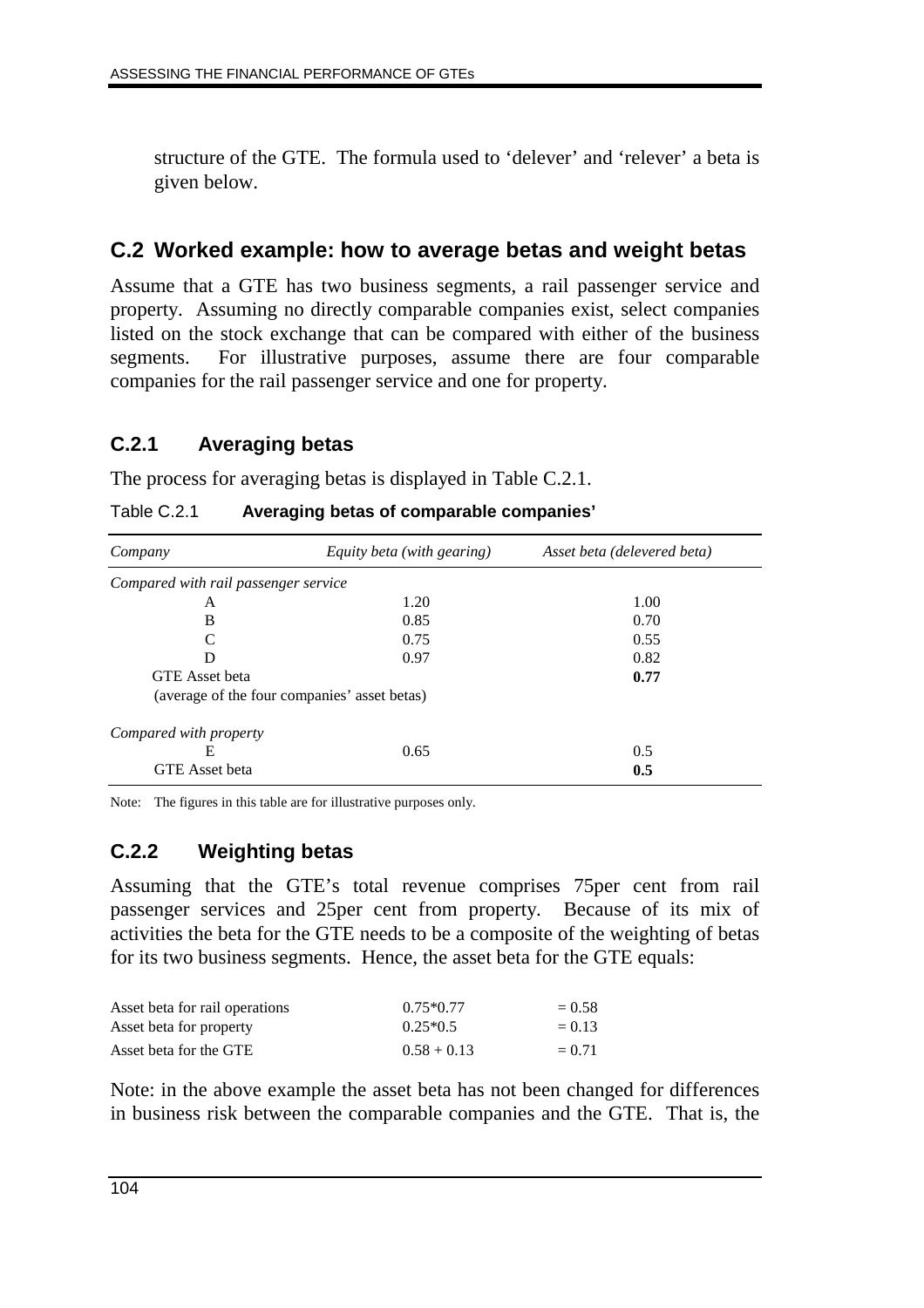GTE asset beta of 0.71 has to be adjusted for any factors that may affect the variability of the GTE cash flows compared with that of the comparable companies.

#### **C.3 Delevering and relevering betas**

The formula below (Equation C1) is widely used to 'delever' observed equity betas to determine an asset beta. This allows company risk to be compared without the influence of the financial risk. However, there are limitations to the wider application of asset betas derived in this way for GTEs. This issue is discussed in more detail in Appendix B.

This approach assumes that corporate debt is risk-free (that is,  $\beta_d=0$ ) and that a company's value increases due to company tax savings associated with company's debt. Since this assumption is open to serious question, so too is Equation C1. However, it is difficult to seriously question the notion that increased reliance on debt financing increases equity betas. The major issue is the precise nature of the relationship.

$$
\beta_a = \frac{\beta_e}{\left[1 + \left[1 - t(1 - \gamma)\right]\frac{D}{E}\right]}
$$
\n(C1)

Where:  $\beta_a$  is the asset beta (the delevered equity beta — a measure of the business risk of the GTE);

 $\beta_e$  is the equity beta of the selected company (levered beta);

t is the corporate marginal tax rate;

 $\gamma$  is the portion of imputation credits which can be used by shareholders; and D/E is the debt to equity ratio of the comparable company, estimated in terms of market value.

Equation C1 could be rearranged to relever betas.

$$
\beta_e = \beta_a \left[ I + [I - t(I - \gamma)] \frac{D}{E} \right]
$$
 (C2)

Where:  $\beta_e$  is the equity beta for the GTE;

 $\beta_a$  is the asset beta (a measure of the business risk of the GTE); t is the corporate marginal tax rate of the GTE;

 $\gamma$  is the portion of imputation credits which can be used by shareholders; and D/E is the debt to equity ratio of the GTE, estimated in terms of market value.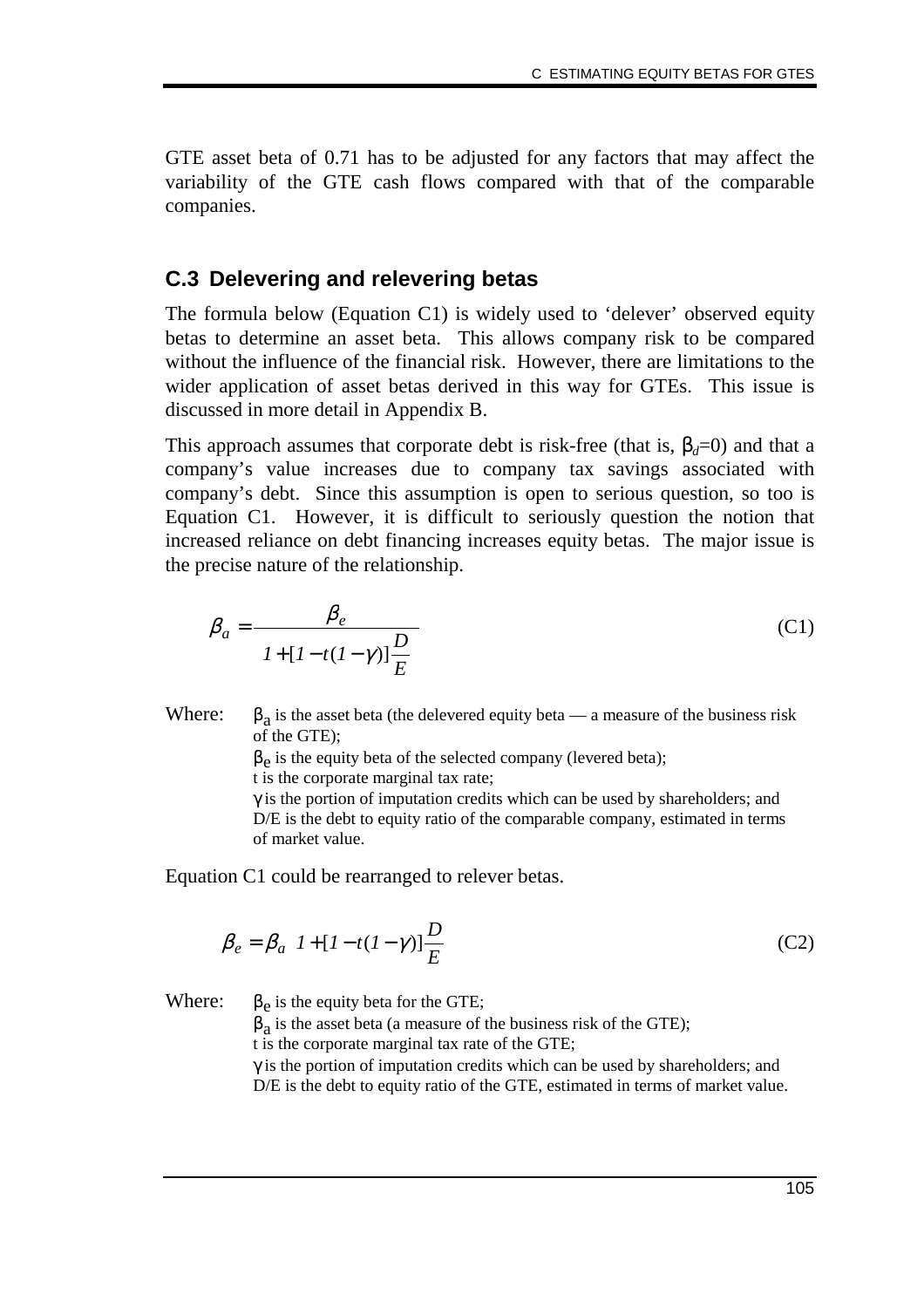If imputation were considered to have the effect of totally eliminating corporate taxation — this would be the case for GTEs — then the tax terms in the equation disappear. For example, Equation C2 collapses to:

$$
\beta_e = \beta_a \left( 1 + \frac{D}{E} \right) \tag{C3}
$$

Equation C3 is the preferred formula to use when relevering the asset beta for GTEs and is based on the assumption that full imputation is applicable to GTEs.

*While the use of the above formulas can assist in developing betas, they should only be used as one part of a comprehensive risk assessment and generally not be used as the sole basis for the equity beta estimation.*

## **C.4 Summary**

In summary, the steps for estimating equity betas for GTEs are as follows:

- 1 Identify the GTE's business segments and calculate the percentage of revenue stream from different segments to the total revenue.
- 2 Assess the variability of the GTE's cash flows for demand risk, size and experience, market risk in related industries, etc.
- 3 Identify a sample of companies identical to the GTE or with business segments similar to the GTE.
- 4 Obtain the equity betas for each of these companies.
- 5 Adjust the equity betas for financial leverage to obtain the estimates of the companies' asset beta (use caution in the use of delevering formula).
- 6 Average and weight the asset betas of the selected companies to obtain the GTE's asset beta.
- 7 Adjust the GTE's asset beta if there are differences in business risk compared with the selected companies.
- 8 Estimate the equity beta of the GTE by adjusting the asset beta to reflect the financial leverage of the GTE (use caution in the use of relevering formula).
- 9 Draw together information and make an assessment of an appropriate equity beta.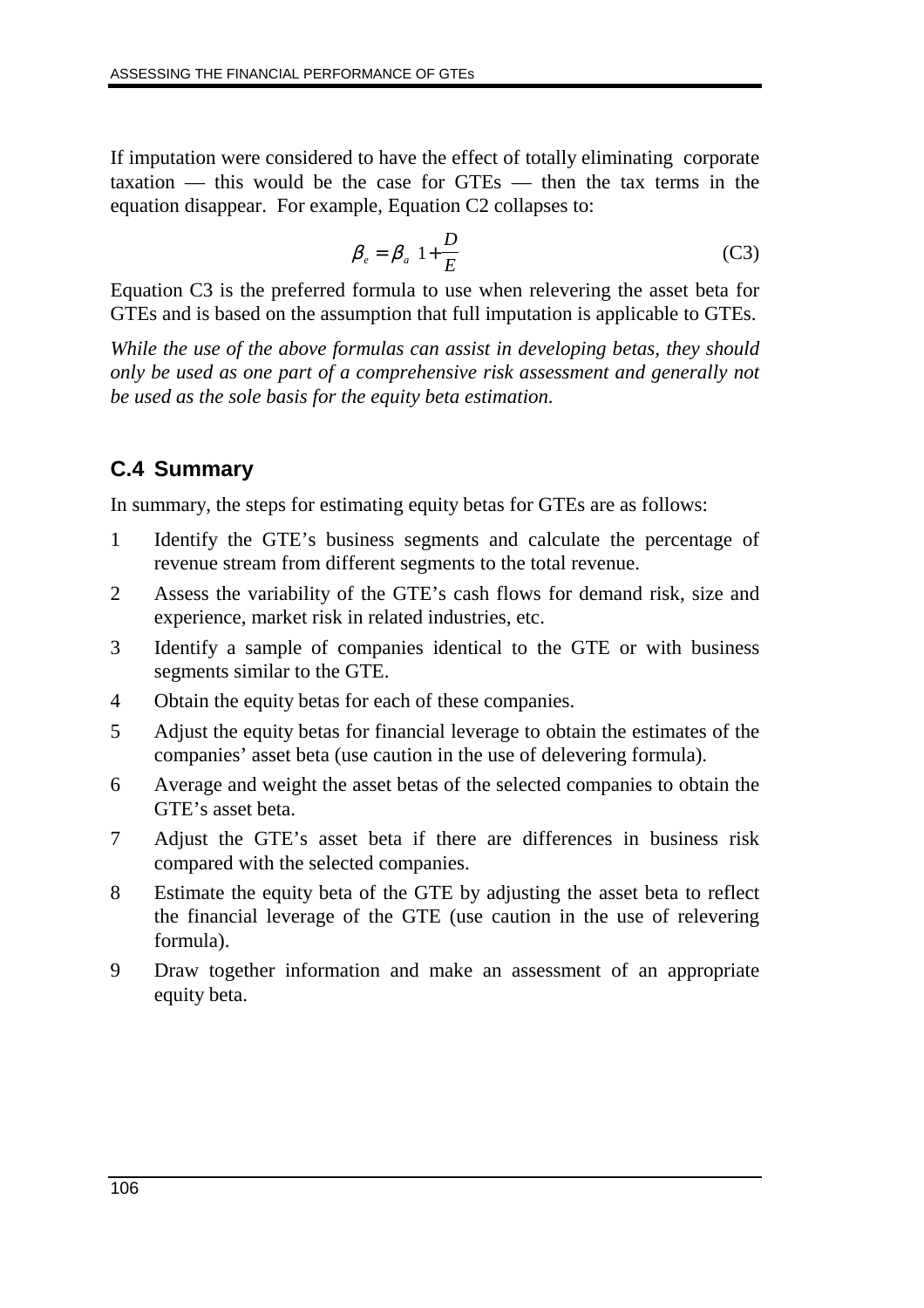## **C.5 Worked example: estimating an equity beta for the Federal Airports Corporation (FAC)**

The information in this section is based on the beta estimation exercise undertaken for the Commonwealth Review of Financial Targets for the FAC, the Civil Aviation Authority (CAA) and Australian Maritime Safety Authority (AMSA). This exercise drew on *some* of the processes described above.

When determining the beta for FAC the working group examined FAC's operating environment and main operating variables as well as comparable industry betas (where appropriate).

Beta estimation is difficult where industry comparisons are lacking but the more information that is available regarding market risk the less difficult the task becomes. However, as noted above, a degree of subjectivity is inherent in the task of beta setting.

## **C.5.1 Background**

The FAC became operational on 1 January 1988 with a charter to own, develop and operate federal airports on behalf of the Commonwealth as a commercially self-supporting business enterprise. The Corporation has powers to collect aeronautical charges at federal airports, arrange revenue-generating business concessions and make by-laws relating to federal airports. The FAC does not face competition at individual airports but it has no choice in its customer base as the usage of its facilities is, to a large extent, dictated by aircraft being allowed to land by the former CAA.

## Business sectors in which FAC operates

Revenue is derived from three main sources (see Figure C.5.1):

- 40 per cent from aeronautical charges based on the use of airport services and facilities by aircraft.
- 35 per cent from commercial trading, with contributions coming from leases, licences and business trading rights. The Corporation's Act provides for the grant of a lease or licence or gives a person authority to use an area, a building or part of a building at a Corporation airport. Business activities include duty-free, news and gifts, food and beverage, car parking and car rental.
- 25 per cent from property, service recharges and other revenue. This includes domestic terminal leases, including building rentals on airports (terminals and hangars) and sites on which tenants can establish their own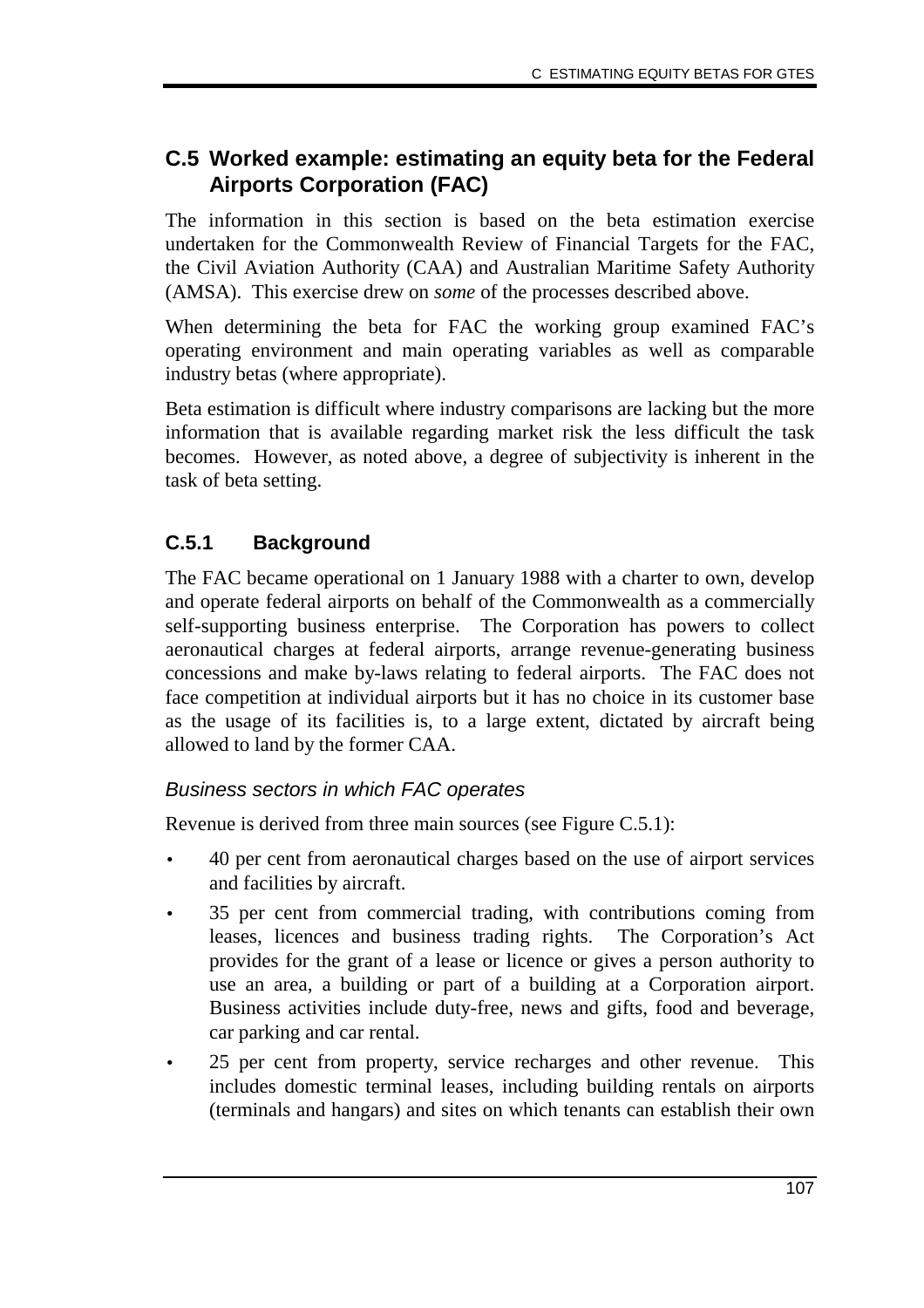facilities and rental and licence fees recovered by the Corporation for buildings, land aircraft, parking and trading rights.



### Variability of cash flows: charging basis

- Landing and departure charges: these include minimum landing charges, peak period charges and security charges to recover costs for providing a counter-terrorist first response presence. Section 56 of the FAC Act enabled the Corporation, subject to Ministerial approval, to make determinations fixing or varying aeronautical charges. The FAC was also required to give notice to the then Prices Surveillance Authority (PSA) of any proposed price increase. The PSA could endorse the increase, suggest a lower increase or recommend to the Minister that a public inquiry be held.
- Property leases: Market rentals and new leases are reviewed every two years. The Corporation's valuer assesses market value based on comparable sites or facilities both on and off the airport.
- Domestic terminal leases: Prior to the FAC start-up date, the Government granted to Australian and Ansett Airlines leases of up to 30 years over terminal areas and expansion land at each of the capital city airports, plus Coolangatta and Launceston. Domestic terminal leases provide for periodic rental review for leased areas on a CPI and building replacement cost basis. All business trading concessions existing within defined areas in the terminals were transferred from the Commonwealth to the airlines and the granting of future business trading concessions within their lease areas (subject to specific exemptions) is at the discretion of the airlines.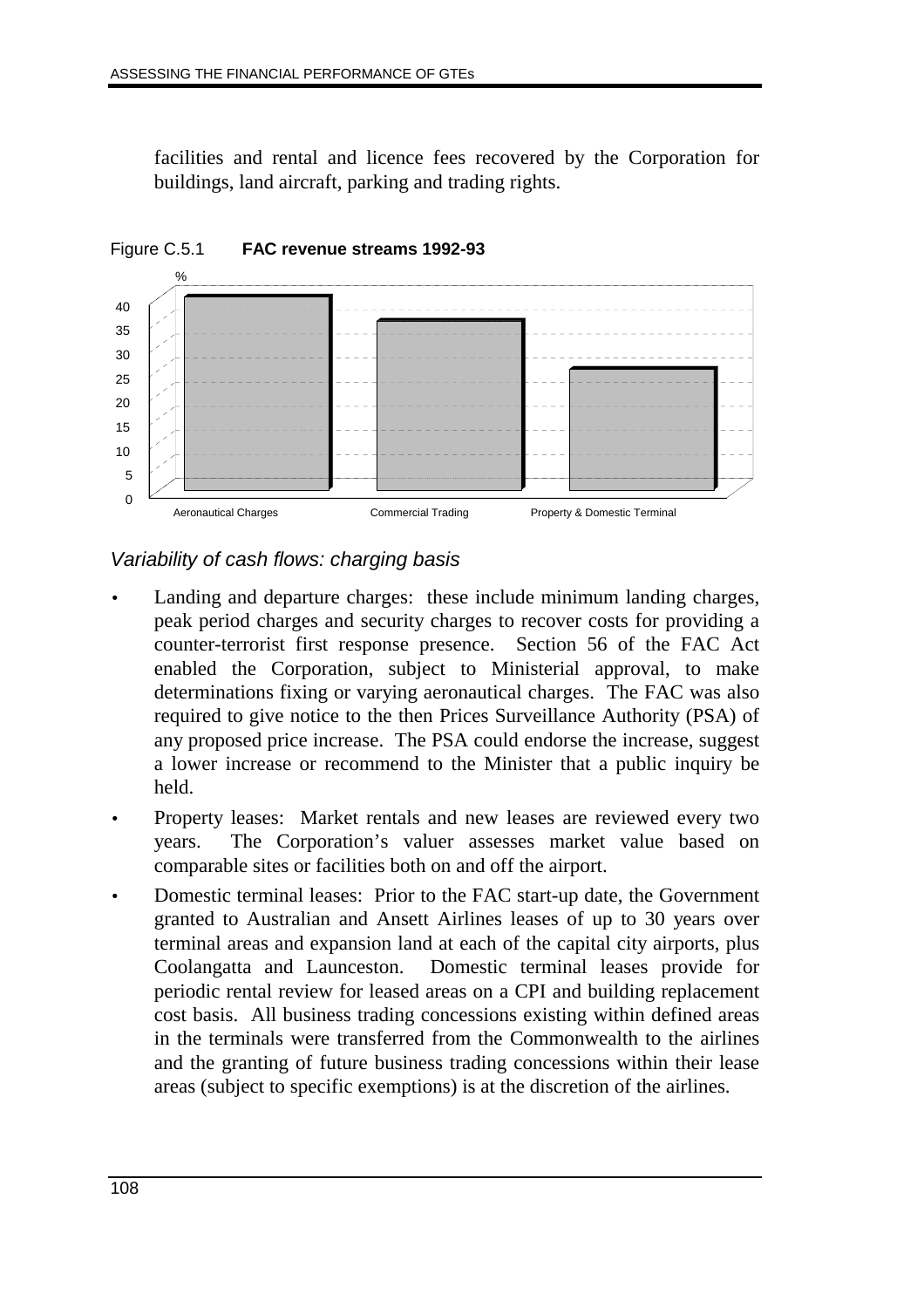• Business trading concessions:Charges are based on negotiated contract. The Corporation takes into account the opportunity for a fair and equitable share of risk and return between the Corporation and its business partner.

As outlined above, the FAC derives revenue predominantly from aeronautical charges, commercial trading and property leases. These activities will produce a variable cash flow as passenger numbers and flight movements fluctuate in response to economic circumstances, though the pattern of earnings would be expected to be more stable than airline earnings. The FAC is, however, engaged in an extensive capital expenditure program to upgrade facilities and cater for expanding needs. It is also tied to infrastructure development through its lease commitments. It faces increased uncertainties following airline deregulation.

Partially offsetting these factors is the low level of debt which reduces the potential financial riskiness of investment in the FAC.

There has been an upward trend in FAC revenue since the Corporation commenced operations. Revenues such as aeronautical charges are affected by industry activity (for example, revenue for 1989–90, the year of the domestic pilots' dispute, remained almost at the 1988–89 level). Also the collapse of Compass in December 1991 had a major impact on FAC revenue, both in terms of non-recoverable debt and loss of future revenue.

To get some order of magnitude for the FAC's longer-term stability of earnings, the Working Group undertook some analysis of passenger numbers and flight movements (as a proxy for FAC revenues, where a long-term series does not exist) compared with airline revenues (that is, Qantas and Ansett). This work indicated that FAC revenues were likely to be only half (or even less) as variable as those of the airlines.

The following paragraphs discuss factors that which are expected to impact on the FAC's future operations.

#### Capital requirements

The FAC has established a substantial capital expenditure program which will total around \$2.8 billion over the 1990s.

#### Domestic terminal leases

The Corporation is tied into infrastructure development, including aprons, taxiways, roadways and services on a timetable dictated by the domestic airlines' perceived needs. To meet the 'buy back' condition of the leases the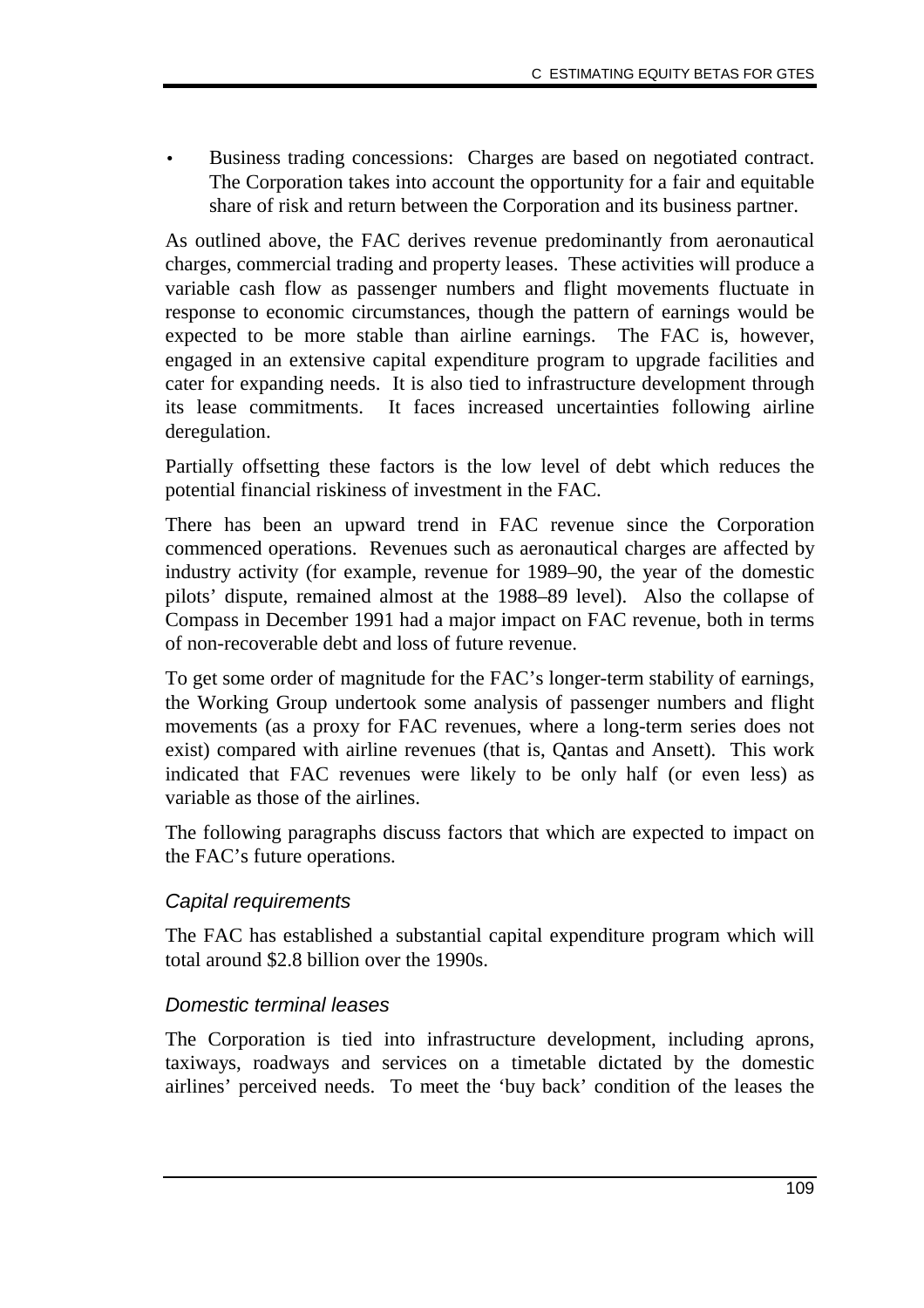Corporation has commenced to make provision in its reserves. This limits the Corporation's flexibility to invest in other projects.

#### Comparable companies equity betas

The FAC does not have any directly comparable companies listed on the Australian Stock Exchange. Hence, it is necessary to benchmark against listed companies that are similar to the FAC's business segments. Because of its mix of activities the beta for the FAC needs to be a composite of the weightings of betas for its main business segments. The FAC considers its aeronautical operations should be grouped with trading and food operations because the latter will be closely correlated with the level of activity in aeronautical operations.

Table C.5.1 lists some of the comparable companies' betas for different business segments of the FAC. The companies were selected for the mix of assets they possessed and the comparability across the companies with FAC's assets. For the aeronautical segment the table lists some of the overseas listed companies. This is based on the assumption that the asset beta for international landing charges cannot be greater than the asset betas of international airlines.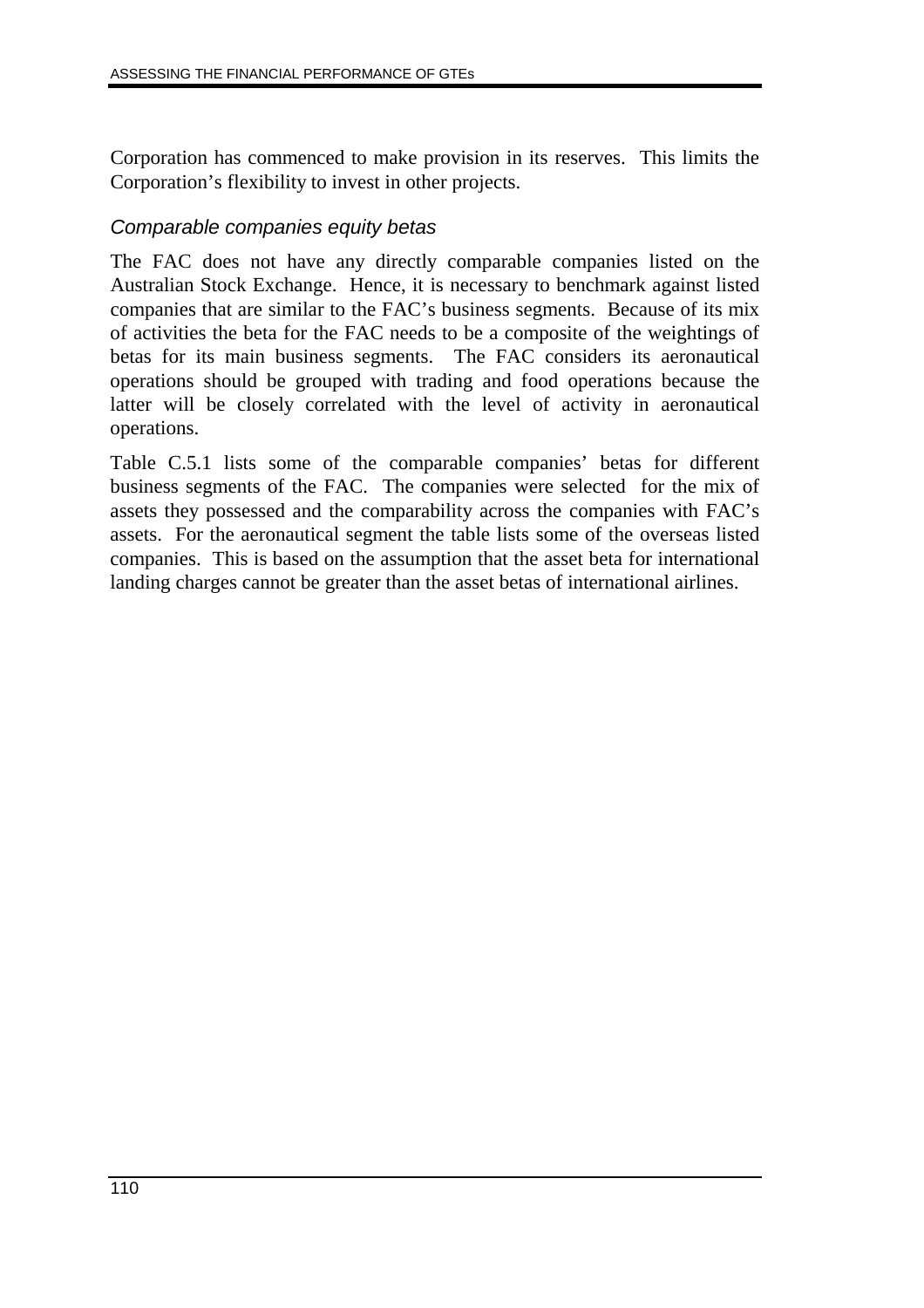| Company                | Market Debt: Equity<br>(per cent) | Equity beta (levered<br>beta) | Asset beta |
|------------------------|-----------------------------------|-------------------------------|------------|
| Aeronautical           |                                   |                               |            |
| <b>SIA</b>             | 9.0                               | 0.65                          | 0.61       |
| <b>BA</b>              | 61.7                              | 1.05                          | 0.47       |
| <b>KLM</b>             | 80.3                              | 1.05                          | 0.27       |
| United                 | 69.5                              | 1.25                          | 0.52       |
| Average beta           |                                   | 1.00                          | 0.48       |
| Retail                 |                                   |                               |            |
| Coles Myer             | 15.0                              | 0.96                          | 0.84       |
| <b>Brashs Holdings</b> | 60.1                              | 0.49                          | 0.31       |
| Angus and              | 65.8                              | 1.20                          | 0.72       |
| Coote                  |                                   |                               |            |
| Average beta           |                                   | 0.88                          | 0.62       |
| Property               |                                   |                               |            |
| <b>Westfield Trust</b> | 3.8                               | 0.33                          | 0.32       |
| General                | 0.0                               | 0.44                          | 0.44       |
| <b>Property Trust</b>  |                                   |                               |            |
| <b>Stockland Trust</b> | 1.9                               | 0.44                          | 0.43       |
| Group                  |                                   |                               |            |
| Average beta           |                                   | 0.40                          | 0.40       |

#### Table C.5.1 **Averaging betas from comparable companies for different business segments of the FAC**

Source: ANZ McCaughan estimates

Note: The delevering of the above equity betas included adjustments for tax, which have not been included in the table.

#### **C.5.2 Use of comparable companies' equity betas**

In estimating FAC's equity beta the comparable companies' betas have to be adjusted for leverage. To estimate an indicative asset beta for the FAC the comparable companies' asset betas have to be averaged and applied to different business segments of the  $FAC$ .<sup>5</sup> Finally, the FAC asset beta is adjusted for any difference in market risk compared to the comparable companies' and is relevered (based on FAC's gearing ratio) to obtain FAC's equity beta.

<sup>-</sup>This process could have been undertaken at the company level rather than for each sector. In this particular exercise, however, it was considered that spread of assets across the companies did not warrant individual adjustements. A simple weighted average was viewed to be appropriate.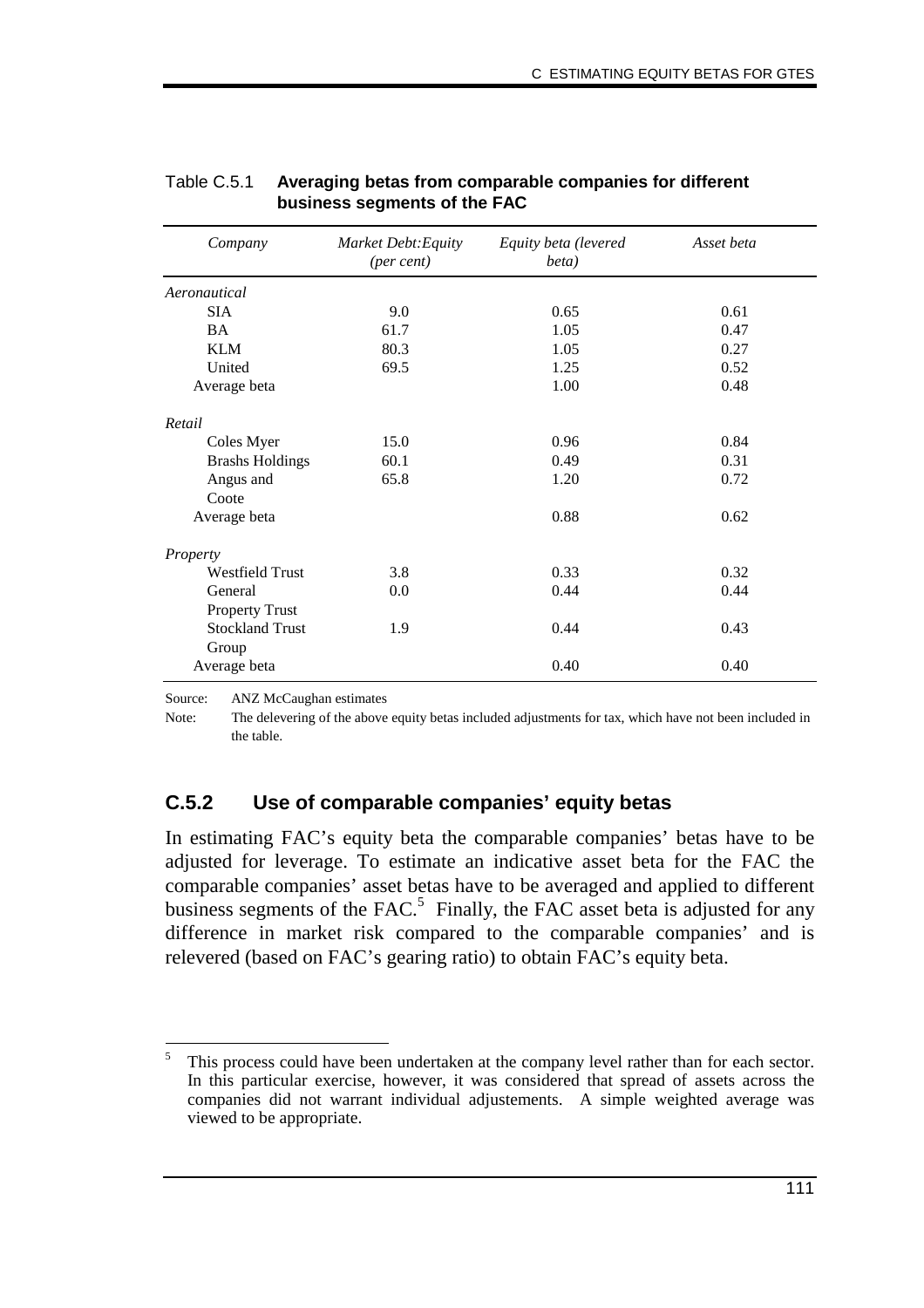The comparable companies' equity betas have been adjusted for leverage to obtain their asset betas. The following conclusions can be drawn from the above table and the discussion above.

- The asset beta for FAC's international aeronautical charges cannot be greater than the average asset beta of international airlines. This is because landing charges in Australia are determined by mean take-off weight and are independent of passenger fares and loads. Also, international landing charges revenues at Australian airports will not be highly responsive to Australia's economic performance. The asset betas for domestic airlines will be higher, reflecting their greater reliance on economic conditions in their country of operations. In the absence of better information, a subjective assessment of the difference was necessary (discussed below).
- The asset beta for FAC's trading revenue would be generally around the average asset beta of comparable companies with suitable adjustments.
- The asset beta for FAC's property revenue would be generally around the average of comparable companies' asset beta of 0.4.

The proportion of revenue generated from these three segments is of the order of 40 per cent from aeronautical, 35 per cent from commercial trading and 25 per cent from property leases. Therefore, an indicative asset beta for FAC was obtained by weighting betas for the three different business segments:

| Aeronautical | $0.48*0.40$ | $= 0.19$ |
|--------------|-------------|----------|
| Trading      | $0.62*0.35$ | $= 0.22$ |
| Property     | $0.40*0.25$ | $= 0.10$ |
| Asset beta   |             | $= 0.51$ |

At this point, information was brought together and judgement applied as part of an overall risk assessment. The FAC's indicative asset beta of 0.5 had to be adjusted for any differences in variability of cash flows compared to the comparable companies' betas. As indicated above, it was considered that FAC's aeronautical revenue is more stable than that of the benchmark companies, indicating a lower asset risk for this group of FAC assets. Trading benchmarks were considered reasonable benchmark, but with the possibility that the cash flows for such companies were slightly more variable than the FAC's (implying higher risk). Property was considered a good benchmark. In the absence of better information an assessment was made that a 0.05 downward adjustment was required to the indicative beta of 0.5 (calculated above), to account for the differences in the variability in the benchmark cash flows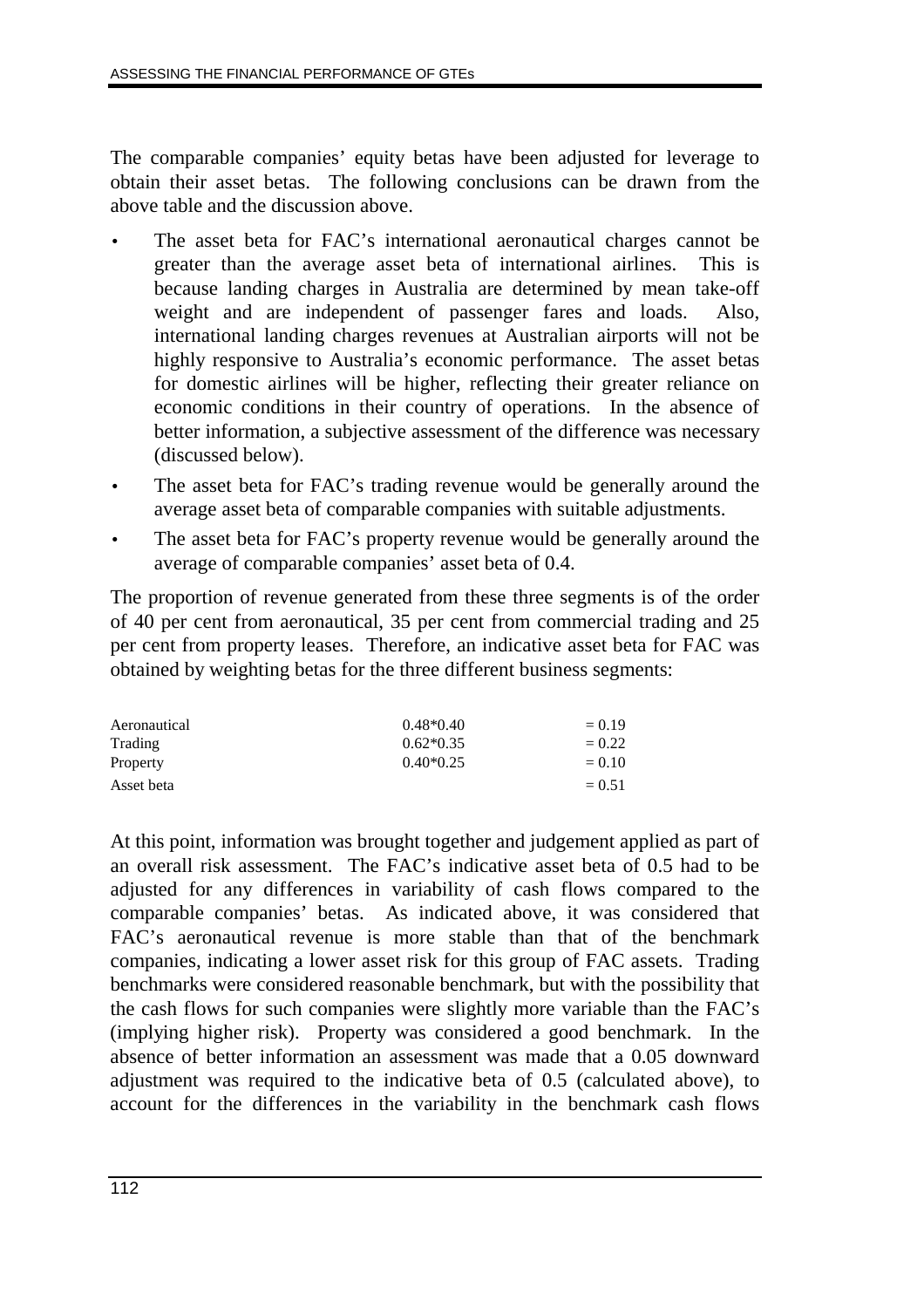compared to FAC's aeronautical and trading activities. This produced an asset beta for the FAC of 0.45. Once this is done the FAC asset beta is relevered to obtain its equity beta.

## **C.5.3 Summary and conclusion**

After considering the mix of business activities, debt to equity ratios, industry stability, similarity of function and stability of income stream an overall equity beta of 0.65 (rounded) would appear appropriate for FAC (assuming a capital structure of 70 per cent equity). This figure is in line with recent work by consultants to the Working Group on the FAC's capital structure.

## **C.5.4 Alternative Approach**

An alternative approach to developing equity betas is outlined below. It assumes that the GTE has a commercial capital structure and that its WACC is invariant to the capital structure. This may not be the case, particularly if it is highly geared.

The method, in outline, is as follows:

- Identify an appropriate equity beta for a company which is similar to the GTE. If no direct comparisons are available, select an appropriate industry sector;
- Calculate the WACC for this company, using its capital structure and cost of debt;
- Calculate the equity beta for the GTE consistent with the WACC for the typical firm. To do this use the GTE's capital structure and cost of debt.

The advantage of this approach is its relative simplicity. However, as with the approach outlined above, it may be difficult to find suitable firms upon which to base the development of an equity beta. Moreover, as with all similar methods, it needs to be applied with care and skill.

In the simple form described here, the method can be used as a 'back-of-the envelope' check on the validity and plausibility of estimates arrived at through other, more elaborate methods of estimating equity betas. It is particularly useful where the GTE is highly geared and, consequently, the assumption that the capital structure is invariant to the WACC is less likely to apply.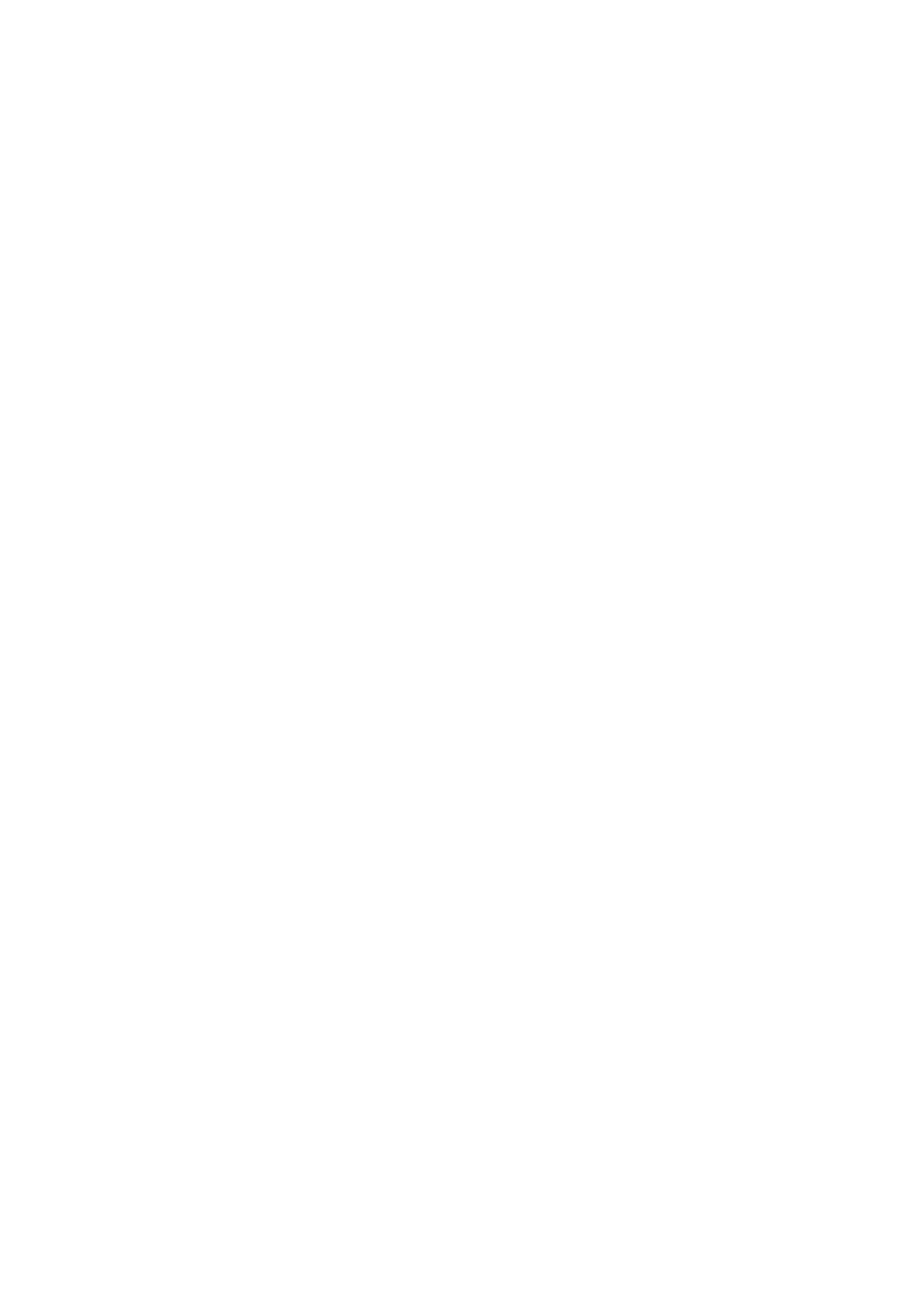# **D THE DEPRIVAL VALUE APPROACH**

| Asset category                                                                                          | Where service potential would be replaced if<br>GTE were deprived of the asset                                                                                                                                                                                                                                                                                                                                                                                                                                                | Where service potential<br>would not be replaced if<br>GTE were deprived of<br>the asset    |
|---------------------------------------------------------------------------------------------------------|-------------------------------------------------------------------------------------------------------------------------------------------------------------------------------------------------------------------------------------------------------------------------------------------------------------------------------------------------------------------------------------------------------------------------------------------------------------------------------------------------------------------------------|---------------------------------------------------------------------------------------------|
| Held for continued use:                                                                                 |                                                                                                                                                                                                                                                                                                                                                                                                                                                                                                                               |                                                                                             |
| Land (including land under<br>infrastructure)                                                           | Greater of (a) current market buying price,<br>taking into account the nature of the parcel,<br>the legal restrictions on use, the opportunities<br>and impediments to development that are<br>inherent to the specific parcel of land or<br>other constraints that exist in respect of that<br>land, or any special attributes that the land<br>may possess (value in use); and (b) current<br>market value (selling price) of its feasible<br>alternative use taking into account the costs<br>of achieving that potential. | <b>Greater of Net Present</b><br>Value (NPV) and current<br>market value (selling<br>price) |
| Heritage assets                                                                                         | Current market buying price, current<br>replacement cost or current reproduction<br>cost, as applicable, of the service potential by<br>the GTE if the service potential would be<br>otherwise acquired by the GTE.                                                                                                                                                                                                                                                                                                           | Greater of NPV and<br>current market value<br>(selling price)                               |
| General assets<br>Assets where there is a<br>secondary market for the asset<br>(non-specialised assets) | Current market buying price of the gross<br>service potential of the existing asset. Where<br>new assets are normally acquired, new prices<br>are relevant, and where second hand assets<br>are normally acquired, second hand prices<br>are relevant.                                                                                                                                                                                                                                                                        | Greater of NPV and<br>current market value<br>(selling price)                               |
| Assets where there is no<br>secondary market for the asset<br>(specialised assets)                      | Lower of (a) the current replacement cost or<br>(b) current reproduction cost of the gross<br>service potential or future economic benefit<br>of the existing asset.                                                                                                                                                                                                                                                                                                                                                          | Greater of NPV and<br>current market value<br>(selling price)                               |
| <b>Surplus</b> assets                                                                                   |                                                                                                                                                                                                                                                                                                                                                                                                                                                                                                                               |                                                                                             |
| All such assets                                                                                         | Not applicable                                                                                                                                                                                                                                                                                                                                                                                                                                                                                                                | Market value (selling<br>price)                                                             |

#### Table D.1: **Summary of deprival valuation methodology**

*Source:* Steering Committee on National Performance Monitoring of Government Trading Enterprises (1994b).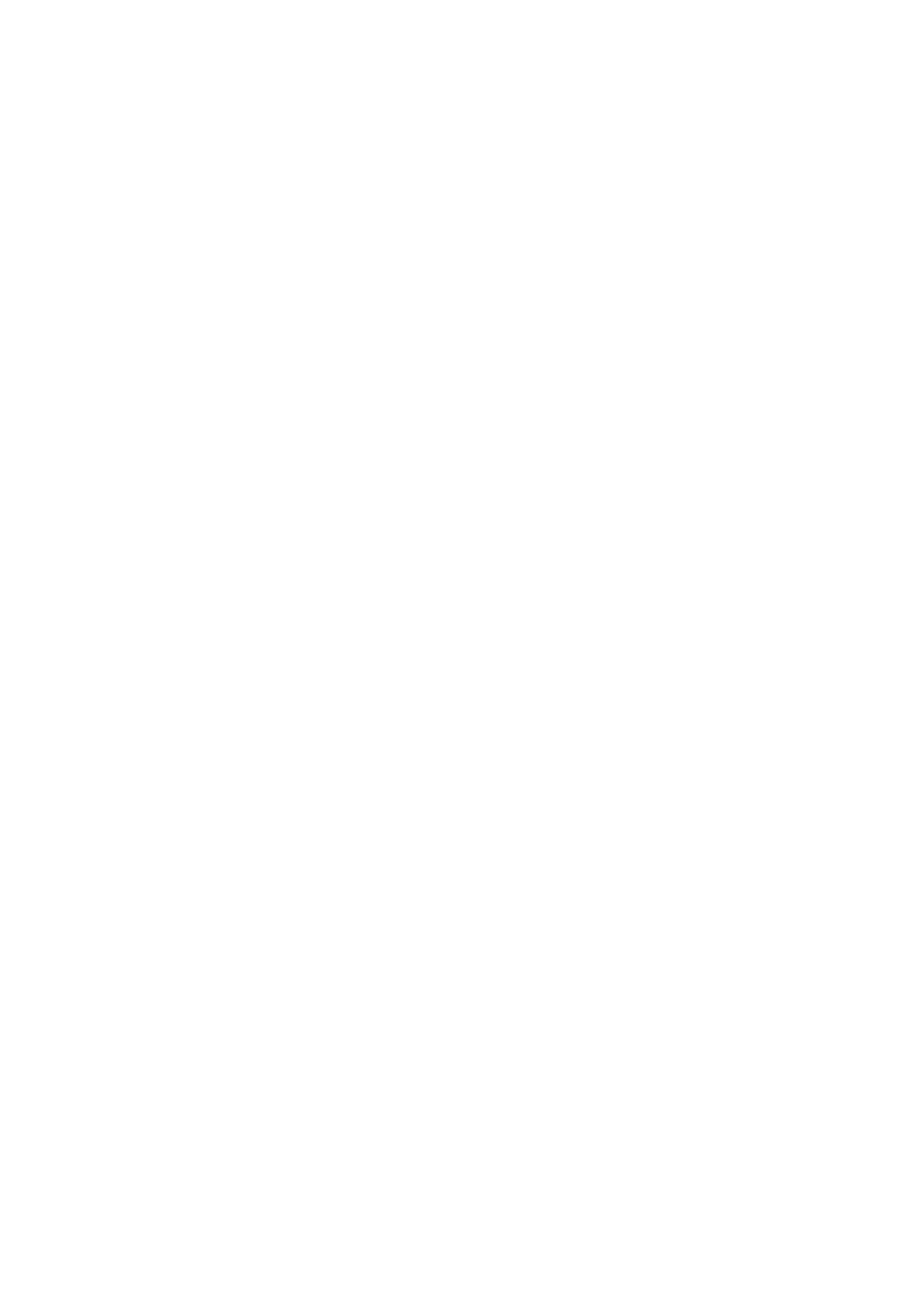# **E SOURCES OF INFORMATION FOR THE CALCULATION OF ERR**

With the exception of the value of a GTE's CSOs, the information used to measure ERR is publicly available. The following section identifies the data and its source.

## **E.1 Earnings before interest and tax (EBIT)**

EBIT comprises operating profit before tax (including abnormals) plus interest expense.

Operating profit before tax (including abnormals) is found in the GTE's annual report (in the profit and loss statement). While this figure should be inclusive of abnormals, which are items that are part of the GTE's ordinary operations and of a recurring nature, adjustments should also be made to include extraordinaries on a case by case basis (see Section 4.4.1). Information on extraordinaries is also found in the profit and loss statement.

Interest expense is found in the notes to the audited profit and loss statement.

## **E.2 Accounting depreciation and amortisation (Da)**

Depreciation and amortisation can be taken directly from the notes to a GTE's profit and loss statement and represents the depreciation expense for the period.

## **E.3 Change in the value of the capital base**

The capital base for a GTE is represented by the total book value of its assets. Boards of non-company GTEs are required to ensure that the assets under their control are valued in accordance with the guidelines provided by their owner government. GTEs incorporated as companies are subject to corporations law and accounting standards (which allow assets to be valued in a variety of ways). In the future, assets may be valued using the deprival value methodology recommended by the Steering Committee.

The changes in asset values for the ERR calculation can be determined as follows: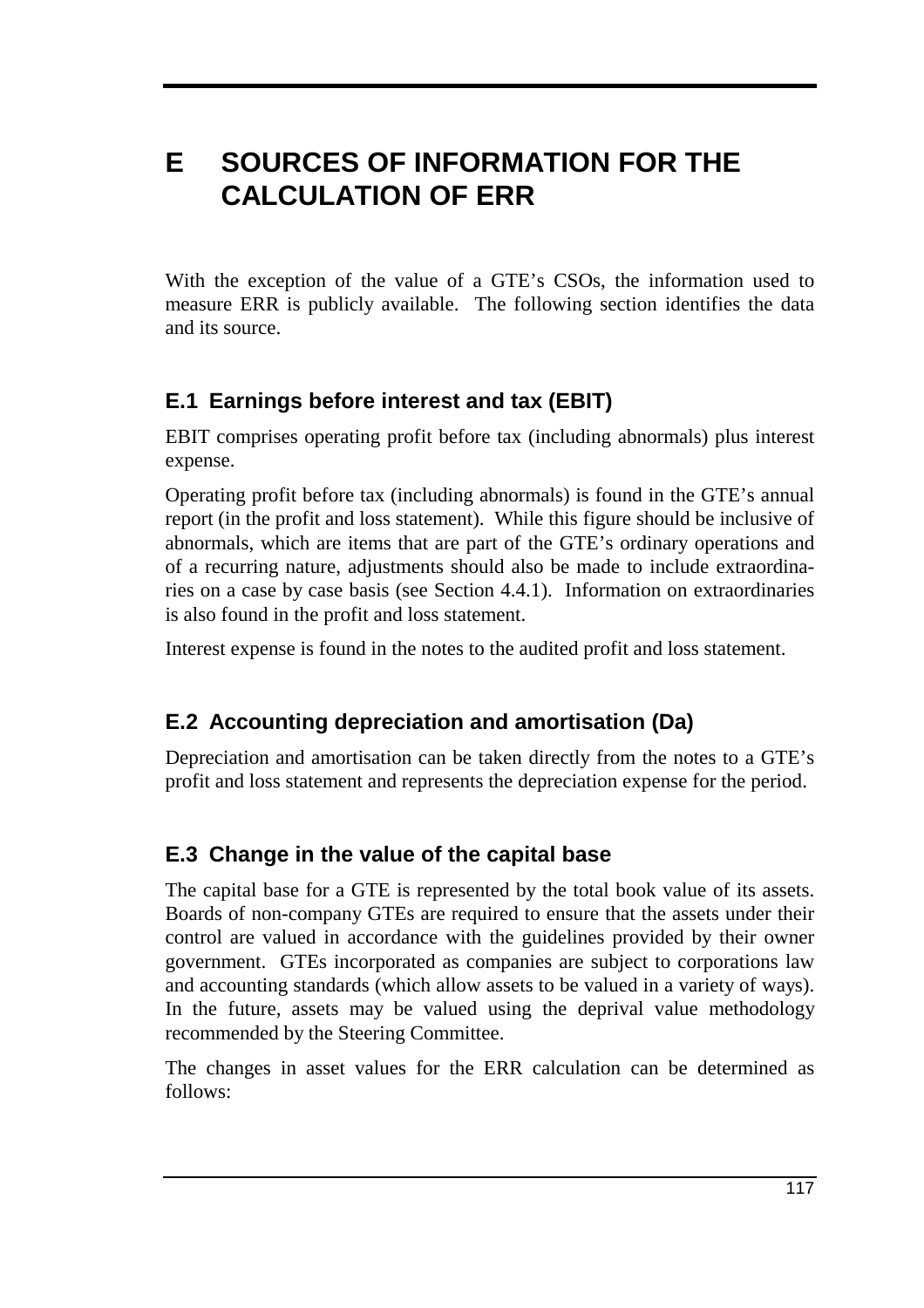- The increase (or decrease) in the value of assets held during a period can be found by subtracting opening assets and net investments from closing assets.
- To calculate net investments, subtract from closing assets the value of opening assets and the change in the revaluation reserve (for example, between 1991 and 1992) and add accounting depreciation expense.

Information on opening and closing assets appears in the balance sheet and information on the revaluation reserve appears in the notes to the balance sheet.

Following the report of the Working Group, the ERR formula has been adjusted from that outlined in Treasury Economic Paper 14 (Commonwealth Treasury 1990). This is because of information constraints involved in determining an accurate value for within-year purchases of assets. In some jurisdictions GTEs are not required to provide information on purchases of assets within the reporting period. If GTEs do provide this information then more details could be included in the calculation.

## **E.4 Non interest-bearing liabilities (NIBLs)**

There may be an indirect interest charge embodied in liabilities such as trade creditors and revenue received in advance. NIBLs include balance sheet items such as trade creditors, sundry creditors and prepaid revenue. The average prime overdraft rate for the year could be used for the interest rate.

The calculation of the implicit interest expense may not be warranted if the size of the balance sheet item is not material.

## **E.5 Financial leases**

Interest on financial leases is usually included in the financial item interest expense, and would thus have been added back in the calculation of EBIT. Where this is not the case, it may appear as a separate item elsewhere in the notes to the GTE annual report as finance charges on finance leases. The repayment of financial lease principal may be ascertained from the funds statement or the cash flow statement.

The calculation of the interest expense on financial leases may not be warranted if it is not a material item.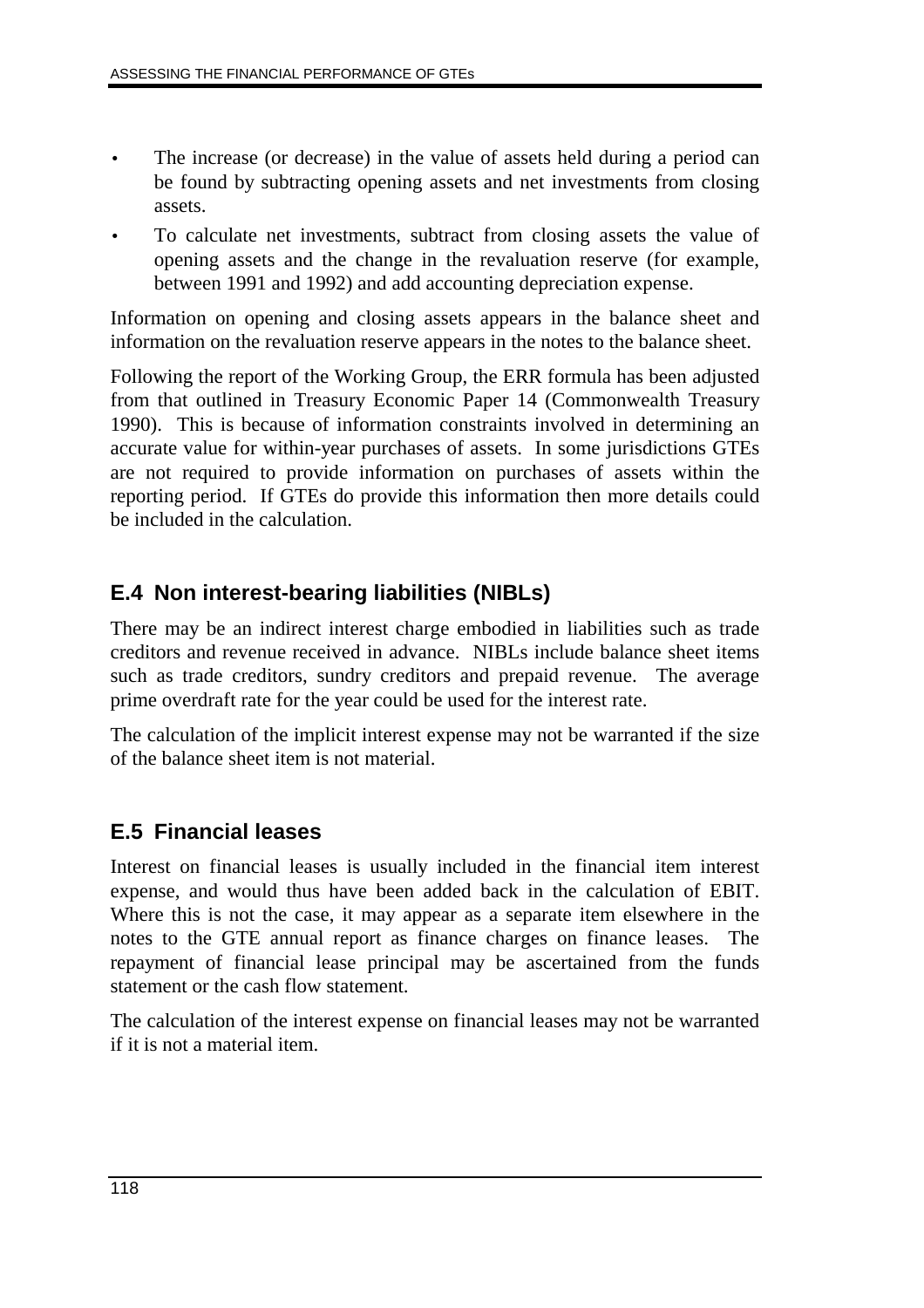## **E.6 Community service obligations (CSOs) and safety regulation**

In practice, some parts of a GTE's operations may not be expected to contribute towards its target rate of return. Such operations may arise due to CSOs or other industry and/or international obligations. However, none should be excluded from the ERR calculation unless specified in an explicit agreement between a GTE and its owner government.

Where such an agreement does exist, the ERR calculation has to be adjusted to exclude all related assets, income and expenses. However, this may often prove difficult because of the existence of multiple use assets together with other problems such as apportioning administration costs.

Where CSO assets are not excluded from the asset base, some adjustment to economic income may be warranted. This will be the case when an owner government and a GTE have agreed to notionally fund CSOs through an adjustment in the measurement of performance. The adjustment made will be to impute a value to economic income corresponding to a CSO's net economic cost.

## **E.7 Net investments — for inclusion in the denominator**

Because of information constraints an accurate value for within-year assets purchases is not always possible. An alternative approach which gives an approximate figure for the value of the asset base utilised through the period is to add half net investments to opening assets. Net investments should include asset purchases and sales. To calculate net investments, subtract opening assets and the change in the revaluation reserve (for example, between 1991 and 1992) from closing assets and add depreciation expense. Information on opening and closing assets appears in the balance sheet and information on the revaluation reserve appears in the notes to the balance sheet.

In many jurisdictions GTEs are not required to provide information on purchases of assets within the reporting period. If this information becomes available from GTEs then more details could be included in the calculation.

## **E.8 Interest during construction**

Interest during construction is an item that needs to be included as a capital gain. It may be calculated as the change in the value of capital works in progress plus the value of any such assets commissioned during the year less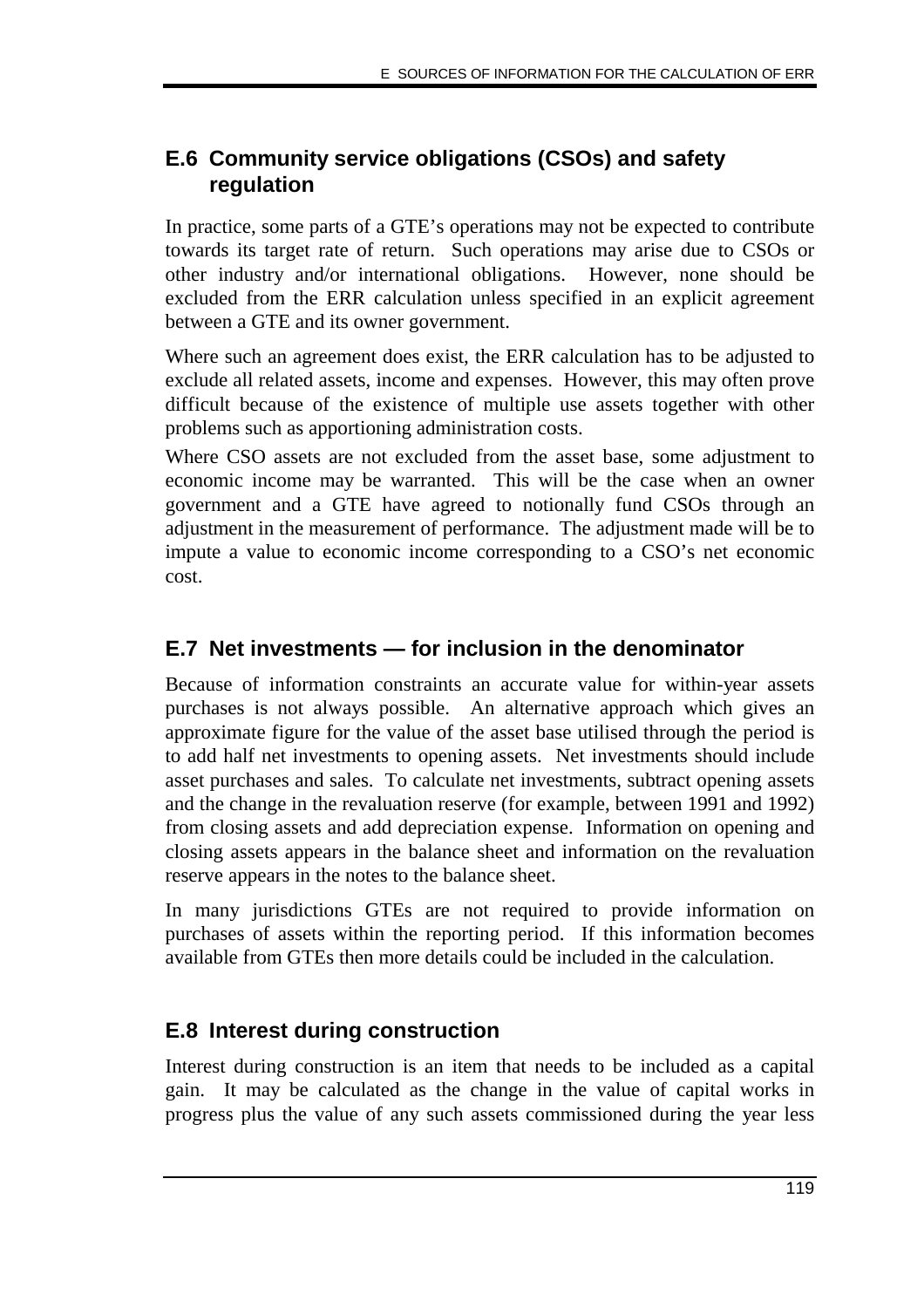asset construction costs during the year. Information on these items appears in the notes to the balance sheet.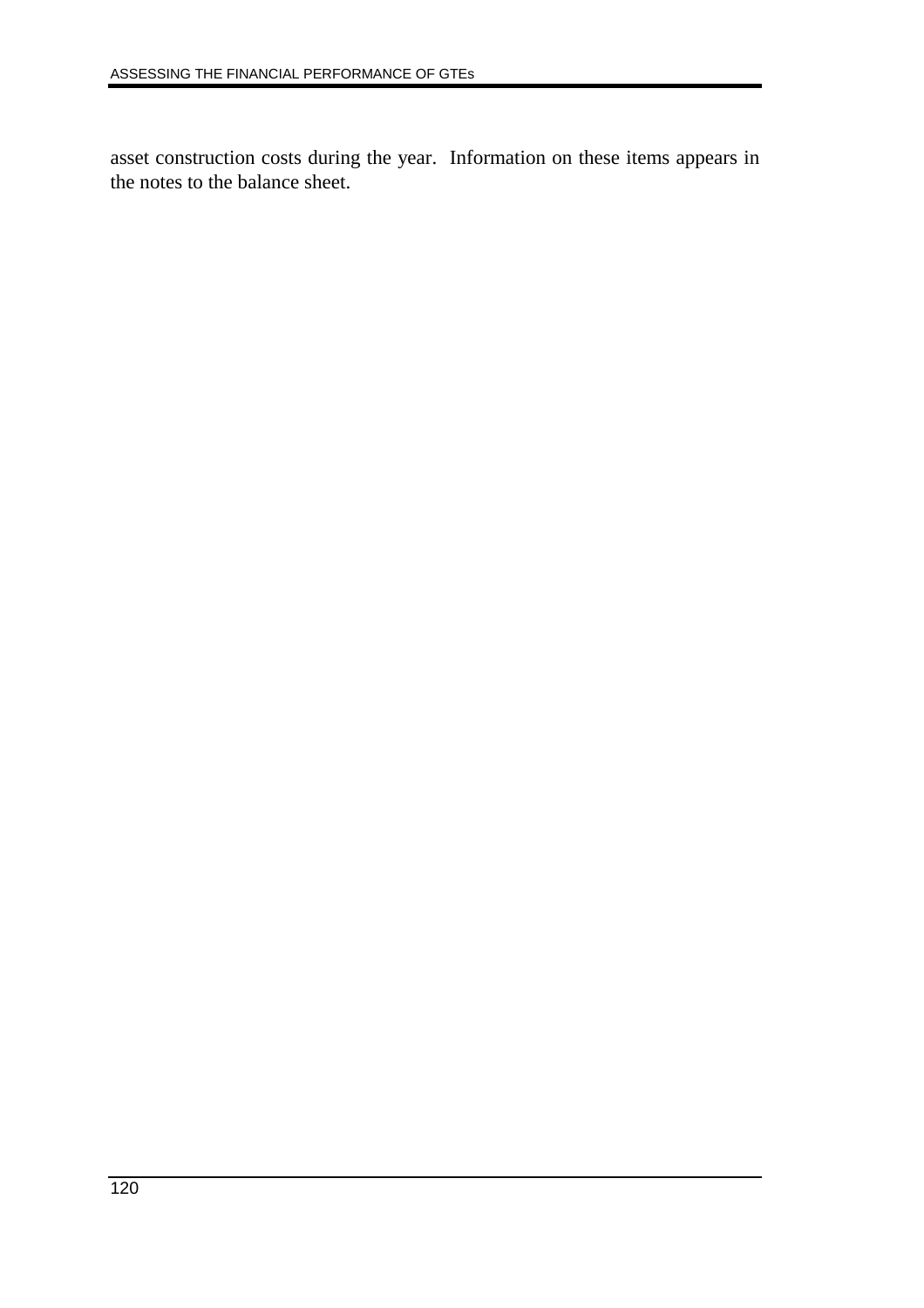## **F MEASURING THE ERR PERFORMANCE OF THE FAC**

As discussed in Chapter 4, the formula for estimating ERR performance is:

$$
ERR = \frac{(EBIT + Da + NIBL + FL + CSO) + (A_e - A_b - NI)}{A_b + (NI / 2)}
$$

| where | <b>EBIT</b> |         | earnings after abnormals and extraordinaries, but before<br>interest and tax;                                      |
|-------|-------------|---------|--------------------------------------------------------------------------------------------------------------------|
|       | Da          | $=$     | accounting depreciation and amortisation;                                                                          |
|       | <b>NIBL</b> | $=$     | an adjustment for the implicit interest cost of non-interest<br>bearing liabilities;                               |
|       | FL          | $=$     | an adjustment for interest cost of assets under financial leases<br>(only made if not already included from EBIT); |
|       | CSO         | $=$     | an adjustment for the net economic cost of CSOs (if<br>applicable);                                                |
|       | $A_{\rm e}$ | $=$ $-$ | the end of period value of total assets;                                                                           |
|       | $A_{h}$     | ÷.      | the beginning of period value of total assets; and                                                                 |
|       | NI          | II.     | the value of net investments throughout the year.                                                                  |
|       |             |         |                                                                                                                    |

Note that,

$$
NI = A_{\rm e} - A_{\rm b} - \Delta \ell RR_{\rm e} - AsRR_{\rm b} \quad \angle \Delta a
$$

| where $AsRR_e$    | $=$ the end of period value of the asset revaluation reserve; and   |
|-------------------|---------------------------------------------------------------------|
| AsRR <sub>b</sub> | $=$ the beginning of period value of the asset revaluation reserve. |

It is recommended that ERR measurement be undertaken with publicly available figures. This was the approach taken by the Commonwealth Working Group.6 The following tables provide:

- information taken directly from the 1992–93 and 1991–92 annual reports of the FAC;
- other information needed for ERR measurement:
- derivation of the variables for the measurement formula; and
- calculation of the components of ERR performance.

 $\sqrt{6}$ The following calculations do not include an IDC element.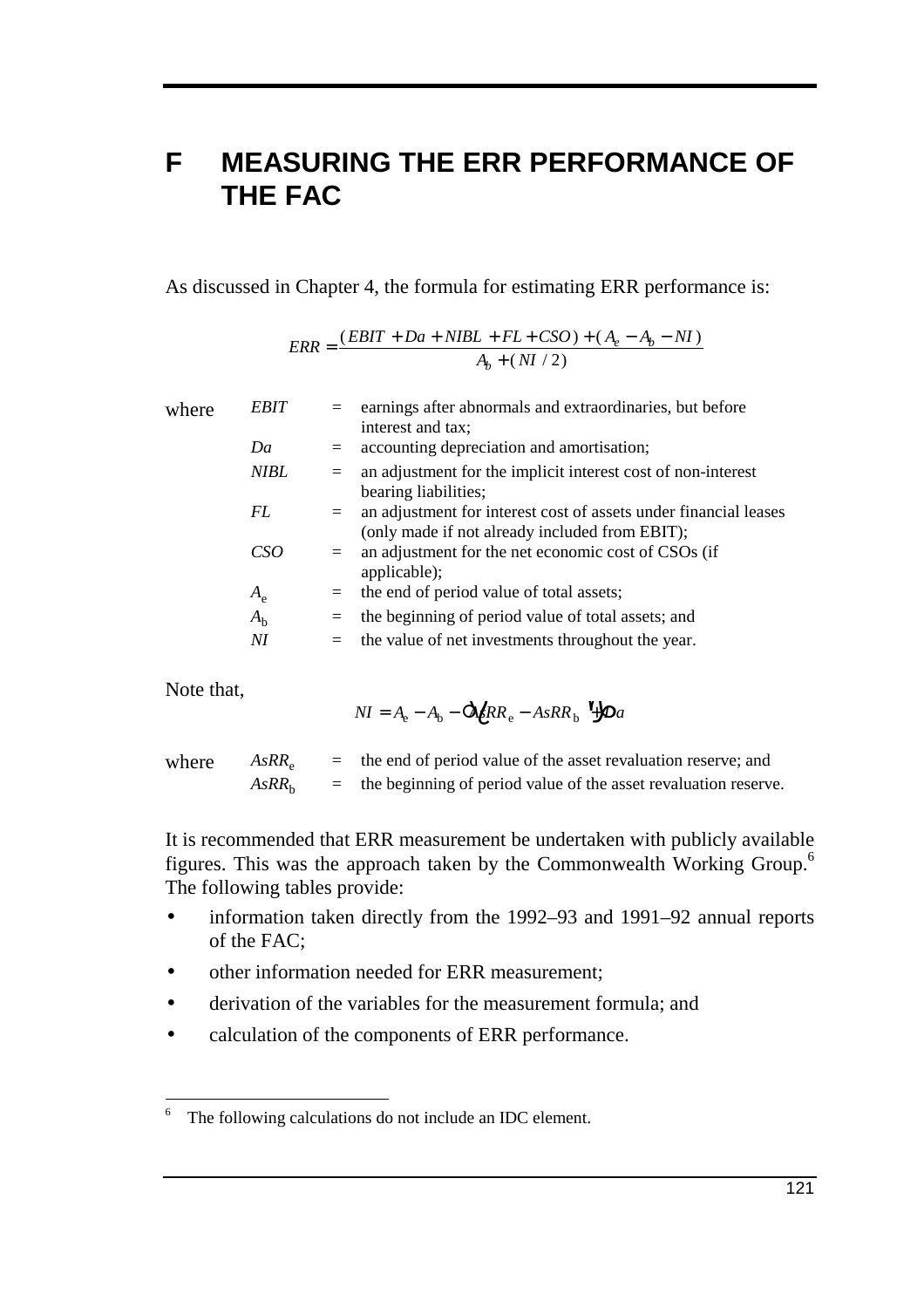| FEDERAL AIRPORTS CORPORATION                                                                                                                | 1992-93          | 1991-92                                 |
|---------------------------------------------------------------------------------------------------------------------------------------------|------------------|-----------------------------------------|
|                                                                                                                                             | \$'000           | \$'000                                  |
| Information taken directly from the annual reports                                                                                          |                  |                                         |
| Operating Profit $(E)$                                                                                                                      | 82 341           | 88 962                                  |
| Interest<br>(In)                                                                                                                            | 71 235           | 62 345                                  |
| Depreciation and Amortisation<br>(Da)                                                                                                       | 104 768          | 80 282                                  |
| <b>Opening Assets</b><br>$(A_h)$                                                                                                            | 2019001          | 173 6148                                |
| <b>Closing Assets</b><br>$(A_{\rho})$                                                                                                       | 2 141 486        | 2 019 001                               |
| <b>Opening Asset Revaluation Reserve</b><br>(AsRR <sub>o</sub> )                                                                            | 299 248          | 299 248                                 |
| <b>Closing Asset Revaluation Reserve</b><br>(AsRR <sub>c</sub> )                                                                            | 299 248          | 299 248                                 |
| Non interest-bearing liabilities<br>(NIBL)<br>- Trade Creditors<br>- Other Creditors<br>- Prepaid Revenue                                   | 48 170<br>0<br>0 | 8 6 3 5<br>42 4 8 4<br>$\boldsymbol{0}$ |
| Financial Leases (FL)                                                                                                                       | $\theta$         | $\boldsymbol{0}$                        |
| CSOs<br>(C)                                                                                                                                 | $\mathbf{0}$     | $\boldsymbol{0}$                        |
| <b>Information from other sources:</b>                                                                                                      |                  |                                         |
| Interest rate $(Ir)$ :<br>12-month average of 13-week Treasury Notes (as a proxy for the<br>Prime Overdraft rate.) Source: Treasury Roundup | 5.50%            | 8.00%                                   |
| Derived from the above:                                                                                                                     |                  |                                         |
| $= E + In$<br><b>EBIT</b>                                                                                                                   | 153 576          | 151 307                                 |
| Change in the Asset Revaluation Reserve ( $\triangle AsRR$ ) = $AsRR_c - AsRR_o$                                                            | $\boldsymbol{0}$ | $\boldsymbol{0}$                        |
| Net Investments (NI) = $A_e - A_b - \Delta AsRR + Da$                                                                                       | 227 253          | 363 135                                 |
| Adjustments for $NIBL \sim NIBL \times Ir$                                                                                                  | 2 6 4 9          | 4 0 9 0                                 |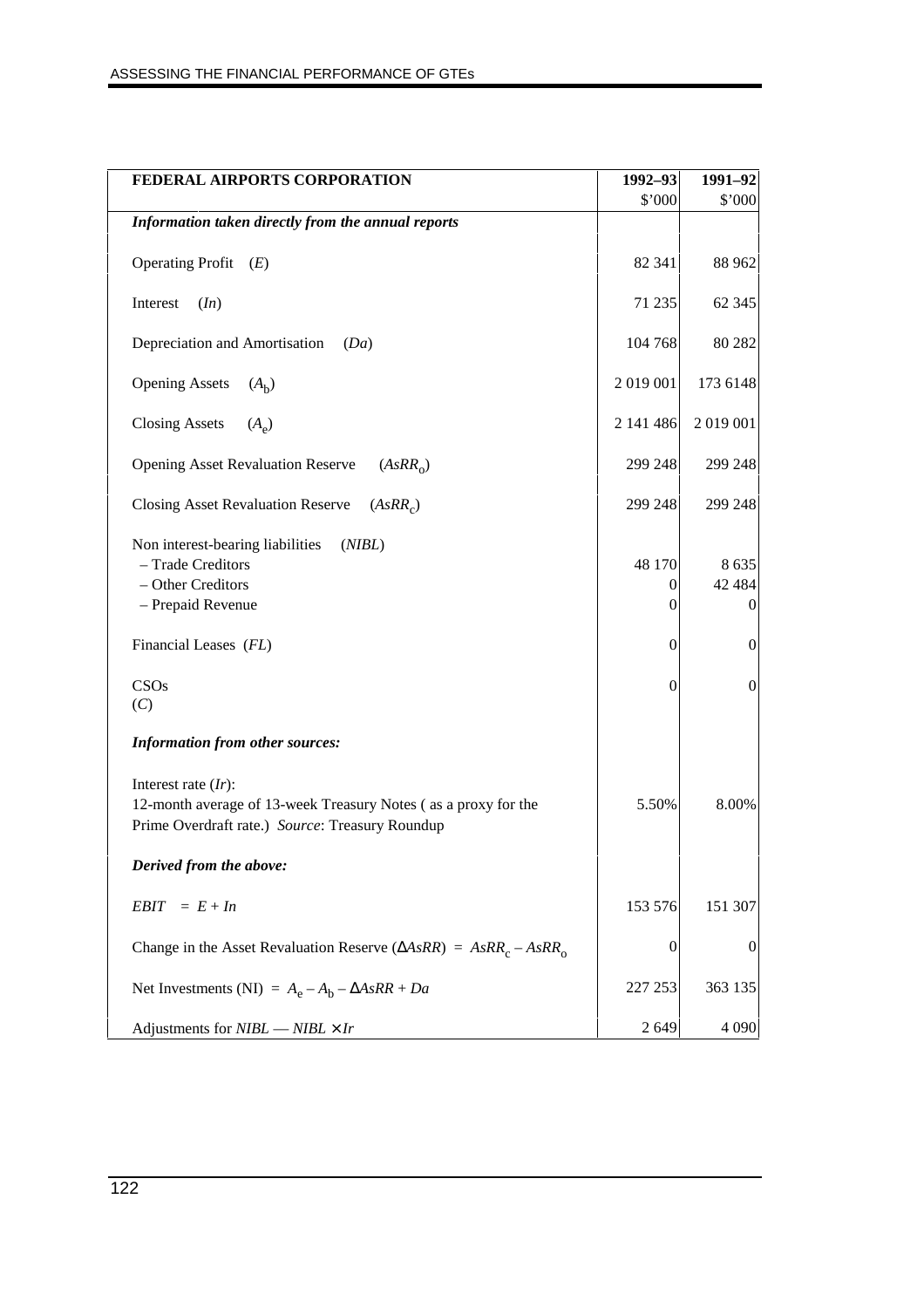| <b>CALCULATION OF ECONOMIC RATE OF RETURN (ERR) AND ITS COMPONENTS:</b> |                  |          |
|-------------------------------------------------------------------------|------------------|----------|
|                                                                         | 1992-93          | 1991-92  |
|                                                                         | \$'000           | \$'000   |
| <b>Cash Flow:</b>                                                       |                  |          |
| Earnings before interest and tax (EBIT)                                 | 153 576          | 151 307  |
| Depreciation and Amortisation (Da)                                      | 104 768          | 80 282   |
| <b>Estimated Cash Flow</b>                                              | 258 344          | 231 589  |
| Adjustments for non-interest bearing liabilities (NIBL)                 | 2649             | 4 0 9 0  |
| Adjustment for financial leases (FL)                                    | $\left( \right)$ | $\theta$ |
| <b>Cash Component</b>                                                   | 260 993          | 235 679  |
| <b>Capital Component:</b>                                               |                  |          |
| Closing Assets $(A_e)$<br>less                                          | 2 141 486        | 2019001  |
| Opening Assets $(A_h)$<br>less                                          | 2 019 001        | 1736 148 |
| Net Investments (NI)                                                    | 227 253          | 363 135  |
| <b>Estimated Capital Component</b>                                      | $-104768$        | $-80282$ |
| <b>Capital Base:</b>                                                    |                  |          |
| Opening Assets $(A_h)$<br>plus                                          | 2 019 001        | 1736 148 |
| Half of Net Investments (NI)/2                                          | 113 627          | 181 568  |
| <b>Estimated Capital Base</b>                                           | 2 132 628        | 1917716  |
|                                                                         |                  |          |

#### **CALCULATION OF ECONOMIC RATE OF RETURN (ERR) AND ITS COMPONENTS:**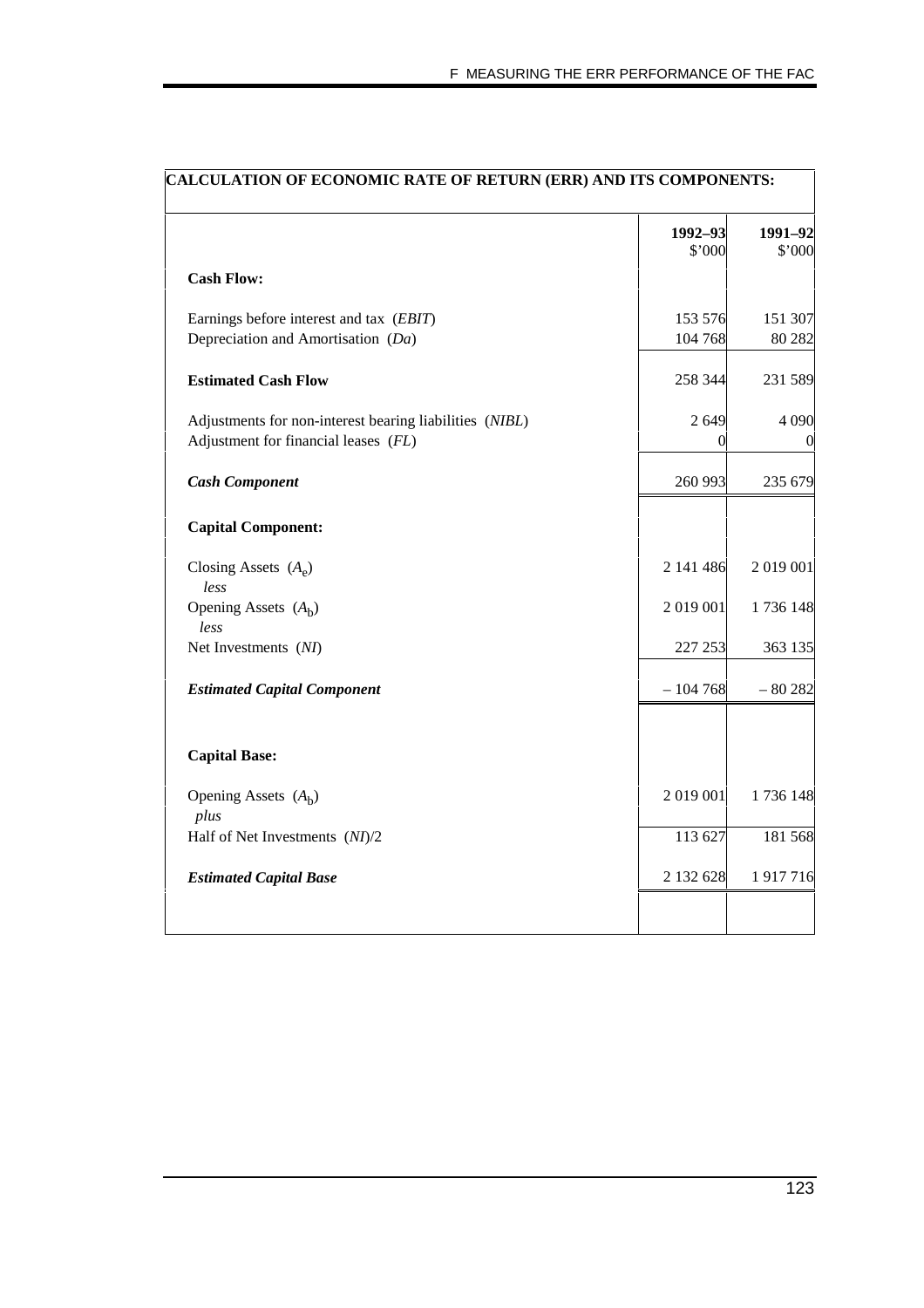| <b>Economic Income:</b>                                                                         |                                |                    | 1991-92           |
|-------------------------------------------------------------------------------------------------|--------------------------------|--------------------|-------------------|
|                                                                                                 |                                | 1992-93<br>\$'000  | \$'000            |
| Earnings before interest and tax (EBIT)<br>Depreciation and Amortisation (Da)                   |                                | 153 576<br>104 768 | 151 307<br>80 282 |
|                                                                                                 |                                | $-104768$          | $-80282$          |
| Adjustments for non-interest bearing liabilities (NIBL)<br>Adjustment for financial leases (FL) |                                | 2649               | 4 0 9 0           |
| <b>Actual economic income</b>                                                                   |                                | 156 225            | 155 397           |
| $CSOs$ $(CSO)$                                                                                  |                                | $\Omega$           | $\Omega$          |
| <b>Imputed economic income</b>                                                                  |                                | 156 225            | 155 397           |
|                                                                                                 |                                |                    |                   |
| <b>Income</b>                                                                                   | <b>Cash Component</b>          | 260 993            | 235 679           |
| <b>Return</b>                                                                                   | Capital Base                   | 2 132 628          | 1917716           |
|                                                                                                 | <b>Cash Return</b>             | 12.24%             | 12.29%            |
| Capital                                                                                         | <b>Capital Component</b>       | $-104768$          | $-80282$          |
| Return                                                                                          | <b>Capital Base</b>            | 2 132 628          | 1917716           |
| Economic                                                                                        | Economic Income                | 156 225            | 155 397           |
| Rate of<br>Return                                                                               | Capital Base                   | 2 132 628          | 1917716           |
|                                                                                                 | <b>Economic Rate of Return</b> | 7.33%              | 8.10%             |
|                                                                                                 | <b>Capital Return</b>          | $-4.91%$           | $-4.19%$          |

 $\overline{7}$ In this example the change in the capital base is explained completely by depreciation and amortisation expenses for the period. The effect is that the figures cancel each other out, implying that accounting depreciation had adequately approximated to economic depreciation. If there had been an asset revaluation in the period, the figure for the change in the capital base would differ from the depreciation and amortisation expense by an amount equal to the change in the asset revaluation reserve. For example, a positive asset revaluation of \$50m. in 1992–93 would have made the 1992–93 entry for "change in capital base" read –\$54 768; an asset devaluation of the same amount in the same year would make the entry read –\$154 768. In both cases, the total of "actual economic income" would have been affected.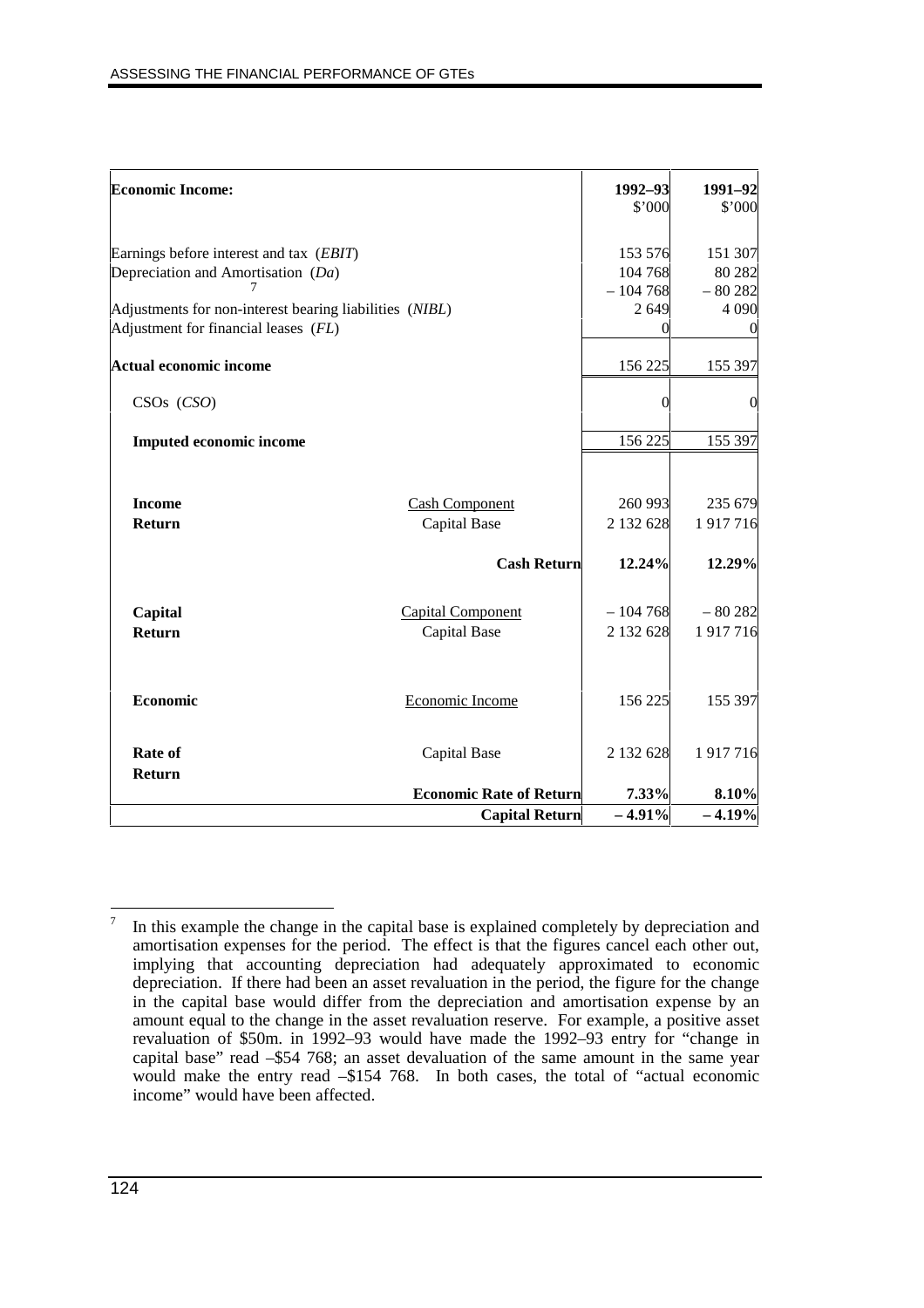# **G ADJUSTING COST OF CAPITAL TARGETS AND MEASURED ERR FOR THE FAC**

### **G.1 Adjusting Cost of capital targets for the FAC**

There are three major steps required to adjust the cost of capital target for comparison with an averaged ERR.

#### **G.1.1 Step 1: annual mean bond rate**

Derive a geometric (compounding) mean of the long-term nominal bond rates during each of the three consecutive years for which performance is being assessed.

At the end of each year:

$$
AveBR = -1 + \sqrt[12]{(1 + BR_1)(1 + BR_2)(1 + BR_3)...(1 + BR_{12})}
$$

| where | AveBR           | $=$ the geometric mean of 12 consecutive monthly bond rates; and    |
|-------|-----------------|---------------------------------------------------------------------|
|       | $BR1$ , $BR2$ , | $=$ the long term bond rates as of the first of months 1, 2, 3  12. |
|       | $BR_3  BR_{12}$ |                                                                     |

#### Example:

The nominal bond rates as of the 1st of each month in 1991–92 were:

| Month     |                 | Rate  |
|-----------|-----------------|-------|
| July      | BR <sub>1</sub> | 11.07 |
| August    | BR <sub>2</sub> | 10.96 |
| September | BR <sub>3</sub> | 10.72 |
| October   | BR <sub>4</sub> | 10.25 |
| November  | BR <sub>5</sub> | 9.85  |
| December  | BR <sub>6</sub> | 9.81  |
| January   | BR <sub>7</sub> | 9.38  |
| February  | BR <sub>8</sub> | 10.26 |
| March     | BR <sub>Q</sub> | 10.06 |
| April     | $BR_{10}$       | 9.90  |
| May       | $BR_{11}$       | 9.39  |
| June      | $BR_{12}$       | 9.11  |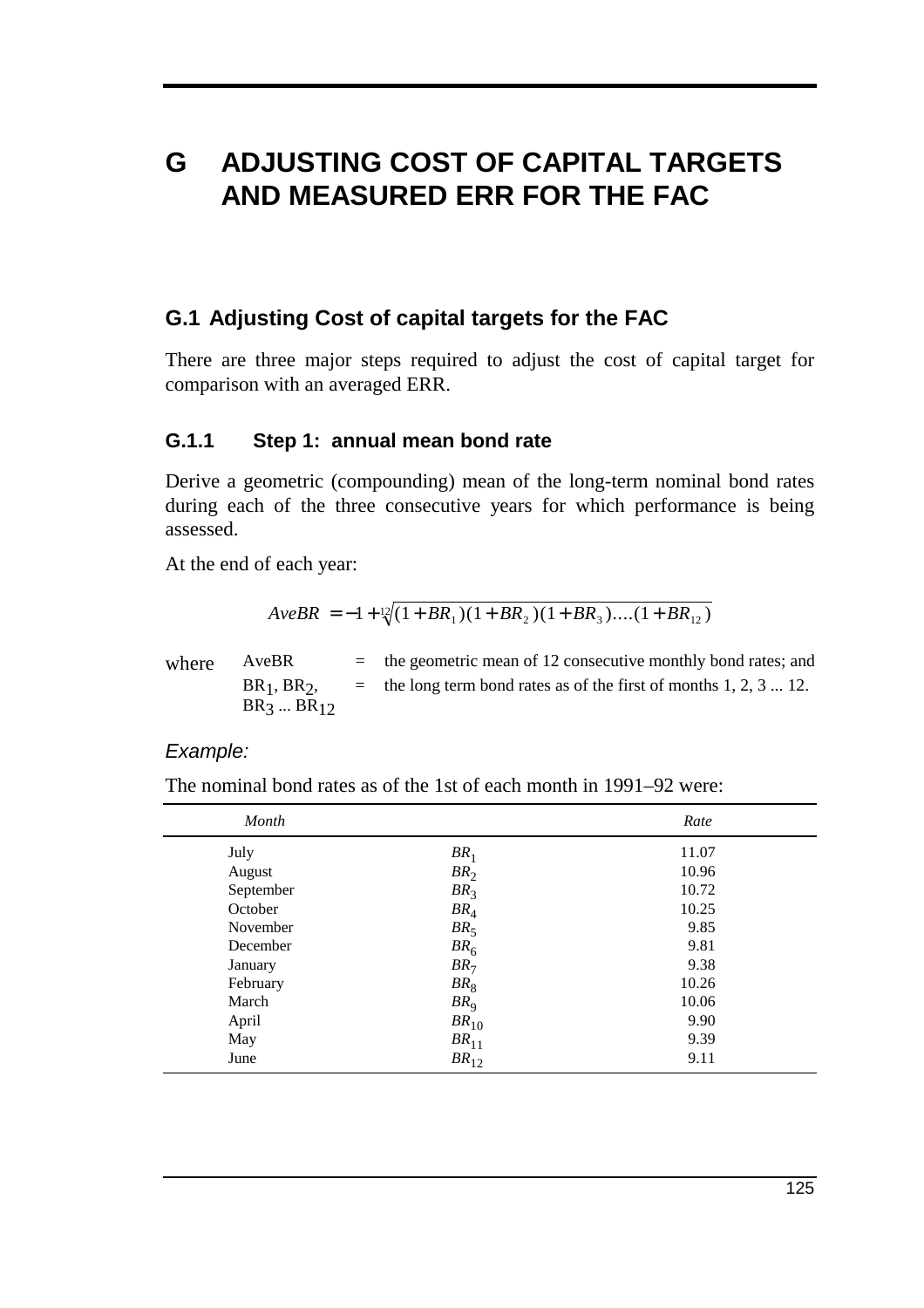The geometric mean bond rate for 1991–92 is calculated as follows:

$$
AveBR = -1 + \frac{1}{2}(1 + BR_1)(1 + BR_2)(1 + BR_3)....(1 + BR_{12})
$$
  
= -1 + \frac{1}{2}(1 + 0.1107)(1 + 0.1096)(1 + 0.1072)(1 + 0.1025)(1 + 0.0985)(1 + 0.0981)  
= -1 + \frac{1}{2}(1 + 0.0938)(1 + 0.1026)(1 + 0.1006)(1 + 0.099)(1 + 0.0939)(1 + 0.0911)

 $=-1 + 1.1006$ 

 $= 0.1006$ 

 $= 10.06\%$ 

*The geometric mean bond rate for 1991–92 is therefore 10.06 per cent*

### **G.1.2 Step 2: three-year mean bond rate**

Derive a geometric mean of the three annual geometric means.

At the end of year 3:

 $GAveBR_{3} = -1 + \sqrt[3]{(1 + AveBR_{1})(1 + AveBR_{2})(1 + AveBR_{3})}$ 

where  $G$ AveBR<sub>3</sub> = the geometric mean of three annual geometric mean; and  $AveBR<sub>1</sub>$ , AveBR $_2$  and  $AveBR<sub>3</sub>$ = the geometric mean bond rates for years 1, 2 and 3 respectively.

#### Example:

The geometric mean bond rates for 1990–92 to 1992–93 were:

| Year        |                    | Mean bond rate (per cent) |
|-------------|--------------------|---------------------------|
| 1990–91     | $AveBR_1$          | 12.27                     |
| 1991–92     | AveBR <sub>2</sub> | 10.06                     |
| $1992 - 93$ | AveBR <sub>3</sub> | 8.46                      |

Note: Geometric mean bond rates for 1990–91 and 1992–93 are calculated as for 1991–92 in Step 1 above.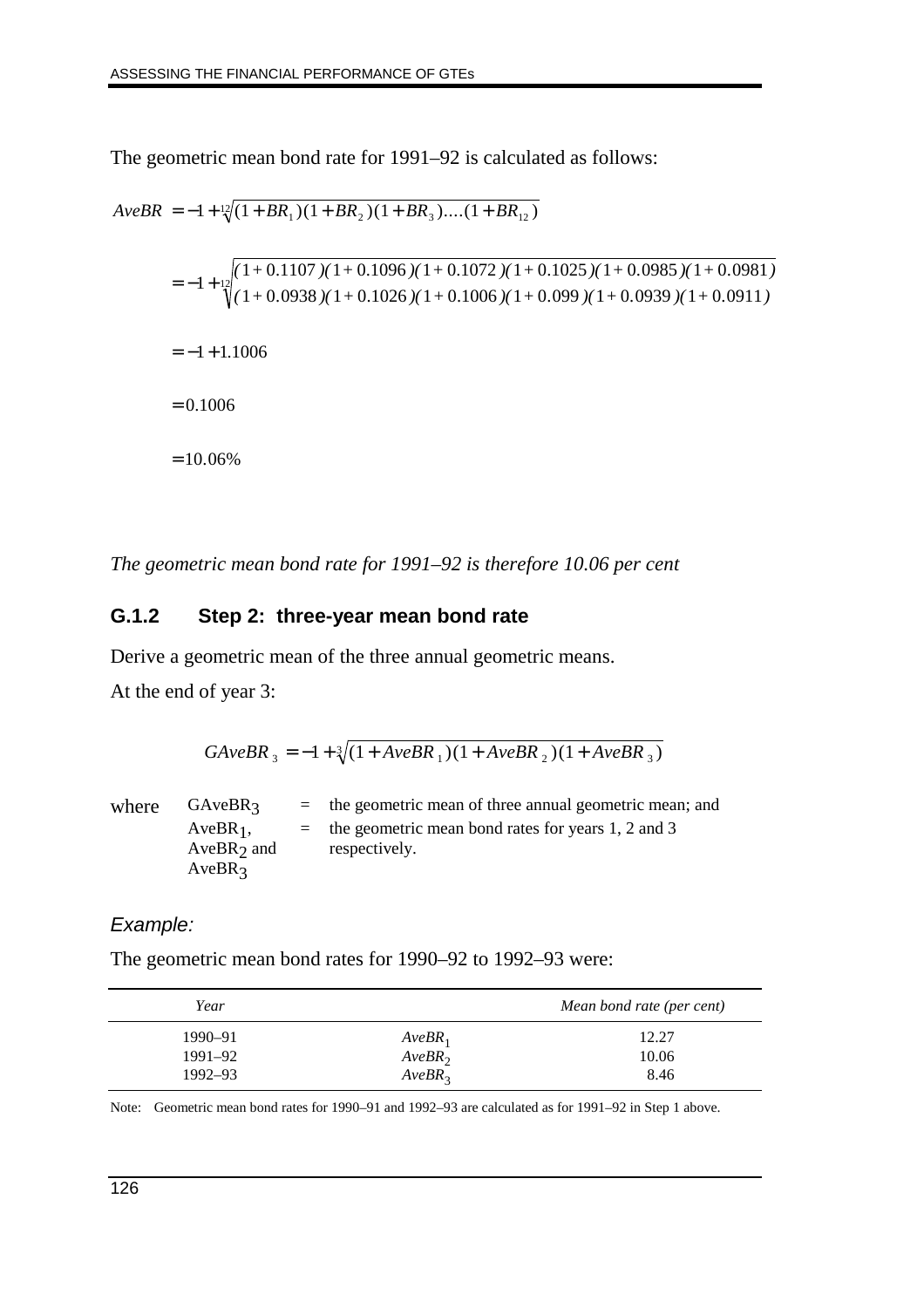The geometric mean bond rate for the years 1990–91 to 1992–93 is calculated as follows:

$$
GAveBR_{3} = -1 + \sqrt[3]{(1 + AveBR_{1})(1 + AveBR_{2})(1 + AveBR_{3})}
$$
\n
$$
= -1 + \sqrt[3]{(1 + AveBR_{1990-91})(1 + AveBR_{1991-92})(1 + AveBR_{1992-93})}
$$
\n
$$
= -1 + \sqrt[3]{(1 + 0.1227)(1 + 0.1006)(1 + 0.0846)}
$$
\n
$$
= -1 + \sqrt[3]{1.340179}
$$
\n
$$
= -1 + 1.1025
$$
\n
$$
= 0.1025
$$
\n
$$
= 10.25\%
$$

*The geometric mean bond rate for the years 1990–91 to 1992–93 is therefore 10.25 per cent.*

#### **G.1.3 Step 3: adjusted target**

Replace the original risk-free component of the target set at the start of the year just ended (in this example, 1 July 1992) with the three-year geometric mean bond rate derived in step 2.

#### Example:

Adjusted cost of capital target is 13.15 per cent, comprising risk-free rate of 10.25 per cent and risk premium of 2.9 per cent.

Rounding upward yields a target of 13.2 per cent.

*The adjusted cost of capital target to be used at the end of 1992–93 is 13.2 per cent.*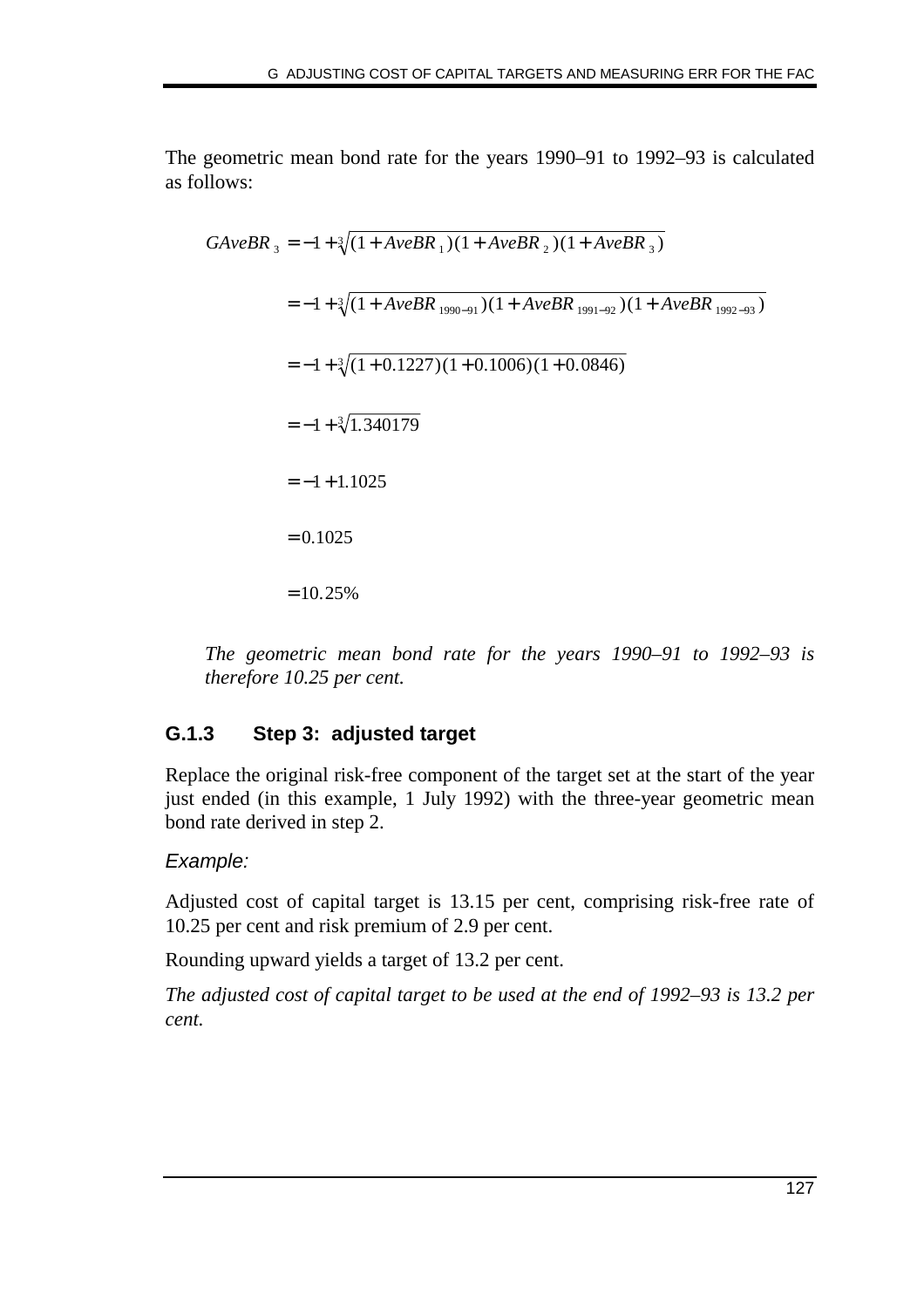# **G.2 Average economic performance of the FAC**

To assess ERR performance, the geometric mean of three consecutive years of annual ERR  $(ERR<sub>ave</sub>)$  is compared with the adjusted cost of capital target derived by the method at Section G.1 above.

At the end of each year:

 $ERR_{ave} = -1 + \sqrt[3]{(1 + ERR_1)(1 + ERR_2)(1 + ERR_3)}$ 

where  $ERR_{ave}$  = the geometric mean of three annual ERR measures; and  $ERR_1, ERR_2 =$  the ERRs for years 1, 2 and 3 respectively. and ERR<sub>3</sub>

#### Examples:

The individual ERRs for the years 1990–91 to 1992–93 were:

| Year        |                 | <b>ERR</b> |
|-------------|-----------------|------------|
| 1990–91     | $ERR_{1990-91}$ | 27.77      |
| 1991-92     | $ERR_{1991-92}$ | 8.10       |
| $1992 - 93$ | $ERR_{1992-93}$ | 7.33       |
|             |                 |            |

The geometric mean of the individual ERRs for the years 1990–91 to 1992–93 is calculated as follows: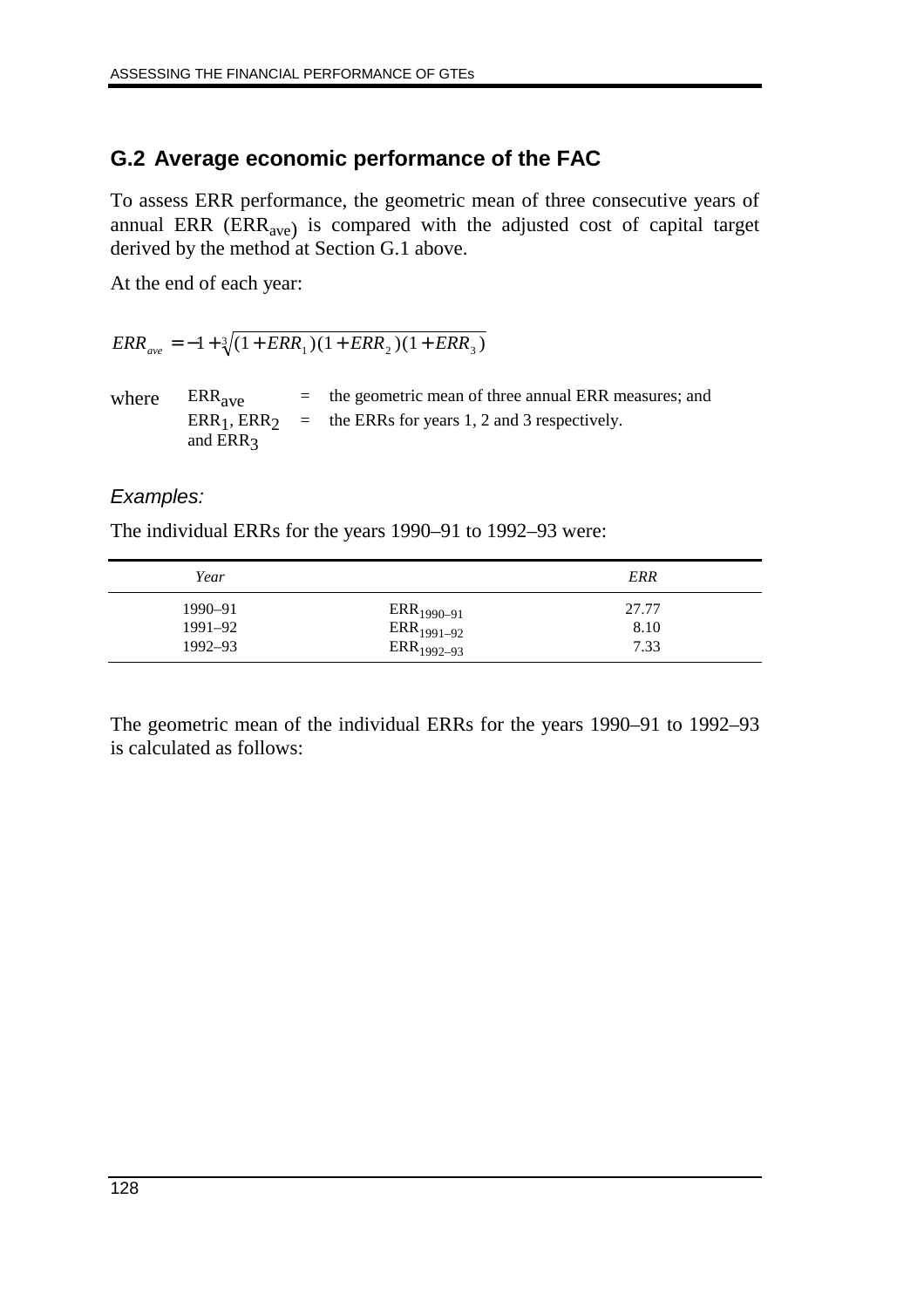$ERR_{ave} = -1 + \sqrt[3]{(1 + ERR_1)(1 + ERR_2)(1 + ERR_3)}$  $=-1+ \sqrt[3]{(1+ERR_{1990-91})(1+ERR_{1991-92})(1+ERR_{1992-93})}$  $=-1+\sqrt[3]{(1+0.2777)(1+0.0810)(1+0.0733)}$  $=-1 + \sqrt[3]{1.482435}$  $=-1+1.140229$  $= 0.140229$  $= 14.02\%$ 

*The geometric mean of the ERR for the years 1990–91 to 1992–93 is therefore 14.02 per cent.*

*This is the ERR measurement* (*14.02 per cent*) *which is compared with the adjusted target derived in Section G.1.3 above* (*13.2 per cent*)*.*

# **G.3 Moving average**

The averages for the target and measure should also be calculated on a moving average basis. That is, the mean moves forward as the next year's financial statements become available, dropping out the earliest year and including the latest year. This process is illustrated in Figure G.1 for the calculation of an average adjusted cost of capital target.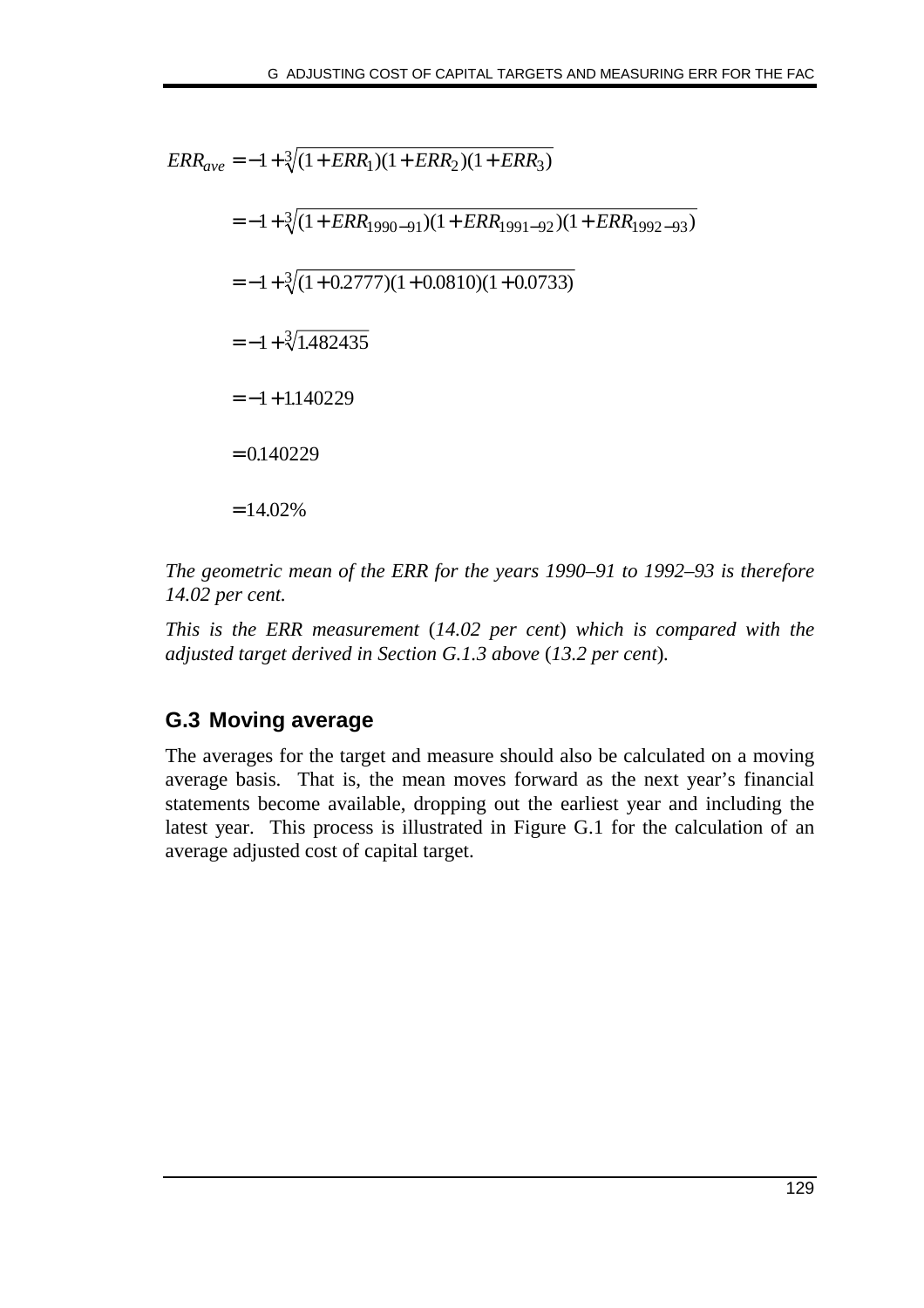| Year 1                | Year 2                                      | Year 3                                                    | Year 4                                                    |
|-----------------------|---------------------------------------------|-----------------------------------------------------------|-----------------------------------------------------------|
| Mean bond rate Year 1 | Mean bond rate Year 2 Mean bond rate Year 3 |                                                           |                                                           |
|                       |                                             | Mean three-year bond<br>rate<br>plus<br>Fixed risk margin |                                                           |
|                       |                                             | Adjusted cost of<br>capital target                        |                                                           |
| delete year           | becomes new<br>Year 1                       | becomes new<br>Year 2                                     | add year; becomes<br>new Year 3                           |
|                       | Mean bond rate<br>new Year 1                | Mean bond rate<br>new Year 2                              | Mean bond rate<br>new Year 3                              |
|                       |                                             |                                                           | Mean three-year bond<br>rate<br>plus<br>Fixed risk margin |
|                       |                                             |                                                           | Adjusted cost of<br>capital target                        |

| Figure G.1: Calculation of average adjusted targets over time |
|---------------------------------------------------------------|
|                                                               |

When averaging the new measures and targets it is important to recall that this is a separate exercise to that undertaken for setting targets for expected performance.

The cost of capital target for the new year will still be set using the long-term bond rate applying at the start of the year. Cost of capital targets are forwardlooking, encapsulating the expected required return on capital, while adjusted cost of capital targets take account of actual changes in the bond rate over a period to facilitate performance assessment after the event.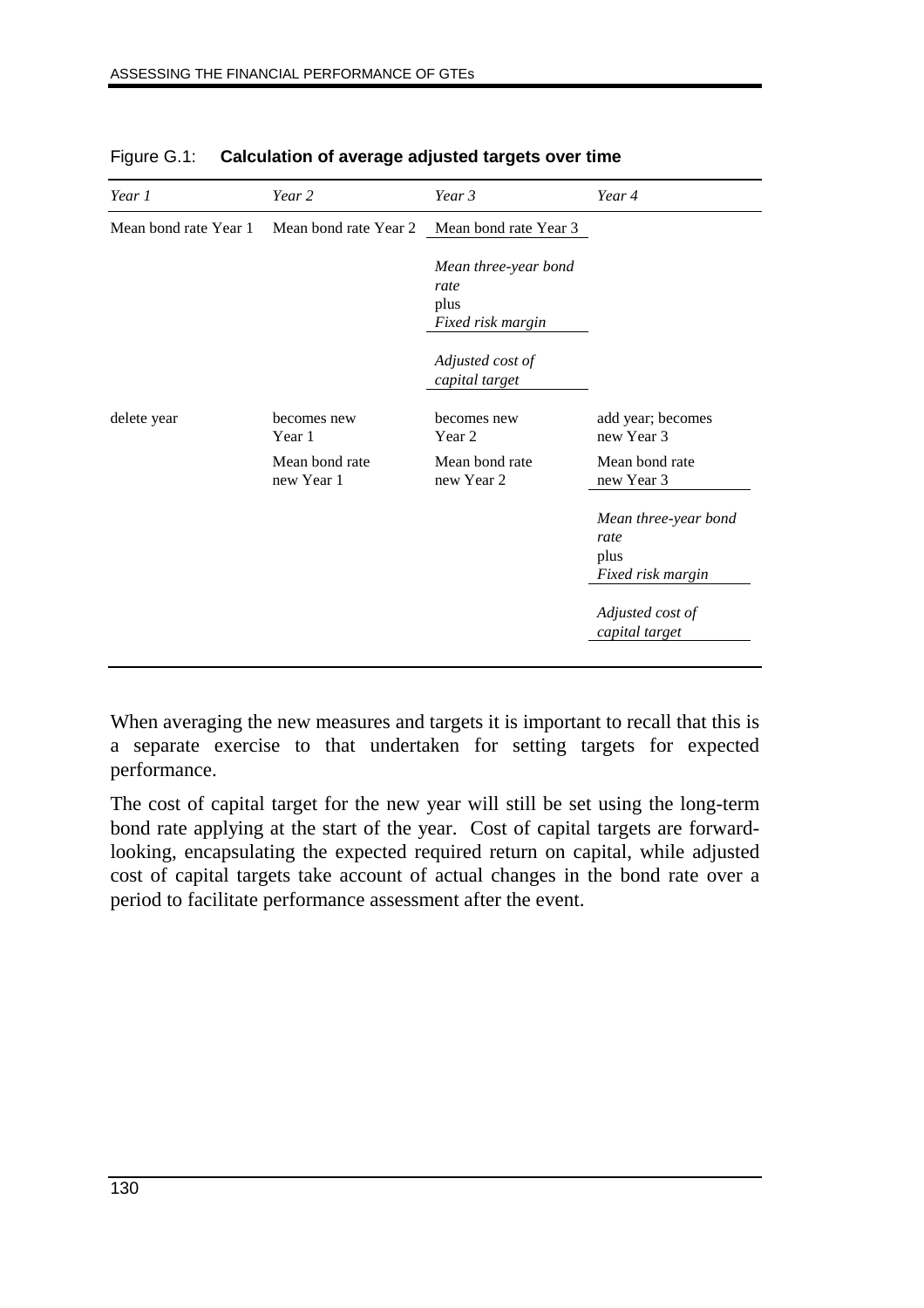# **H DERIVING A COST OF CAPITAL TARGET FOR THE FAC**

The key CAPM equation in estimating a target for equity-holders is Equation (H1), which gives the required rate of return on equity. Equation (H2) then gives the rate of return required by debt-holders. These equations are then used in Equation (H3) to calculate the return on assets for an enterprise (referred to as Weighted Average Cost of Capital or WACC):

$$
R_{\rm e} = R_{\rm f} + \beta_{\rm e} (R_{\rm m} - R_{\rm f}) \tag{H1}
$$

| where | $R_{\rm e}$     |         | the expected rate of return on equity security $e$ ;                                                                         |      |
|-------|-----------------|---------|------------------------------------------------------------------------------------------------------------------------------|------|
|       | $R_{\rm f}$     |         | the observed nominal risk-free rate;                                                                                         |      |
|       | $R_{\rm m}$     | $=$     | the expected return from the equity market portfolio;                                                                        |      |
|       | $\beta_{\rm e}$ | $=$ $-$ | the market risk factor for equity security $e$ ; and                                                                         |      |
|       | $R_{p}$         |         | = the market risk premium, equal to $(R_m - R_f)$ .                                                                          |      |
|       |                 |         | $R_{\rm d} = r_{\rm d1} \sqrt{\frac{4}{N_{\rm L}}} \left( \sum_{i=1}^{N_{\rm L}} \sum_{i=1}^{N_{\rm L}} \frac{1}{i} \right)$ | (H2) |

| where | $R_{\rm d}$    |     | the expected, annualised rate of return on debt instrument 1 and<br>2:                                                                                                                               |      |
|-------|----------------|-----|------------------------------------------------------------------------------------------------------------------------------------------------------------------------------------------------------|------|
|       | $r_{d1}r_{d2}$ |     | the expected rate of return on debt instrument 1 and 2;                                                                                                                                              |      |
|       | d1, d2         |     | the market value of debt instrument 1 and 2; and                                                                                                                                                     |      |
|       | D              | $=$ | the market value of all debt instruments ( <i>that is</i> , $D = d1 + d2$ ).                                                                                                                         |      |
|       |                |     | $R_{\scriptscriptstyle{\rm a}} = R_{\scriptscriptstyle{\rm e}} \bigoplus_{\scriptscriptstyle{\rm e}}^{\scriptscriptstyle{\rm e}} \bigotimes_{\scriptscriptstyle{\rm e}}^{\scriptscriptstyle{\rm e}}$ | (H3) |

| where | $R_{\rm a}$ | $=$ the expected rate of return on total assets (that is, cost of<br>capital); |
|-------|-------------|--------------------------------------------------------------------------------|
|       | $R_{\rm e}$ | $=$ the expected rate of return on equity (that is, cost of equity);           |
|       | $R_{\rm d}$ | $=$ the expected rate of return on debt (that is, the cost of debt);           |
|       | V           | $=$ the market value of total assets;                                          |
|       | Ε           | $=$ the market value of equity; and                                            |
|       | D           | $=$ the market value of debt.                                                  |

Equation (H3) gives the after-corporate-tax rate of return target. Estimation of  $R_d$  requires special consideration because GTEs either do not issue debt in the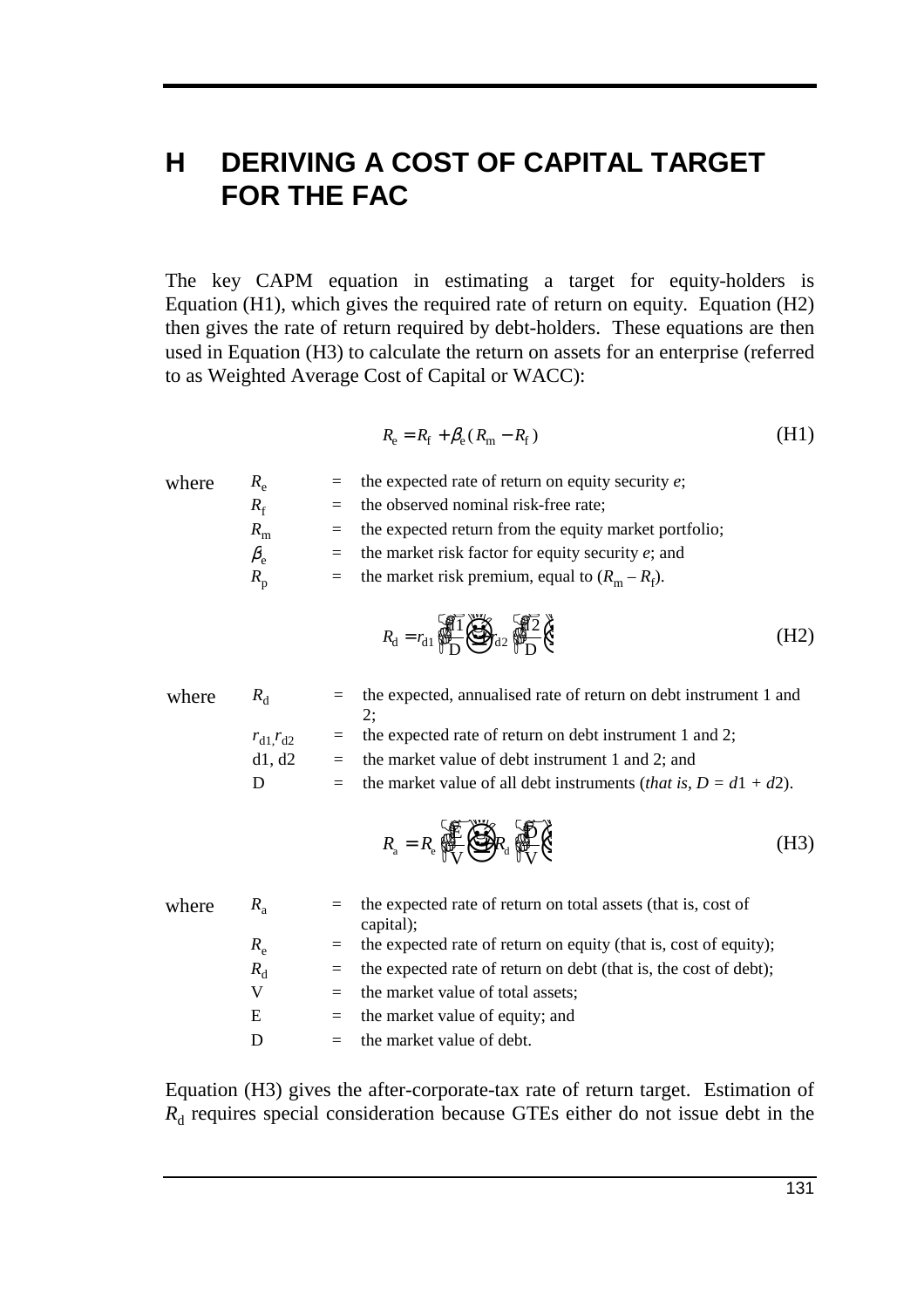open market or they issue debt with an explicit or implicit government guarantee.

For the FAC, the rate of return target is calculated separately although the following parameters are constant for all calculations:

- the risk-free rate of return  $(R_f)$  being the long-term (10 year) bond rate. The rate used for these calculations is 9.65 per cent (as at 30 June 1994); and
- the return on the market portfolio  $(R<sub>m</sub>)$  is 16.65 per cent (the long-term bond rate plus a market risk premium of 7 per cent).

However, before estimating return on equity and debt, it is necessary to first establish the FAC's capital structure for use in Equation (3). Specific data are taken from the FAC's 1992–93 Annual Report.

### **H.1 Capital structure**

As the FAC values its assets on a written-down replacement cost basis, the figure of total assets taken from the balance sheet can be used as an estimate of total assets (A).

The value of a FAC's debt can also be taken from the balance sheet and includes items such as borrowings, trade creditors, pre-payments, overdrafts and other creditors. Because of the relationship between variables of the capital structure (that is,  $A = E + D$ ), once an estimate of total assets and debt has been determined the residual can be used as a measure of equity. The process for determining these variables for the FAC is shown below.

| Total Assets (A)         | 2 141 486 000 |
|--------------------------|---------------|
| Debt(D)                  | 838 170 000   |
| - current borrowings     | 120 000 000   |
| - non-current borrowings | 670 000 000   |
| - trade creditors        | 2 976 000     |
| – other creditors        | 45 194 000    |
| - pre-paid revenue       |               |
| - other loans            |               |
| Equity $(E = A - D)$     | 1 303 316 000 |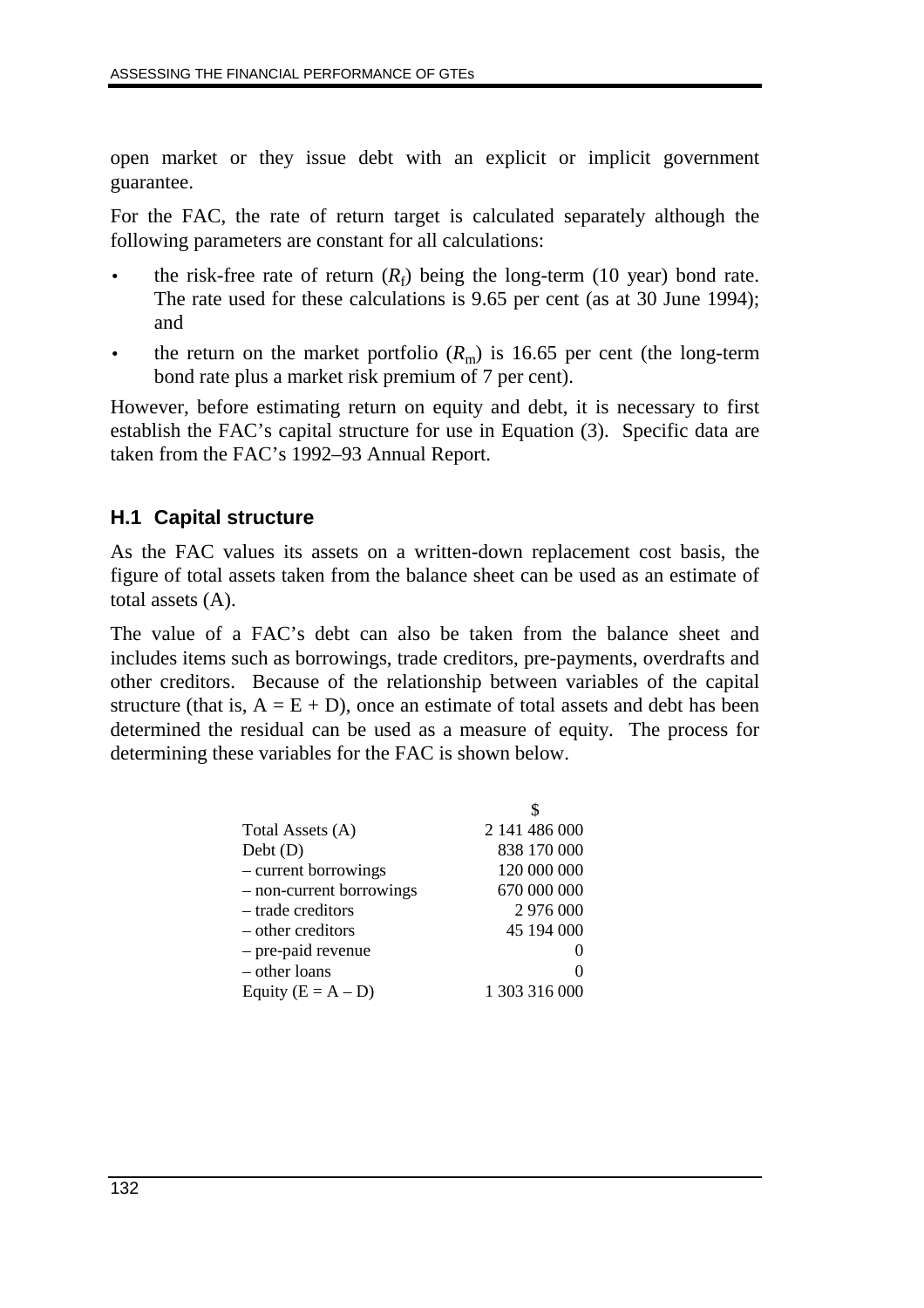#### **H.2 Estimating the required return on equity**

An equity beta of 0.65 has been estimated for the FAC (see Appendix C). By substituting known parameters into Equation (H1) the FAC's required return on equity can be calculated:

$$
R_{\rm e} = R_{\rm f} + \beta_{\rm e} (R_{\rm m} - R_{\rm f})
$$

 $= 9.65 + 0.65 (16.65 - 9.65)$ = **14.20 per cent**

#### **H.3 Estimating the required return on debt**

As discussed in Chapter 4, the return on debt includes the implicit interest payments attributable to non-interest bearing liabilities (NIBLs), such as trade creditors. Total debt is adjusted for differing maturity structures through the inclusion of short and longer-term interest rates.

|                     | $\mathbb{S}_{m}$ |
|---------------------|------------------|
| <b>Total Assets</b> | 2141.5           |
| Debt and NIBLs      | $-838.2$         |
| Shareholder's Funds | 1303.3           |

|            | Debt | NIBLs | Total |
|------------|------|-------|-------|
| Short-term | 120  | 48.2  | 168.2 |
| Long-term  | 670  |       |       |

Long-term interest rate (risk-free rate plus a margin)  $= 9.65 + 0.8 = 10.45$  per cent

Short-term interest rate (180-day Bank Bill SWAP rate plus a margin)  $= 7.41 + 0.2 = 7.61$  per cent

Therefore, the required return on debt  $(R_d)$  is:

$$
R_{\rm d} = r_{\rm d1} \underbrace{\sqrt{11} \underbrace{\sqrt{31}}_{D} \underbrace{\sqrt{31}}_{d2} \underbrace{\sqrt{12}}_{PD} \underbrace{\sqrt{12}}_{C}
$$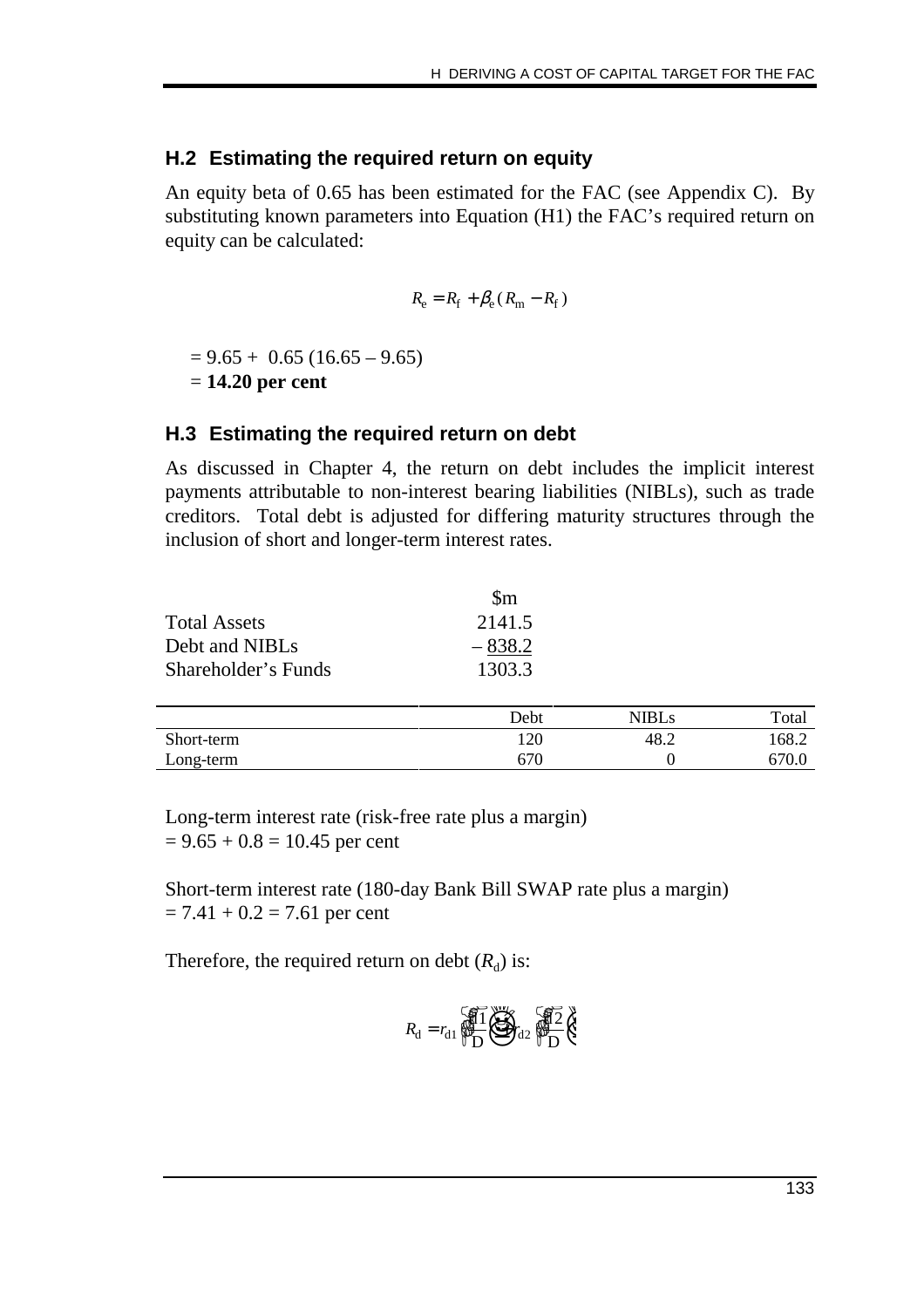$= 10.45 (670 / 838.2) + 7.61 (168.2 / 838.2)$ = **9.88** per cent

### **H.4 Estimating the rate of return target**

By substituting the required return on equity and debt into Equation (3), the rate of return target can be calculated:

$$
R_{\rm a}=R_{\rm e}\bigoplus_{\rm V}^{\rm V}\bigoplus_{\rm A}^{\rm V}R_{\rm d}\bigoplus_{\rm V}^{\rm V}\bigotimes_{\rm V}
$$

 $= 14.2 (1303.3 / 2141.5) + 9.88 (838.2 / 2141.5)$ 

= **12.5** per cent

The premium above the long-term bond rate is **2.9** per cent when rounded to the nearest first decimal place.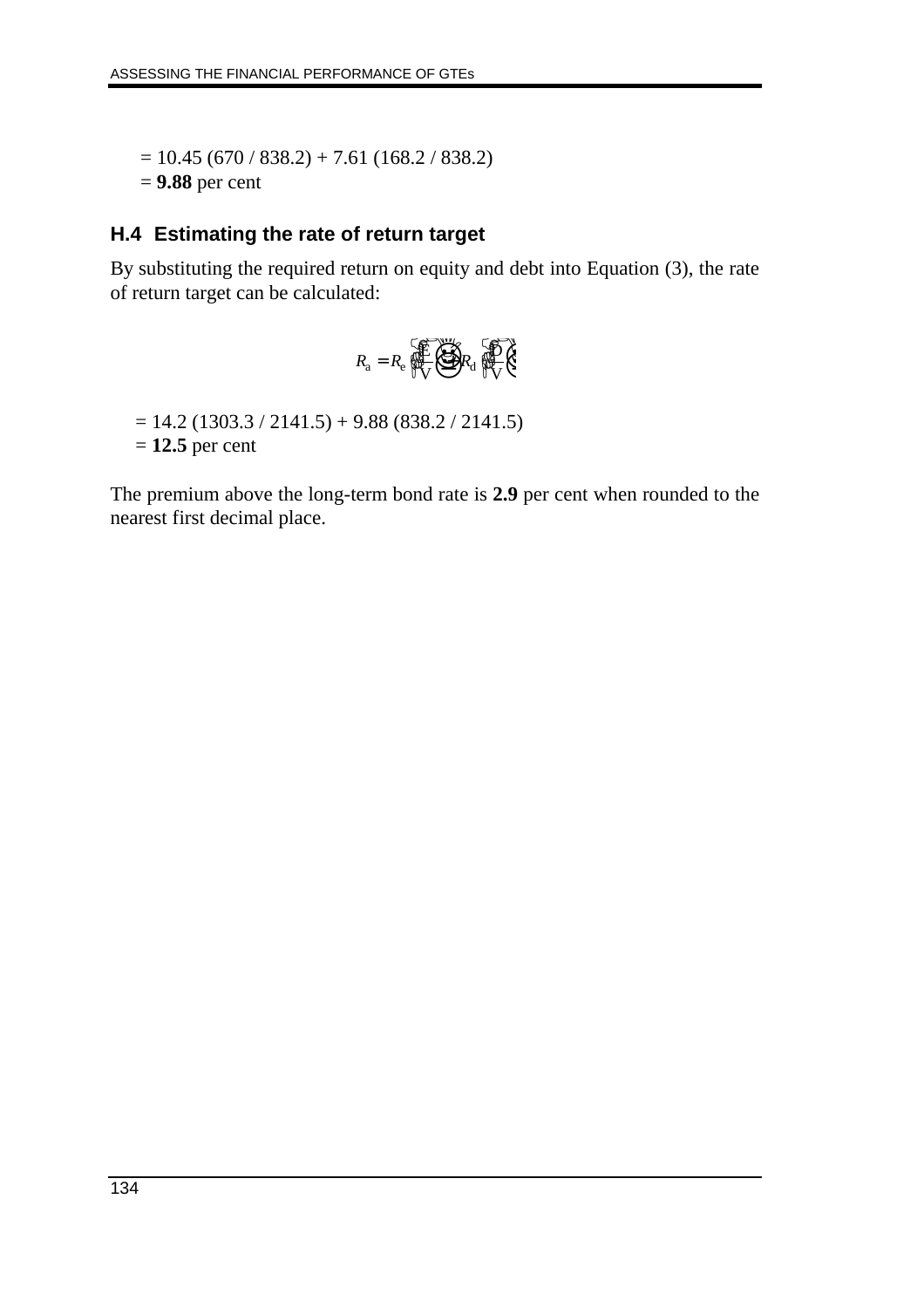# **BIBLIOGRAPHY**

- Bowers, J. and Ball, R. 1988, 'The Cost of Equity Capital Under the New Imputation Tax System', mimeo.
- Brealey, R. and Myers, S. 1991, *Principles of Corporate Finance*, 4th edn, McGraw-Hill.
- Bruckner, K., Dews, N. and White, D. 1994, *Capturing Value from Dividend Imputation*, McKinsey and Company, Sydney.
- Burke, P. J. 1984, *Statex Beta Book,* Stock Exchange Research Pty Ltd, Sydney.
- Commonwealth Working Group 1993, 'Review of Financial Targets for the FAC, the CAA and AMSA', Canberra.
- Commonwealth Treasury 1990, *Financial Monitoring of Government Business Enterprises: An Economic Framework*, Treasury Economic Paper Number 14, AGPS, Canberra.
- Copeland, T., Koller, T. and Murrin, J. 1991, *Valuation: Measuring and Managing the Value of Companies*, John Wiley and Sons, New York.
- Department of Finance 1987, 'The Choice of Discount Rate for Evaluating Public Sector Investment Projects'. Discussion Paper.
- —— 1991, *Handbook of Cost–Benefit Analysis*, AGPS, Canberra.
- Dodd, P. 1993, 'The Cost of Capital as a Financial Benchmark', paper presented to Swan Consultants conference on measuring the economic performance of government enterprises, Canberra, 12 February.
- Eccles, R. 1991, 'The Performance Measurement Manifesto', *Harvard Business Review*, Jan–Feb, pp. 131–137.
- Fallon, J. 1993, 'Calculating the Economic Rate of Return', paper presented to Swan Consultants conference on measuring the economic performance of government enterprises, Canberra, 12 February.
- Fay, Richwhite 1995, 'Cash Flow Information, Performance Monitoring and Value Based Management', paper prepared for the Commonwealth Department of Transport, May.
- Fisher, F. M. and McGowan 1983, 'On the Misuses of Accounting Rates of Return to Infer Monopoly Profits', *American Economic Review,* 73(1), pp. 82–97.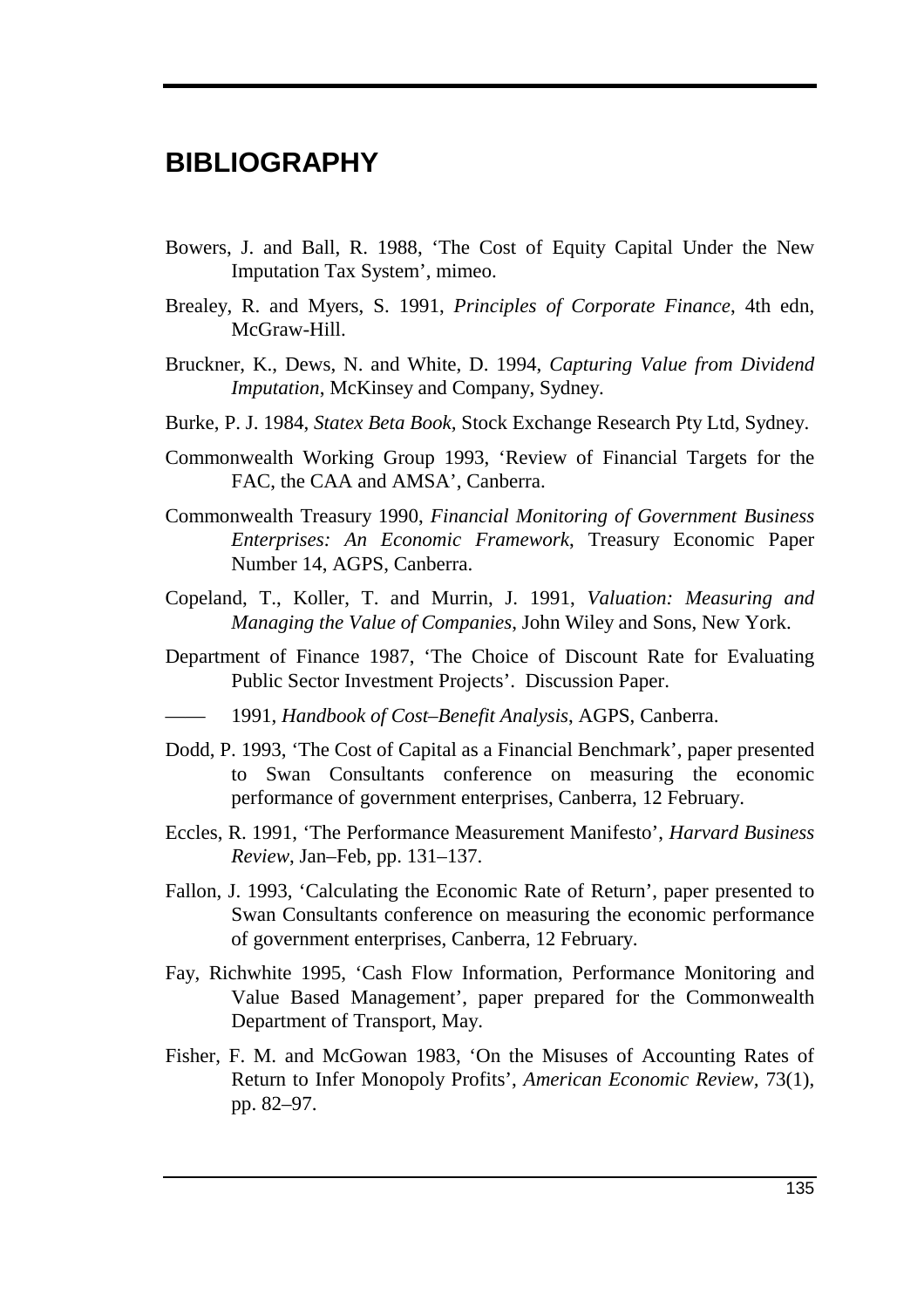- Hamada, R. S. 1969, 'Portfolio Analysis, Market Equilibrium and Corporation Finance', *Journal of Finance,* 24(1), pp. 13–31.
- Hathaway, N. and Dodd, P. 1995, 'Government Cost of Capital A Critical Look at the Treasury Model', draft paper Melbourne Business School seminar entitled Valuation and the Cost of Capital Under an Imputation System, Melbourne, 14 June.
- and Officer, R. R. (1996), 'The value of imputation tax credits', Finance Research Group, Graduate School of Management, forthcoming.
- Hendriksen, E. 1977, *Accounting Theory*, Richard Irwin, Illinios
- Hilmer, F. G. (The Independent Committee of Inquiry) 1993, *National Competition Policy,* AGPS, Canberra, 25 August.
- Industry Commission 1991, *Availability of Capital,* Report no. 18, AGPS, Canberra.
	- —— 1993, *Annual Report, 1992–93*, AGPS, Canberra.
- Ijiri, Y. 1978, 'Cash Flow Accounting and its Structures', *Journal of Accounting, Auditing and Finance*, Summer, pp. 331–348.
- Irvine, M. 1991, *Clarifying the Link Between the Cost of Capital and Australia's Competitiveness*, McKinsey and Company, Sydney.
- Johnson, H. and Kaplan, R. 1987, *Relevance Lost: The Rise and Fall of Management Accounting*, Harvard Business School Press, Boston.
- Modigliani, F. and Miller, M. 1958, 'The Cost of Capital, Corporation Finance and the Theory of Investment', *American Economic Review*, June, pp. 261–297.
- Officer, R. R. 1985, 'Rates of Return to Shares, Bond Yields and Inflation Rates: An Historical Perspective', in Ball, R., Brown, P., Finn, F. and Officer, R. R. (eds), *Share Market and Portfolio Theory*, University of Queensland Press, St Lucia.
- —— 1994, 'The Cost of Capital of a Company Under an Imputation Tax System', *Accounting and Finance*, 34(1), May.
- —— 1995, 'The Cost of Capital for a Company', draft paper delivered at the Melbourne Business School seminar Valuation and the Cost of Capital Under an Imputation System, Melbourne, 14 June.
- Rappaport, A. 1986, *Creating Shareholder Value: The New Standard for Business Performance*, Free Press, New York.